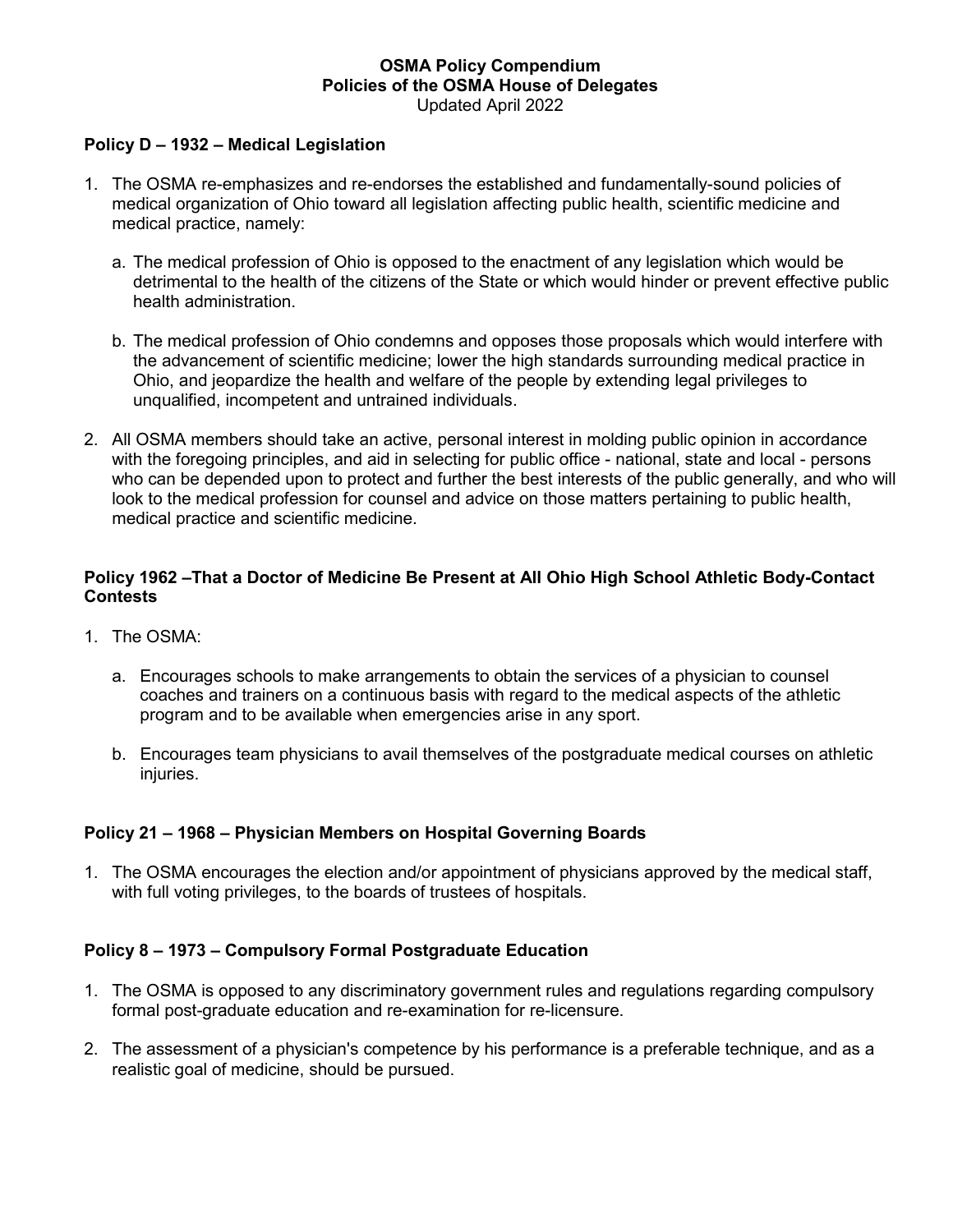## **Policy 13 – 1973 – Abortion as a Medical Procedure**

1. The House of Delegates of the OSMA adopts as its policy the statement of abortion issued by the OSMA's Committee on Maternal Health, with the exception that abortion upon request, like any other medical procedure, should be performed only in the maternal patient's best interests, and the standards of sound clinical judgment, which together with informed maternal patient consent, should be determinative according to the merits of each individual case.

#### *Statement on Abortion of OSMA Committee on Maternal Health*

*In view of the recent decision of the United States Supreme Court on abortion the following statement is issued by the OSMA's Committee on Maternal Health.*

*Abortion shall mean an operation to intentionally terminate a pregnancy with a live or stillborn fetus weighing 500 grams or less, or under 20 completed weeks of gestation. For its performance, adequate facilities, equipment and personnel are required to assure the highest standards of patient care.*

*First trimester abortions (up to 12 weeks since conception) should be performed in a hospital or in a*  facility that offers the basic safeguards provided by hospital admission and has immediate hospital *back-up. Such a facility should be accredited by the Joint Commission on Accreditation of Hospitals or licensed by the State of Ohio.*

*Abortions beyond the first trimester should be performed in a hospital.*

*Facilities for the performance of first trimester abortions should include appropriate surgical, anesthetic and resuscitation equipment. In addition, the following should be provided:*

- *1. Verification of the diagnosis and duration of pregnancy.*
- *2. Pre-operative instructions and counseling.*
- *3. Recorded pre-operative history and physical examination, particularly directed to identification of pre-existing or concurrent illnesses or drug sensitivities that may have a bearing on the operative procedures or the anesthesia.*
- *4. Laboratory procedures as usually required for a hospital admission, including blood type and Rh factor.*
- *5. Prevention of Rh sensitization.*
- *6. A receiving facility where the patient may be prepared and receive necessary pre-operative medication and observation prior to the procedure.*
- *7. A recovery facility in which the patient can be observed until she has sufficiently recovered from the procedure and the anesthesia and can be safely discharged by the physician.*
- *8. Post-operative instructions and arrangements for follow-up including family planning advice.*
- *9. Adequate permanent records.*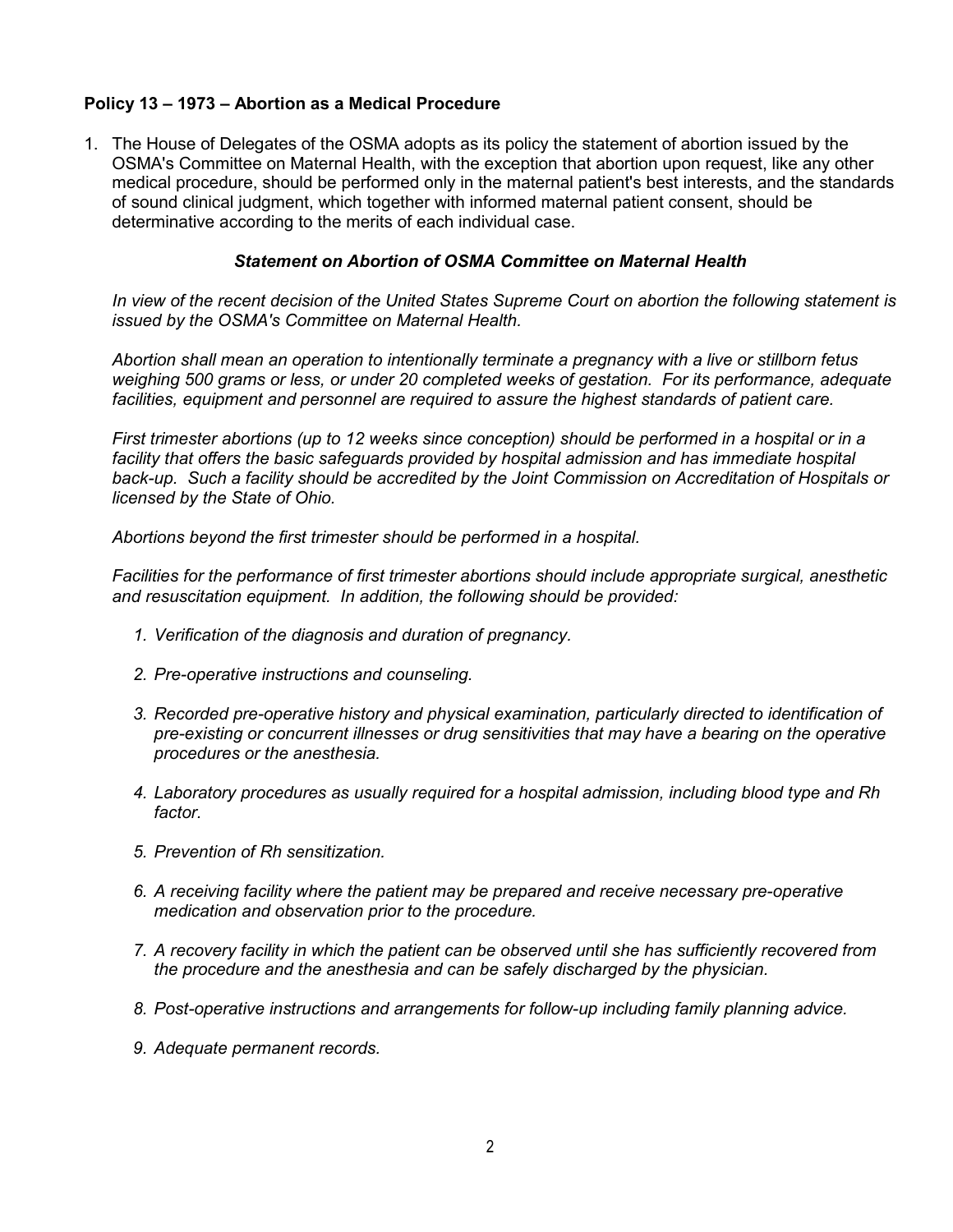*It is recognized that abortion may be performed at a patient's request or upon a physician's recommendation. No physician should be required to perform, nor should any patient be forced to accept, an abortion.*

*The usual informed consent, including operative permit, should be obtained. The same indications for consultation should apply to abortions as to other medical-surgical procedures.*

*Abortions should be performed only by licensed physicians who are qualified to identify and manage those complications that may arise from the procedure.*

## **Policy 16 – 1976 – Official Representative of Organized Medicine**

1. The OSMA reaffirms its position that the most effective representation of organized medicine, as well as of the individual physician, is through a strong relationship of the AMA, the State Medical Societies and their component societies.

### **Policy 34 – 1977 – Contingency Fees**

1. The OSMA continues to urge and/or petition the Ohio Supreme Court to apply reasonable limits on contingency fees in all tort actions.

## **Policy 79 – 1977 – Insurance Coverage for Alcoholism Treatment**

- 1. The OSMA continues to recognize alcoholism as an illness or disease.
- 2. The OSMA continues to support treatment of alcoholism.
- 3. The OSMA supports health insurance coverage for treatment alcoholism in whatever setting is most appropriate and cost effective.

### **Policy 24 – 1978 – Collateral Source**

1. The OSMA supports the position that collateral source payments of any kind shall be deducted from any judgment or award and the payer of any collateral source benefits shall not recover the amount of collateral source payment from either the defendant or the defendant's insurer.

### **Policy 25 – 1978 – Tort Reform**

- 1. The OSMA supports the following:
	- 1) Mandatory notification in writing of all parties of intent to sue at least ninety days prior to the actual filing of a medical liability claim and that such notice would not further toll the statute of limitations set forth in Section 2305.11(A) of the Ohio Revised Code.
	- 2) Actions for malicious prosecution may be predicated upon loss of reputation, legal and other expenses incurred in defending an action brought without reasonable grounds and that it is not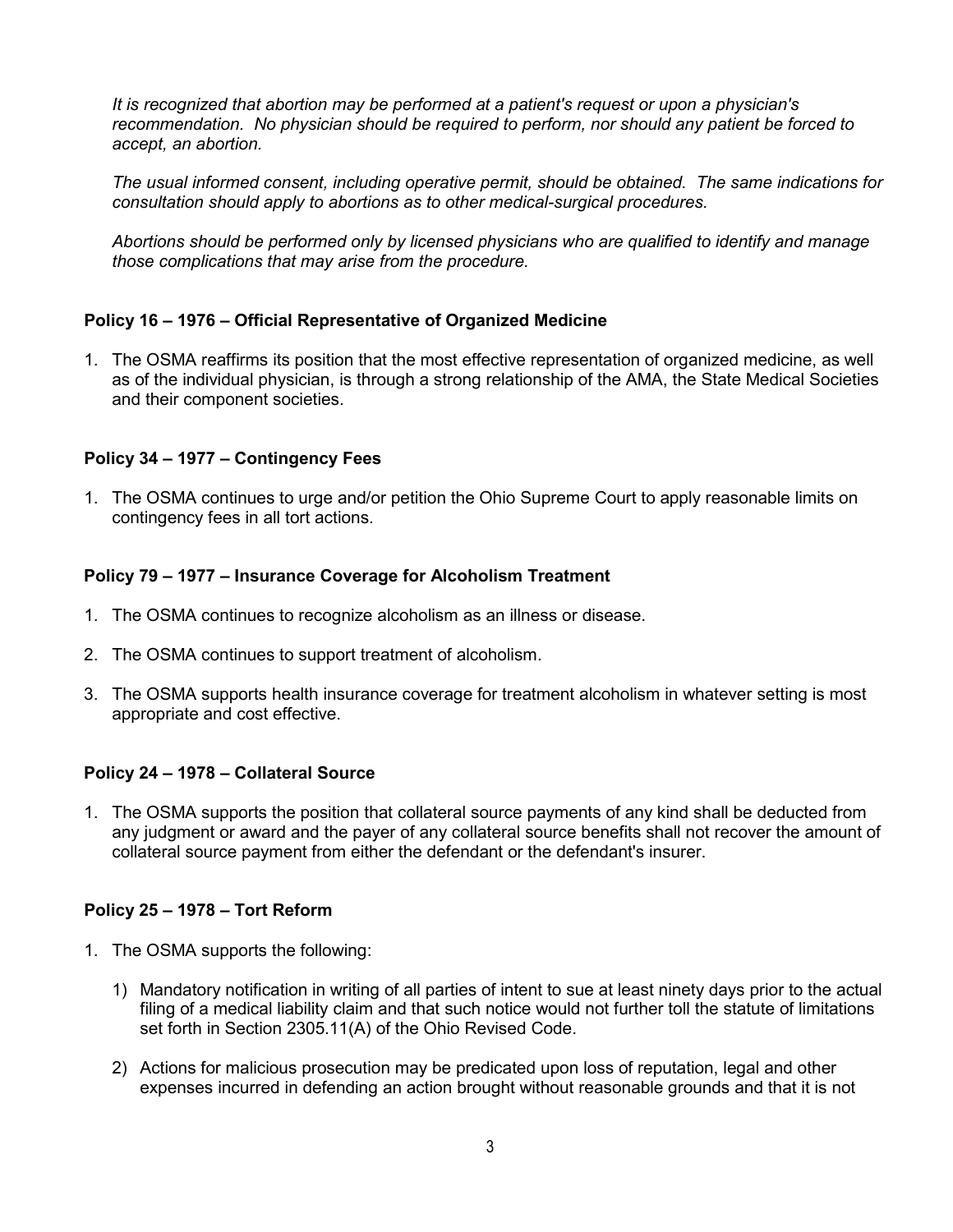necessary that such action deprive the defendant of personal property or liberty as a predicate for an action for malicious prosecution.

- 3) In any claim or counter-claim by a defendant charging that the original action is one maliciously brought, inquiry into whether there is reasonable cause for the action should include the extent to which the attorney investigated the case.
- 4) Evidence that an ordinary review of the records and other evidence would have shown that the defendant committed no act or failed to act in such a way as to contribute to the proximate cause of the incident which is the subject of the action, is prima facie evidence of malicious prosecution

### **Policy 36 – 1978 – Contraceptive and Prenatal Services for Minors/Contraceptive Services for Minors**

1. The OSMA supports permitting Ohio physicians, according to their own conscience, to counsel and prescribe methods for contraception to minors, to provide objective pregnancy options counseling to minors, and to provide medical management of pregnancy of minors at the request of the minor (including abortion in compliance with Ohio state law).

### **Policy 44 – 1978 – Medical Staff Self-Governance**

- 1. The OSMA supports the right of all medical staffs to conduct the practice of medicine in all facilities according to the rules and regulations governing the staffs as set forth in the bylaws and regulations drawn up and approved by both the medical staffs and the governing body of the facilities.
- 2. The OSMA opposes any unilateral action of hospital boards of trustees that alters or bypasses previously adopted regulations of the medical staff.

#### **Policy 56 – 1978 – Physicians Responding to Emergencies in Hospitals**

1. The OSMA supports the Good Samaritan Statute (O.R.C. 2305.23) extending immunity from civil liability to physicians who voluntarily respond to emergency situations in any location provided that the responding physician does not bill for his services.

### **Policy 17 – 1979 – Consent Calendar**

- 1. The OSMA adopts the House procedure rule called a Consent Calendar for use by its Policy Committees.
- 2. This Consent Calendar will be placed at the beginning of a Policy Committee Report for approval as a group.
- 3. Any delegate may request that a policy or policies on the Consent Calendar be removed and be considered separately prior to the vote for the policies on the Consent Calendar.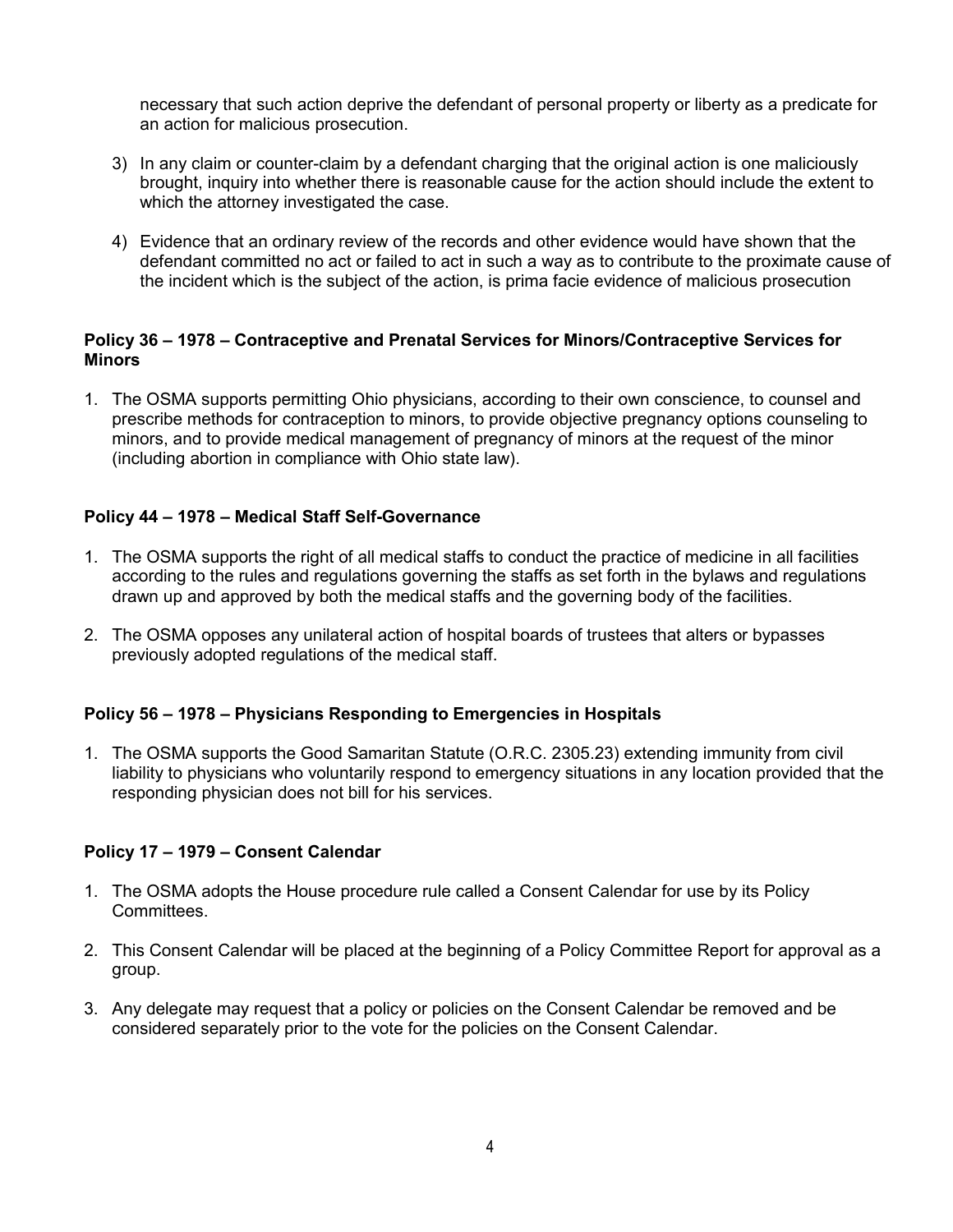# **Policy 21 – 1979 – Reduction of Dues for Physicians in Their First Year of Practice**

1. OSMA dues for Active Members will be reduced by 50% for one year for physicians in their first year of practice after training is completed.

## **Policy 42 – 1979 – Retrospective Review**

- 1. The OSMA opposes retrospective review payment for health care claims.
- 2. Where retrospective review and denial is presently being carried out by third-party payers, the OSMA supports an appeal mechanism available upon request of physician or patient which is not under the control of the third-party payor and consists of a committee of the physician's peers.

### **Policy 45 – 1979 – Federal Discrimination against Teaching Hospitals**

1. The OSMA opposes differential payment for the services of physicians at teaching hospitals.

### **Policy 37 – 1980 – Participation in Organized Medicine**

- 1. We preserve the present federation system of County Society, State Association and the AMA, maintaining direct representation from local grass roots to the national forum.
- 2. Our elected leaders in these organizations will act in ways not only to inspire more participation by their members, but also to encourage nonmembers to be proud to join together in each level of representation.
- 3. Each of us as individual members of these organizations will undertake a more positive role in encouraging our nonmember peers to join us in the collective effort to preserve the free enterprise, privately responsible practice of medicine.

# **Policy 45 – 1980 – The Physician's Role in Returning Patients to Their Jobs**

1. The OSMA supports patients returning to work at the earliest date compatible with health and safety.

### **Policy 50 – 1980 – Outpatient Physicians' Service Reimbursement**

1. The OSMA supports reimbursing Medicaid outpatient physicians' services at identical rates, whether delivered in an office, ambulatory clinic, HMO, or hospital.

### **Policy 51 – 1980 – Reaffirmation of Existing Policy**

1. The House of Delegates of OSMA allows Policy Committees to submit all policies for reaffirmation of existing policy to the House under a separate category similar to the Consent Calendar and entitled, "Reaffirmation of Existing Policy."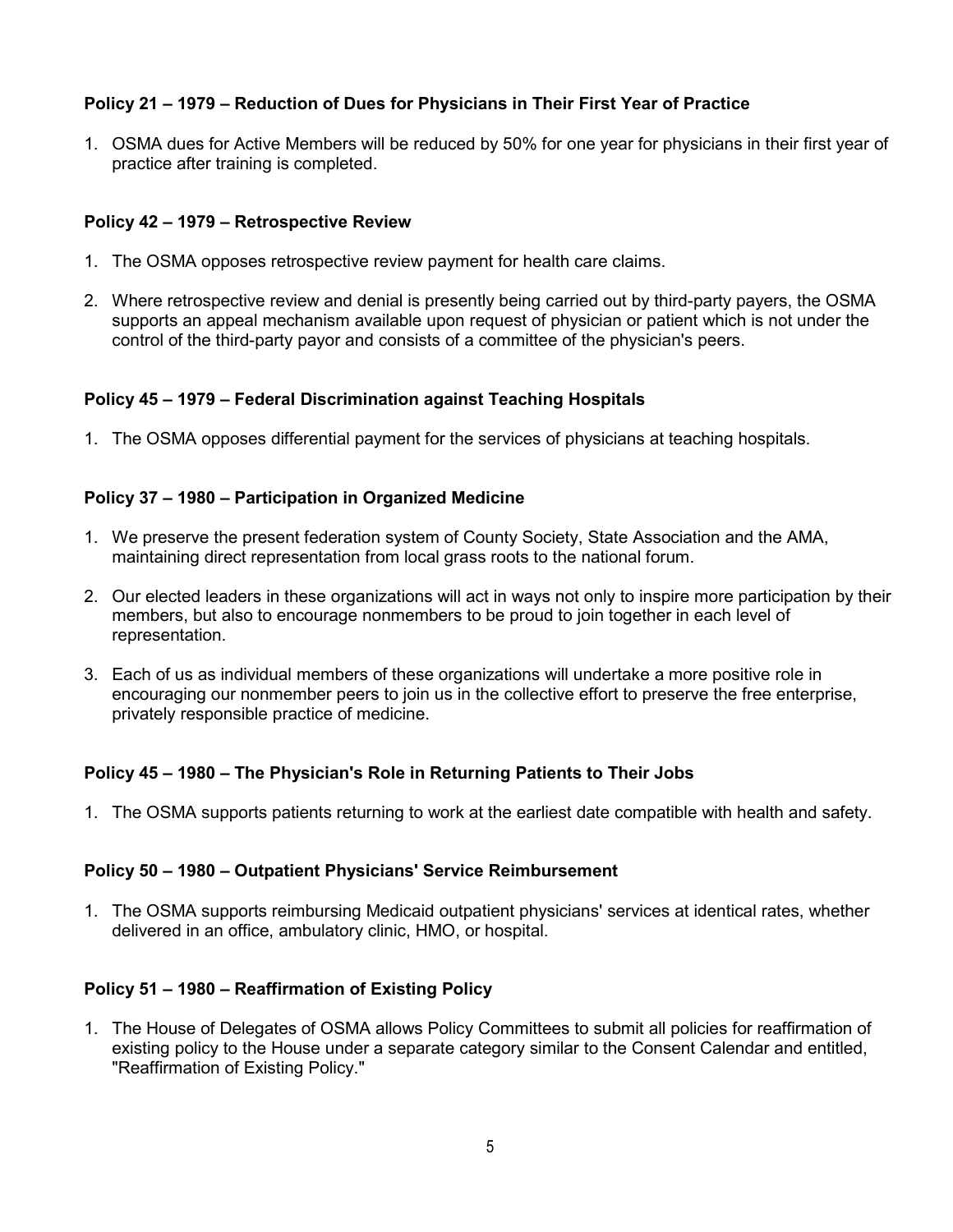# **Policy 56 – 1980 – Confidentiality of Physician-Patient Communications**

1. Ohio physicians should, in the highest and best tradition of the profession and in accordance with the Ohio law affirming the physician-patient privilege, strictly observe and hold inviolate all communications between them and their patients except in those instances where patients expressly waive the privilege or the privilege is waived by operation of law.

### **Policy 59 – 1980 – Qualifying Expert Witnesses**

1. The OSMA supports mandated expert witness qualifications including educational and professional knowledge as a general foundation for testimony, current personal experience and practical familiarity with the problems that are being considered and be engaged in the practice of the medical subject under discussion.

#### **Policy 29 – 1981 – The Right of a Hospitalized Patient to Choose His/Her Attending or Consulting Physician**

1. The OSMA supports the right of a hospitalized patient to choose his/her attending or consulting physician provided that the physician has privileges to practice and is qualified to perform required services in the hospital and is willing to accept the patient.

### **Policy 51 – 1981 – Policy to Teach Bio-ethics in Ohio Medical Schools**

1. The OSMA supports including bio-ethics in the curricula of medical schools in the State of Ohio.

### **Policy 52 – 1981 – Comprehensive Health Education in Ohio Schools**

1. The OSMA supports comprehensive K-12 health education programs.

#### **Policy 9 – 1982 – Parliamentarian**

1. The OSMA will provide an accomplished and competent parliamentarian to insure orderly procedure for each session of the House of Delegates.

### **Policy 21 – 1982 – Assignment of Insurance Benefits**

1. The OSMA supports insurance carrier recognition of a valid assignment of benefits to a party who has a legitimate financial interest in a claim and payment to the party directly or list the party as a co-payee on the check or draft.

#### **Policy 24 – 1982 – Medical Staff Representation on the Board of Trustees of a Tax Supported Hospital**

1. The OSMA supports full voting membership on the board of trustees of a state or county hospital by a member or members of the medical staff of a hospital funded by state or county taxes.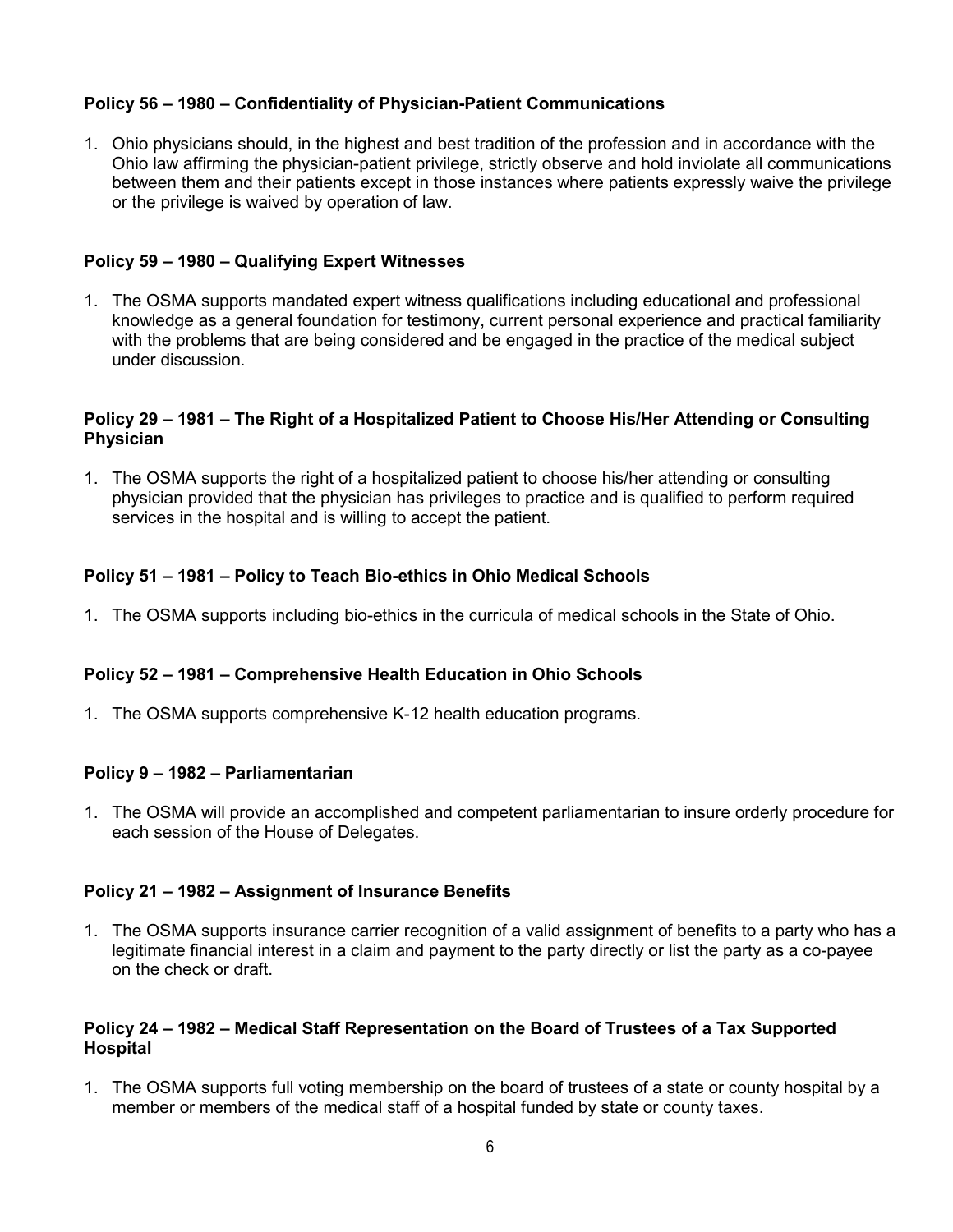## **Policy 25 – 1982 – The American Student in Foreign Medical Schools**

- 1. The OSMA encourages the Ohio Board of Regents to develop standards for the conditions under which students to foreign medical schools function in medical student clinical clerkships offered by hospitals in the State of Ohio, which will be equivalent to those offered by medical schools in the United States, and which will clearly delineate the responsibilities of the supervising physicians for the actions of the student.
- 2. The OSMA encourages State Medical Boards to develop standards to assure that foreign medical graduates have received a medical school education substantially equivalent to that received in a U.S. medical school prior to their examination for licensure.

### **Policy 27 – 1982 – Develop Within the MSS Programs Which Would Assist in Improving the Public Health**

1. The OSMA encourages medical students and the Medical Student Section to participate in public service activities.

## **Policy 35 – 1982 – Education Regarding Suicide Recognition, Prevention and Treatment**

1. The OSMA encourages physicians to continue their education in the recognition, treatment, and prevention of potential suicides and the management of survivors of suicide attempts.

### **Policy 6 – 1983 – Workmen's Compensation Disability Determinations**

1. The OSMA endorses the concept of consistent and reproducible workers' impairment determinations by mandatory use of the AMA Guides to the Evaluation of Permanent Impairment.

### **Policy 18 – 1983 – Prescription Abuse**

- 1. The OSMA intensifies its efforts at educating its members regarding prescription abuse, and in the ways in which physicians can reduce the opportunities for misuse of prescriptions.
- 2. The OSMA continues and increases its cooperation with other agencies and organizations in monitoring prescription abuse, and in developing solutions to the problem of prescription abuse.

### **Policy 31 – 1983 – Drug Availability**

- 1. Every patient should have available any drug approved by the FDA that his or her physician thinks is needed and helpful.
- 2. The FDA-approved drugs should be reimbursed by third party payers.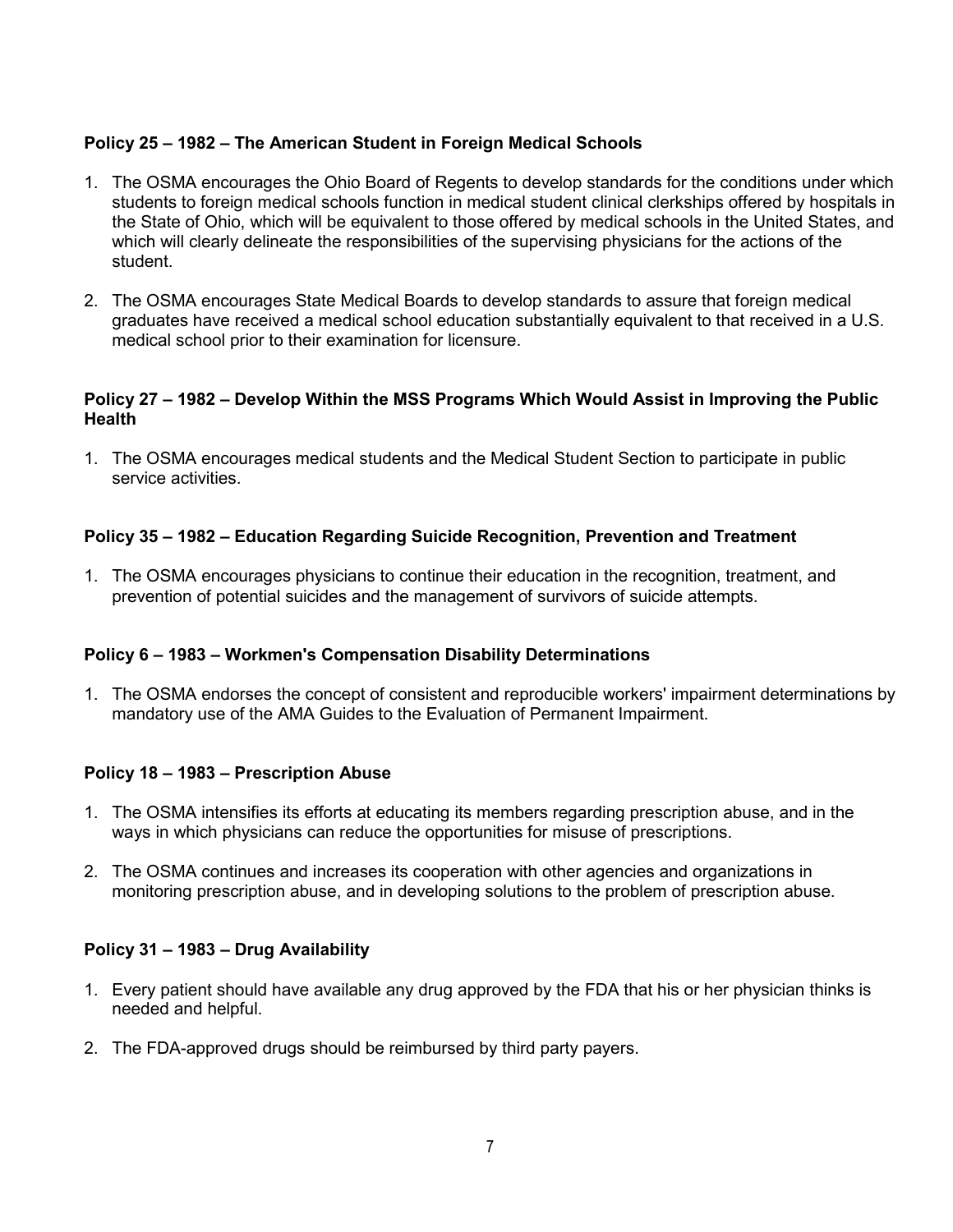# **Policy 39 – 1983 – Corporal Punishment in Schools**

1. The OSMA supports the abolition of corporal and abusive punishment in schools throughout the State of Ohio with these exceptions: 1) disarming a student; 2) breaking up fighting among students; 3) selfprotection of teachers, protection of students, or another teacher.

### **Policy 41 – 1983 – Boxing as a Health Hazard**

1. The OSMA supports the elimination of boxing from amateur, scholastic, intercollegiate and governmental athletic programs as detrimental to the health of participants.

### **Policy 43 – 1983 – Sexual Harassment**

1. The OSMA encourages its members to work toward the eradication of sexual harassment where it exists in their institutions and offices, and in all other workplaces.

## **Policy 13 – 1984 – Third Party Reimbursement Problems**

1. The OSMA opposes any language in third party reimbursement forms and other literature that implies physicians' fees above insurance benefit levels are improper and excessive.

## **Policy 16 – 1984 – Cognitive Services Reimbursement**

1. The OSMA supports the concept that third party payers should provide equitable reimbursement for physician's cognitive services in comparison with their procedural services.

### **Policy 21 – 1984 – Payment for Physicians' Services**

1. Patients maintain the right to assign benefits to their physicians under all health insurance plans.

### **Policy 36 – 1984 – Physician Criticism of Colleagues**

1. The OSMA encourages all physicians to make a sincere and conscientious effort to be constructive and positive in criticism of their peers.

### **Policy 37 – 1984 – Hospital Ethics Committees**

1. The OSMA supports hospital ethics committees, which should include representation from both the medical staff and non-medical fields.

### **Policy 38 – 1984 – Free Choice of Physician**

1. The OSMA encourages public support for health care plans which permit free choice of physician.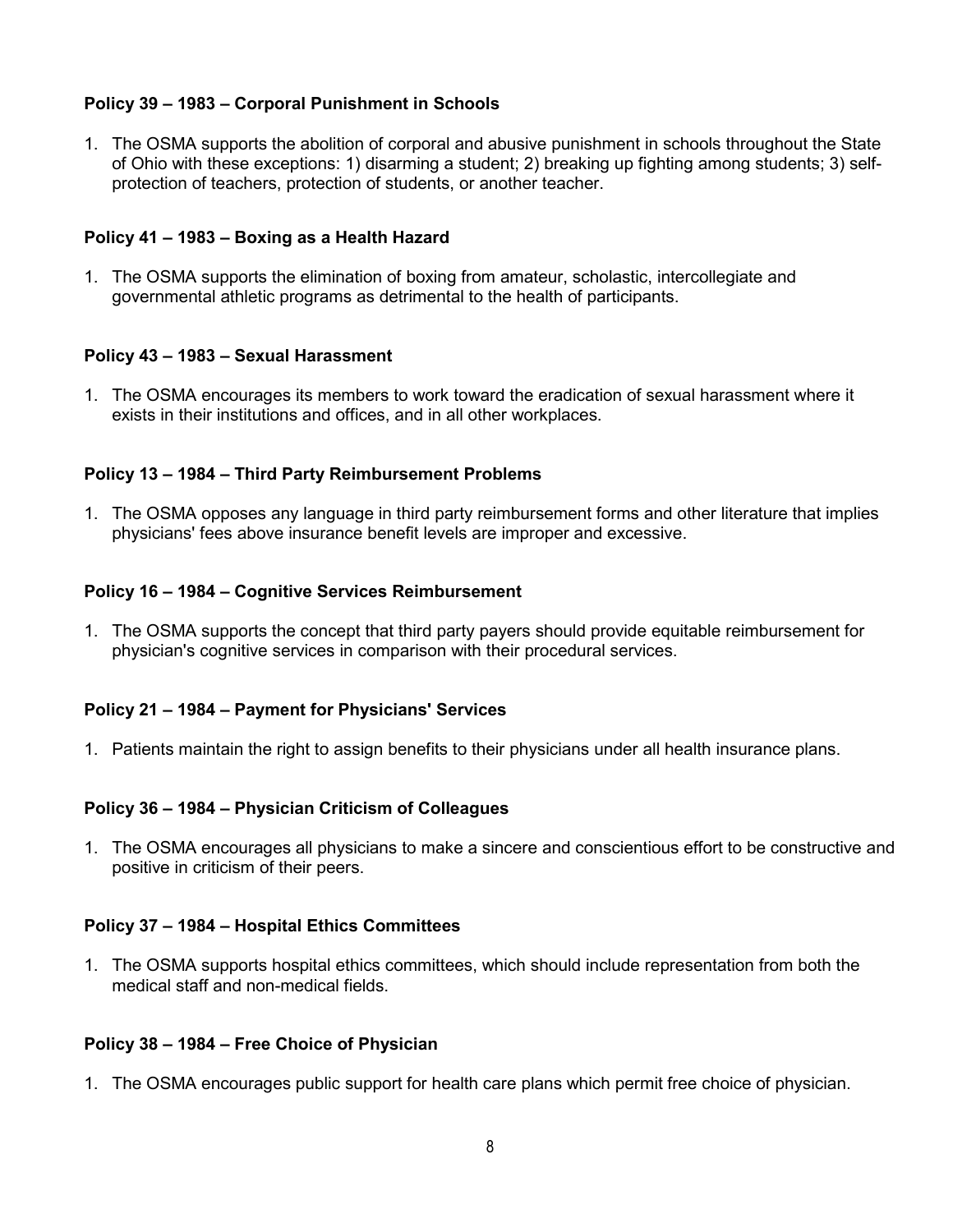# **Policy 43 – 1984 – Financial Support - Homeless and Chronically Mentally Ill**

1. The OSMA supports adequate and appropriate support for the care of chronically mentally ill.

# **Policy 49 – 1984 – Preference for Hospital Delivery Over Home Births**

1. The OSMA encourages its members to educate their patients about the increased risks of home delivery compared to hospital delivery.

# **Policy 55 – 1984 – ACLS and ATLS Courses for Physicians**

- 1. The OSMA urges that physicians primarily responsible for the care of multiple systems trauma be certified in Advanced Cardiac Life Support (ACLS) and Advanced Trauma Life Support (ATLS).
- 2. The OSMA urges that certification in advanced Cardiac Life Support (ACLS) and Advanced Trauma Life Support (ATLS) be included in all general surgical and emergency medical residency programs and available in all other residency programs.

## **Policy 8 – 1985 – Unethical Aspects of Certain Medical Care Plans**

1. The OSMA's position is that it is unethical for an attending physician for personal financial gain to withhold appropriate medical care services from his patient and, further, that referral of a patient by an attending physician to a consultant should be based on the consultant's individual competence and ability to perform the services needed by the patient.

# **Policy 36 – 1985 – Abortion Clinic Violence**

1. The OSMA opposes acts of violence against abortion clinics and other health care facilities as a violation of the right to the access of health care.

# **Policy 42 – 1985 – Eye Prophylaxis in Newborns for Gonorrhea**

1. Eye prophylaxis for newborns should be continued in all cases including Caesarean section.

# **Policy 45 – 1985 – Generic Drugs**

1. The OSMA supports the prescribing of generic drugs for their patients whenever it is deemed by a physician that a biologically equivalent generic is available.

# **Policy 56 – 1985 – Alcohol Impaired Driving**

1. The OSMA supports legislation which would require liquor establishments to post information on alcohol toxicity.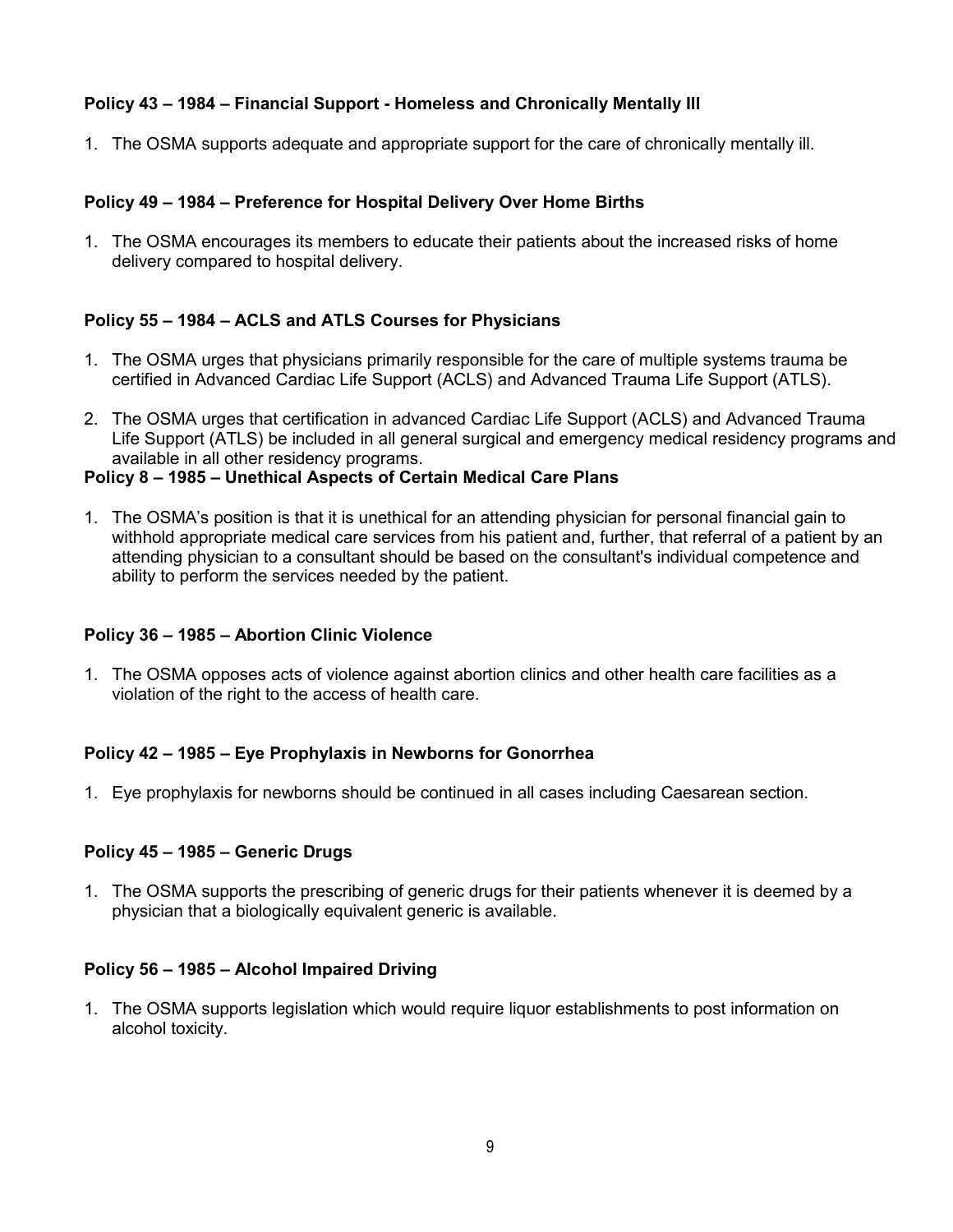## **Policy 6 – 1986 – Standardization of Preadmission Certificate Criteria**

1. The OSMA supports the standardization of administrative procedures for preadmission certification programs, including both the administrative requirements to be met and the forms to be completed.

## **Policy 8 – 1986 – Physician Reimbursement for Home Health Care**

1. The OSMA supports equitable remuneration consistent with services rendered by physicians when treating patients at home.

### **Policy 9 – 1986 – Quality Assurance**

1. Members of quality assurance mechanisms assure that patient care is consistent with accepted standards of medical practice.

### **Policy 11 – 1986 – Support of Free Choice of Personal Physicians by Participants in Government Programs**

1. The OSMA supports the right of freedom of choice of physician for participants in government sponsored health care programs.

### **Policy 22 – 1986 – Pediatric Emergency Care**

1. The OSMA supports training in pediatric advance life support and trauma for all emergency care providers, especially those involved in pre-hospital care.

### **Policy 32 – 1986 – Foreign Medical Graduates**

1. The OSMA supports the rights and privileges of all physicians duly licensed in the State of Ohio regardless of ethnic or educational background.

### **Policy 45 – 1986 – Eye Safety**

1. The OSMA encourages its members to educate their patients to wear safety lenses or goggles while operating equipment in home workshops, for lawn care, hunting or any other activity that may prove hazardous to their eyesight.

### **Policy 10 – 1987 – Second Opinion Plans**

1. The OSMA supports voluntary patient or physician generated second surgical opinion programs.

### **Policy 35 – 1987 – OSMA Policy on Advertising**

- 1. The OSMA encourages its members who wish to market their services to adopt marketing practices:
	- 1) which are not false, fraudulent, deceptive or misleading; and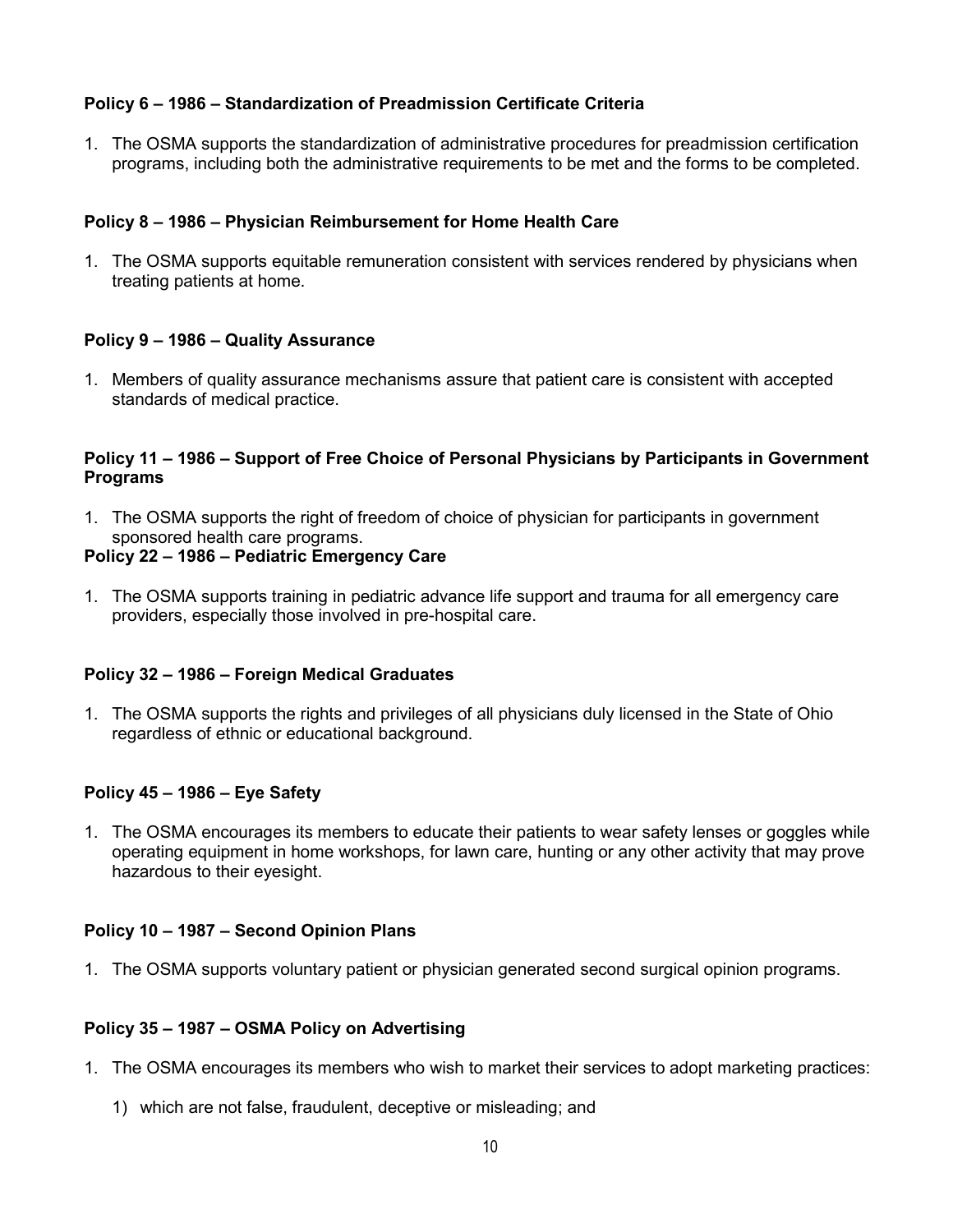2) which are designed to give the public adequate information regarding the nature and scope of the various medical specialties to permit individuals to make informed choices regarding their selection of physicians.

### **Policy 55 – 1987 – Early Detection of Disease**

1. The OSMA supports funding for programs for early detection of life threatening diseases under physician direction, if consistent with current screening criteria guidelines and with adequate follow-up, as procedures important in saving lives and health care dollars.

### **Policy 32 – 1988 – Young Physicians as Delegates and Alternate Delegates**

1. The OSMA urges each of its county medical societies to encourage and select qualified young physicians to serve as delegates or alternate delegates to the OSMA as a means of getting these physicians more involved in the process which will affect their future and the future of all physicians.

### **Policy 35 – 1988 – Oppose Voluntary Active Euthanasia (Mercy Killing)**

- 1. The OSMA opposes Voluntary Active Euthanasia (mercy killing) as unethical.
- 2. The OSMA opposes any legislation which would legalize voluntary active euthanasia (mercy killing) and/or legislation requiring a physician to directly or indirectly participate in such action(s).

### **Policy 37 – 1988 – Infertility Insurance Coverage**

1. The OSMA supports health insurance coverage for the diagnosis and treatment of recognized male and female infertility.

### **Policy 44 – 1988 – Awareness of Participating Providers**

1. The OSMA encourages all marketing materials of HMOs, PPOs, and other alternate health care delivery systems clearly state to prospective participants that joining the program may terminate their prior doctor-patient relationship.

### **Policy 62 – 1988 – Donation of Professional Time to Poor**

1. The OSMA commends its members for continuing to donate professional time to serving the poor.

### **Policy 68 – 1988 – Public Education on Hazards of Tanning Parlors**

1. The OSMA endorses the findings released by the FDA warning Americans that the use of UVA tanning booths and sun beds pose potentially significant health risks to users and should be discouraged.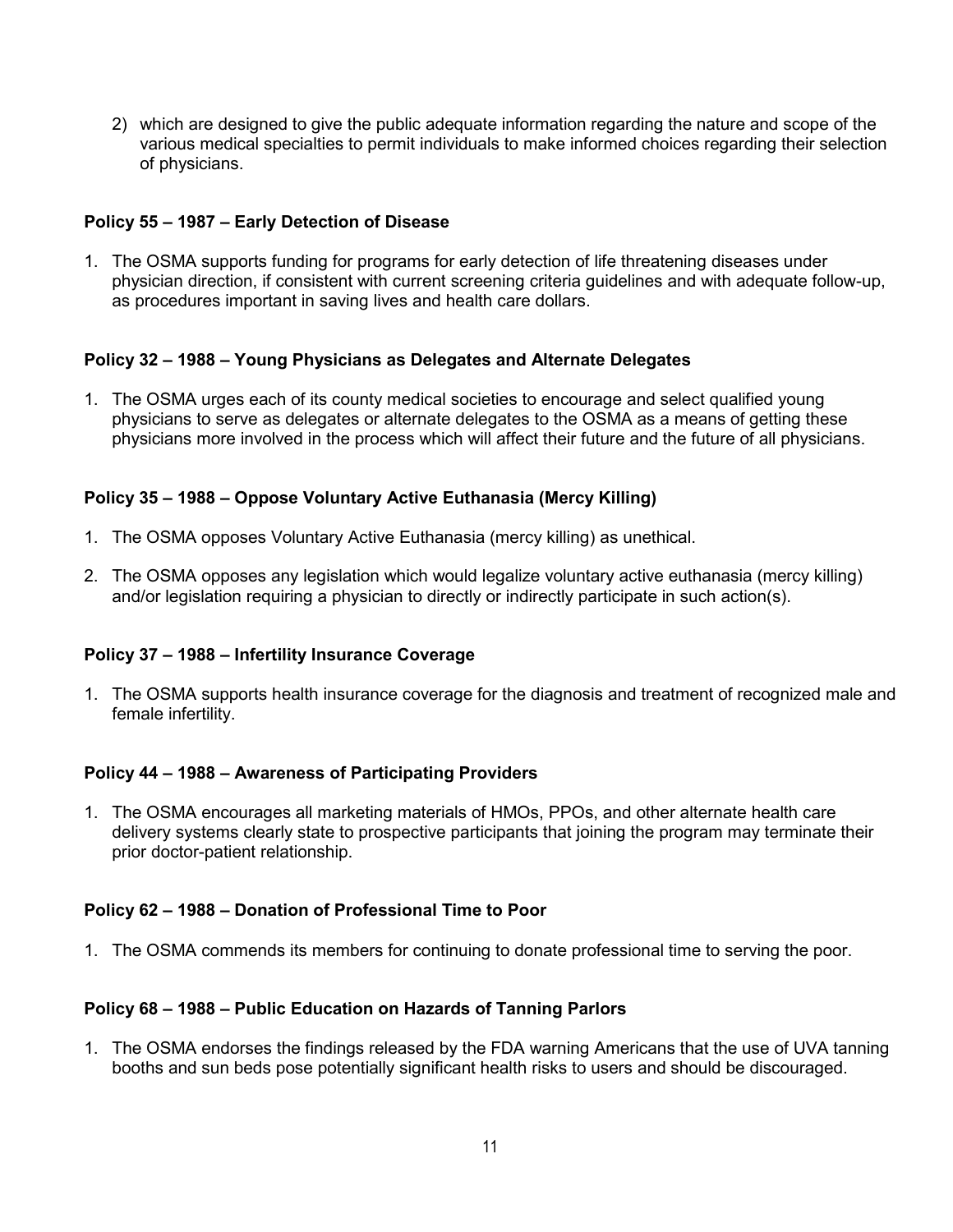# **Policy 7 – 1989 – Physician Liability for Managed Health-Care Plans**

1. The OSMA opposes clauses in managed health-care plan agreements which require physicians to be held liable for any judgment against the plan arising out of negligence of that plan.

### **Policy 8 – 1989 – Medicare Terminology**

1. The OSMA opposes use of such phrases as "not reasonable and necessary" and "medically unnecessary services" and instead advocates for use of the more appropriate and accurate term "noncovered medical services."

## **Policy 9 – 1989 – Third-Party Payer Intrusion into Private Practice of Medicine**

1. The OSMA opposes interferences by third-party payers in patient-physician relationships.

## **Policy 16 – 1989 – Medicaid Physician Reimbursement**

- 1. The OSMA encourages the Ohio Department of Human Services to develop realistic and appropriate physician reimbursement for Medicaid services and remove the disincentives evident by the burdensome administrative paperwork required.
- 2. The OSMA will continue to work to obtain adequate Medicaid funding to ensure patient access and physician reimbursement.

### **Policy 18 – 1989 – Simplified Correction for Medicare Carrier Secondary Responsibility**

- 1. The OSMA supports a simplified method of claim payment correction when Medicare carriers identify the primary liability of another insurer.
- 2. This simplified payment correction system eliminates, as much as possible, the involvement of the physician's office and the patient.

### **Policy 20 – 1989 – Encouragement of OSMAPAC Membership**

1. The OSMA encourages all OSMA delegates and alternate delegates to be members of OSMAPAC.

### **Policy 23 – 1989 – Medical Staff Bylaws and Peer Review**

- 1. The OSMA recommends that all organized medical staffs be governed by medical staff bylaws.
- 2. The OSMA opposes any action that would impede or deny an organized medical staff's right or ability to be organized and governed by its own medical staff bylaws.
- 3. The OSMA encourages each hospital medical staff to review its peer review and fair hearing process to ensure a fair procedure and reduce potential liability.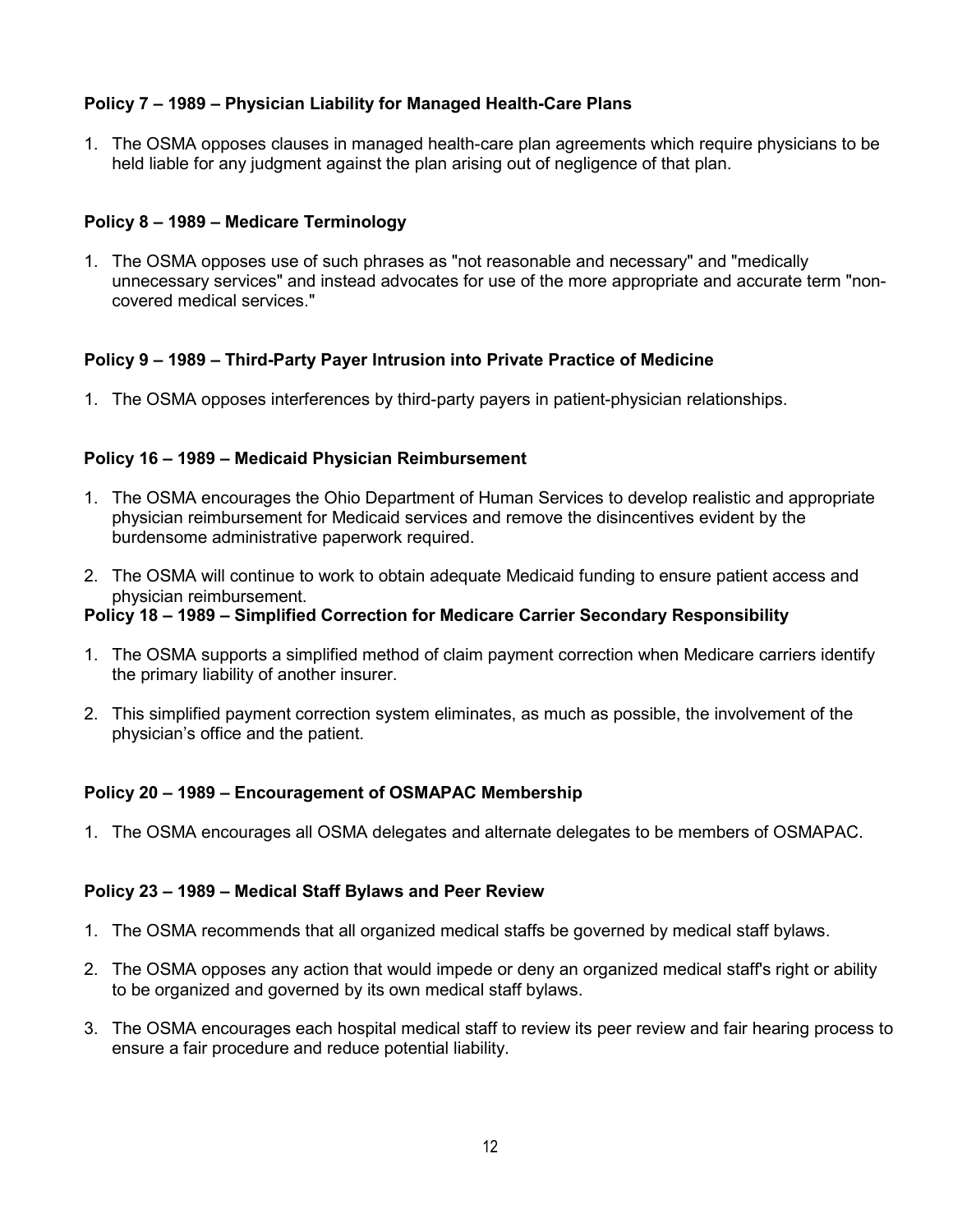# **Policy 24 – 1989 – Patient Advocate**

- 1. The OSMA encourages each hospital medical staff to work with its hospital administration to provide a mechanism within the hospital that allows the patient to verbalize concerns through a patient care representative.
- 2. Any such patient concerns should be reported to the patient's attending physician.

### **Policy 52 – 1989 – Education Regarding Prescribing Controlled Substances**

1. The OSMA in cooperation with appropriate agencies develops and makes available educational programs and information to ensure proper prescribing and dispensing of controlled substances.

### **Policy 54 – 1989 – Waiting Period before Gun Purchase**

1. The OSMA supports a waiting period of at least one week before purchasing any form of firearm in the state of Ohio.

### **Policy 60 – 1989 – Anabolic Steroids**

1. The OSMA opposes prescribing, dispensing or sale of anabolic steroids for improving athletic performance.

### **Policy 62 – 1989 – Care of the Chronically, Mentally Ill**

- 1. The OSMA encourages improvement of Ohio's mental health system.
- 2. The Ohio mental health system should provide up-to-date psychiatric treatment to patients with acute and intermittent psychiatric conditions, as well as planning, evaluation and treatment for those with chronic psychiatric conditions.
- 3. Decisions concerning access to and treatment in the Ohio mental health system should be made by physicians.

### **Policy 63 – 1989 – Mandatory Random Drug Testing in Competitive Sports**

1. The OSMA supports local requirements for mandatory random drug testing as a requirement for participation in scholastic sports in Ohio.

### **Policy 66 – 1989 – Warning Label on Personal Listening Devices**

1. The OSMA supports requiring all manufacturers of personal listening devices with earphone speakers to label their products with "MAY BE DANGEROUS TO YOUR HEARING" in an easily recognizable location.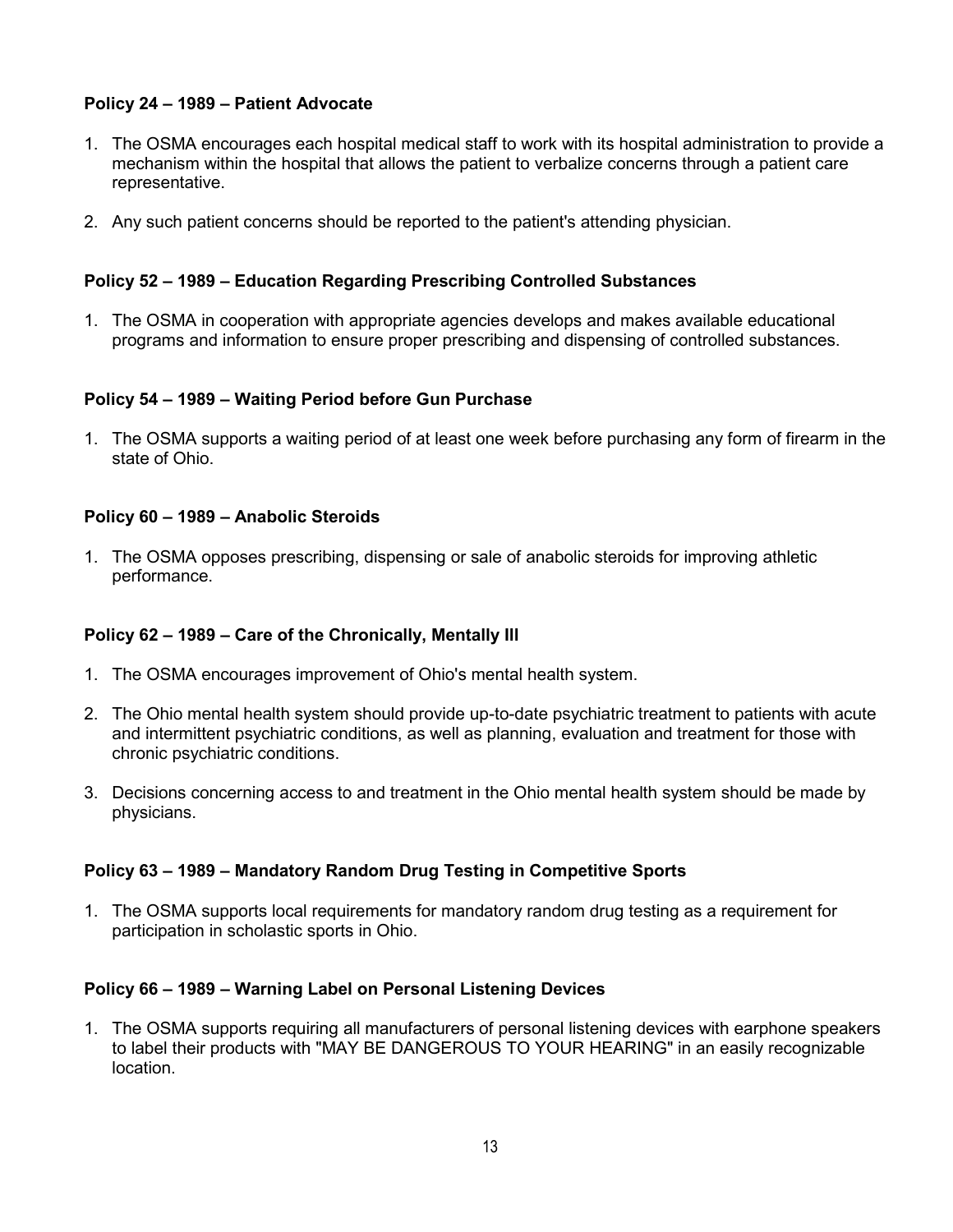# **Policy 6 – 1990 – Tanning Parlors**

- 1. The OSMA continues to support an educational campaign on the hazards of tanning parlors, as well as the development of local tanning parlor ordinances to protect our patients and the general public from improper and dangerous exposure to ultraviolet radiation.
- 2. The OSMA supports legislation to strengthen state laws to make the consumer as informed and safe as possible.

## **Policy 10 – 1990 – Policy on Abortion**

- 1. It is the position of the OSMA that the issue of support of or opposition to abortion is a matter for members of the OSMA to decide individually, based on personal values or beliefs.
- 2. The OSMA shall take no action which may be construed as an attempt to alter or influence the personal views of individual physicians regarding abortion procedures.
- 3. Items 1 and 2 notwithstanding, the OSMA shall take a position of opposition to any proposed OSMA legislation or rule that would:
	- Require or compel Ohio physicians to perform treatment actions, investigative tests, or questioning of a patient which are not consistent with the medical standard of care; or,
	- Require or compel Ohio physicians to discuss treatment options that are not within the standard of care and/or omit discussion of treatment options that are within the standard of care.

### **Policy 23 – 1990 – Hospital Boards of Trustees**

1. The OSMA supports requiring that at least one voting member on a hospital's Board of Trustees be a member of that hospital's medical staff, in active practice at that hospital, and elected by the medical staff.

### **Policy 43 – 1990 – Prohibiting Therapeutic Substitution in Ohio**

1. The OSMA opposes therapeutic substitution (the process by which a pharmacist replaces a drug prescribed for a given patient with a different chemical compound from the same drug category without the prior consent of the prescribing physician).

### **Policy 54 – 1990 – Raise Revenue for Health-Care Needs**

1. The OSMA supports an increase in federal excise taxes for tobacco and alcohol which would be allocated to health-care needs.

### **Policy 57 – 1990 – Health Promotion and Disease Prevention Education**

1. The OSMA supports the implementation of effective health promotion/disease prevention curricula in medical schools, residency programs and CME programs.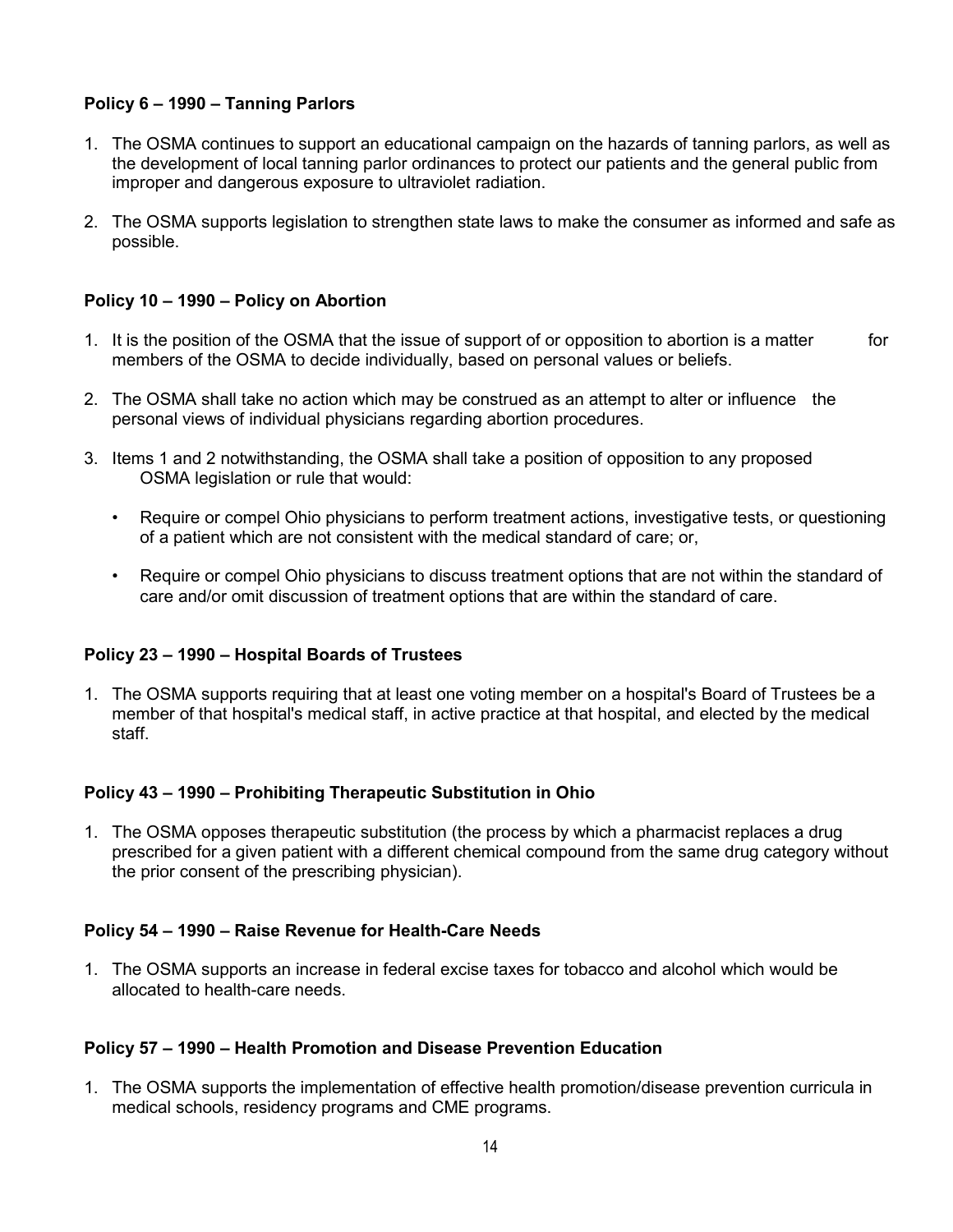# **Policy 67 – 1990 – Substance Abuse as a Public Health Hazard**

1. The OSMA supports prohibition of advertising of tobacco and tobacco products.

### **Policy 74 – 1990 – Physician Representation on Health-Care Boards and Committees of the State of Ohio**

1. The OSMA urges the Ohio General Assembly, the Ohio Department of Health, the Ohio Department of Insurance and other agencies involved in the public health for the state of Ohio to select members of the medical profession for health care-related bodies so as to increase the proportion of physicians in active clinical practice serving on these boards and committees and encourage OSMA physicians to participate on the boards when asked.

#### **Policy 81 – 1990 – Accountability of Third-Party Reviewers**

- 1. The OSMA encourages the Ohio State Medical Board to recognize that those individuals (physicians or non-physicians) making decisions which determine the type and location of testing, procedures, and or admission to the hospital for patients and physicians should be held accountable in the same manner as the patient's treating physician.
- 2. The OSMA supports legislation that recognizes medical decisions which influence hospital-patient care through pre-certification of testing, procedures, and/or admission to the hospital are the practice of medicine and must be done under the direction and supervision of an Ohio licensed physician.

### **Policy 82 – 1990 – Third-Party Payers and Patient Care Standards**

1. The OSMA advocates that hospital medical staffs have the primary responsibility for establishment and enforcement of all medical quality standards within their institution.

### **Policy 83 – 1990 – Selection of Medical Staff Officers**

1. The OSMA supports requiring that all medical staff bylaws and hospital governing documents recognize the inherent authority of the medical staff to elect the Medical Staff Officers and provide that such elections of officers are not subject to hospital governing body approval, affirmance or concurrence.

#### **Policy 1 – 1991 – Third-Party Reimbursement for Telephone Time**

1. The OSMA supports reimbursement to physicians for telephone calls required by third-parties.

#### **Policy 10 – 1991 – Standardized Explanation of Benefits to Patients**

1. The OSMA supports a standardized explanation of benefits for patients that includes the following information: 1) day of service; 2) place of service; 3) billing parties; 4) CPT code and description of service.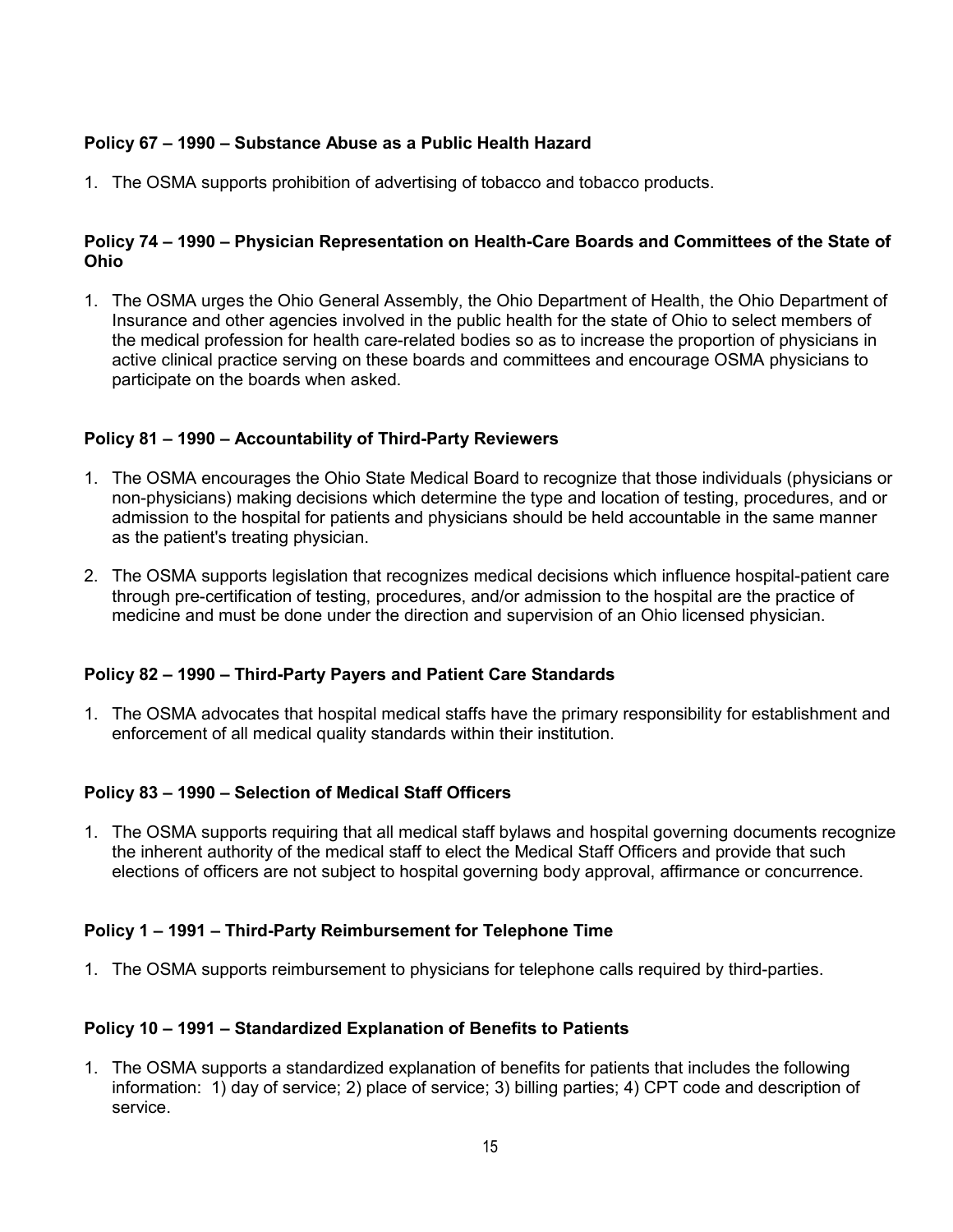# **Policy 19 – 1991 – Quality of Life Issues Considered in Life Prolonging Therapy**

1. The OSMA reaffirms the physician's primary role in guiding the patient, family and other members of the health care team to consider both the quality of life, as well as the longevity of life, when making medical treatment decisions.

#### **Policy 34 – 1991 – Child Care in Hospitals**

- 1. The OSMA encourages hospitals to establish child care provisions for hospital personnel and staff physicians.
- 2. The hours and staffing of child care facilities should take the needs of physicians-in-training and medical students into consideration.

#### **Policy 39 – 1991 – Expert Witness Testimony**

1. The OSMA affirms that qualified expert witnesses in medical malpractice actions should devote threefourths of their professional time to active clinical practice in their field of specialty.

#### **Policy 44 – 1991 – Women in Medicine**

1. The House of Delegates recognizes and supports women members of this association in their efforts to participate at the operational levels in the formulation of policy for all OSMA programs and projects.

#### **Policy 53 – 1991 – Prevention of Sexually Transmitted Human Papilloma Virus (HPV) Infections**

1. The OSMA supports human papilloma virus infection awareness and prevention.

#### **Policy 61 – 1991 – Infectious Disease Precautions for Cadaver Transport**

1. The OSMA supports requiring hospitals and morgues to put an infectious disease warning tag on all bodies determined to have died of a reportable infectious disease, such as TB, syphilis, serum hepatitis, or HIV.

#### **Policy 62 – 1991 – Mandatory Use of Protective Helmets**

1. The OSMA, recognizing the loss of useful life and expense of care resulting from head trauma occurring in motorcycle or other unprotected vehicle crashes, supports mandatory use of protective helmets at all times when operating motorcycles, bicycles, ATVs, mopeds and snowmobiles.

#### **Policy 64 – 1991 – Permanent Cosmetic Make-Up**

1. The OSMA considers the injection of permanent cosmetic material to be the practice of medicine.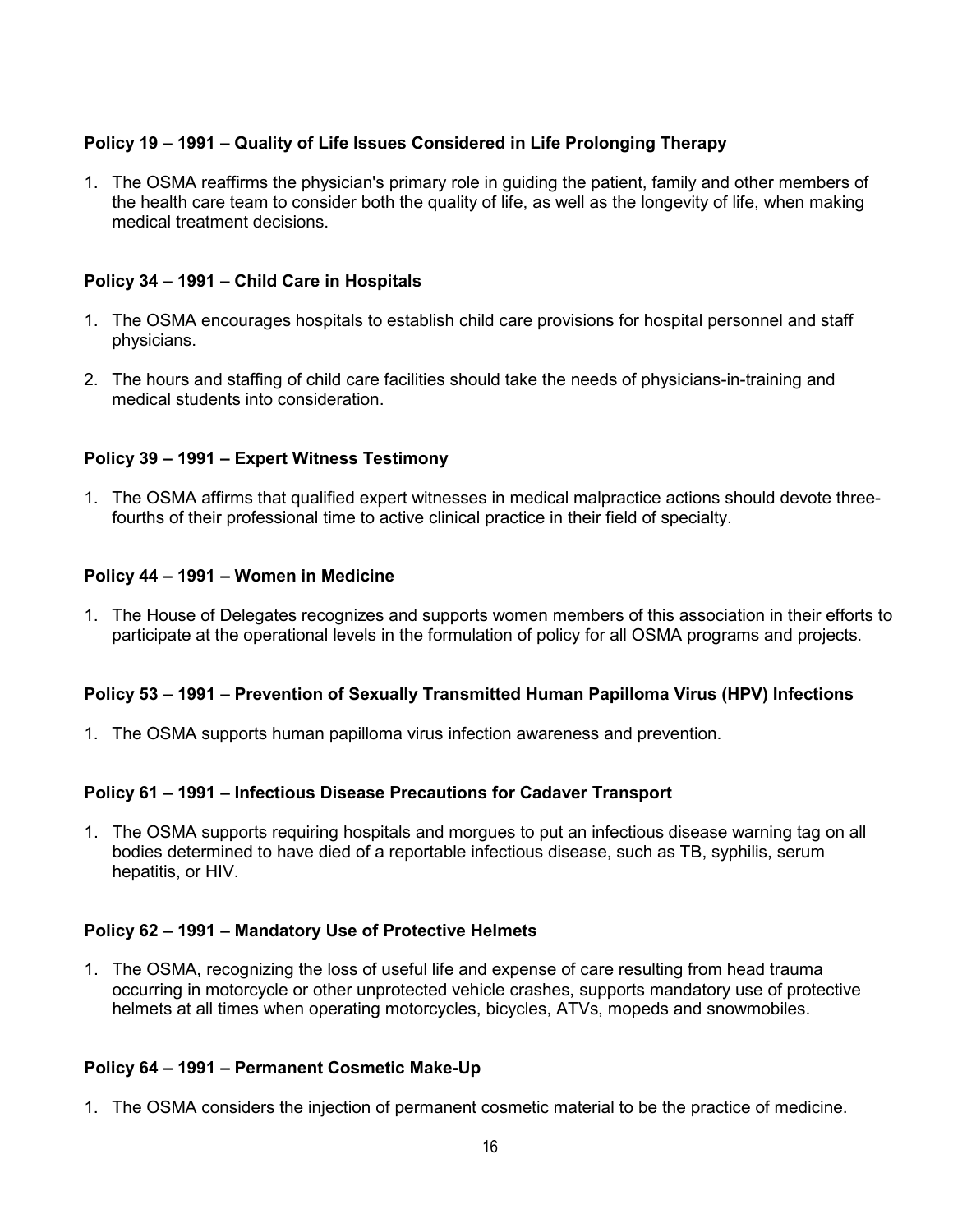## **Policy 75 – 1991 – Economic Credentialing**

1. The OSMA opposes the use of economic criteria not related to quality to determine an individual physician's qualifications for the granting or renewal of medical staff membership or privileges.

### **Emergency Policy 3 – 1991 – State Medical Board Investigations**

1. The OSMA works to ensure that the rights of the individual physician be protected through "due process" mechanisms and the basic Constitutional rights, to face the accusers in any proceedings affecting the physician's right to practice medicine in the state of Ohio.

#### **Policy 11 – 1992 – Recommended Standards for Private (For-Profit) Quality Review**

- 1. The OSMA supports the principles that private review organizations:
	- 1) Guarantee the authenticity of their data before initiating review.
	- 2) Use review physicians of the same specialty.
	- 3) Have a mechanism to report and correct poor quality data and review.

#### **Policy 12 – 1992 – Peer Review Process**

1. The OSMA supports the following peer review processes: a) the peer review process eliminates the punitive aspects of the system except for the most egregious problems; b) all initial peer review decisions should allow for rebuttal and discussion; c) all review criteria including generic quality screens, and directives emanating from the peer review process should be made publicly known and sent to all practitioners of medicine for their review and response; and d) peer review should include a physician advocacy system that will diligently uphold the difference of opinion or philosophy before any assignment of quality points are determined.

#### **Policy 19 – 1992 – Third-Party Payor Denials**

1. The OSMA supports that a hospital stay denial by an insurance carrier include the specific date of denial and the medical reasons as to why the stay was denied on that date by the carrier.

#### **Policy 26 – 1992 – Long-Term Prescriptions**

1. The OSMA encourages insurance companies and other third-party payers to inform their policyholders, enrollees, or beneficiaries that long-term prescribing may not be appropriate for some medical conditions and is solely at the discretion of the prescribing physician.

### **Policy 52 – 1992 – Organized Medicine's Role in Health Care Policy**

1. The OSMA supports negotiation of reimbursement, review of quality and appropriateness of care, review of the appropriateness of fees, and establishment of overall healthcare budgetary predictability.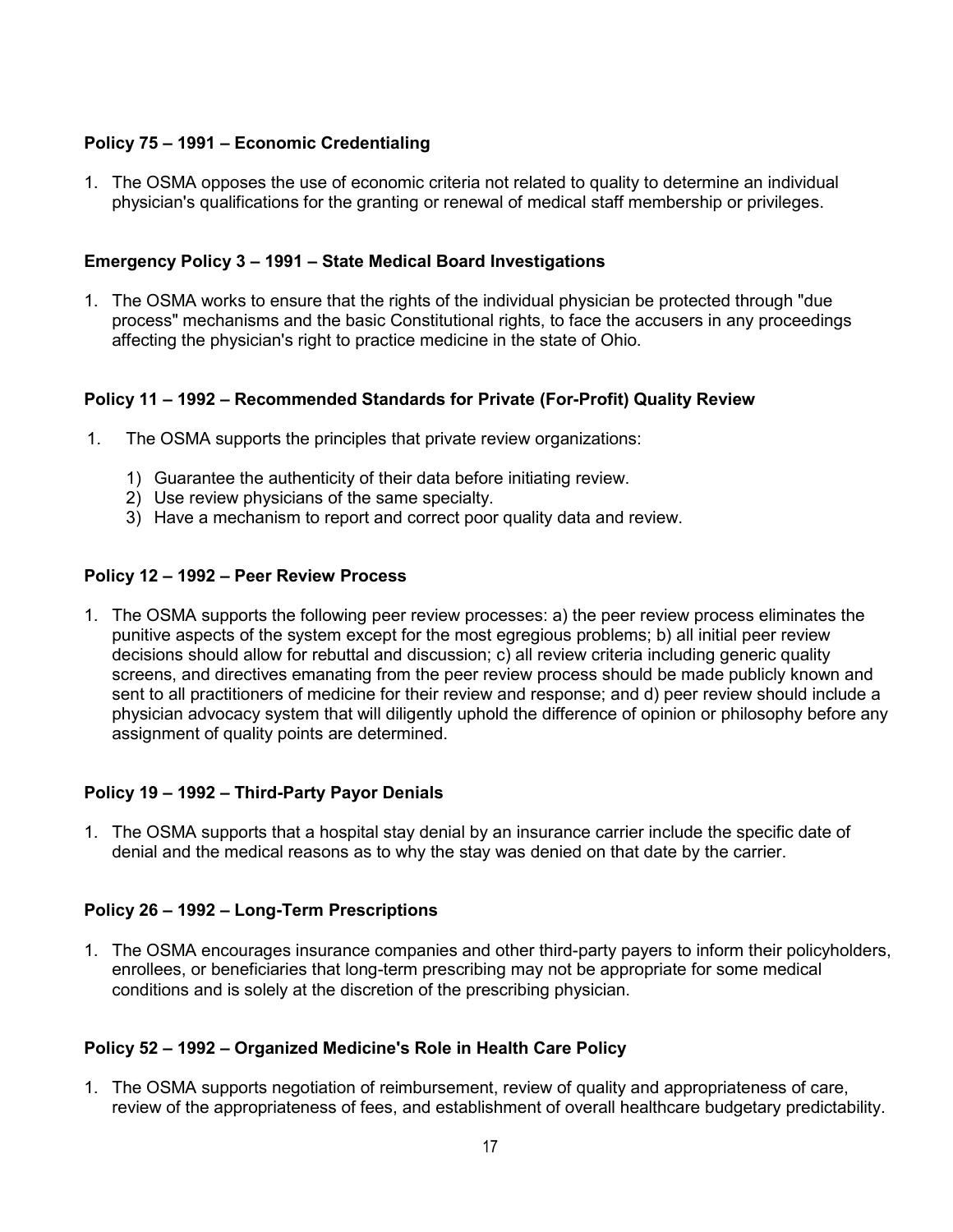2. The OSMA supports a specific exemption from anti-trust action for organized medicine in negotiations regarding fees and peer review.

### **Policy 28 – 1993 – Testing for Treatable Inborn Errors of Metabolism**

1. The OSMA supports the elimination of the religious exemption from testing for treatable inborn errors of metabolism which can result in mental retardation or other disability.

## **Policy 31 – 1993 – Expert Witness Testimony**

- 1. The OSMA supports the AMA guidelines regarding medical expert testimony by physician witnesses in medical injury actions.
- 2. The OSMA supports any legislative proposals to strengthen qualifications for expert witnesses in Ohio.

### **Policy 34 – 1993 – Health-Care Reform II**

- 1. The confidential relationship between the physician and patient must be preserved throughout the quality assurance process.
- 2. The OSMA supports reform of health care to encourage making utilization review in health care standardized and objective.
- 3. The OSMA supports efforts to require third parties to publish their criteria for utilization review for hospitals and physicians so that these criteria may be reviewed for their validity and appropriateness not only for utilization review purposes, but also to ensure that they further the goal of quality patient care.
- 4. The OSMA supports efforts to make the appeals process for denials of payment independent of the payer so that the inherent conflict of interest in the present process would be eliminated and dialogue and cooperation between physicians and payers would be encouraged.

### **Policy 43 – 1993 – Fee for Service**

1. The OSMA affirms fee for service as a model for physician payment.

### **Policy 57 – 1993 – Preservation of Patient/Physician Relationship and Role of Physician as Patient Advocate**

1. The OSMA reaffirms the principles embodied in the Hippocratic Oath and Code of Medical Ethics that the physician sustains his/her role of patient advocate.

### **Policy 59 – 1993 – Tanning Parlor Education and Regulation Initiative**

1. The OSMA shall develop a model public health regulation governing tanning parlors.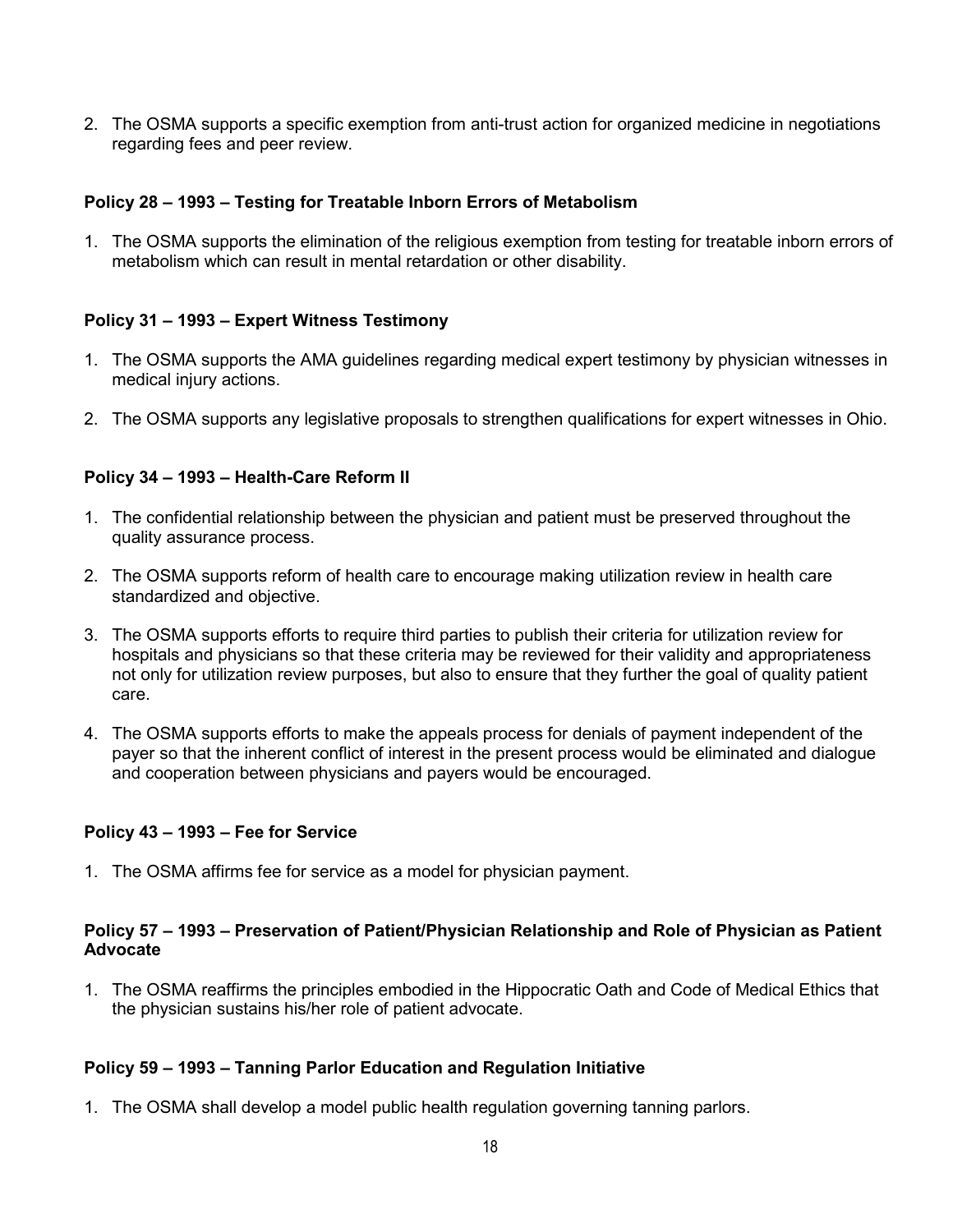- 2. The OSMA encourages county medical societies to support adoption of a public health regulation governing tanning parlors by the board of health in their county.
- 3. Local boards of education should be encouraged to include the hazards of exposure to UV light in this comprehensive health education curriculum.

### **Policy 75 – 1993 – Biomedical Research**

1. The OSMA is committed to the humane treatment of animals used in biomedical research and the pursuit of alternative methods of research when appropriate.

### **Policy 14 – 1994 – Hospice Care**

1. The OSMA recognizes the benefits of hospice care and palliative care for patients and their families and encourages physicians to recommend hospice care and/or palliative care when appropriate.

### **Policy 21 – 1994 – Uniform Recognition of CPT Codes by All Carriers**

1. The OSMA supports use of CPT codes and appropriate modifiers, as written, if these codes are utilized in accordance with the AMA guidelines for CPT usage.

#### **Policy 30 – 1994 – Increase in Number of Primary Care Physicians**

- 1. The OSMA supports positive incentives such as shifting of more subsidies to primary care medical education programs, increasing reimbursement levels, tax abatements and loan repayment programs to attract greater numbers of primary care and rural physicians.
- 2. The OSMA discourages the enactment of restrictive measures such as licensure limitations, quotas in medical education programs, or compulsory measures which are intended to influence the numbers of primary care physicians in Ohio.

### **Policy 41 – 1994 – OSMA Reporting Practices**

1. The OSMA provides members of the House of Delegates and separate county societies/districts with a report on actions referred to Council at the previous OSMA meeting 90 days prior to the opening of the House of Delegates.

### **Policy 43 – 1994 – Ohio State Medical Board**

- 1. The OSMA supports limits on the length of time from citation to disposition by the State Medical Board; such time to be no longer than one (1) year.
- 2. The OSMA supports limits on public disclosure of allegations until final disposition of the allegations by the State Medical Board.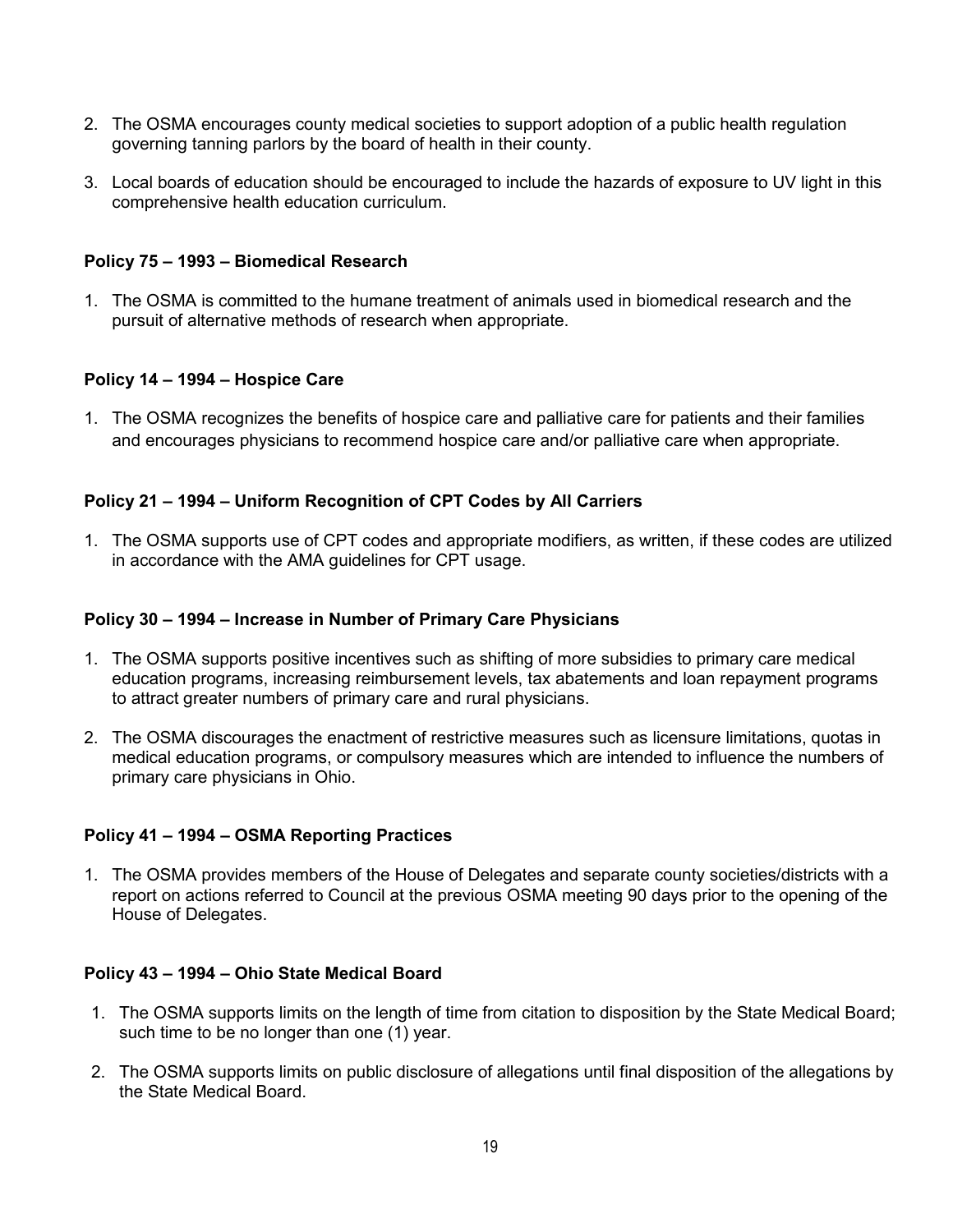## **Policy 48 – 1994 – Preservation of the Physician's Role as Patient Advocate**

1. The OSMA supports physician freedom to act as the patient's advocate. The physician must be able to advise his or her patients to seek any potentially meaningful medical treatment, independently of whether the physician will thereby benefit or lose financially.

## **Policy 63 – 1994 – Health-System Reform**

- 1. The OSMA supports only those proposed changes in our health-care system that are in the best interest of patients and which assure that all Americans continue to receive high quality medical care.
- 2. The OSMA supports the following principles: (1) All Americans shall have access to health insurance; (2) The right of patients to choose their physician freely; (3) The right of patients and their physicians to make medical decisions.
- 3. The OSMA supports the elimination of underwriting requirements which interfere with the establishment of small business pools.
- 4. The OSMA supports the elimination of pre-existing condition exclusions from health insurance contracts.
- 5. The OSMA supports guaranteed portability of health insurance.
- 6. The OSMA supports, for the medically indigent, the adoption of health insurance vouchers and/or tax credits as one of the mechanisms of providing them health-care coverage.
- 7. The OSMA supports both Medical Savings Accounts and Medical IRAs as acceptable methods to fund health care.
- 8. The OSMA supports legislative health-care plans which include fee-for-service as a method of payment for physician services.
- 9. The OSMA supports the position that free competition and meaningful medical professional liability reform are the more effective ways to contain health-care costs rather than global budgets and spending caps.

### **Policy 63 – 1994 was reaffirmed at the 2019 OSMA House of Delegates.**

### **Policy 71 – 1994 – Right to Balance Bill**

1. The OSMA works diligently toward insuring that any health-care plan adopted in Ohio, in order to preserve the quality of health care for Ohio citizens, allows physicians who have not contracted to do otherwise, to balance bill their patients for fees and portions of fees not paid by third parties, including government.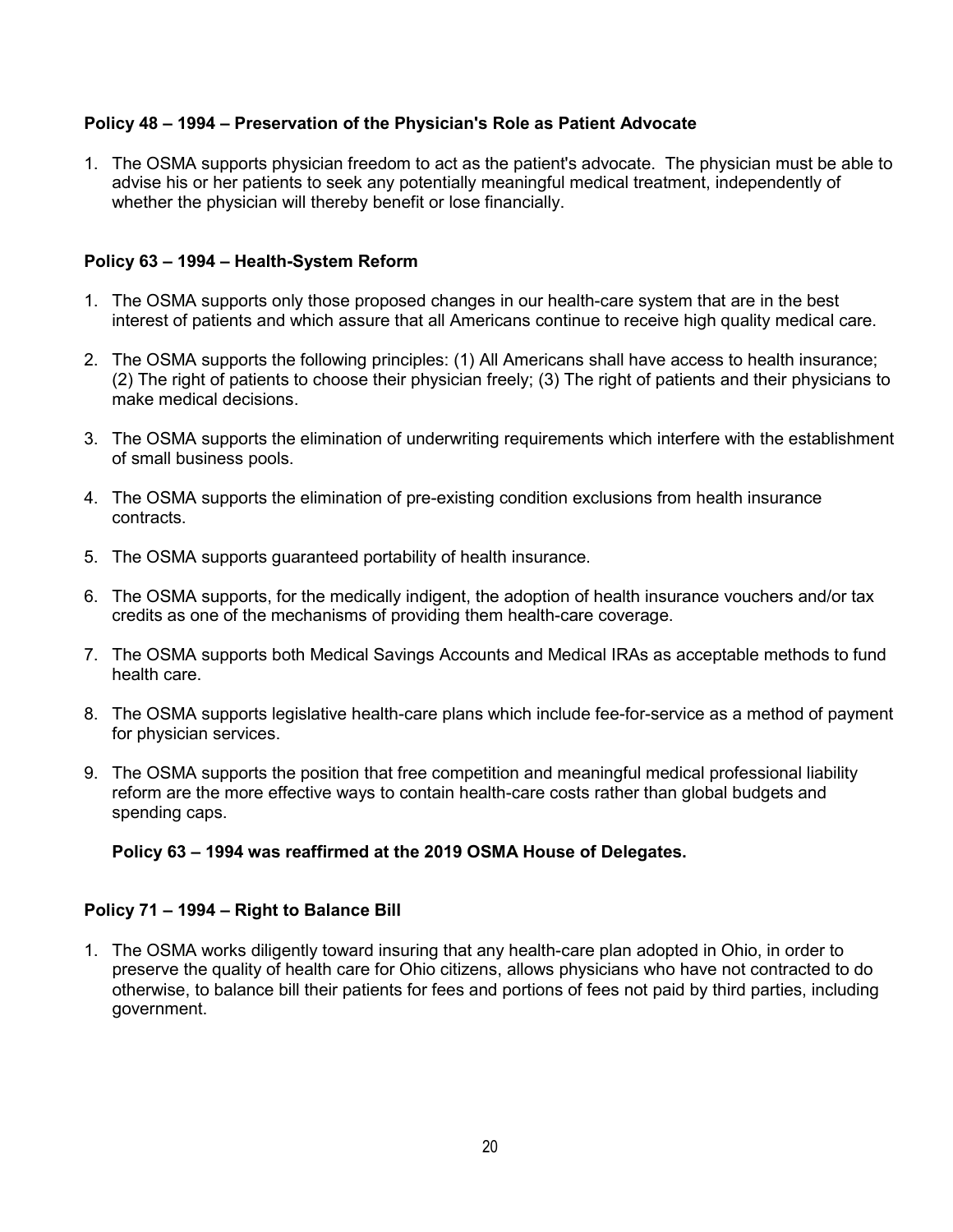### **Policy 73 – 1994 – Changes in Taxation of Health-Care Premiums So That All Citizens Are Treated Equally**

1. The OSMA supports equal tax law treatment of health-care expenses of all workers in the same manner.

### **Policy 74 – 1994 – Application of Health Plans to Elected Officials/Government Employees**

1. Any health-care reform plan which excludes federal, state and local elected officials and federal, state and local employees and retirees is not acceptable to the OSMA.

## **Policy 76 – 1994 – Status of OMSS Representative of the Organized Medical Staff**

1. The OSMA recommends that the organized medical staffs of hospitals in Ohio consider specifying in their bylaws that the hospital medical staff section representative is an elected position with a voting seat on the medical executive committee of that organized medical staff.

### **Policy 7 – 1995 – Right to Contract**

1. The OSMA affirms the right of patients and physicians to contract privately for medical services otherwise 'covered' under Part B on an individual case by case basis, on terms that are mutually agreeable to physician and patient alike, without requiring the patient to completely relinquish all Part B benefits for other medical services.

### **Policy 13 – 1995 – Privatizing Medicare**

1. The OSMA supports privatizing Medicare including the use of the medical savings account.

### **Policy 14 – 1995 – Privatize Medicaid**

1. The OSMA supports privatizing Medicaid including the use of the medical savings accounts. *Reaffirmed in 1996.*

### **Policy 18 – 1995 – Elimination of Contingency Fee**

1. The OSMA opposes financial reimbursement of attorneys being related to the outcome of medical malpractice cases.

### **Policy 24 – 1995 – Motorcycle Helmets**

- 1. The OSMA supports mandatory safety helmet use by all motorcycle or motorized bicycle drivers and passengers.
- 2. The OSMA supports legislation to require that all persons under the age of 18 years be required to wear a protective helmet while operating a bicycle anywhere in Ohio.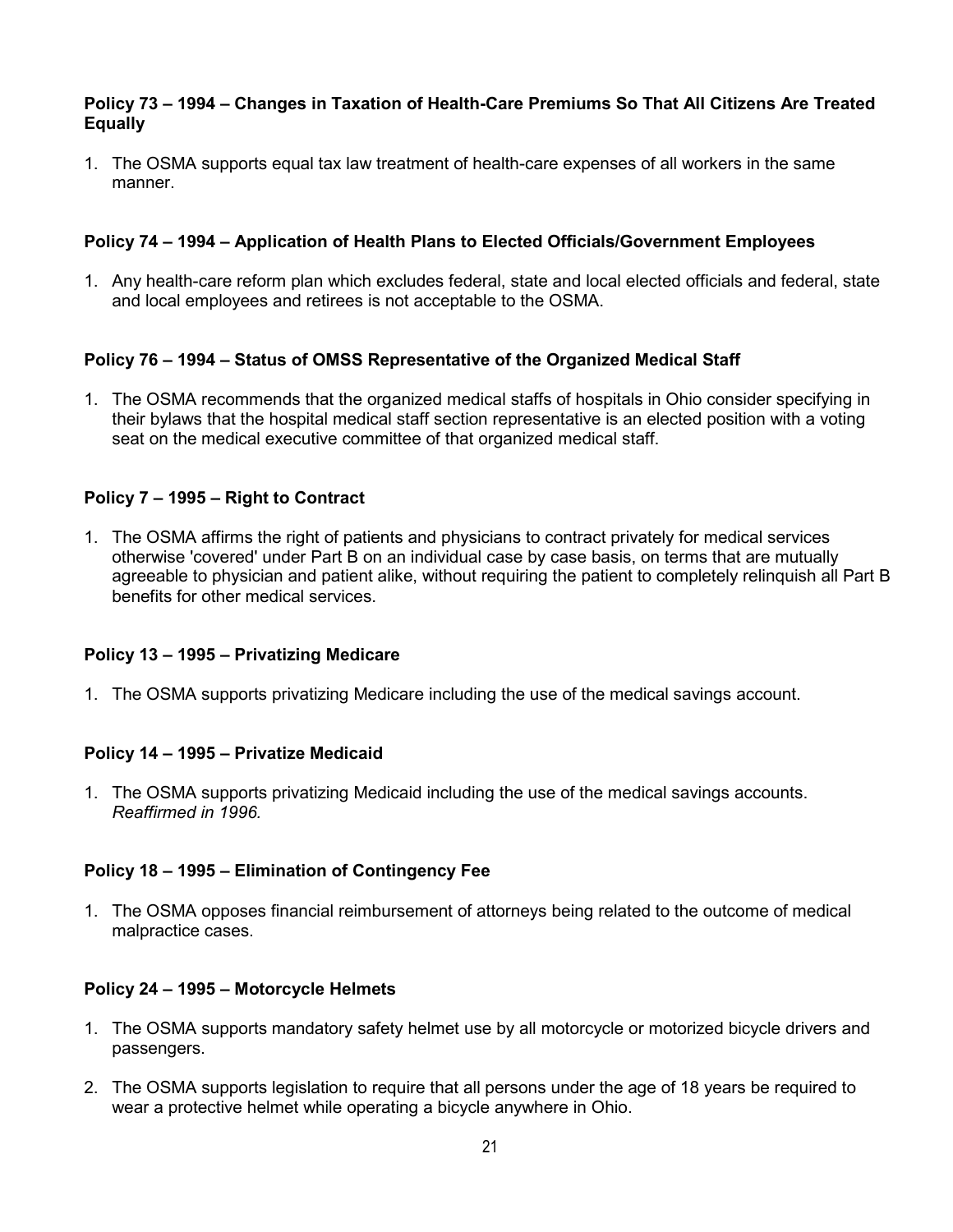# **Policy 26 – 1995 – HIV Testing of Pregnant Women**

1. The OSMA recommends routine HIV counseling and testing of pregnant women as a part of pre-natal care.

## **Policy 28 – 1995 – Physician Office Review by Third-Party Payers**

1. The OSMA supports development of standardized criteria to be used in managed care contracts for reviewing physicians' offices and medical records.

## **Policy 39 – 1995 – Preservation of Association Historical Records, Artifacts and Memorabilia**

1. The OSMA encourages all county societies to preserve important historical records in their possession.

## **Policy 28 – 1996 – Breast Reconstruction Availability**

1. The OSMA supports access to breast reconstruction surgery for all women, if they desire it, and that access should be available regardless of timing in relationship to the onset of the deformity or absence of their breast, and that insurance carriers' coverage should not discriminate against the female breast for reconstructive coverage including symmetry operations on the opposite breast.

### **Policy 41 – 1996 – More Routine HIV Testing**

1. The OSMA recommends more routine HIV testing especially young sexually active people.

### **Policy 11 – 1997 – Osteopathic and Allopathic Relations**

1. The OSMA continues to investigate possibilities for increased integration with state and local osteopathic physician organizations and with individual osteopathic physicians with the goal toward developing mutually beneficial relationships to strengthen organized medicine statewide.

### **Policy 13 – 1997 – OSMA Conflict of Interest Policy**

- 1. The OSMA utilizes a conflict of interest policy that will pertain to all members of OSMA Council, elected officers of OSMA and AMA delegates.
- 2. The OSMA utilizes an appropriate disclosure of potential conflicts of interest statement to be filed by all members of OSMA Council and candidates for office in the OSMA or AMA delegation.

### **Policy 26 – 1997 – Needle Electromyography**

1. The OSMA's position is that needle electromyography is the practice of medicine.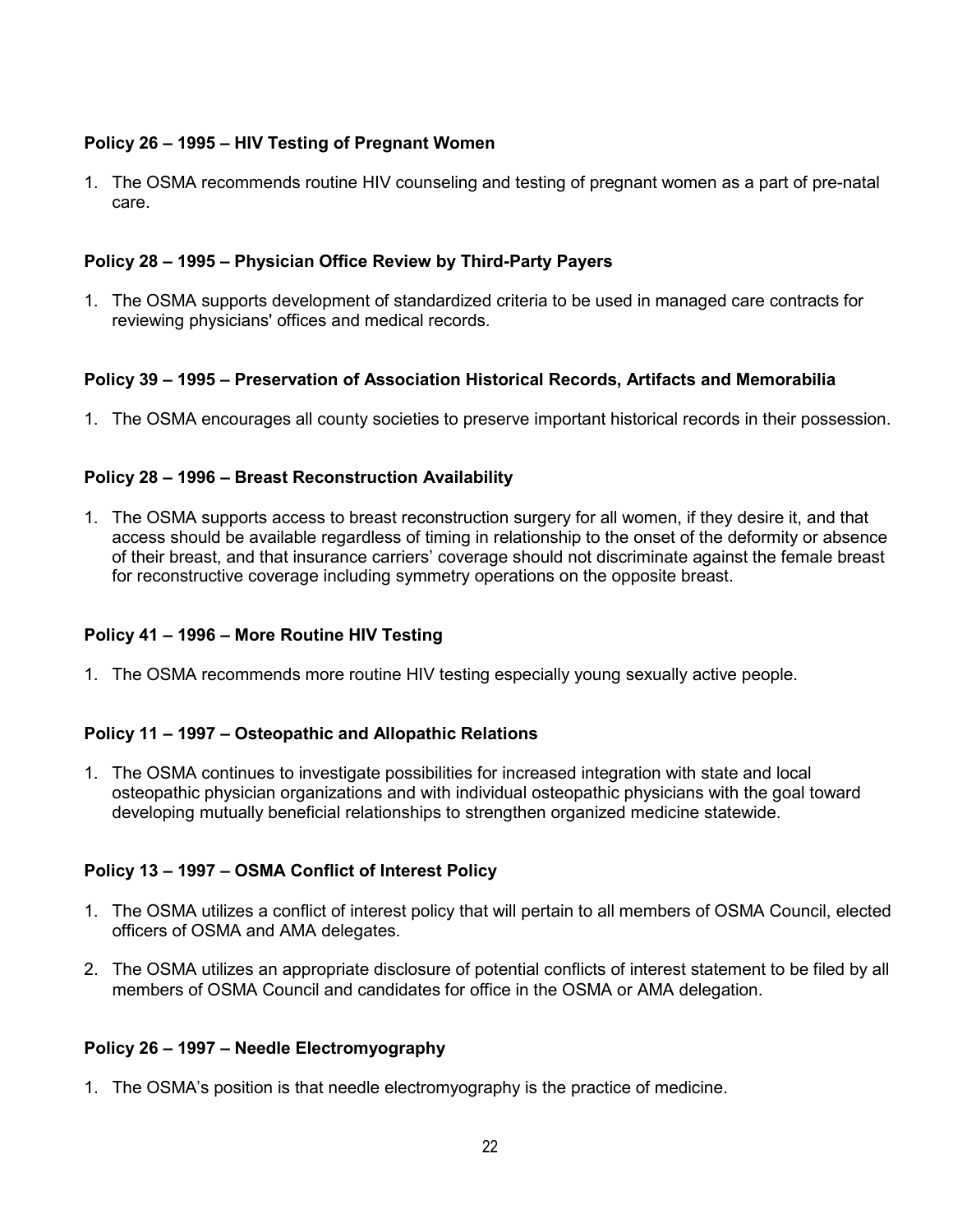# **Policy 28 – 1997 – Mandatory Topic-Specific Continuing Medical Education (CME)**

1. The OSMA opposes those portions of proposed legislation that include mandatory topic-specific CME requirements for Ohio physicians.

# **Policy 38 – 1997 – Opposition to "Gag Rules"**

1. The OSMA opposes "gag rules" and financial incentives to physicians to limit access to care.

## **Policy 48 – 1997 – Support Efforts to Encourage Medical Savings Accounts**

1. The OSMA continues to promote medical savings accounts.

### **Policy 54 – 1997 – Youth Leadership Programs**

1. The OSMA encourages physicians to be involved with youth related leadership programs and activities in their communities.

## **Policy 9 – 1998 – Access and Parity of Mental Health Coverage**

- 1. The OSMA supports access and parity of mental health coverage as reflected in the following statements:
	- 1) Treatment of mental health problems should be integrated as much as possible into other aspects of general healthcare.
	- 2) Primary care physicians should have ongoing consultation available from and efficient referral access to expert mental health providers.
	- 3) Health care coverage plans should include mental health benefits on parity with other general medical conditions for medically necessary treatment performed by accountable clinicians.
	- 4) Health care plans that list providers will also list individual mental health care providers so that referrals can be made as a collaborative effort involving patients, referring physicians and mental health care clinicians.
	- 5) Psychiatrists and non-psychiatrists be appropriately compensated for the psychiatric services they provide.

### **Policy 11 – 1998 – Prescription Equity for Contraceptives**

1. The OSMA supports efforts to ensure that, notwithstanding any provision of law to the contrary, each employer group health policy, contract, plan or agreement issued or renewed in the state of Ohio that provides prescription drug coverage, shall provide coverage for any FDA-approved prescriptive contraceptive drug or device, nor shall they impose any unusual co-payment, charge or waiting requirement for such drug or device.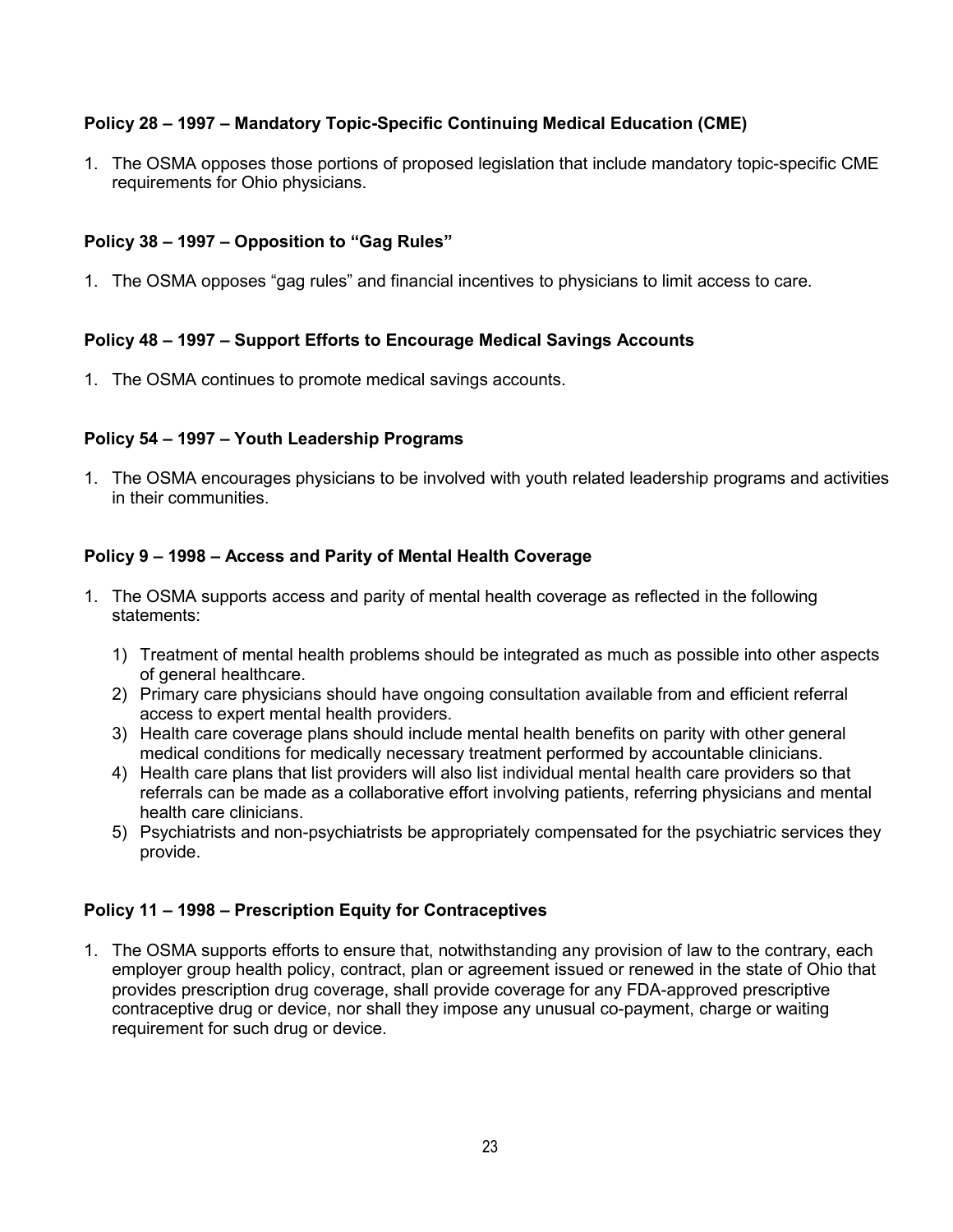# **Policy 12 – 1998 – Transmittal of OSMA Policies to the AMA**

1. The Ohio Delegation to the AMA may submit and/or co-sponsor policies to the AMA, with approval of Council, only if the timing reasonably precludes OSMA House of Delegates approval and provided no provision of such policy/policies advocate(s) a position contrary to current OSMA House of Delegates policy. In all instances where such a policy is to be submitted or co-sponsored, that action must be approved by the OSMA Council and reported to the OSMA House of Delegates at the next meeting of the full House.

# **Policy 13 – 1998 – Sponsorship of AMA Policies**

- 1. The Ohio Delegation to the AMA be entrusted to revise (without change of essential substance) when necessary the policy/policies forwarded to the AMA with the intent of crafting each policy to optimally promote its intent at the AMA.
- 2. The Ohio Delegation to the AMA, unless specifically instructed otherwise, be permitted to hold, when deemed advisable, a policy until the AMA Interim meeting in order to allow a more thoughtful and appropriate revision and to allow gathering and submission of pertinent supporting documentation.

## **Policy 34 – 1998 – Educating Students about the Hazards of Tanning**

1. The OSMA urges that each county medical society pass a policy to work with the individual school districts and other schools in their county to educate students about the hazards of tanning and how to prevent skin cancer.

## **Policy 19 – 1999 – Enforce Protection of Physicians Rights to Corrective Action Provided in the Physician Health Plan Partnership Act**

1. The OSMA opposes termination without cause when used to circumvent the intent of the Ohio Physician Health Plan Partnership Act with regard to physicians' rights to corrective action.

# **Policy 30 – 1999 – Educating Students about the Hazards of Tanning**

1. The OSMA urges the AMA to develop a nationwide program urging that county medical societies pass policy/policies to work with the various schools in their county to include information in their health curriculum about the hazards of exposure to tanning rays.

### **Policy 6 – 2000 – Strengthening of OSMAPAC**

- 1. The OSMA encourages OSMAPAC to continue its grassroots political efforts to help those candidates who are philosophically aligned with organized medicine's positions.
- 2. Members of the OSMA Alliance, OSMA physicians and concerned patients join together to participate in the OSMA's Physician Legislative Action Network (PLAN) program to work to identify those legislators and candidates who support the health and welfare for our patients.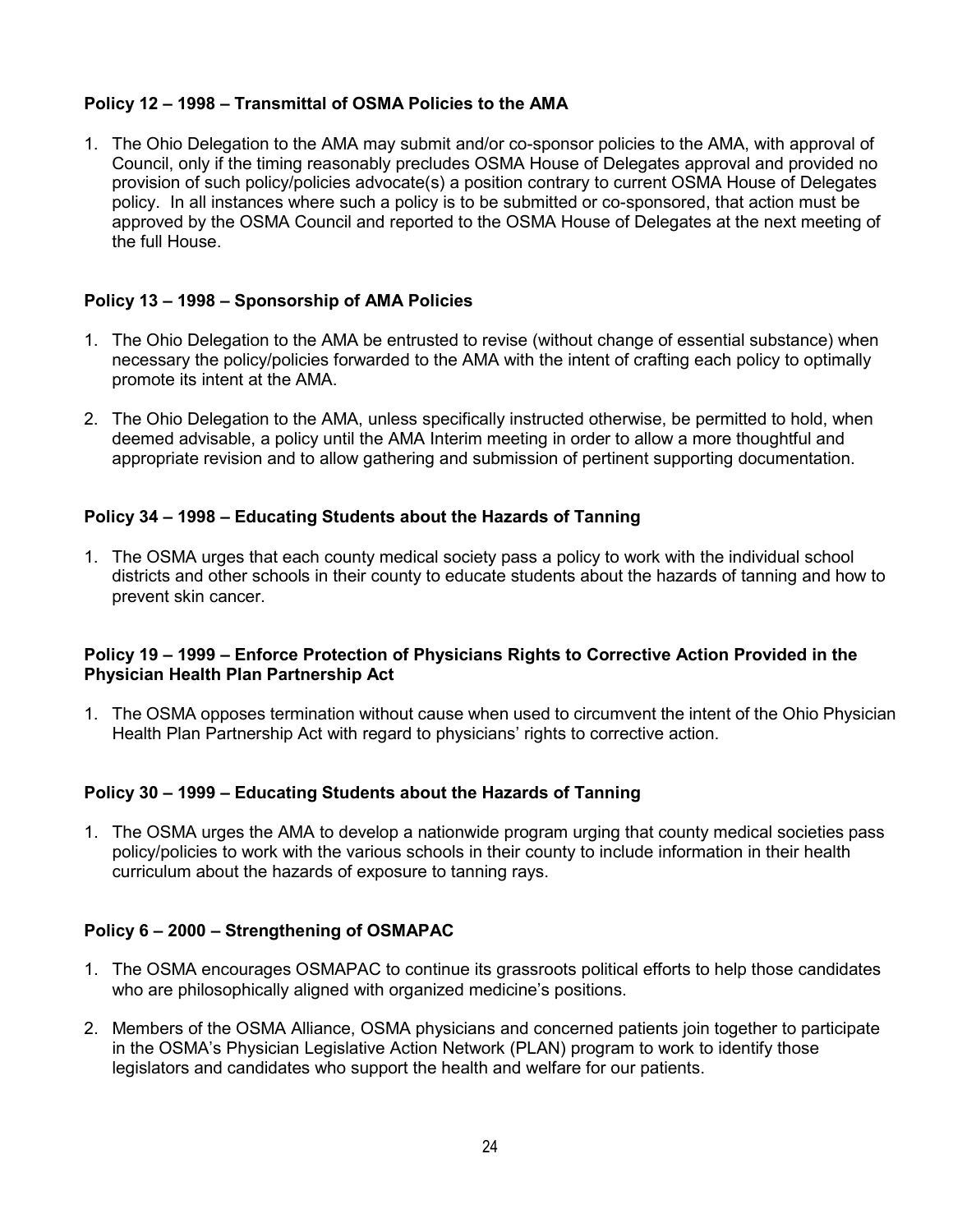3. The OSMA encourages OSMAPAC to continue to identify key contact physician and alliance members in each district and assist these members in increasing electoral participation and in increasing level of financial political contributions.

### **Policy 15 – 2000 – Emergency On-Call Payments to Physicians**

- 1. The OSMA reaffirms current policy such that physicians providing care in emergency settings will be appropriately reimbursed by the managed-care organization regardless of the physician's participation status with said managed-care organization.
- 2. The OSMA supports appropriate reimbursement for follow-up care by the initial treating physician for an appropriate time after the initial care, if the patient so desires.

## **Policy 16 – 2000 – Opposition to Mandatory Pill Splitting**

1. The OSMA opposes mandatory policies requiring patients to cut or break pills.

### **Policy 25 – 2000 – Promote and Expand Medical Savings Accounts**

1. The OSMA works with the AMA to remove present restrictions that are limiting utilization of Medical Savings Accounts, and promote this form of health insurance.

### **Policy 27 – 2000 – Improving Transfer of Patient Care**

1. The OSMA supports physician-to-physician communication prior to patient transfer from one health care institution to another, including skilled nursing facilities.

### **Policy 29 – 2000 – Education to Prevent Teenage Pregnancy and Sexually Transmissible Diseases**

1. The OSMA adopts as policy, AMA policy H-170.968 Sexuality Education, Sexual Violence Prevention, Abstinence and Distribution of Condoms in Schools, which states that the AMA supports responsible sex education which includes: information on reproductive biology, accurate and understandable information on sexual abstinence, sexual responsibility, availability and reliability of contraceptives including condoms, alternatives in birth control, and other information aimed at prevention of pregnancy and sexual transmission of diseases.

### **Policy 40 – 2000 – Payment for All Procedures Performed During a Single Patient Session**

### 1. The OSMA supports payment for each distinct service provided during a single patient session. **Policy 52 – 2000 – Tax Relief for Health Insurance**

1. The OSMA and AMA support 100% tax relief for health insurance.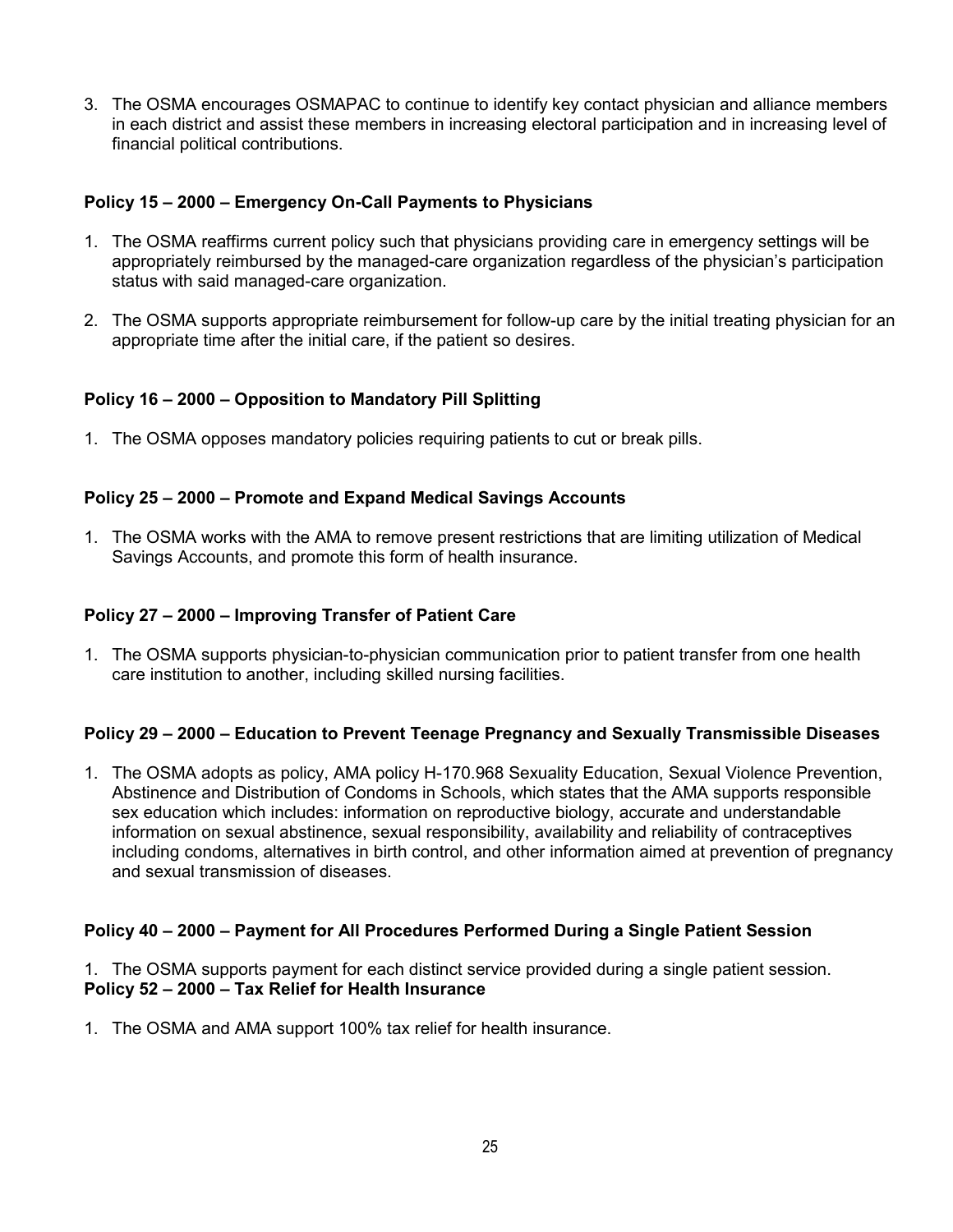# **Policy 7 – 2001 – Support of Four Principles of Hand Awareness**

1. The OSMA endorses the Four Principles of Hand Awareness: (1) Wash your hands when they are dirty and before eating, (2) Do not cough into your hands, (3) Do not sneeze into your hands, and (4) Above all, do not put your fingers into your eyes, nose or mouth.

### **Policy 12 – 2001 – Forced Exclusive Physician Contracting**

1. The OSMA opposes the practice of forced exclusive physician contracts.

### **Policy 22 – 2001 – Neutrality Regarding Emergency Contraceptive Pill**

1. The OSMA is neutral in regard to emergency contraception pills.

#### **Policy 12 – 2002 – Emergency Contraception**

1. The OSMA encourages hospitals to assure that sexual assault victims are informed about the availability and effectiveness of emergency contraception.

#### **Policy 13 – 2002 – Maintain Privacy of Unfiled Lawsuits**

1. The OSMA opposes the collection and use of information concerning threatened and unfiled malpractice complaints about physicians by health insurance companies for credentialing purposes.

#### **Policy 17 – 2002 – Insurance Cards to Clearly Identify Co-Pays and Yearly Deductibles**

1. The OSMA advocates that all third-party insurance identification cards display effective dates, the patient's co-pay for medical services, capitation status, and the annual deductible amounts.

#### **Policy 30 – 2004 – Physician-Owned Health Care Facilities**

1. The OSMA supports the concept of physician-owned health care facilities.

#### **Policy 31 – 2004 – Oppose Economic Credentialing**

1. The OSMA opposes the use of economic criteria by hospital boards and healthcare delivery systems in the granting of hospital medical staff membership and privileges for licensed physicians to practice medicine.

#### **Policy 2 – 2005 – Federal Medical Liability and Patient Safety Reform**

1. The OSMA supports federal medical liability reform, as well as AMA federal patient safety initiatives.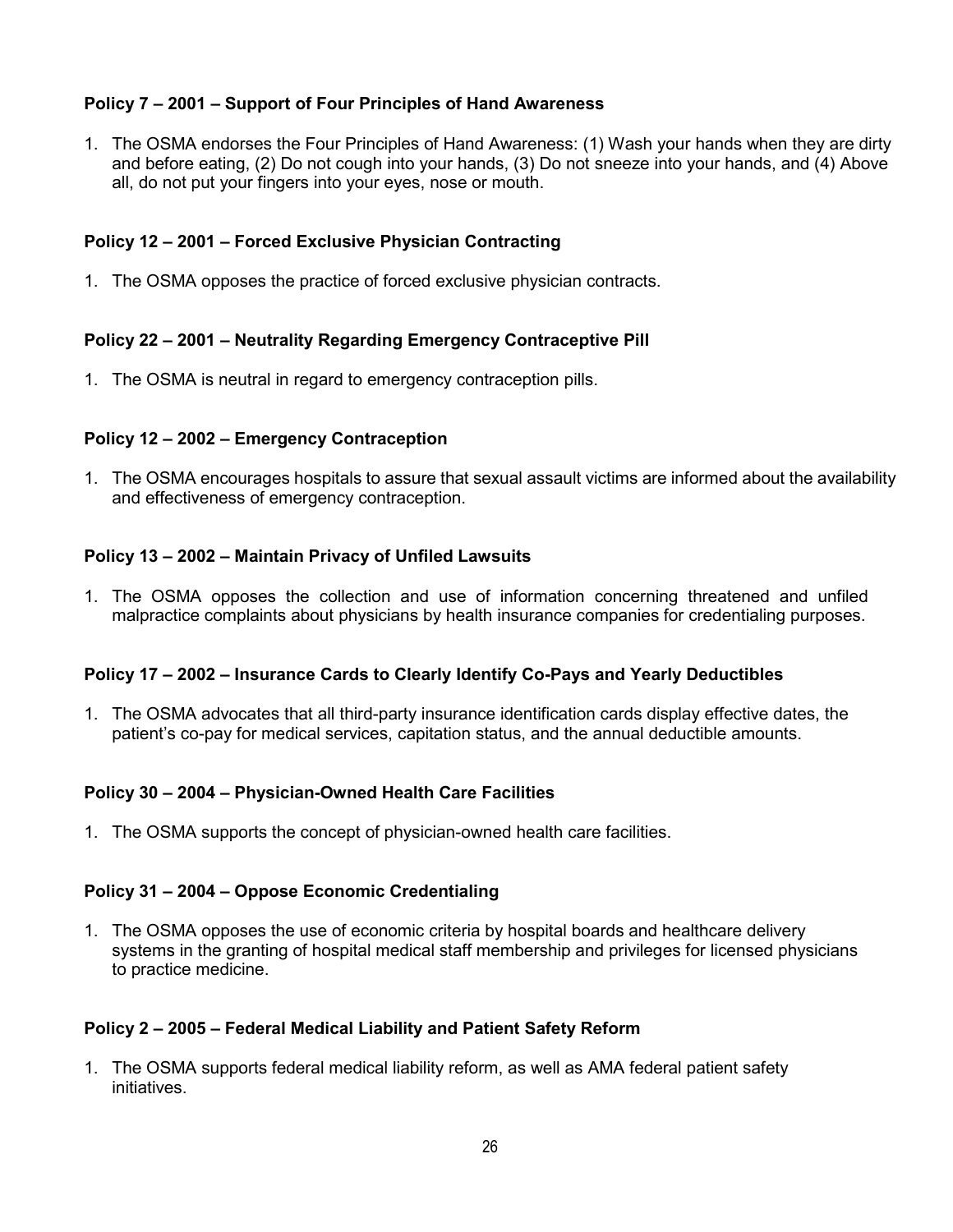### **Policy 3 – 2005 – Health Care Costs**

- 1. The OSMA continues to work with the AMA to identify and promote policies and encourage individual ownership of health insurance, including exploring the feasibility of income-based refundable federal and state tax credits to encourage Ohioans to purchase health insurance.
- 2. The OSMA works to identify and enact changes in Ohio law that would provide for the favorable treatment of Health Savings Accounts.
- 3. The OSMA works to ensure that any proposal designed to provide patients with health care quality and cost information pertaining to individual physicians, physician group practices, or hospitals includes data that is standardized, accurate, complete, easily understandable and appropriately risk adjusted.
- 4. The OSMA asks the AMA to work with the American Hospital Association and other interested parties to develop national standards for public reporting of health care quality and cost data pertaining to individual physicians, physician group practices, and hospitals.
- 5. The OSMA monitors any legislation designed to increase access to health insurance coverage and promote patient choice.

## **Policy 4 – 2005 – Quality of Care Criteria and Its Measurement by Physicians**

- 1. The quality of care criteria appropriate for disease management should be determined by physicians utilizing relevant specialty organization guidelines.
- 2. Physicians are encouraged to participate in the development and standardization of information systems enabling the collection of data that will define, measure, and demonstrate the quality of care.
- 3. The OSMA and third party payers recognize the financial burden of physician implementation of information systems and seek solutions to alleviate this financial burden.
- 4. The OSMA will provide a periodic overview of available technologies enabling physicians to define, measure, and demonstrate the provision of quality care.
- 5. The OSMA encourages insurers as they evaluate reimbursement to utilize quality-of-care information supplied by physicians.

### **Policy 8 – 2005 – Minor Statute of Repose**

1. The OSMA supports a legislative effort to enact an Ohio "Minor statute of repose."

### **Policy 1 – 2006 – Practice Economics**

1. The OSMA shall provide trusted practice management related information, education, resources, products and services to the appropriate segments of its members.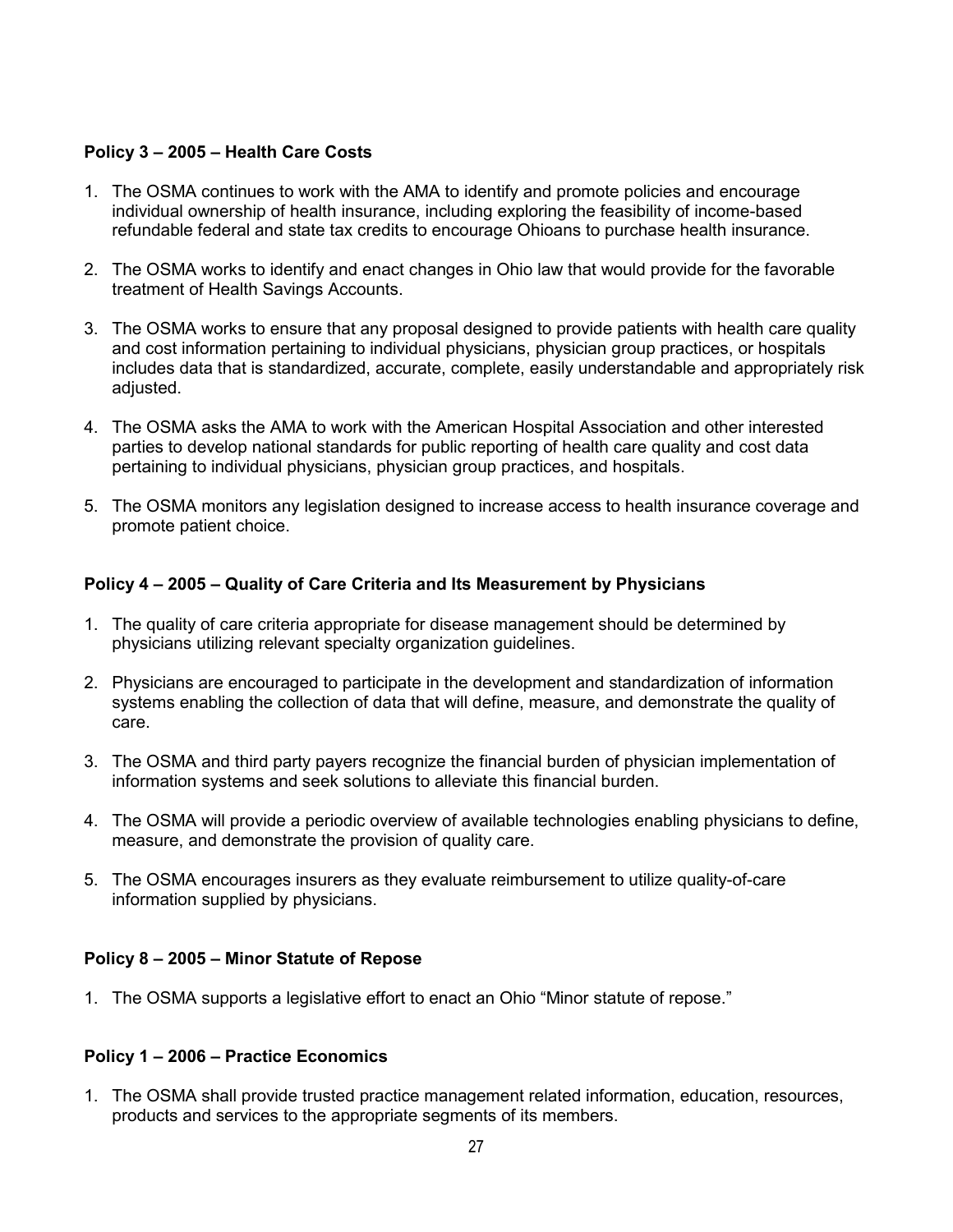# **Policy 2 – 2006 – Quality Improvement and Pay-For-Performance**

1. The OSMA encourages Ohio physicians to be involved in quality improvement programs in the delivery of healthcare to their patients.

### **Policy 14 – 2006 – OSMA Support for Legislation to Improve Ohio's Homestead Exemption Provision**

1. The OSMA supports changes to improve Ohio's homestead exemption provision to allow for a reasonable measure of asset protection in the event of a liability judgment.

### **Policy 15 – 2006 – Health Insurer Interference with Practice Advisors**

1. The OSMA opposes efforts by any entity to interfere with or limit the ability of physicians to obtain independent professional advice, from business advisors, accountants, attorneys, or others, related to contracts with health-insurance payors.

### **Policy 16 – 2006 – Professional Liability Carrier Anti-Competitive Practices**

1. The OSMA shall work with the Ohio Department of Insurance to ensure appropriate transparency of claims data between a PLI carrier and its insured.

#### **Policy 1 – 2007 – Collaborating on Health Information Technology Adoption and Exchange**

- 1. The OSMA shall participate in statewide stakeholder efforts to advance health information technology adoption and health information exchange including working with the public and private sectors to seek funding for such projects.
- 2. The OSMA shall work with physicians, hospitals and other relevant entities to promote mechanisms to share electronic medical records between providers at multiple health care entities.

#### **Policy 5 – 2007 – Patient Choice of Physician**

1. The OSMA reaffirms a physician's responsibility to discuss the patient's preference with the patient before a referral is made.

#### **Policy 7 – 2007 – Health Insurer Collection and Dissemination of Information about Physician**s

1. The OSMA shall work to ensure that any information about physicians disseminated to the public be collected using transparent methodology and be accurate and complete.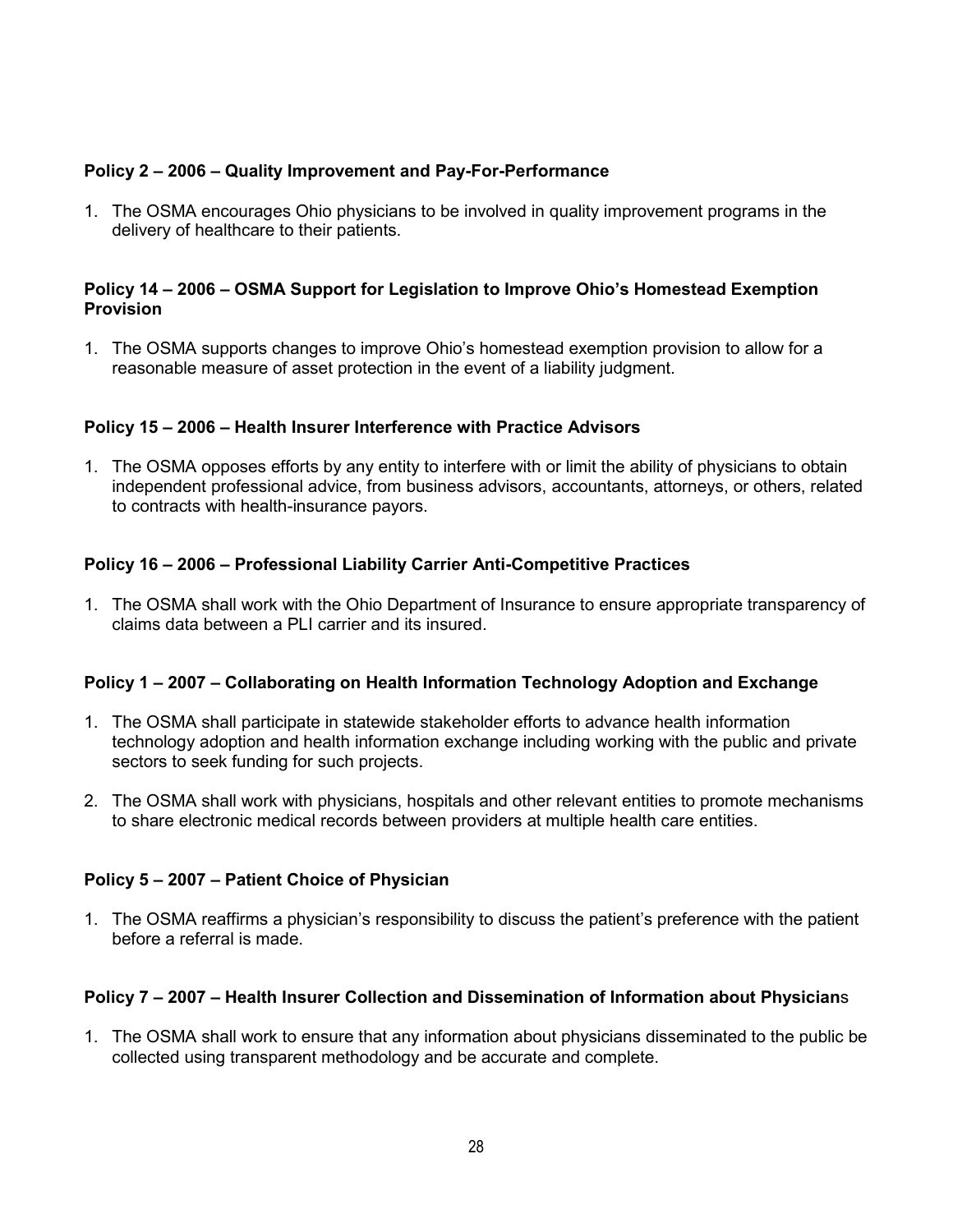- 2. The OSMA shall monitor and take appropriate action regarding any insurer's effort to gather, analyze and distribute physician specific performance, compliance or quality information that is used primarily for the financial gain of the insurer.
- 3. Any effort undertaken by any entity, to collect, analyze, and distribute to consumers information about the quality and efficiency of care provided by Ohio physicians must include a process by which, before the distribution of information to consumers, physicians have the opportunity to review the information for accuracy and validity.

### **Policy 8 – 2007 – Health Insurer Interference with Physicians' Independent Medical Judgment**

1. The OSMA opposes health insurers' interference, either directly or through the use of financial incentives, with the independent judgment of physicians regarding the best interests of patients.

# **Policy 11 – 2007 – Compounding Pharmacies and "Bioidentical" Hormone Therapy**

1. The OSMA adopts existing AMA policy on bioidentical hormone therapy (D-120.969).

### **Policy 17 – 2007 – Physician and Medical Student Involvement in Public Health Preparedness and Disaster Response**

1. The OSMA supports physician and medical student training, participation, and education in public health preparedness and disaster response.

### **Policy 19 – 2007 – State Medical Board Oversight**

1. The OSMA reaffirms the principle that practitioners seeking to expand their scope of practice must have the appropriate experience, training and education to treat patients safely and that the physician should be the leader of the health care team.

### **Policy 20 – 2007 – Stem Cell Research**

1. The OSMA adopts the AMA policy regarding stem cell research.

### **Policy 29 – 2007 – Medicare Reimbursement for Ambulatory Surgery Centers**

- 1. The OSMA opposes preferential reimbursement patterns for hospitals versus ambulatory surgery centers.
- 2. The OSMA adopts AMA policies H-330.925 and H-70.991.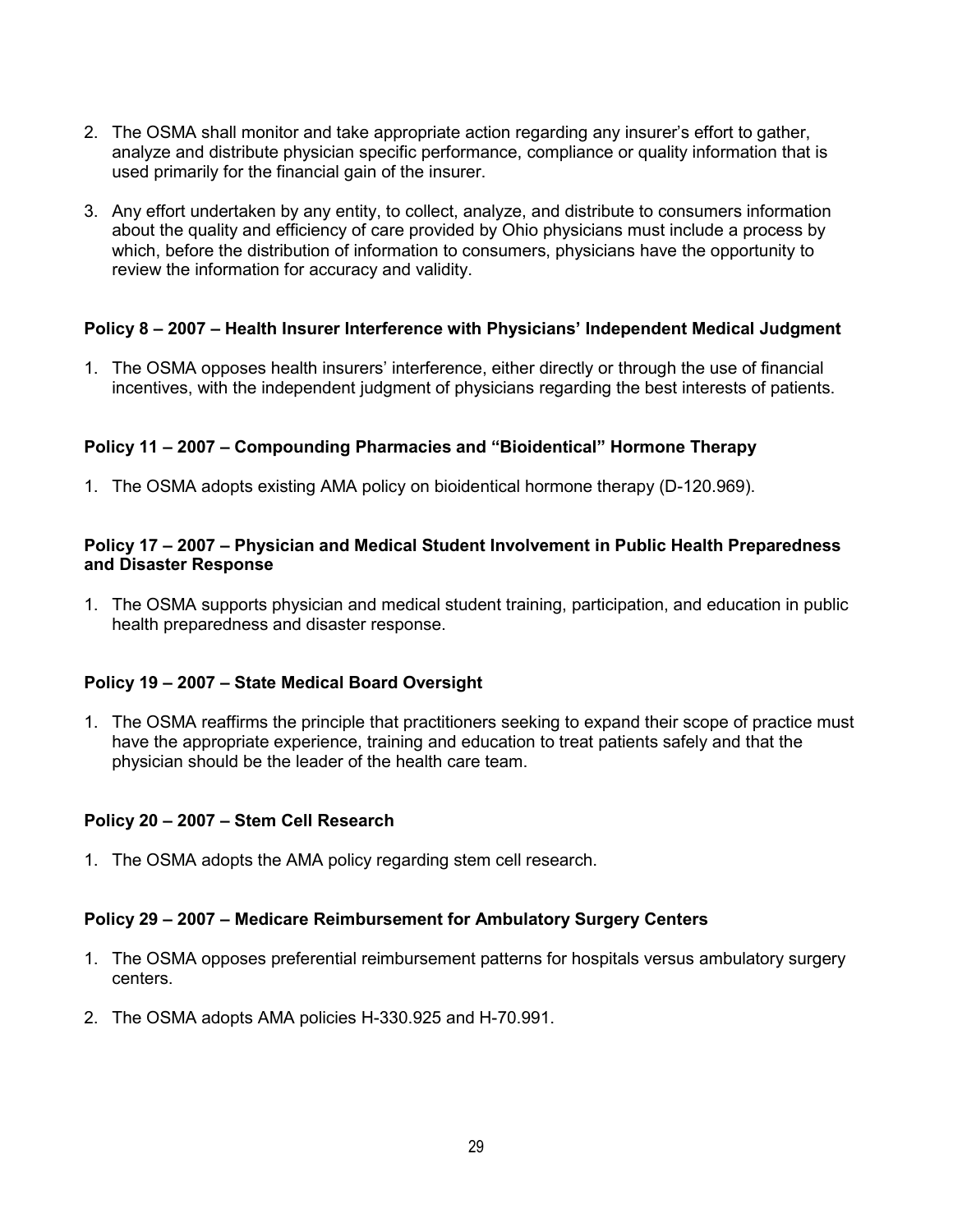# **Policy 1 – 2008 – OSMA Strategy for Unfair Reimbursement Tactics by Health Insurers**

1. The OSMA shall use appropriate channels to educate the public about the unreasonable practices of insurance companies including how these practices that affect patient access to care and potentially the quality of care they receive.

## **Policy 5 – 2008 – Health Insurance Coverage for All Ohioans**

1. The OSMA supports guaranteed access to individually owned, affordable and sustainable health care insurance for all Ohio citizens.

## **Policy 8 – 2008 – Making Third-Party Payer-Driven Treatment Changes Illegal**

- 1. The OSMA opposes coverage denials and pre-certification requirements for patients with chronic illnesses who have been successfully maintained on treatment regimens and to prohibit reversal by third-party payers of approved treatment regimens.
- 2. The OSMA reaffirms the principle that all changes in treatment plans for patients in Ohio should be driven by the patient's treating physician's sound medical reasoning and not by health insurance third-party payers for non-therapeutic reasons.

### **Policy 17 – 2008 – OARRS (Ohio Automated Rx Reporting System)**

- 1. The OSMA shall work with the Ohio State Board of Pharmacy to further enhance and simplify OARRS (Ohio Automated Rx Reporting System) for the benefit of our physicians and patients.
- 2. The OSMA supports ongoing state funding for OARRS (Ohio Automated Rx Reporting System).

### **Policy 19 – 2008 – Opposing State of Ohio Restrictions of Physician Investment**

1. The OSMA opposes any inappropriate state of Ohio proposed limitations on the ability of physicians to participate in or have ownership in ancillary services such as radiology (MRI, X-ray, CT, US), physical therapy, ambulatory surgery centers or hospitals which would be more restrictive than federal government limitations on physician investment.

### **Policy 36 – 2008 – Third-Party Coding Audits**

- 1. The OSMA advocates that third-party payers be required to reimburse involved physicians for their reasonable audit-related expenses, including for their time, if the physicians' coding was found to be reasonably consistent with current widely accepted standards.
- 2. The OSMA advocates that third-party payers be required to reimburse involved physicians if the audit demonstrates undercoding.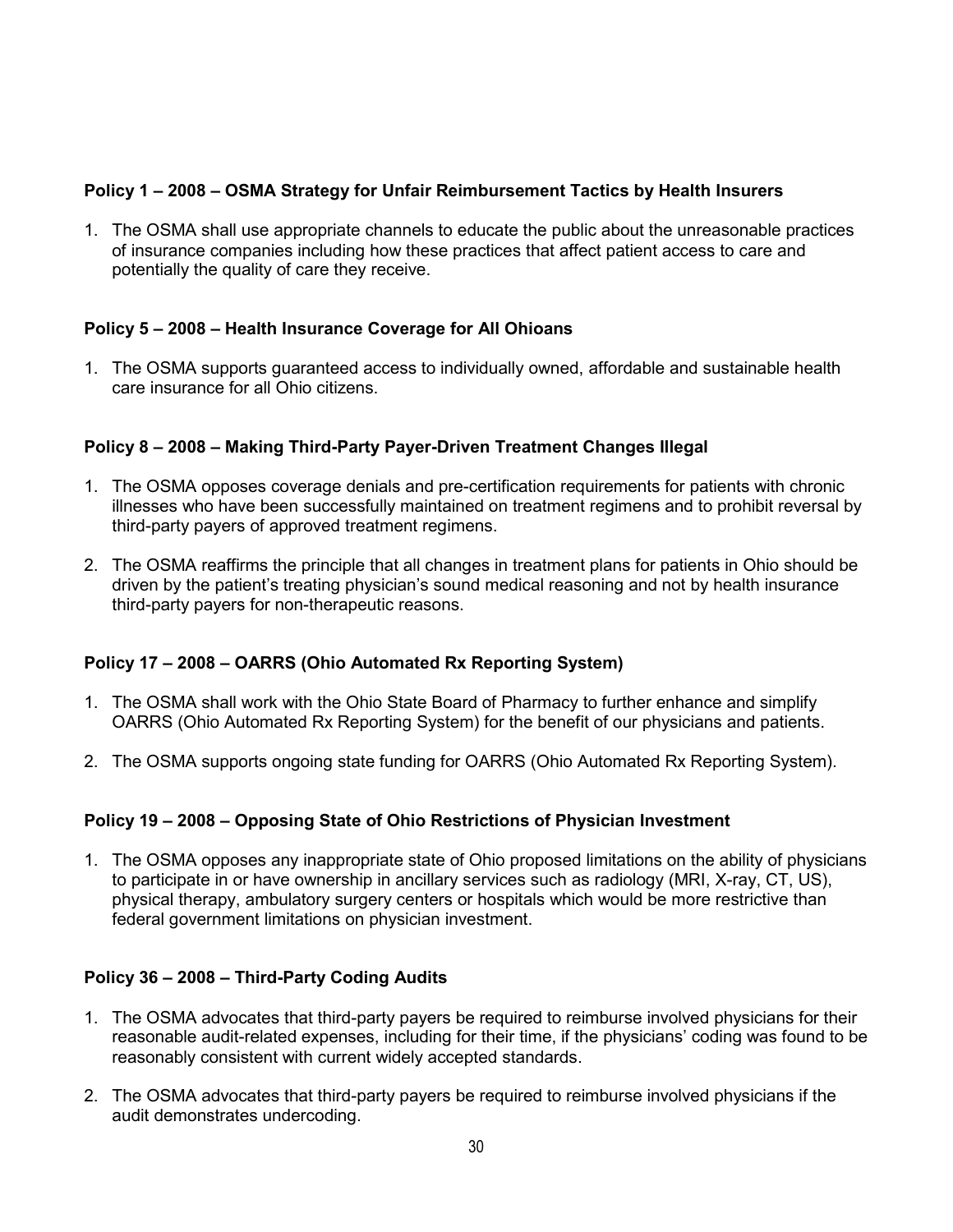- 3. The OSMA advocates that third-party payers' staff be required to provide adequate assistance during the audit process.
- 4. The OSMA advocates that third-party payers be limited to record review within the previous twelve (12) months.
- 5. The OSMA advocates that third-party payers be required to provide sixty days for involved physicians to respond to the audit process without penalty.

## **Policy 41 – 2008 – Childhood Obesity and Nutrition in the Schools**

- 1. The OSMA recommends that our members advocate that their local schools remove soft drinks and candy from vending machines.
- 2. The OSMA recommends that our members be involved in advocating for healthy nutrition in their local schools.

## **Policy 42 – 2008 – Reform of Medicaid Managed Car**e

1. The OSMA continues to work with the State of Ohio to reform the current Medicaid managed care system to make it easier for Ohio physicians to care for this group of patients.

### **Emergency Policy 1 – 2008 – Ohio Tobacco Use Prevention**

1. The OSMA supports ongoing efforts to reduce tobacco use among Ohioans.

### **Policy 3 – 2009 – Medicaid Managed Care as a Secondary Payer**

1. The OSMA works with the Ohio Department of Insurance and Ohio Medicaid to ensure that if Medicaid does, in specific circumstances function as a secondary insurance, physicians who provide services to these individuals are compensated by Medicaid to the full amount of the co-pay and deductible as defined by the primary insurance.

### **Policy 7 – 2009 – Medicaid Reform**

- 1. The OSMA shall work to get one set of rules for the Medicaid system.
- 2. The OSMA shall work to be sure that patients who are on an approved drug in one program and are switched to another program may continue the drug without another prior authorization from the physician's office (thus requiring communication between managed care programs when a patient moves from one to another).
- 3. The OSMA shall work to eliminate current barriers to traditional referral patterns for complicated patients who need a tertiary center regardless of which provider group they are in.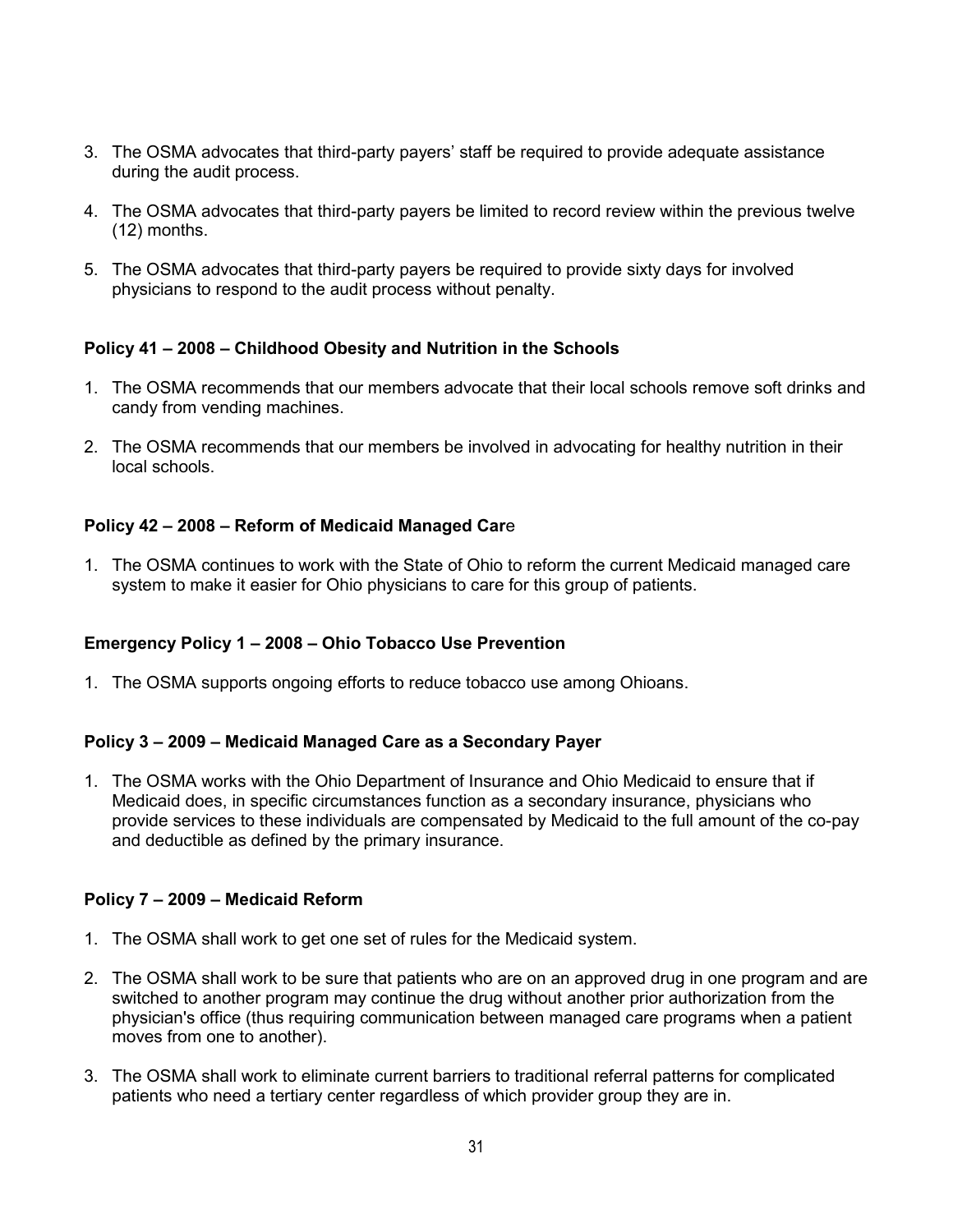- 4. The OSMA shall work to eliminate needless hassles for physicians in their offices in obtaining prior authorization for medications and testing.
- 5. The OSMA shall encourage a statewide source of up-to-date verification of a patient's coverage.

## **Policy 12 – 2009 – Organized Medical Staff Section and OSMA Annual Meeting Educational Programs**

1. The Organized Medical Staff Section (OMSS) CME program shall be integrated into the OSMA educational symposium schedule to support increased membership and participation in the OSMA educational symposium.

# **Policy 21 – 2009 – Medical Expense Tax Deduction**

1. The OSMA supports changes in the federal tax code to reduce the threshold of tax deductibility of patient out-of-pocket medical expenses to 2% of adjusted gross income.

## **Policy 11 – 2010 – Promoting Free Market-Based Solutions to Health Care Reform**

1. The OSMA promotes free market based solutions to improve access and cost effectiveness of health care delivery in the United States.

### **Policy 12 – 2010 – Response to Patient Protection and Affordable Care Act**

- 1. The OSMA advocates that the state of Ohio take action to modify the Patient Protection and Affordable Care Act with legislation, regulation and/or judicial action that is financially responsible and consistent with AMA policy.
- 2. The OSMA advocates that our AMA take action to modify the Patient Protection and Affordable Care Act with legislation, regulation and/or judicial action that is financially responsible and consistent with AMA policy.

### **Policy 13 – 2010 – Federal Health Care Coverage to Include Member of Congress and Their Families**

1. The OSMA and the AMA encourage congress and their staffs and families, as fellow Americans, to include without exception their own health care coverage options in any proposed healthcare legislation.

### **Policy 15 – 2010 – Support for Physicians to Submit Claims and Prescribe by Any Medium**

1. The OSMA supports the physician's ability to submit claims directly to payers, by mailing paper claims.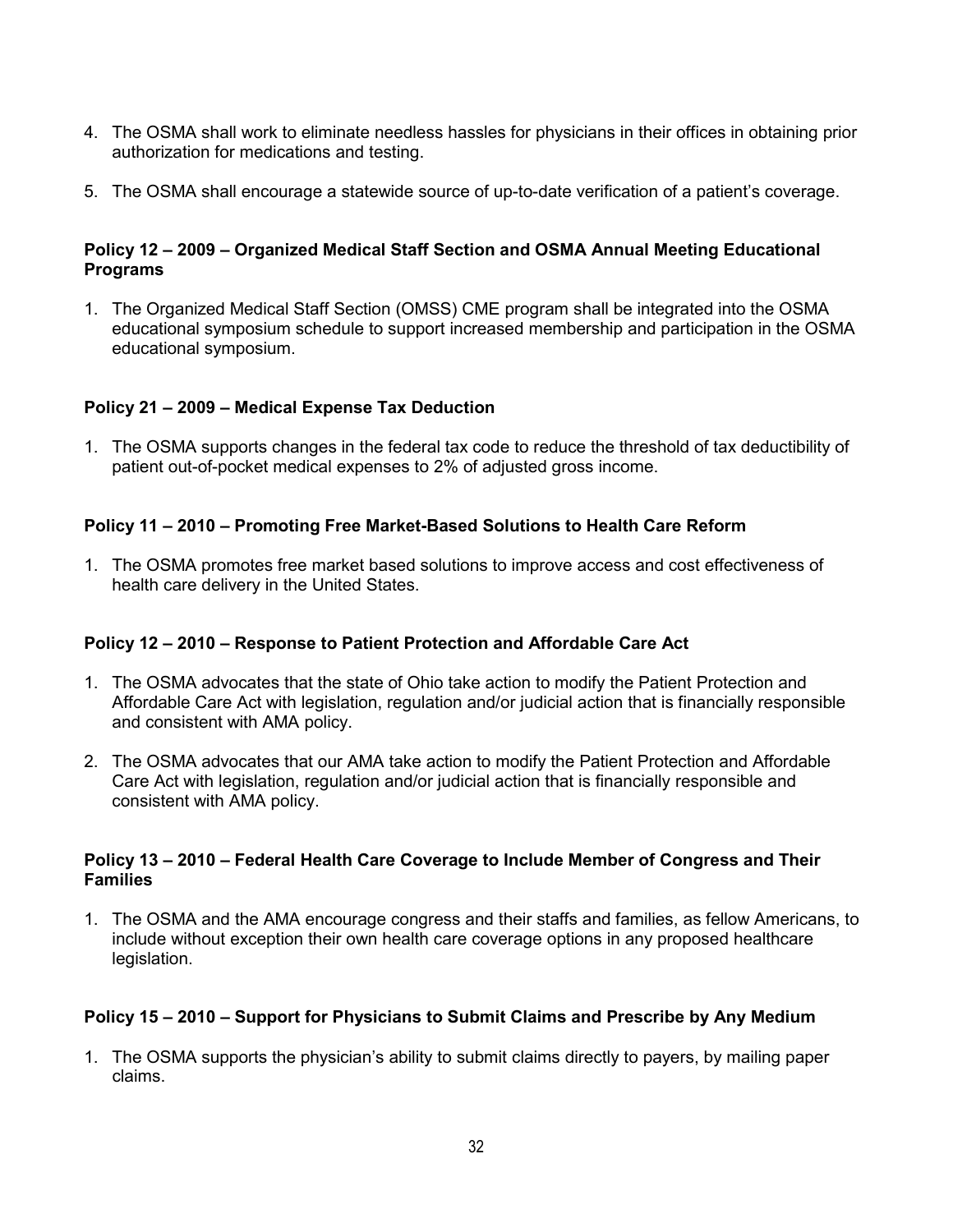- 2. The OSMA opposes payers mandating physicians bear the costs associated with payer sponsored clearinghouses or intermediaries.
- 3. The OSMA supports physicians' ability to continue prescribing via paper or phone, without being subjected to mandatory e-prescribing.

## **Policy 17 – 2010 – Universal Real-Time Insurance Coverage Verification for Ohio**

1. The OSMA shall work with the Ohio Department of Insurance and the Ohio Department of Job and Family Services to require all Ohio Medicaid and private insurers to utilize one of the universal online real-time coverage eligibility clearinghouses.

### **Policy 21 – 2010 – Legislation to Change 48-Hour Signature Rule**

1. The OSMA shall work with the AMA's model state legislation, the Ohio Hospital Association and the Ohio legislature to change the time frame for the 48-hour signature for verbal and telephone orders to a longer time period, preferably 30 days.

## **Policy 24 – 2010 – Updating of the Safe Drinking Water Act**

1. The OSMA shall petition the appropriate state agencies to identify those local water utilities at risk and to take appropriate steps to assure safe drinking water.

### **Policy 24 – 2010 was reaffirmed at the 2019 OSMA House of Delegates.**

### **Policy 25 – 2010 – Preparing Students for Medical Practice**

1. The OSMA shall encourage pre-medical advisors and organizations to educate pre-medical students about both the realistic challenges and rewards of being a physician.

### **Policy 03 – 2011 – Legislation to Compel Health Insurance Companies to Approve Dispensing Medically Appropriate Quantities of Formulary Medications**

- 1. The OSMA encourages the development and support of state legislation to require health insurance companies offering pharmacy benefits to cover medication on their formulary at the dose prescribed by an appropriately licensed clinician at a quantity deemed medically appropriate.
- 2. Ohio legislation shall not permit health insurance companies to bill policyholders more than a single co-pay per month for the same medication, dose, and strength prescribed for that 30-day period by their clinician.
- 3. The OSMA requests that our AMA work with other state medical societies and with national health insurance companies to approve dispensing medically appropriate quantities of formulary medications.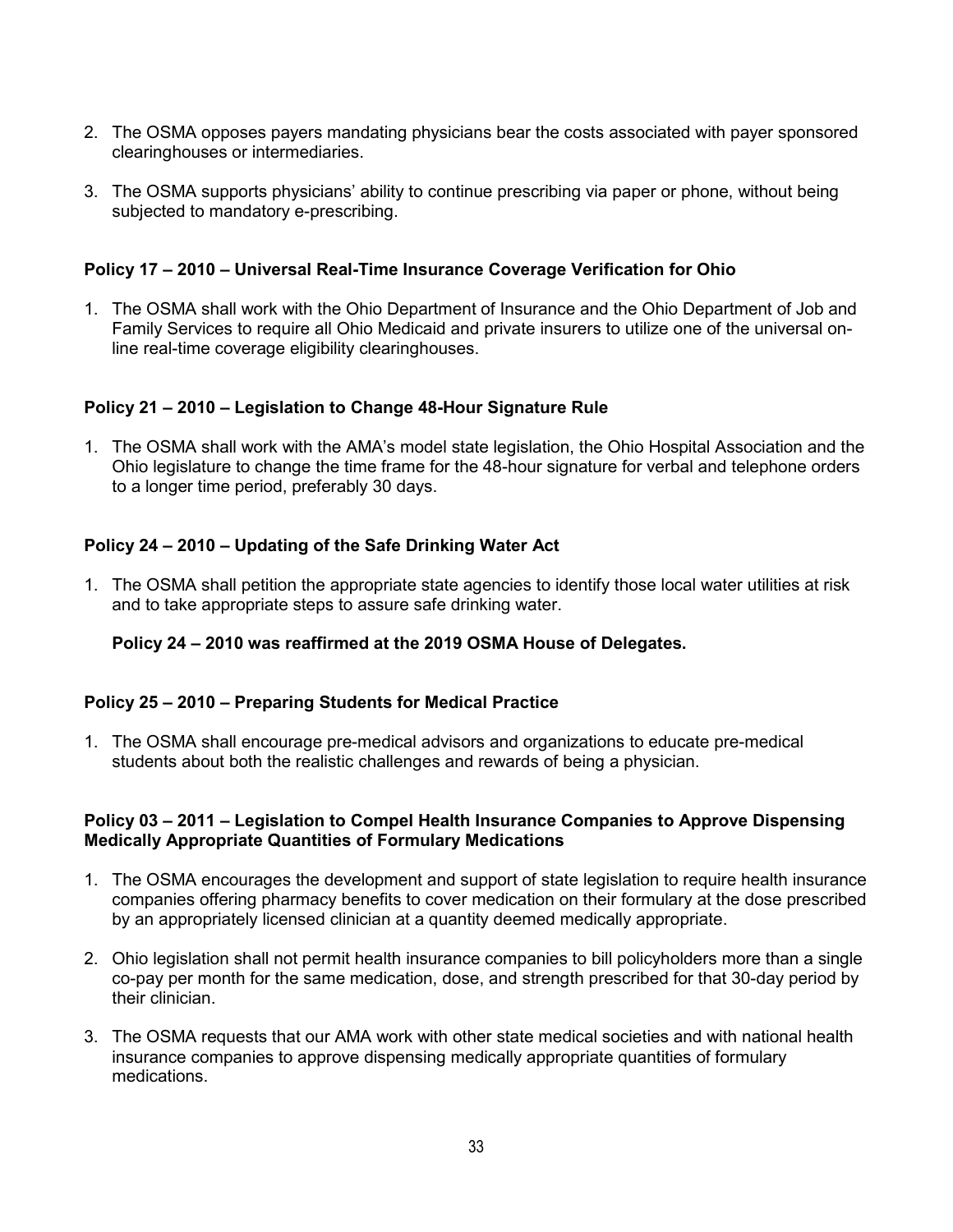### **Policy 04 – 2011 – Evaluation of the Expanding Scope of Pharmacists' Practice and Interference of Pharmacy Benefit Managers in the Practice of Medicine**

- 1. The OSMA shall evaluate and develop new policy addressing the expanding scope of practice of pharmacists in the practice of medicine.
- 2. The OSMA shall evaluate and develop policy addressing the interference of pharmacy benefit managers in the practice of medicine.

# **Policy 05 – 2011 – Universal Health Insurance Coverage**

- 1. The OSMA reaffirms support for universal health insurance access for all Americans through market based initiatives to create incentives for the purchase of coverage.
- 2. OSMA and AMA will pursue legislative and regulatory reform to achieve universal health insurance access through free market solutions.

## **Policy 10 – 2011 – Standardize Insurance Payment Policies**

1. The OSMA supports a requirement that all private insurers standardize their payment policies to accept claims for at least one year after date of service and that private insurers limit their ability to retroactively require provider reimbursement for rejected claims to 6 months or less.

### **Policy 16 – 2011 – Sexually Transmitted Infections (STI) Education and Prevention Initiative**

1. The OSMA requests that the AMA and other appropriate organizations promote a campaign or campaigns to educate the public about the adverse effects of high risk sexual behavior.

### **Policy 17 – 2011 – Creation of a Legislative and Advocacy Program for Medical Students**

- 1. The OSMA shall develop and implement a Legislation and Advocacy Program that allows medical students to learn about and work in areas such as health care law reform and legislation, legislative process and professional advocacy on the state level.
- 2. The OSMA shall advertise and offer this program to Medical Students that are matriculated at medical schools in the State of Ohio.

### **Policy 05 – 2012 – AMA's Truth in Advertising Campaign**

1. The OSMA shall work to enact state legislation to help provide clarity and transparency for patients when they seek out and go to a health care practitioner and that the legislation includes provisions similar to those included in the AMA's Truth in Advertising campaign.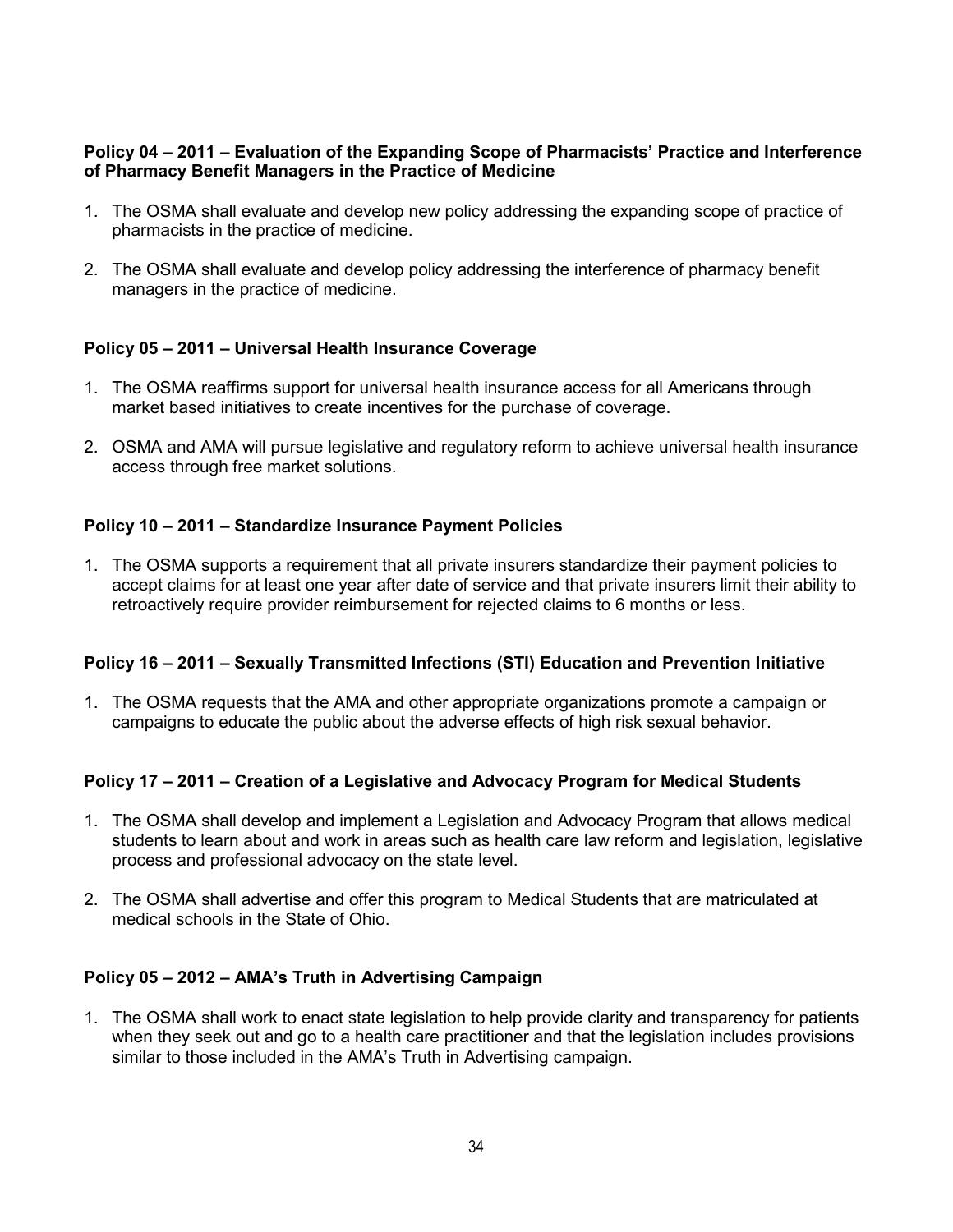# **Policy 07 – 2012 – Limiting Medical Liability Hedge Funds**

1. The OSMA opposes medical liability hedge funds and other attempts at third-party financing of medical liability lawsuits.

# **Policy 12 – 2012 – Pharmacy Scope of Practice**

1. The OSMA shall work with the Ohio State Board of Pharmacy to require that a disclosure be made to the prescribing physician and to the patient if a medication is changed from what is ordered by the physician and how it differs, if it is not a generic equivalent.

### **Policy 13 – 2012 – 48-Hour Rule after Consent to Withhold or Withdraw Life Sustaining Treatment from Patient**

1. The OSMA shall seek to amend ORC 2133.08 to allow immediate withholding and withdrawal of life support measures from the critically ill ICU patient that cannot benefit from continued life support measures, providing that the top two applicable priority groups (as defined in ORC 2133.08 (A)(2)) are in full agreement with the decision by the top priority group to withhold and withdraw life support measures.

# **Policy 14 – 2012 – Addressing Safety and Regulation in Medical Spas**

- 1. The OSMA supports regulation to ensure that cosmetic medical procedures, whether performed in medical spas or in more traditional medical settings, have the same safeguards as "medically necessary" procedures, including those which require appropriate training, supervision and oversight.
- 2. The OSMA advocates that cosmetic medical procedures, such as botulinum toxin injections, dermal filler injections, and laser and intense pulsed light procedures, be considered the practice of medicine.
- 3. The OSMA continues to evaluate the evolving issues related to medical spas in conjunction with the interested medical specialty societies.

### **Policy 16 – 2012 – Maintenance of Board Certification and Maintenance of Licensure Requirements**

1. The OSMA opposes any efforts by the State Medical Board of Ohio to implement different maintenance of licensure requirements other than those currently in place for physicians in Ohio.

### **Policy 18 – 2012 – Criminalization of Medical Care**

1. The OSMA opposes any portion of proposed legislation or rule that criminalizes clinical practice that is the standard of care.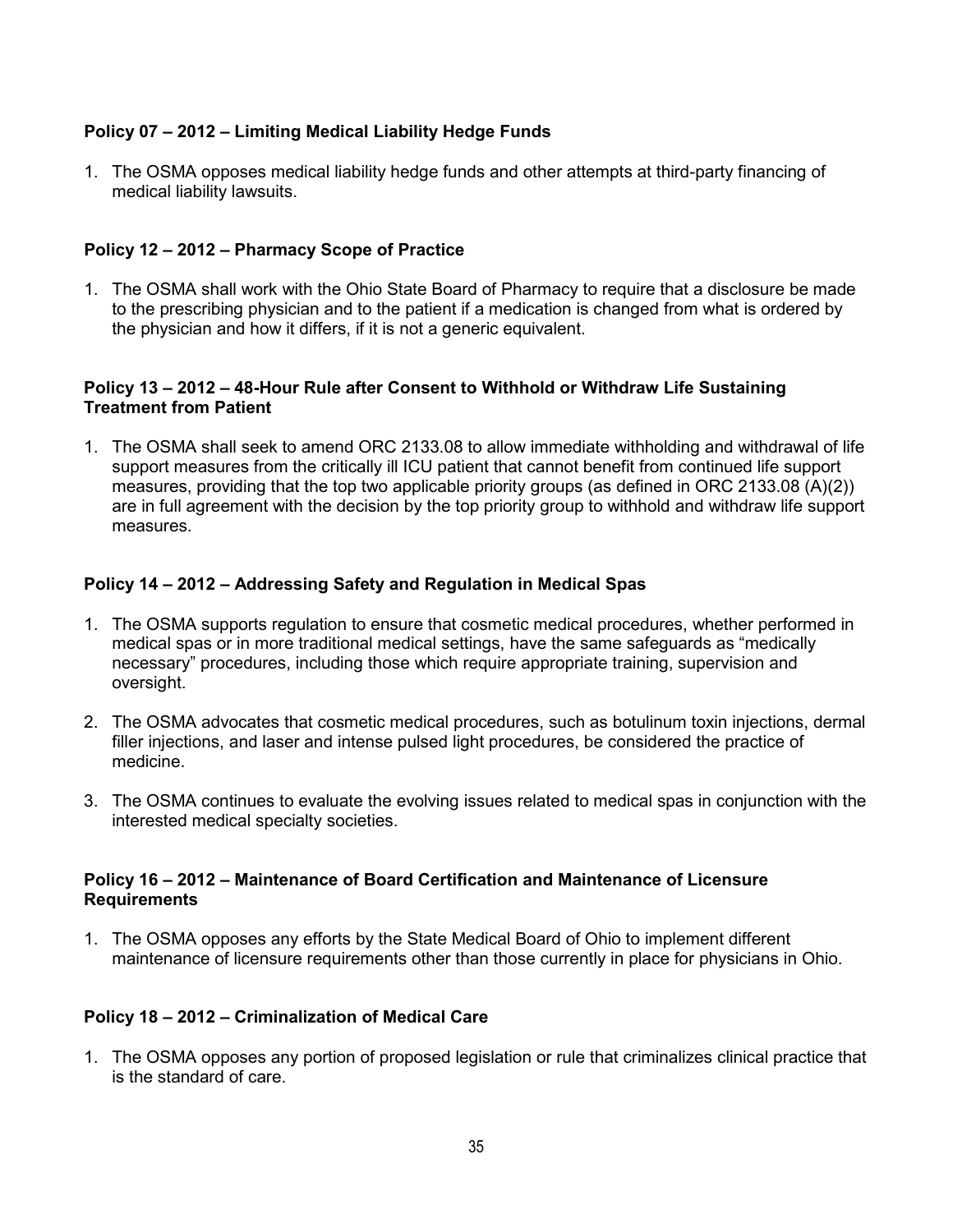# **Policy 20 – 2012 – Physician Reimbursement for Coordination of Care in Medical Home**

1. The OSMA shall work with Ohio insurers and the Ohio Department of Insurance to assure that physicians receive adequate reimbursement for providing coordination of care outside of the traditional patient office visit required for the successful treatment of patients in the medical home.

### **Policy 23 – 2012 – Mandatory Competency Exams for Older Physicians**

1. The OSMA opposes mandatory medical competency exams solely on the basis of age.

## **Policy 27 – 2012 – Transparency in Insurance Coverage Information**

1. The OSMA shall work with the Ohio Department of Insurance to develop transparency in the Insurance Card information presented by patients so that physicians are aware of the coverage provided by the insurance program including the patient's responsibility.

## **Policy 29 – 2012 – Denial of Care by Medicaid Managed Care Programs**

- 1. The OSMA opposes any Medicaid payer's action of requesting proof of qualifications from physicians who have already been credentialed in the program as specialists.
- 2. The OSMA shall continue to work with all Medicaid entities to decrease the administrative burden for physicians who agree to care for Medicaid patients.

### **Policy 31 – 2012 – Third Party Carriers Should Include Incentives for Patient Accountability**

1. The OSMA supports efforts to encourage third party insurance carriers to include incentives for patient accountability to reduce obesity, tobacco use, physical inactivity and other behaviors contributing to excessive morbidity, mortality and health care costs.

### **Policy 32 – 2012 – Personal Health Care Record**

- 1. Any proposed solution for health care includes a system to transfer data seamlessly between providers.
- 2. The OSMA supports personal access to one's medical record.

### **Policy 06 – 2013 – Crafting Innovative Ways of Funding Graduate Medical Education**

1. The OSMA supports legislation to convene a state based task force of key stakeholders to include representatives from private business enterprises such as health insurance companies, private practice physicians, members of the general public, and academic medical center employees to study current graduate medical education (GME) financing in Ohio and investigate creative alternatives for GME funding that rely less on federal resources.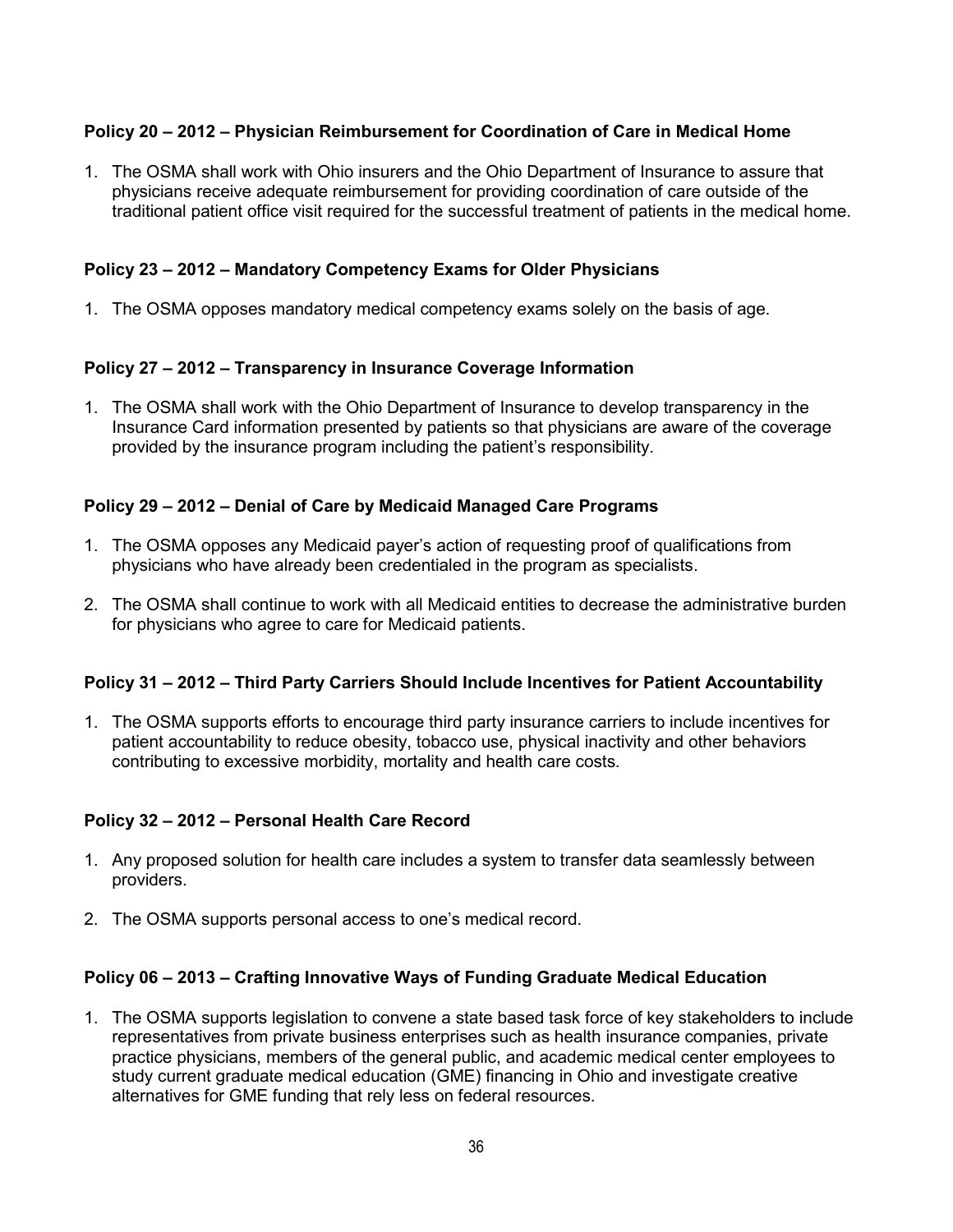## **Policy 07 – 2013 – Support for Physician led Patient-Centered Medical Home**

1. The OSMA encourages the formation and ongoing support of physician led patient-centered medical homes by calling for insurance providers to (1) recognize and reimburse the staffing needed for a medical home and (2) increase reimbursements for primary care physicians.

### **Policy 08 – 2013 – Support for More Primary Care Physicians**

1. The OSMA shall take steps to increase the number of medical students and residents going into primary care by calling for an increase in the number of residency positions in primary care.

## **Policy 09 – 2013 – Abolishing Loss of Chance**

1. The OSMA shall make every effort to advocate to the Ohio General Assembly to abolish the "Loss of Chance" doctrine.

## **Policy 11 – 2013 – Oppose the Criminalization of Medical Statements**

1. The OSMA opposes the criminalization of mistakes made by physicians in medical records, operative notes, and coding in the absence of any proven billing fraud.

### **Policy 12 – 2013 – Advocating for Public Education for the Use of Appropriate Health Care Resources**

1. The OSMA supports public education initiatives addressing the effective and efficient use of health care resources.

### **Policy 13 – 2013 – Adolescent Pregnancies**

1. The OSMA supports initiatives to reduce the incidence of adolescent pregnancies.

### **Policy 16 – 2013 – Maintenance of Certification and Licensure vs. Board Certification, Continuing Medical Education and Lifelong Commitment to Learning**

1. The OSMA insists that lack of Specialty Board Certification does not restrict the ability of the physician to practice medicine in Ohio.

### **Policy 33 – 2013 – Patient Steerage by Quality Measures**

1. Patient steerage by insurers to lower cost services must be based on established and verifiable national quality measures that are physician developed.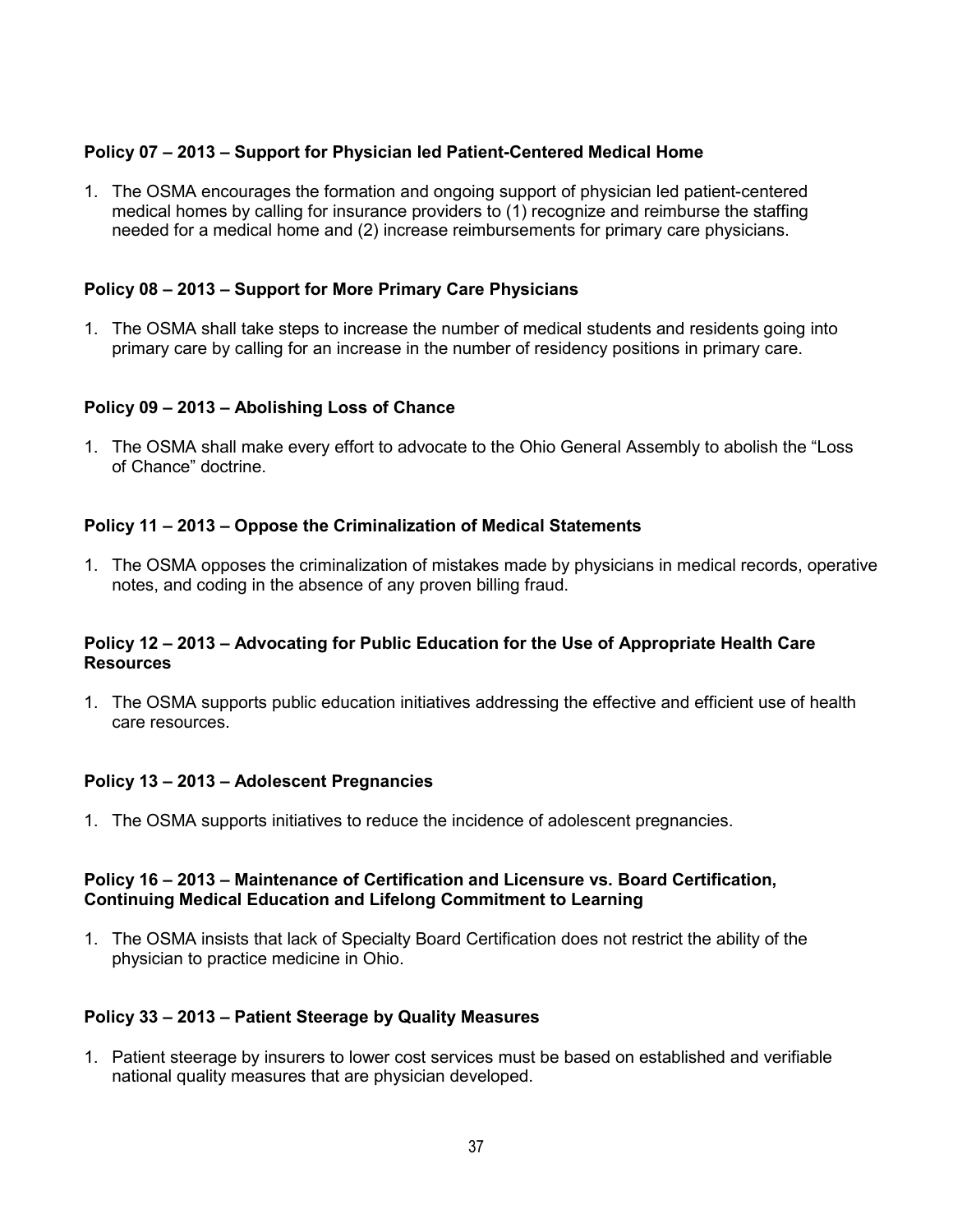- 2. The OSMA advocates that economic comparisons of health care providers be transparent to all involved with no kickbacks to patients nor facilities be provided to encourage low bid services or their use.
- 3. Insurance carriers formally discuss at an appropriate peer level with patients and their ordering physician of any potential switch of testing or treating facility and consider medical decision making that may influence a physician's choice of a particular testing or treating facility for their patient.
- 4. Insurance carriers notify the originally scheduled imaging provider and the referring physician at least 24 hours prior to any change in service venue. If a change in service venue occurs, they must contact the original servicing health care facility within the next business day.
- 5. The OSMA will monitor insurance carriers' compliance with referrals based on quality indicators, will identify unethical insurance carrier practices, and will refer inappropriate economic steerage to the Ohio Department of Insurance.

## **Policy 34 – 2013 – Patient Satisfaction Surveys Not Valid as Reimbursement Criteria**

- 1. When quality criteria are used as a measure to determine reimbursement for physician services, payers shall only use those quality parameters that are in the direct control of the physician, such as tests or treatment ordered, or appropriate patient education performed.
- 2. If or when subjective quality criteria are utilized, such as patient satisfaction surveys, such information should be used only as an adjunctive and not a determinative measure of physician quality for the purpose of physician reimbursement.

### **Policy 36 – 2013 – Peer Review by Specialists with Knowledge of the Situation under Review**

- 1. The OSMA takes the position that, at the request of the treating physician, any reviews for medical necessity requiring physician phone calls should be conducted by physicians who are in the same specialty as the treating physician or who have the clinical expertise to make an informed review of the request.
- 2. The OSMA insists that the review for medical necessity process be timely, courteous, and respectful of the treating physician's work schedule.

### **Policy 39 – 2013 – Audit Overpayments**

- 1. The OSMA shall work to ensure that insurance companies can only seek reimbursement for medical claims within one year unless fraud or misrepresentation is present.
- 2. The OSMA shall work to ensure that insurance companies accept claims within one year of provision of service without penalty.
- 3. When interest is charged to the physician on overpayment of a given claim, the OSMA shall advocate that the physician can charge and be paid an equivalent interest rate on underpayment of claims.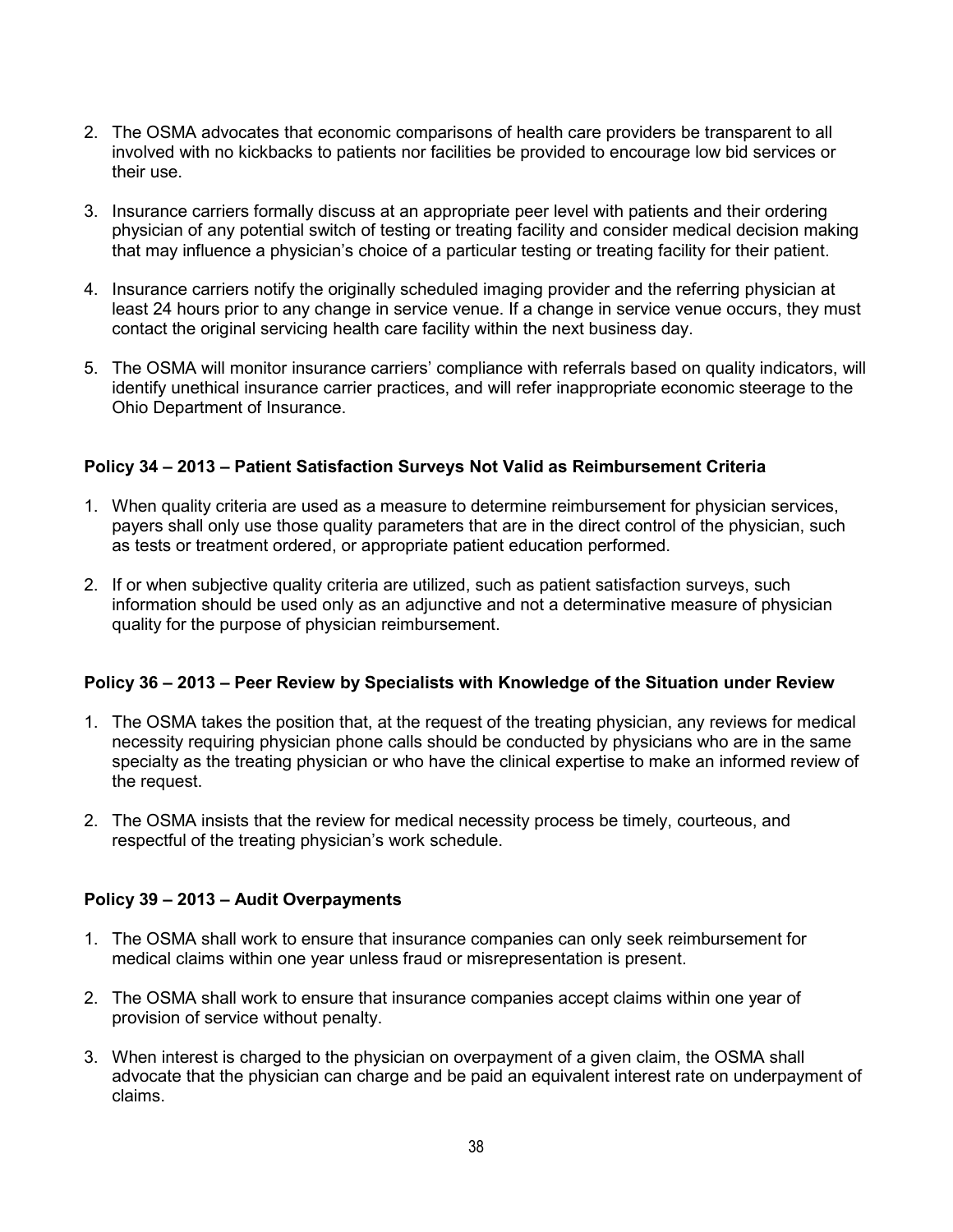4. The OSMA supports health care providers who have acted in good faith in providing services with a valid contract.

## **Policy 41 – 2013 – Identifying Chemicals Used by the Oil and Gas Industry as Part of Hydraulic Fracturing**

1. The OSMA advocates for provisions in Ohio state law that would allow doctors, first responders, emergency agencies, and the Local Emergency Planning Commission in each county to obtain the needed information on all chemicals located at an oil or gas exploration well pad, including hydraulic fracturing.

## **Policy 47 – 2013 – Protection of Employed Physicians' Rights**

1. The OSMA will monitor and respond as appropriate to situations causing a negative impact on patients or physicians as a direct result of physician employment.

## **Policy 06 – 2014 – Medicare/Medicaid Reimbursement**

1. The OSMA shall adopt a position that non-hospital owned facilities be compensated at parity to hospital-owned facilities for the same services, and that there be no reimbursement inequity based upon facility ownership.

### **Policy 10 – 2014 – Repeal the Requirement for Signing a Verbal Admission Order Prior to Discharge**

1. The OSMA shall work with the Ohio Hospital Association to educate Ohio's Congressional Delegation regarding this CMS admission order signature rule with a goal of getting the timeframe modified to 30 days.

### **Policy 11 – 2014 – EMR Vendor Accountability**

1. The OSMA shall work with the Ohio Congressional delegation to educate them about physician concerns regarding downtime for the electronic medical record (EMR) and accountability of the EMR vendors for events that occur due to that downtime.

### **Policy 12 – 2014 – Reimbursement Discrimination for Physician Assistants and Nurse Practitioners**

- 1. The OSMA shall work toward stopping discrimination in payment for services by physician assistants and nurse practitioners by some Ohio Medicaid plans.
- 2. The OSMA shall work with the Ohio Department of Insurance and Ohio Department of Medicaid to ensure that physician assistants and nurse practitioners are able to practice within their scope of practice and be reimbursed appropriately by all insurers.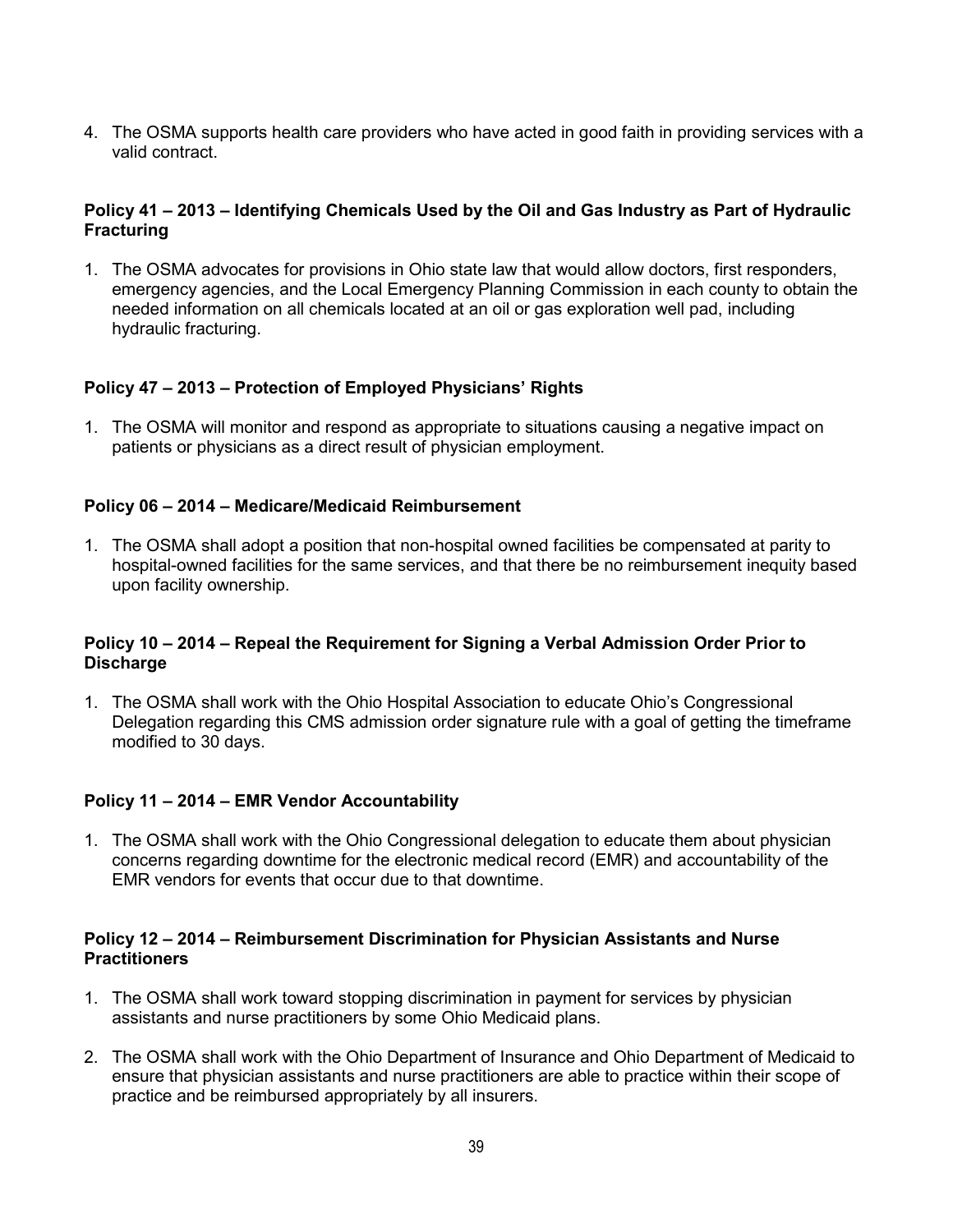# **Policy 13 – 2014 – Transfer of Records in Retail Settings**

1. The OSMA shall work to promote legislation that requires ambulatory clinical care providers and retail clinics to exert a reasonable effort to identify and send a copy of the care record to the patient's primary care physician.

## **Policy 14 – 2014 – Retail Pharmacy Participation in IMPACT SIIS**

1. The OSMA shall work to encourage the retail pharmacies of Ohio to voluntarily participate in IMPACT SIIS for improved continuity of care.

### **Policy 15 – 2014 – Medication Coverage**

1. The OSMA encourages third party payers to provide free real-time electronic information to physicians about medication coverage and required co-pays so that physicians and patients can determine the best medication treatments as appropriate and affordable at the time of service.

## **Policy 16 – 2014 – Advance Benefits Notification (ABN)**

1. The OSMA requests that CMS require the use of a single, standard Advance Benefits Notification (ABN) form for all Medicare beneficiaries including all Medicare Advantage Plans.

### **Policy 01 – 2015 – Repeal the 2% Medicare Physician Payment Cuts Authorized by Sequestration Action**

1. The OSMA shall take all necessary legislative and administrative steps to eliminate the hidden 2% "sequestration" Medicare payment cuts for physicians.

### **Policy 02 – 2015 – Standardizing Physicians' Stance toward Electronic Cigarettes**

- 1. The OSMA supports both a ban on sales of e-cigarettes to minors and a prohibition on the consumption of e-cigarettes by minors.
- 2. The OSMA supports AMA Policy H-495.973.
- 3. The OSMA encourages more research into the potential health risks associated with e-cigarettes.

### **Policy 04 – 2015 – Monitor State Medical Board of Ohio Participation in Federation of State Medical Boards**

1. The OSMA shall monitor the State Medical Board of Ohio's membership in the Federation of State Medical Boards (FSMB), and urge withdrawal of the Medical Board's membership and payment of dues to the FSMB immediately should the FSMB require maintenance of certification for physicians in federation states.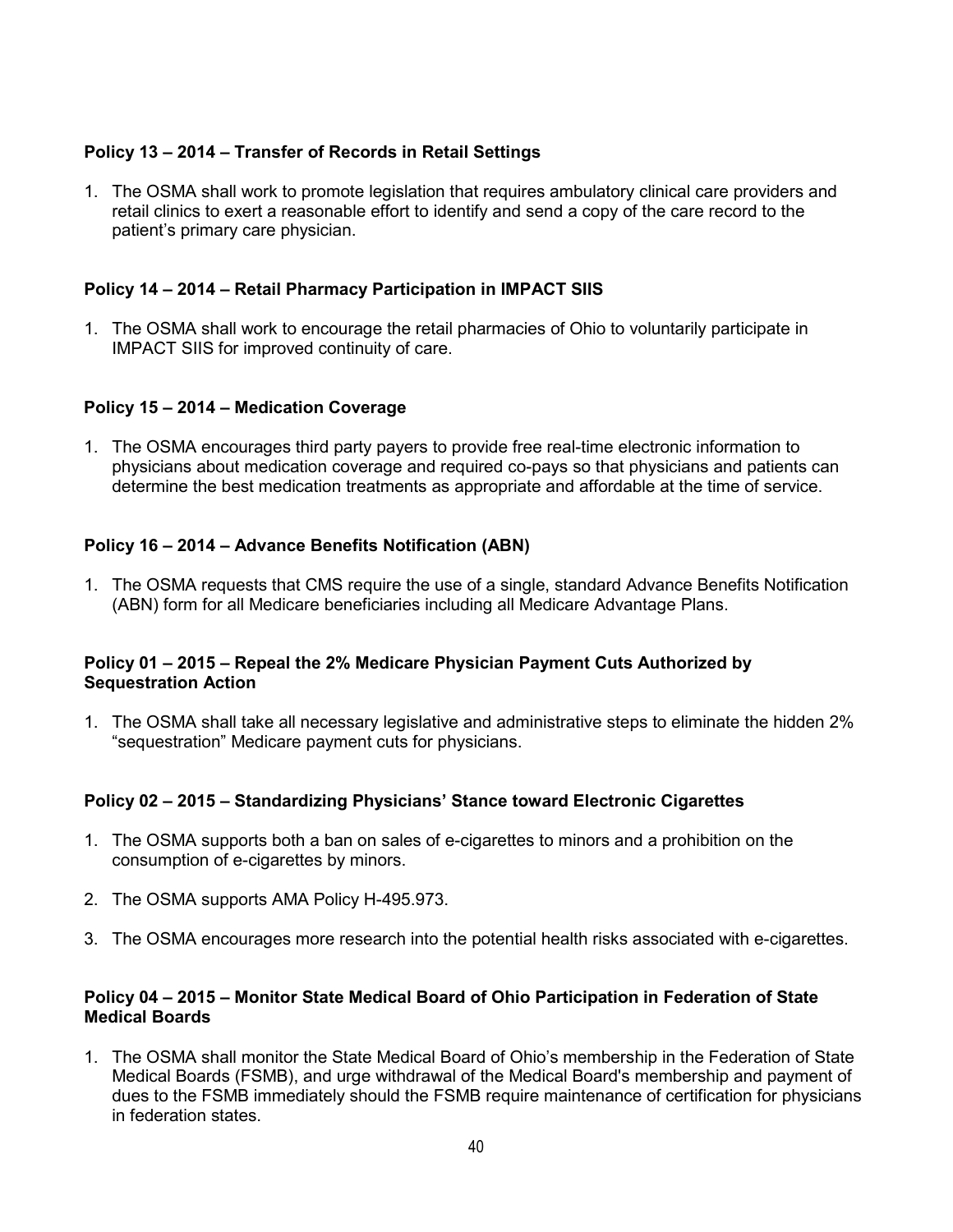## **Policy 05 – 2015 – Automatic Tracking of Quality Indicators**

- 1. The OSMA urges the Office of the National Coordinator for Health Information Technology to require electronic medical records (EMR) vendors' systems to have the capability to automatically track indicators for the purpose of quality monitoring for all specialties once the data is in the EMR.
- 2. The Ohio Delegation shall take this policy to the AMA for action at a national level.

### **Policy 06 – 2015 – Cooperation with Health Information Exchanges**

- 1. The OSMA shall work with the Ohio Legislature and regulatory bodies to remove vendor roadblocks to the exchange of data and require full cooperation of all electronic medical record (EMR) vendors with health information exchanges (HIE) to allow transfer of clinical data between EMR systems.
- 2. Information technology work/collaboration between the electronic medical record vendor and the health information exchange that is necessary for data exchange shall be at no expense to the provider, practice, or hospital.

### **Policy 07 – 2015 – Electronic Prescribing of Controlled Substances**

1. The OSMA shall work with the Ohio State Board of Pharmacy and other interested parties to facilitate transmission of electronic prescriptions directly to pharmacies for controlled substances.

#### **Policy 11 – 2015 – OSMA Annual Meeting Attendance**

- 1. All members of the OSMA shall be invited to attend each annual meeting.
- 2. Members of the OSMA shall be seated with, and encouraged to participate in, their residential or practice regional caucus.

#### **Policy 12 – 2015 – OSMA Annual Meeting Costs**

- 1. The OSMA Council shall consider ways of making our House of Delegates meeting more efficient while allowing adequate time for deliberation and debate.
- 2. The OSMA shall seek a less expensive meeting venue.
- 3. The meeting venue chosen will be near a group of hotels for those who wish to stay in Columbus the night before or after.

#### **Policy 13 – 2015 – Retiring OSMA Members**

1. The OSMA shall create a packet of helpful information and referrals as a resource for retiring members.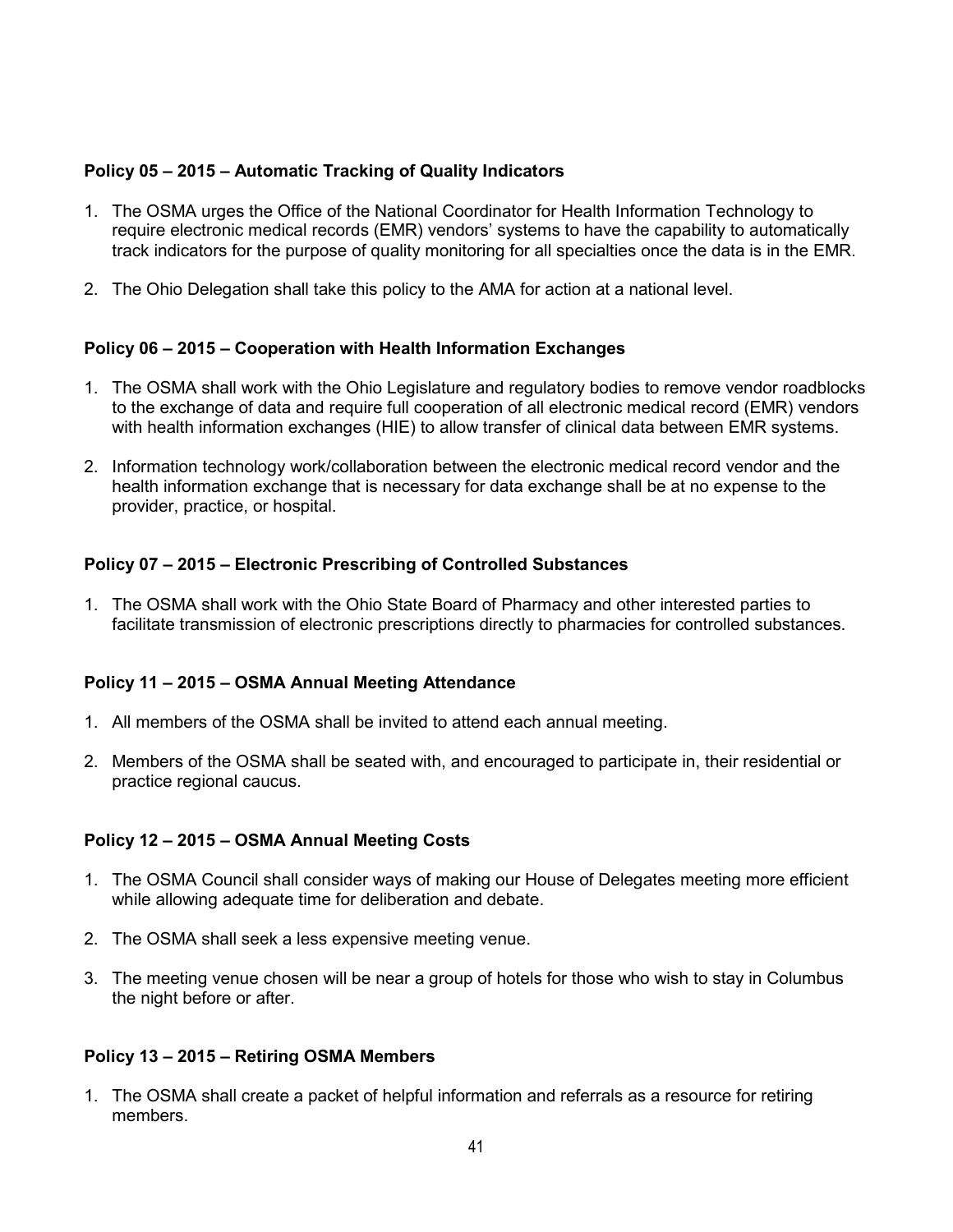2. The OSMA shall create and support a forum for retired members to meet, communicate, and perhaps grow into a meaningful organized group of wise, enthusiastic, resourceful physicians for their own benefit and that of their communities.

#### **Policy 15 – 2015 – Recommendations for Expanded Allergen and Gluten Labeling in Ohio's Restaurants and Schools**

1. The OSMA recommends that Ohio restaurants and schools include allergen and gluten information on menus for each menu item.

## **Policy 21 – 2015 – Evidence Based Organized Medicine**

- 1. This OSMA organizational quality improvement committee is charged with identifying measures of success by which we can judge the impact of changes.
- 2. All members of the OSMA shall be invited to attend and participate in House of Delegates deliberations.
- 3. The OSMA shall proceed with changes to minimize the cost of the OSMA annual House of Delegates meeting.

### **Policy 24 – 2015 – Continue OSMA House of Delegates Annual Meeting**

- 1. The OSMA shall continue with an annual meeting including a House of Delegates for policy making with Delegates representing county medical societies and state specialty societies to guide the direction of the organization and establish policy.
- 2. The OSMA staff shall investigates other venues for the OSMA annual meeting with the goal of decreasing costs.

### **Policy 01 – 2016 – Membership List Exchange**

1. The OSMA and County Medical Societies shall exchange membership lists twice per year on or around March 31 and September 30.

### **Policy 03 – 2016 – Disclosure to OSMA Members**

- 1. The officers of the OSMA and its executive staff shall make a full report to all OSMA Delegates within 30 days of the conclusion of each annual House of Delegates detailing the real estate transactions, finances and staffing levels of OSMA for the last three years.
- 2. Delegates are encouraged to share OSMA financial information with OSMA members in their jurisdiction.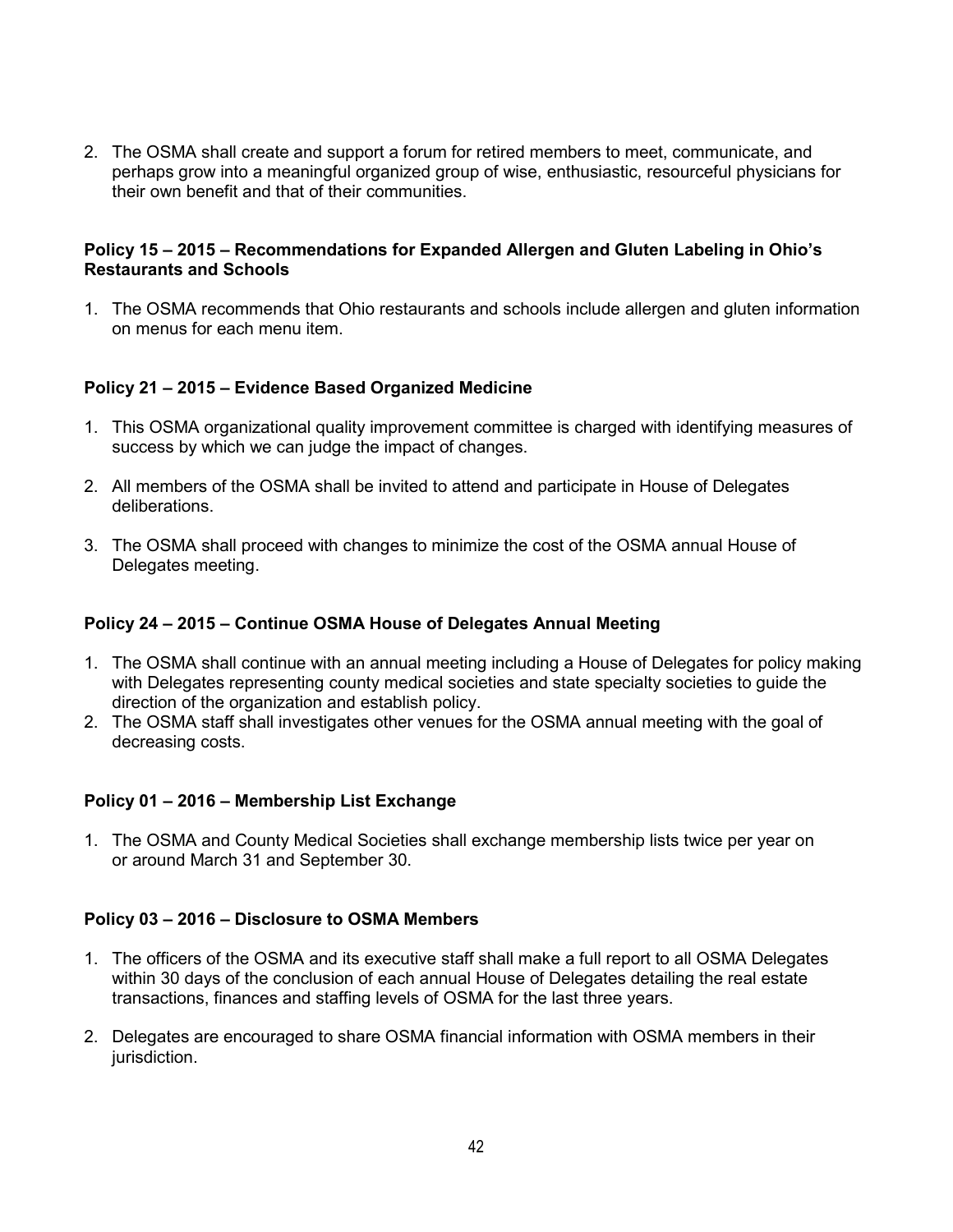## **Policy 04 – 2016 – OSMA Annual Meeting Schedule**

- 1. The time for the business sessions of the Annual Meeting of the OSMA House of Delegates shall revert to being scheduled to take place on Saturday-Sunday, beginning Saturday morning and carried through as long as necessary on Sunday of the weekend selected for the OSMA Annual Meeting to allow for the appropriate conduct of all business as has historically been scheduled to occur at the OSMA Annual Meeting of the House of Delegates
- 2. Time will be allotted at the OSMA Annual Meeting for geographic caucus meetings to review the report(s) of the Policy Committee(s) before voting on the items in the report.

## **Policy 07 – 2016 – Cannabinoids**

- 1. The OSMA opposes recreational use of cannabis.
- 2. The OSMA supports Institutional Review Board (IRB) approved clinical research to explore the potential risks versus benefits of using cannabinoids to treat specific medical conditions.
- 3. The OSMA supports focused and controlled medical use of pharmaceutical grade cannabinoids for treatment of those conditions which have been evaluated through Institutional Review Board (IRB) approved clinical research studies and have been shown to be efficacious.
- 4. The OSMA recommends that marijuana's status as a federal Schedule I controlled substance be reviewed with the goal of facilitating the conduct of clinical research and development of cannabinoid-based medicines and alternate delivery methods.
- 5. The OSMA supports limiting cannabinoids prescribing rights, if permitted, to physicians (MDs and DOs).
- 6. The OSMA opposes legalization of any presently illegal drugs of substance abuse including, but not limited to, cannabis and cocaine, except in the instance of appropriate evidence-based use approved by the FDA.
- 7. The OSMA encourages physician participation in future legislative and regulatory discussions regarding the legal use of cannabinoids.

### **Policy 08 – 2016 – Employed Physicians**

- 1. The OSMA affirms its support for H-225.950 AMA Principles for Physician Employment and will explore state legislation to preserve physician autonomy in the employed setting.
- 2. The OSMA affirms its support for the principle, as codified in Ohio Revised Code sections 1701.03 (for profit corporations), 1704.04 (limited liability companies), 1785.03 (professional associations) and 4731.31 (rural hospitals), that corporations cannot control the professional clinical judgment exercised within accepted and prevailing standards of practice of a licensed physician in rendering care, treatment, or professional advice to an individual patient.
- 3. The OSMA will explore legislation or other regulation mandating due process and dispute resolution when a physician is terminated as a result of the physician exercising clinical judgment.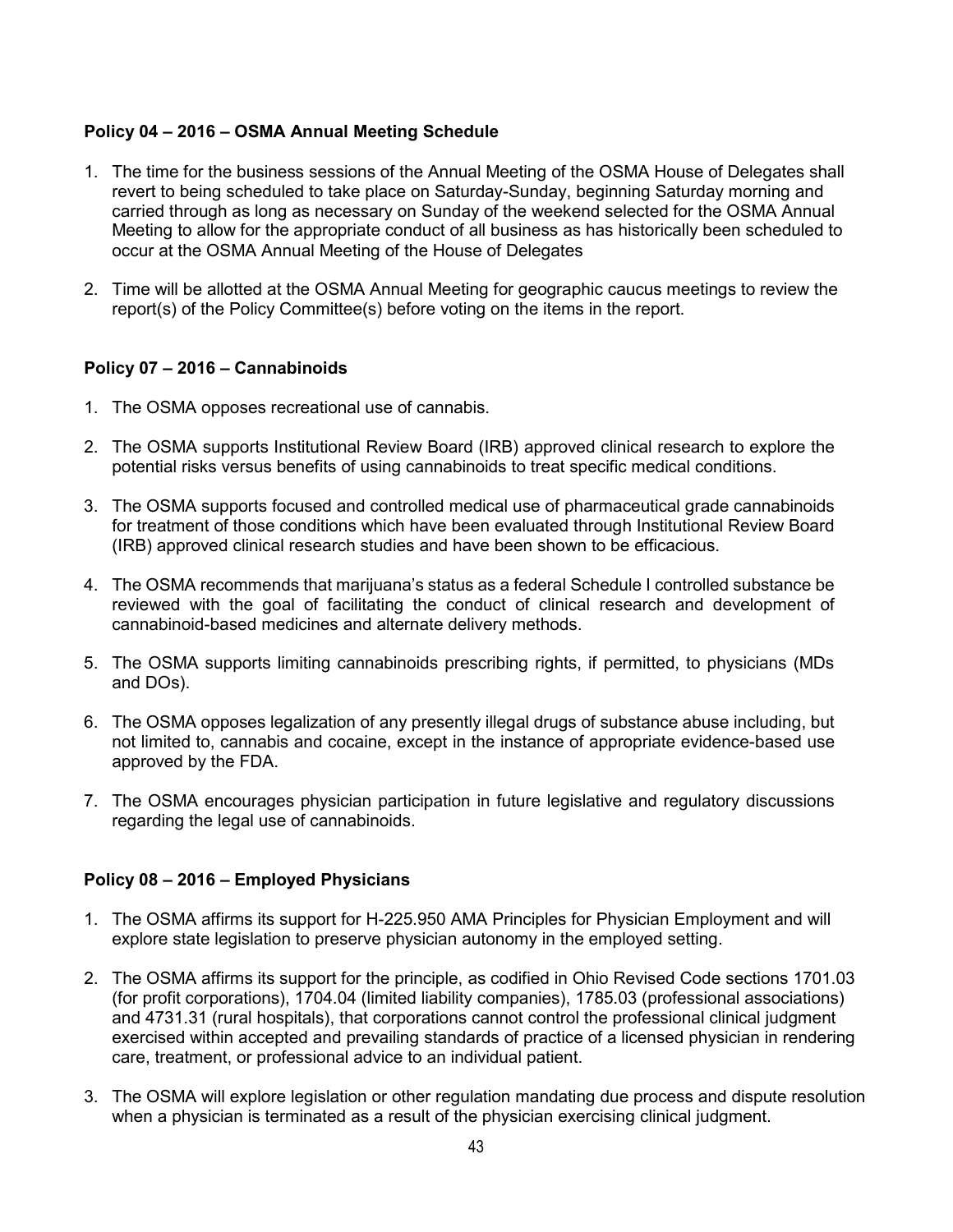- 4. The OSMA opposes the use of restrictive covenants in physician contracts that are not consistent with the AMA principles of physician employment agreements.
- 5. The OSMA shall make the AMA principles of physician employment agreements easily available to all Ohio physicians.

### **Policy 09 – 2016 – Prior Authorization for Patients Injured at Work**

- 1. The OSMA shall survey physician members who are treating patients with work related conditions to determine the problems associated with obtaining prior authorization for treatment including procedures and medications.
- 2. The OSMA shall request that the Bureau of Workers Compensation and self-insured employers address the problems associated with obtaining prior authorization for patients injured at work to allow treatment of patients to occur in a timely and appropriate manner.

## **Policy 10 – 2016 – Preventing Harassment of Physicians**

1. The OSMA opposes attempts to deter or intimidate physicians who practice in accordance with their conscience and consistent with the AMA Code of Medical Ethics.

### **Policy 11 – 2016 – Expansion of U.S. Veterans' Healthcare Choices**

- 1. The OSMA advocates that the Veterans Health Administration expand all eligible health care choices for veterans by permitting veterans to use funds currently spent on them through the VA system, through a mechanism known as premium support, to purchase private health care coverage, and for veterans over age 65, to use these funds to defray the costs of Medicare premiums and supplemental coverage.
- 2. The OSMA House of Delegates directs the OSMA AMA Delegation to take this policy regarding expansion of health insurance choices for all veterans served by the Veterans Health Administration to our American Medical Association House of Delegates 2016 Annual Meeting with the further request that our AMA support federal legislation to achieve this reform.
- 3. The OSMA, by means of the OSMA website, as well as written letters to elected federal legislators and the U.S. President, supports federal legislation to achieve reform of veterans' health care choices through premium support to purchase private health care coverage or defray the costs of Medicare premiums and supplemental coverage.

### **Policy 12 – 2016 – Veterans Health Administration Transparency and Accountability**

1. The OSMA advocates that the Veterans Health Administration be required to report publicly on all aspects of its operation, including quality, safety, patient experience, timeliness, and cost effectiveness.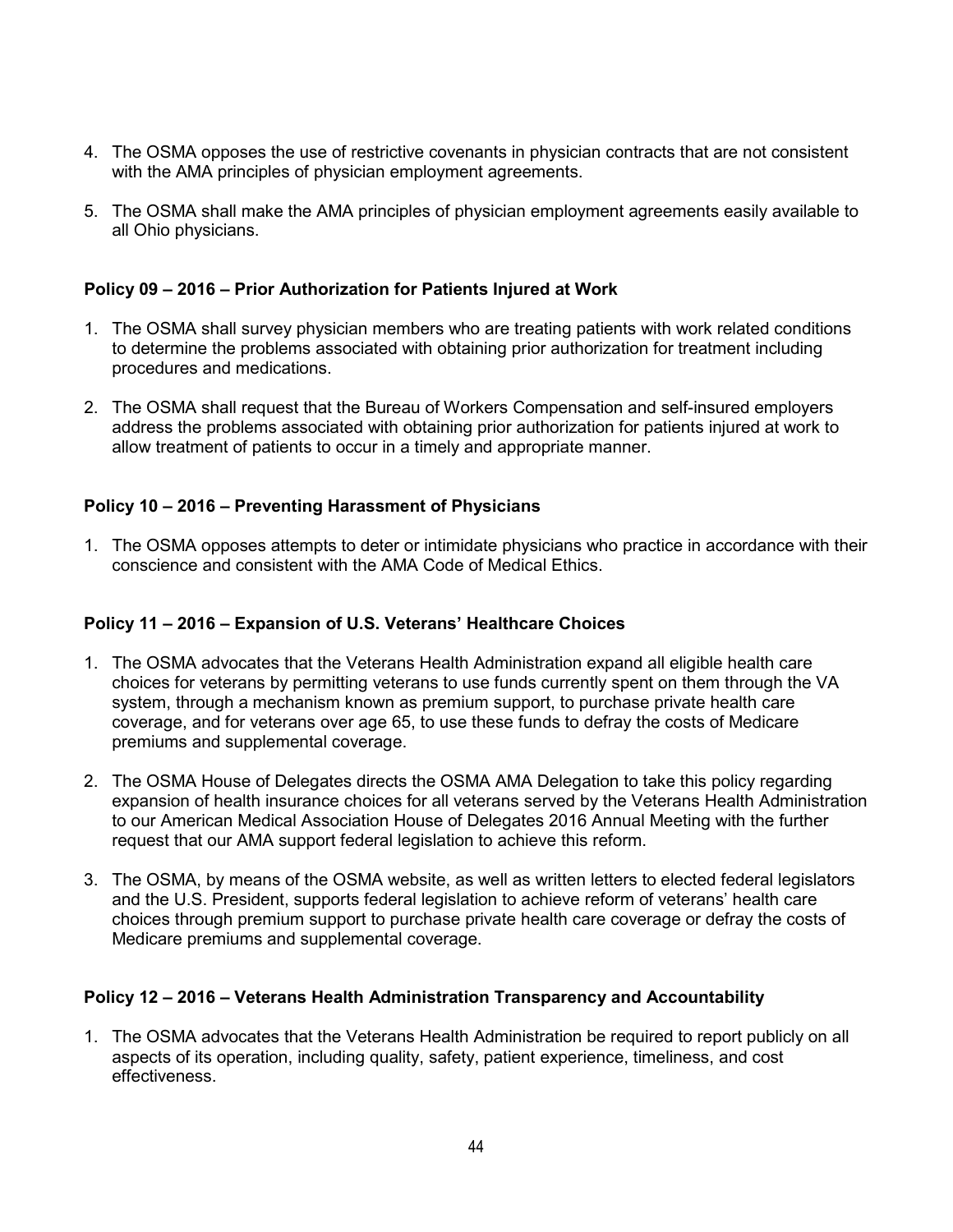- 2. The OSMA House of Delegates directs the OSMA AMA Delegation to take this policy regarding Veterans Health Administration Transparency and Accountability to our American Medical Association House of Delegates 2016 Annual meeting with further request that our AMA support federal legislation to achieve this reform.
- 3. The OSMA, by means of the OSMA website, as well as written letters to elected federal legislators and the U.S. President, supports federal legislation to achieve this reform of Veterans Health Administration transparency and accountability.

## **Policy 13 – 2016 – Insurance Coverage of Non-Narcotic Treatments Used in Pain Management**

- 1. The OSMA shall work with the insurance companies and the Ohio Department of Insurance to stress the need for the cooperation of the insurance companies in physicians' efforts to treat chronic pain with appropriate medications and all appropriate treatment modalities.
- 2. The OSMA shall encourage reasonable insurance coverage with affordable patient out-of-pocket costs for non-narcotic treatments that are useful in pain management.
- 3. The OSMA will support our physician members and stress that the current drug problem is a multifactorial problem not exclusively due to improper prescribing by physicians.

## **Policy 17 – 2016 – Ohio Medical Licensure Fees**

1. The OSMA shall seek to reduce the cost associated with Ohio physician medical licensure fees.

### **Policy 18 – 2016 – Site of Service Charges**

1. The OSMA requests that the American Medical Association continue to address the current inequity of "site of service" charges being used by hospitals and Medicare.

### **Policy 19 – 2016 – Weight Loss Medications - Phentermine**

- 1. The OSMA shall request that the State Medical Board of Ohio review Ohio Administrative Code Rule 4731-11-04 in order to update and simplify the process of prescribing weight loss medications.
- 2. The OSMA advocates that the 12-week limitation for prescriptions of phentermine be modified to allow for prescription by qualified physicians for the time necessary to treat the chronic medical condition of obesity.

#### **Policy 20 – 2016 – Improving Outcomes of Law Enforcement Responses to Mental Health Crisis through the Crisis Intervention Team Model**

1. The OSMA supports continued research into the public health benefits of CIT law enforcement training.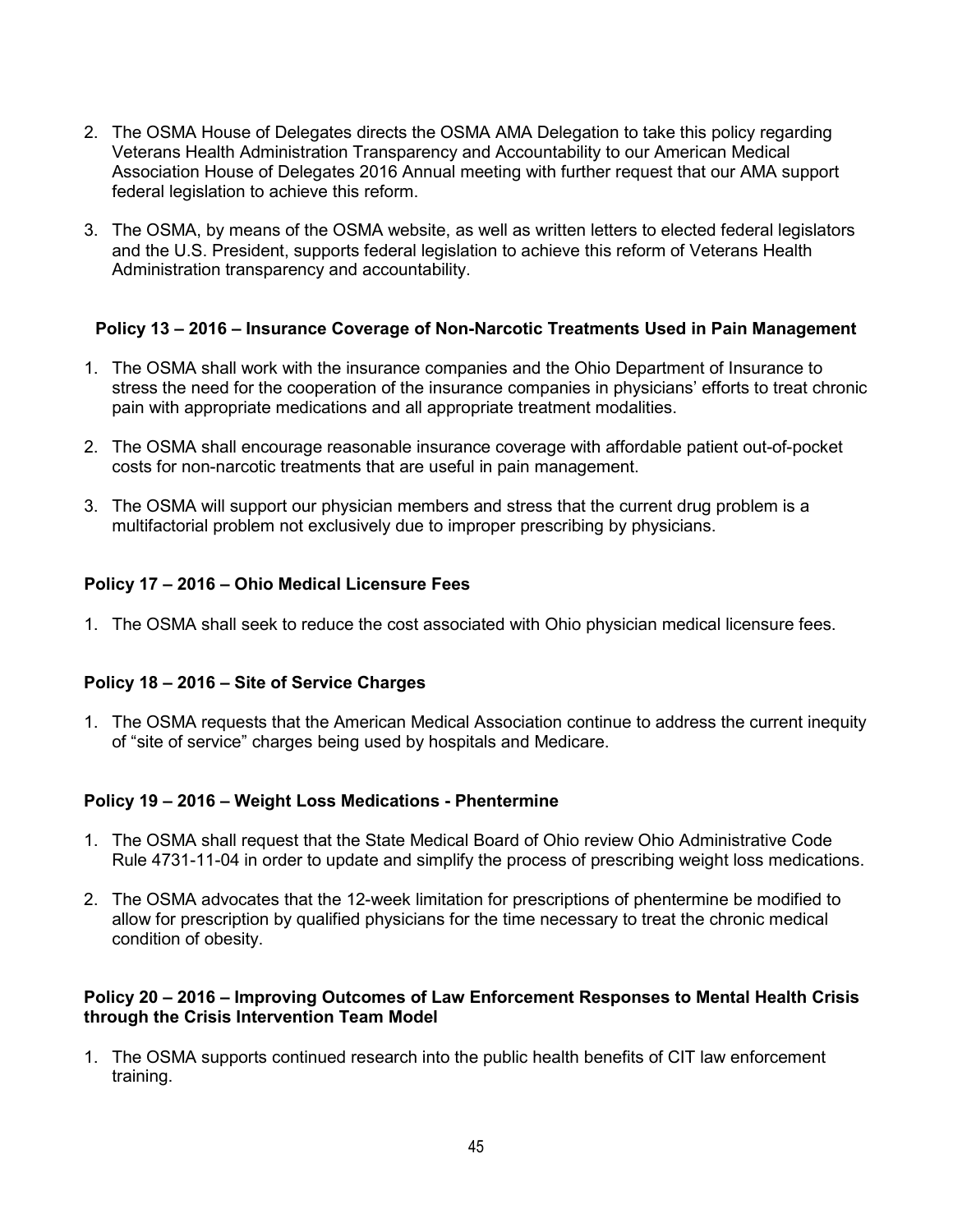- 2. The OSMA encourages physicians, physician practices, allied healthcare professionals, and medical communities to collaborate with law enforcement training programs in order to improve the outcomes of police interventions in mental health crises.
- 3. The OSMA supports the use of public funds to facilitate CIT training for all interested members of police departments.

## **Policy 21 – 2016 – Addressing Food and Housing Insecurity for Patients**

- 1. The OSMA shall recognize food and housing insecurity as a predictor of health outcomes.
- 2. The OSMA shall encourage the use of housing and food insecurity screening tools by physicians and healthcare staff, similar to the depression screening tools, and assist physicians in identifying appropriate resources and avenues of referral.

### **Policy 22 – 2016 – Lesbian Gay Bisexual Transgender Queer (LGBTQ) Protection Laws**

- 1. The OSMA supports the protection of Lesbian Gay Bisexual Transgender Queer (LGBTQ) individuals from discriminating practices and harassment.
- 2. The OSMA advocates for equal rights protections to all patient populations.

### **Policy 23 – 2016 – Expanding Gender Identity Options on Physician Intake Forms**

1. The OSMA supports non-mandatory patient intake forms that allows for sex (assigned at birth) and gender identification that are more inclusive than the binary male/female traditionally asked.

### **Policy 24 – 2016 – Lifting Restrictions on Federally Funded Firearms Research**

- 1. The OSMA recognizes firearms violence as a public health concern.
- 2. The OSMA asks the AMA to support the removal of the current restrictions on use of federal funds in researching firearms safety, injury and violence.

### **Policy 25 – 2016 – Access to Care for Medicaid and Medicaid Product Insured Patients in Ohio**

1. The OSMA advocates that Ohio Medicaid and Medicaid product insurers extend coverage to their patients for thirty days beyond the date of non-coverage and reimburse physicians who provide services during this time period.

### **Policy 26 – 2016 – AMA to Ensure Adequate and Reasonably-Priced Generic Drugs**

1. The OSMA requests that the American Medical Association consider all options for reasonably priced generic drugs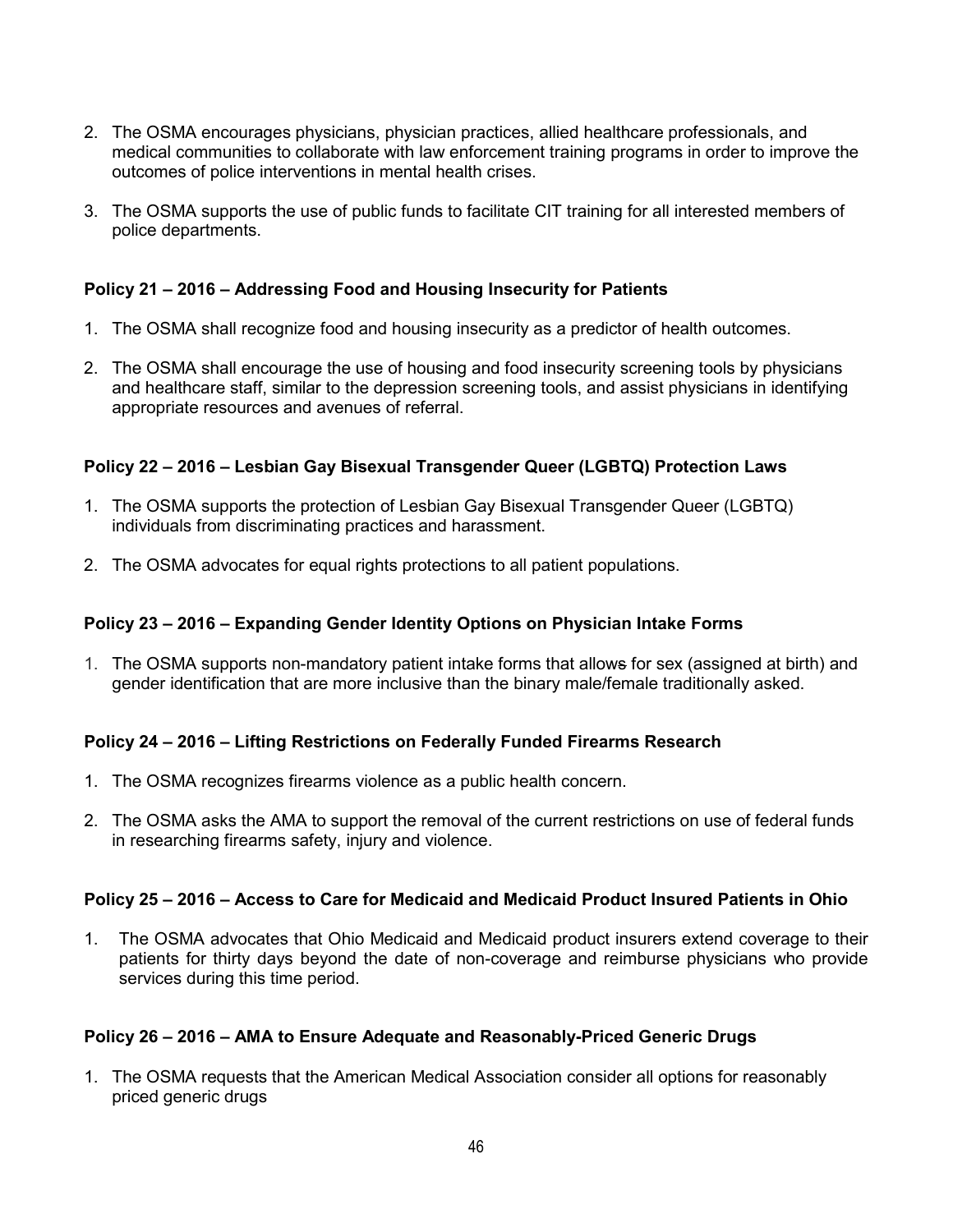### **Policy 01 – 2017 – Supporting Changes in Health Care Policy that Increase Coverage and Expand Benefits**

- 1. The OSMA supports the elimination of pre-existing condition exclusions from health insurance contracts and supports providing all Ohio citizens with high quality health care.
- 2. The OSMA opposes changes to healthcare policy that would decrease access to health care coverage for the citizens of Ohio.
- 3. The OSMA supports the inclusion of young adults up to age 26 on their parents'/guardians' health care plans.
- 4. The OSMA supports health care policies that allow states and institutions the right to explore and develop individualized models for covering the uninsured.

### **Policy 01 – 2017 was reaffirmed at the 2019 OSMA House of Delegates.**

### **Policy 03 – 2017 – Expansion of U.S. Veterans' Healthcare Choices**

1. The OSMA supports allowing all eligible veterans' health care choices by permitting them to use funds currently spent on them through the VA system, through mechanisms such as premium support, to purchase private health care coverage, and for veterans over age 65 to use these funds to defray the costs of Medicare premiums and supplemental coverage.

### **Policy 04 – 2017 – Department of Veterans Affairs Accountability and Whistleblower Protection**

1. The OSMA advocates for the existing AMA policy (H-435.942) concerning whistleblower protections for health care professionals and other parties, including those employed within the VA system.

### **Policy 05 – 2017 – Veterans Health Administration Transparency and Accountability**

1. The OSMA supports a requirement that the Veterans Health Administration report publicly on all pertinent aspects of its operation, including quality, safety, patient experience, timeliness, and cost effectiveness.

### **Policy 08 – 2017 – Medicaid Payment to Physicians for Dual Eligible Patients**

1. The OSMA advocates for payment to physicians by Ohio Medicaid of the balance between the payment by Medicare and the allowed Medicare amount for dual eligible patents to ensure adequate health care.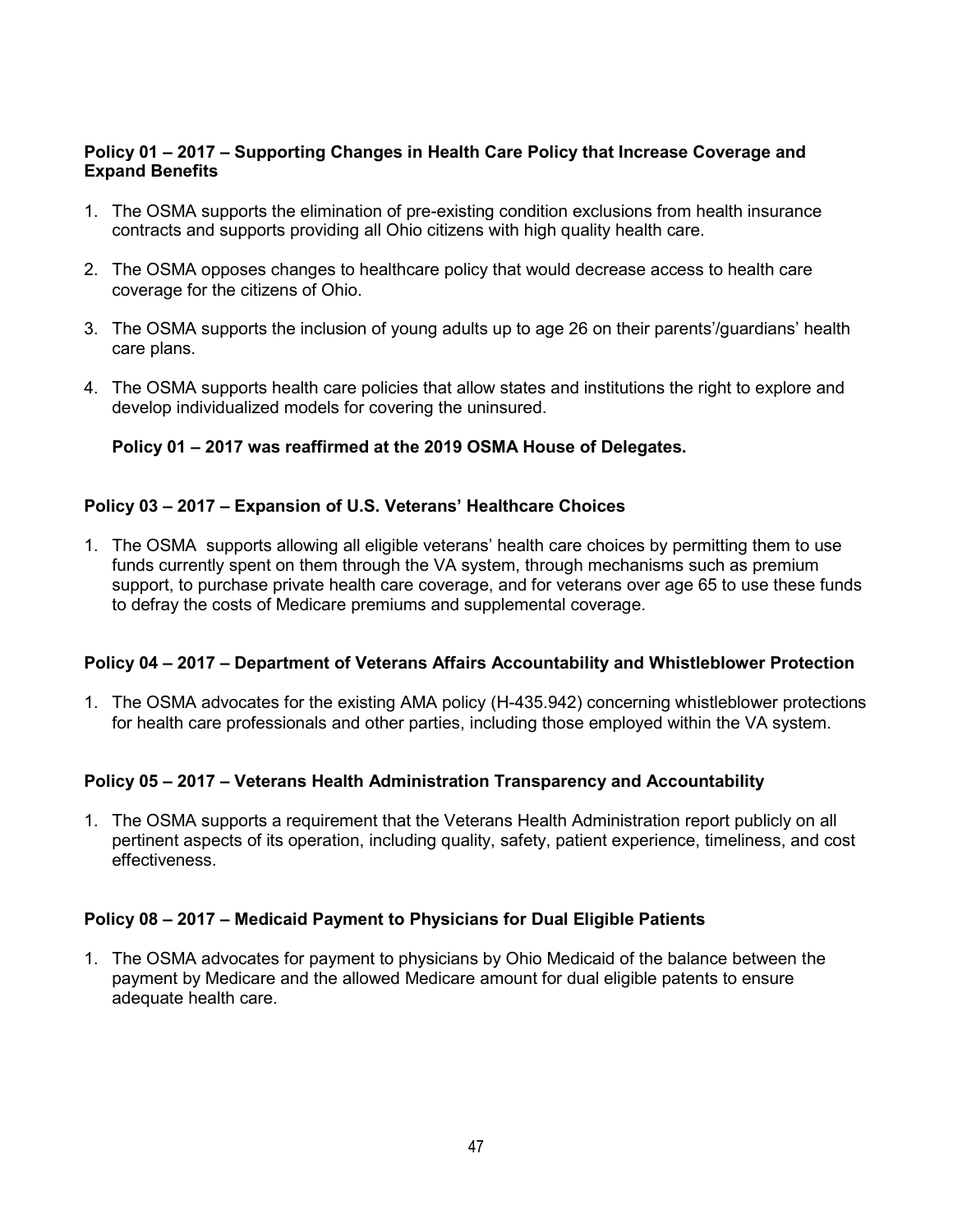### **Policy 09 – 2017 – Change OARRS requirements for Medications Which Can Be Prescribed with Refills for 6 Months**

1. The OSMA shall work on decreasing the requirement for physicians to check OARRS every 90 days to every 6 months for benzodiazepines.

## **Policy 11 – 2017 – Third Party Patient Reimbursement for Out-of-Network Physicians**

- 1. The OSMA adopts a policy and provides support to physicians and patients which requires insurers and third-party payors to properly reimburse patients and/or out-of-network physicians their usual charges, and that there be no increase in deductibles or co-payments for those patients requiring care from out-of-network physicians because of urgent and emergent treatment needed in emergency rooms and hospitals.
- 2. The OSMA adopts a policy which requires insurers and third-party payors to reimburse patients and/or out-of-network physicians their usual charges in non-emergent care, if insurer and third-party payor are not able to arrange participating network physician care in a reasonable time, and that there be no increase in deductible or co-payments for those patients.

## **Policy 12 – 2017 – Medical Price Transparency**

1. The OSMA supports legislative efforts to develop medical price transparency which are congruent with the principles of price transparency found in AMA policies such as D-155.987 and CMS Report 4-A-15 on price transparency.

### **Policy 14 – 2017 – Maintain Rights of County Medical Societies**

1. The OSMA will recognize and respect the independent structure, organization and domain of the actively functioning county medical societies in the state of Ohio.

# **Policy 15 – 2017 – Maintain the House of Delegates as the Legislative Body of the OSMA**

1. The OSMA House of Delegates shall remain in place as the legislative body of the OSMA, retaining all rights, privileges and authority as are now set forth in the OSMA Constitution and Bylaws.

### **Policy 16 – 2017 – Limit the OSMA Council's Attempts to Dissolve the House of Delegates**

1. The OSMA Council shall propose no action to dissolve the OSMA House of Delegates absent specific direction from the House of Delegates.

### **Policy 17 – 2017 – Importance of OSMA Promoting Physician Well-Being by Addressing the Physician and Medical Student Burnout Issue**

1. The OSMA shall work with medical schools, hospitals, residency programs, and physicians to address the issue of physician and medical student burnout.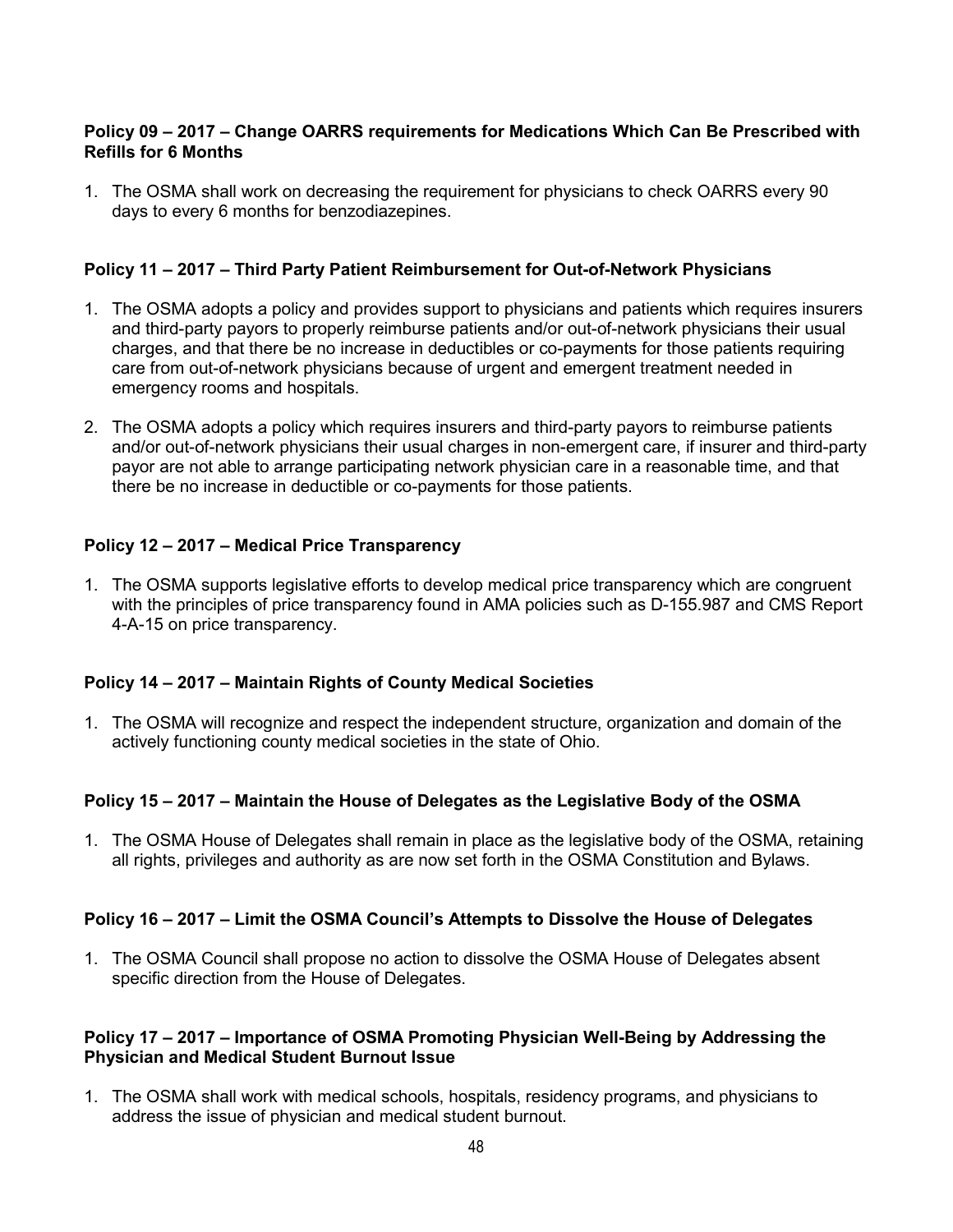2. The OSMA encourages physicians and medical students to utilize the AMA Steps Forward Program to learn more about preventing physician burnout.

## **Policy 19 – 2017 – Opioid Harm Reduction in Undergraduate Medical Education**

1. The OSMA shall support inclusion of harm reduction strategies in pain management, including, but not limited to, prescribing and discontinuation of opioid medications in medical school curricula.

## **Policy 20 – 2017 – Ohio Physicians and the Opioid Problem**

1. That it is the Official Policy of the OSMA that all physicians should have the ability to prescribe all medications, including controlled substances, using the highest standards of care and professionalism, providing the best possible care to each patient. All physicians should work diligently to help find solutions to the problems of abuse of prescription medications, use and overdose of illegal substances, and opioid overdose. Physicians acknowledge that substance abuse has many factors and that physicians have contributed to overuse of opioids. However, other causes of misuse of controlled substances should be the significant focus of remedial action.

### **Policy 21 – 2017 – Removal of Non-Medical Exemptions for Mandated Immunizations and Support of Immunization Registries**

- 1. The OSMA supports the use of immunizations to reduce the incidence of preventable diseases.
- 2. The OSMA supports the removal of non-medical exemptions for required school immunizations.
- 3. The OSMA encourages the use of immunization reporting systems for patients of all ages.

# **Policy 22 – 2017 – Opposition to the Practice of LGBTQ "Conversion Therapy" or "Reparative Therapy"**

- 1. The OSMA affirms that individuals who identify as homosexual, bisexual, transgender, or are otherwise not heteronormative are not inherently suffering from a mental disorder.
- 2. The OSMA strongly opposes the practice of "Conversion Therapy," "Reparative Therapy" or other techniques aimed at changing a person's sexual orientation or gender identity.

### **Policy 23 – 2017 – Advocating for Increased Awareness and Education of Human Trafficking**

- 1. The OSMA shall advocate against human trafficking.
- 2. The OSMA will encourage the education of physicians on how to identify and assist victims of human trafficking.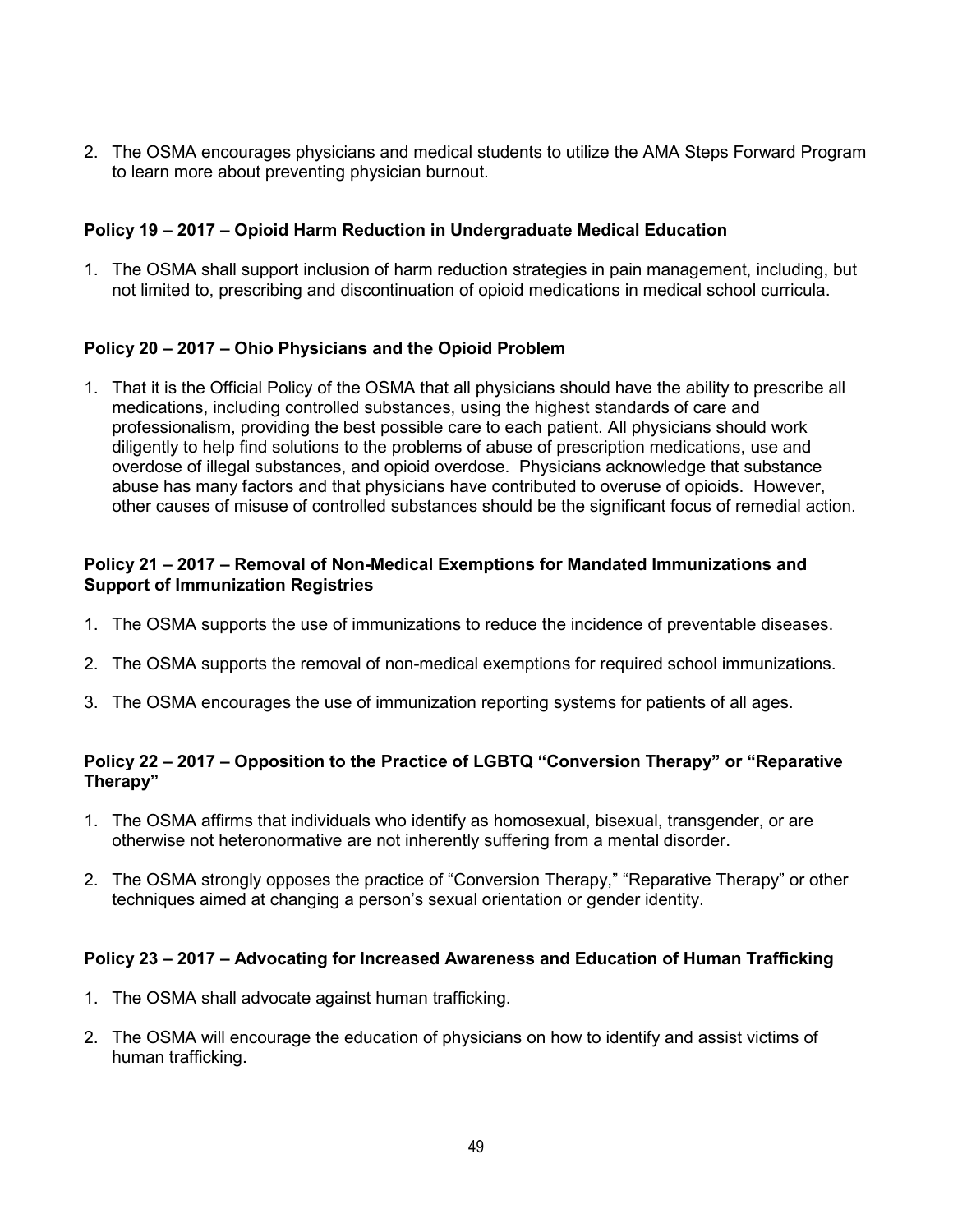# **Policy 24 – 2017 – Advocating for Needle Exchange Programs**

- 1. The OSMA shall advocate for the adoption of standardized and holistic needle exchange programs in Ohio, particularly in underserved areas.
- 2. The OSMA shall advocate for educational programs regarding the safe disposal of used needles and syringes.
- 3. The OSMA encourages physicians to refer their patients to Needle Exchange Programs.

## **Policy 25 – 2017 – Longitudinal Approach to Cultural Competency Dialogue on Eliminating Health Care Disparities**

1. The OSMA encourages all medical education institutions in Ohio to engage in expert facilitated, evidence-based dialogue in cultural competency and the physician's role in eliminating cultural health care disparities in medical treatment.

# **Policy 26 – 2017 – Opposition to Anti-Competitive Insurance Mergers**

1. The OSMA opposes any merger in the health insurance industry that results in anticompetitive markets and/or limits patient access to quality healthcare.

## **Policy 27 – 2017 – Ban Restrictive Covenants for Physicians Employed by Hospitals in Ohio**

1. The OSMA shall lobby for state legislation to ban restrictive covenants in contracts between hospitals or hospital systems and their employed physicians in Ohio.

### **Policy 28 – 2017 – OSMA to Lobby to Amend the Ohio Revised Code to Read that The Ohio State Board of Pharmacy Will Regulate the Compounding by Pharmacists of Dangerous Drugs, but Not Such Compounding by Licensed Physicians**

1. The OSMA will lobby to amend the Ohio Revised Code to read that The Ohio State Board of Pharmacy may regulate compounding of dangerous drugs by pharmacists, but not such compounding by licensed physicians.

### **Policy 03 – 2018 – Pursuit of a Strategic Partnership with the Ohio Public Health Association**

- 1. The OSMA create a formal partnership, establishing an open line of communication, with the Ohio Public Health Association for medical students and physicians.
- 2. The OSMA support policies and initiatives that may, based on reasonable evidence, produce population health improvements, as well as incentivize healthcare providers, hospitals, clinics, and other healthcare facilities to engage in health promotion.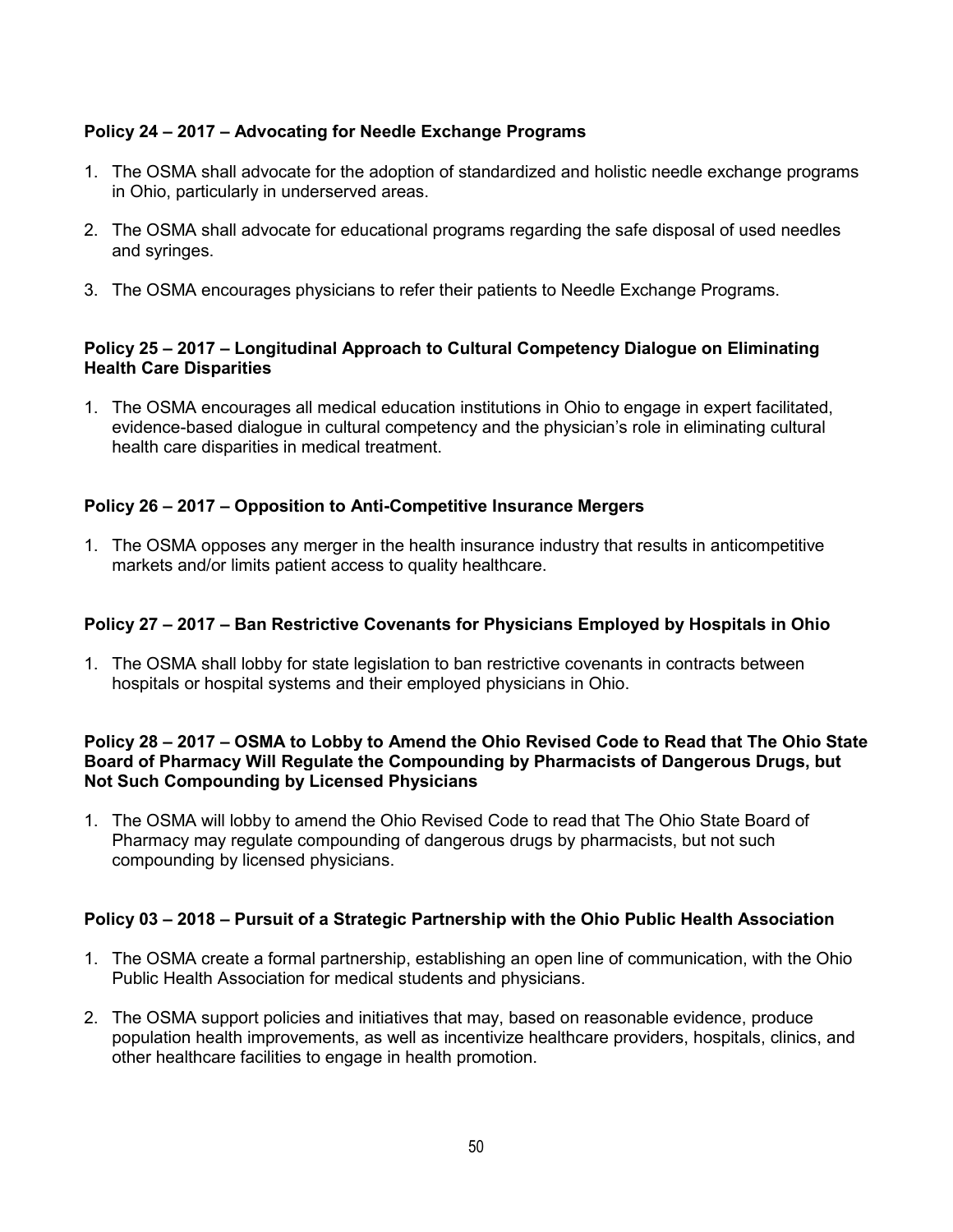# **Policy 04 – 2018 – Policy Finder and Bylaws**

- 1. The OSMA maintain an up-to-date OSMA policy database, preferable in a searchable format, readily available on its website at all times.
- 2. That the OSMA maintain a readily accessible copy of our current Constitution and Bylaws available on its website at all time.

# **Policy 05 – 2018 – Hospital Closures**

- 1. The OSMA develop a protocol which would be followed in the event of a hospital closing within the state to include, but not be limited to:
	- 1) Working with the local county medical society to hold "town hall" meetings for the affected physicians.
	- 2) Act as a clearinghouse for displaced physicians/residents in order to help identify alternative practice/educational options and to help expedite transition to these new opportunities.
	- 3) Coordinate with hospital officials in the area to ensure a seamless transition of care for patients.
	- 4) Help to ensure that access to medical records for patients is appropriately maintained.
	- 5) Work with state and local officials to ensure that access to care is not compromised for patients in a given region.
- 2. The OSMA work with the Ohio Hospital Insurance Association to develop a protocol in the event of an impending closure of a hospital within the state, which would 1) call for appropriate notifications to the medical staff and community in a timely and professional deliberate manner, and 2) ensure that the method to achieve affordable access to patient medical records is communicated to all concerned parties.
- 3. The OSMA will work with the Ohio Hospital Association to develop a template letter regarding the medical staff membership status of affected physicians and/or residents at the time of hospital closure, thereby having easily accessible documentation certifying that their departure from the medical staff was not by voluntary activities or due to sanctions.
- 4. The OSMA will work with the American Medical Association and its organized medical staff section to develop a repository of information regarding the medical staff membership status of affected physicians and/or residents at the time of hospital closure, thereby having easily accessible documentation certifying that their departure from the medical staff was not by voluntary activity or due to sanctions.

# **Policy 06 – 2018 – Access to Medical Records**

- 1. Patients' medical records should be accessible to patients and their physicians after hospital closures.
- 2. Patients' medical records should be accessible to patients and their new physicians when a physician's office closes for whatever reason, including retirement, loss of employment or leaving the community in compliance with existing Ohio statutes and State Medical Board of Ohio policy.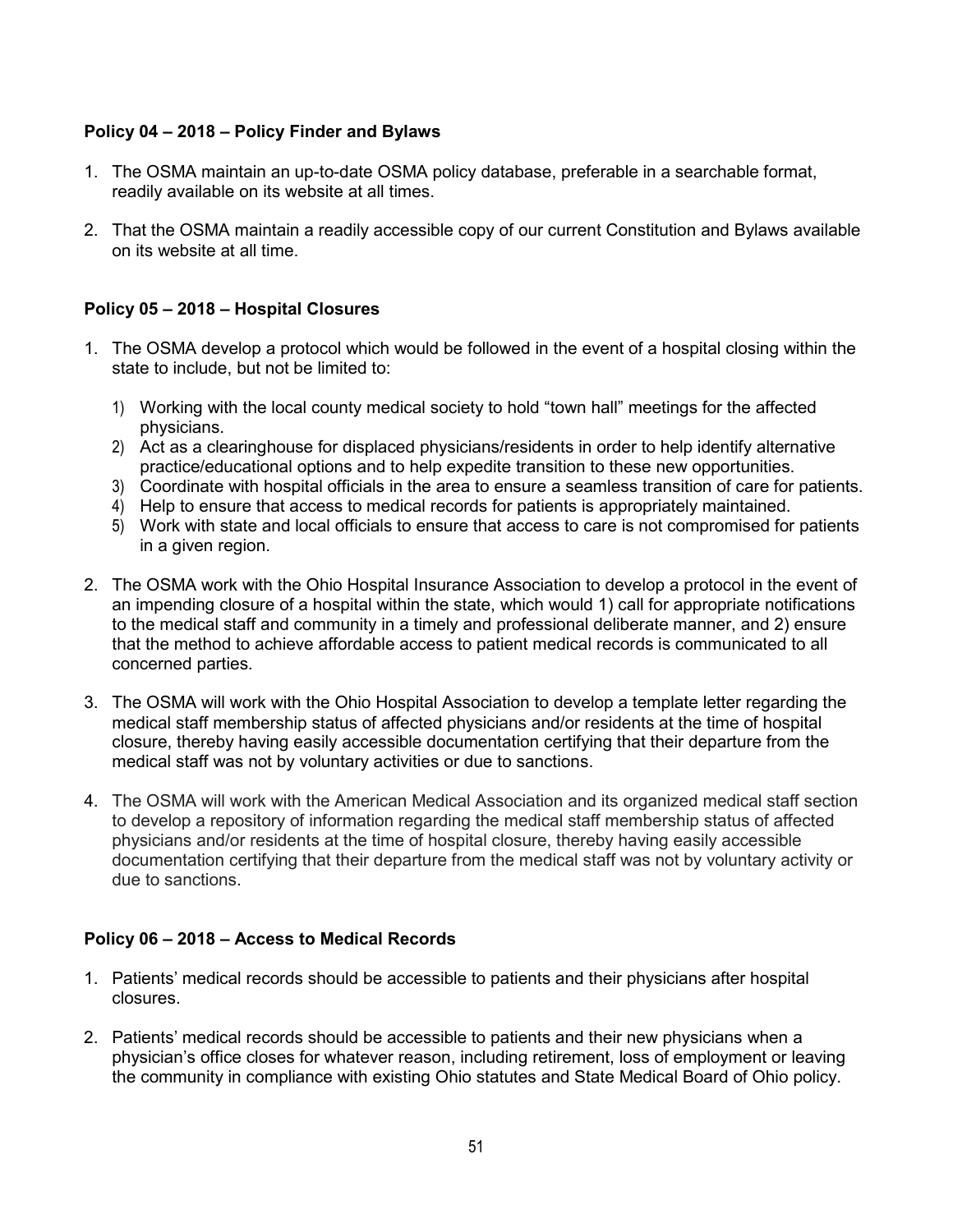### **Policy 07 – 2018 – United States Medical Licensing Examination Step 2 Clinical Skills Examination**

1. The OSMA supports the following AMA policy regarding clinical skills assessment during medical school:

#### *AMA Policy D-295.988*

*1. Our AMA will encourage its representatives to the liaison committee on medical education (LCME) to ask the LCME to determine and disseminate to medical schools a description of what constitutes appropriate compliance with the accreditation standard that schools should "develop a system of assessment" to assure that students have acquired and can demonstrate core clinical skills.* 

*2. Our AMA will work with the Federation Of State Medical Boards, National Board of Medical Examiners, state medical societies, state medical boards, and other key stakeholders to pursue the transition from and replacement for the current United States Medical Licensing Examination (USMLE) step 2 clinical skills (CS) examination and the Comprehensive Osteopathic Medical Licensing Examination (COMLEX) level 2-performance examination (PE) with a requirement to pass a Liaison Committee on Medical Education-Accredited or Commission on Osteopathic College Accreditation-Accredited Medical School-Administered, clinical skills examination.*

*3. Our AMA will work to: (a) ensure rapid yet carefully considered changes to the current examination process to reduce costs, including travel expenses, as well as time away from educational pursuits, through immediate steps by the Federation of State Medical Boards And National Board of Medical Examiners; (b) encourage a significant and expeditious increase in the number of available testing sites; (c) allow international students and graduates to take the same examination at any available testing site; (d) engage in a transparent evaluation of basing this examination within our nation's medical schools, rather than administered by an external organization; and (e) include active participation by faculty leaders and assessment experts from U.S. medical schools, as they work to develop new and improved methods of assessing medical student competence for advancement into residency.*

*4. Our AMA is committed to assuring that all medical school graduates entering graduate medical education programs have demonstrated competence in clinical skills. 5. Our AMA will continue to work with appropriate stakeholders to assure the processes for assessing clinical skills are evidence-based and most efficiently use the time and financial resources of those being assessed.*

*6. Our AMA encourages development of a post-examination feedback system for all USMLE test-takers that would: (a) identify areas of satisfactory or better performance; (b) identify areas of suboptimal performance; and (c) give students who fail the exam insight into the areas of unsatisfactory performance on the examination.* 

*7. Our AMA, through the Council on Medical Education, will continue to monitor relevant data and engage with stakeholders as necessary should updates to this policy become necessary.*

### **Policy 08 – 2018 – Equality for COMLEX and USMLE**

1. The OSMA promote acceptance of the United States Medical Licensing Examination (USMLE) and Comprehensive Osteopathic Medical Licensing Examination (COMLEX) as equivalent by all Ohio residency programs.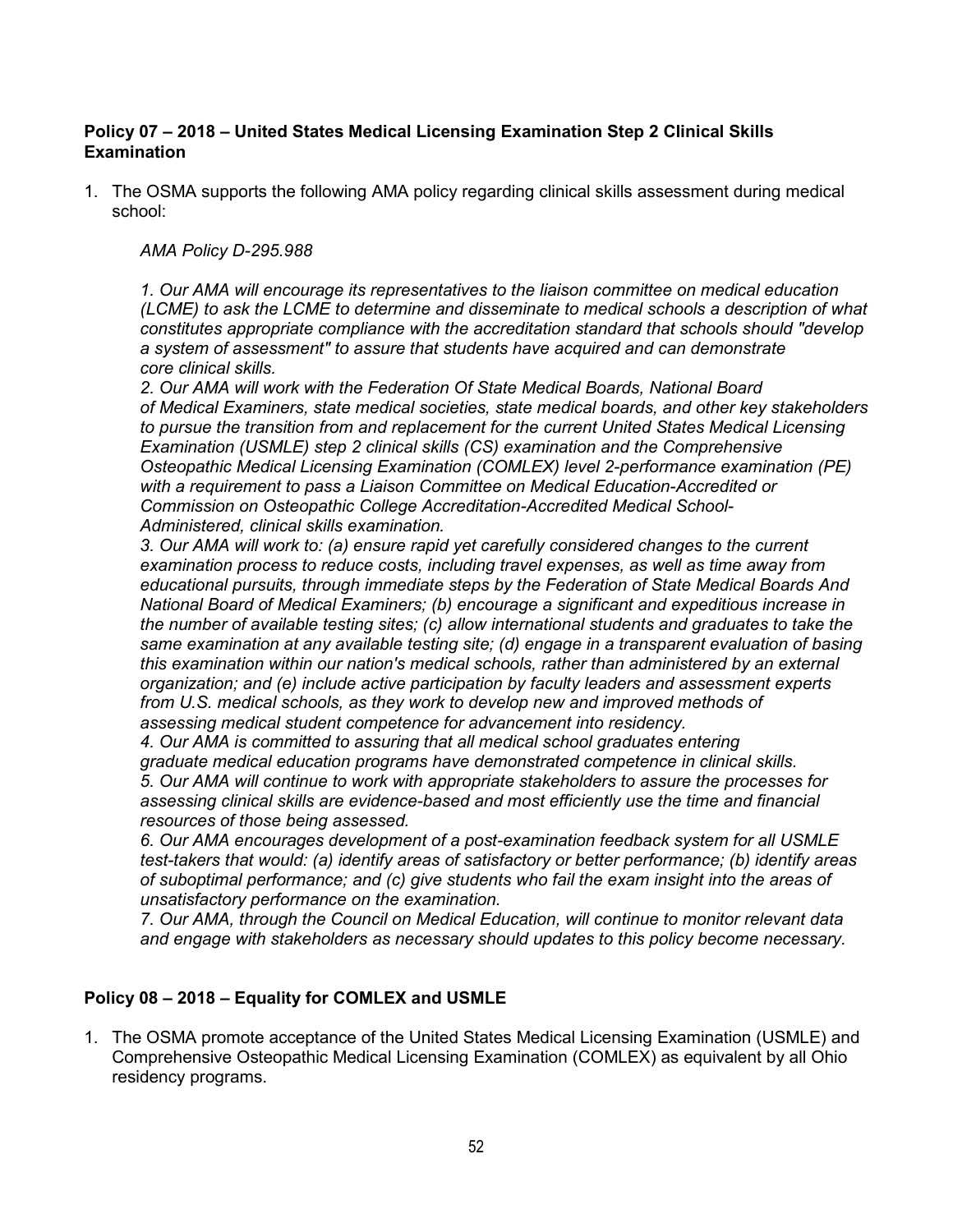## **Policy 09 – 2018 – Mentorship**

1. The OSMA will work to establish a physician-trainee mentorship program that provides value for all involved parties.

### **Policy 10 – 2018 – Terminal Distributor License**

- 1. Physician practices are and must remain under the authority of the State Medical Board of Ohio and never under the Ohio Board of Pharmacy.
- 2. The OSMA is opposed to the requirement in the Ohio Revised Code requiring physicians to obtain the Category II License for the Terminal Distributor of Dangerous and will actively lobby for its elimination.

## **Policy 11 – 2018 – On-Line Controlled Drugs**

1. The OSMA encourage the American Medical Association to work to change the laws to help the Drug Enforcement Administration and the Food and Drug Administration to better regulate and control the online sales and distribution of controlled substances that lack a valid prescription.

### **Policy 13 – 2018 – Support of Competitive, Transparent Pricing Models by Pharmacy Benefit Managers**

1. The OSMA supports competitive, transparent drug pricing by Pharmacy Benefit Managers.

### **Policy 14 – 2018 – Protection of the Patient-Physician Relationship in Controversial Legislation**

1. The OSMA actively oppose any legislation or rule that would negatively impact the sanctity of the physician/patient relationship.

#### **Policy 15 – 2018 – Arbitrary Paperwork and Signature Deadlines for Hospital and Rehabilitation Unit Admission**

- 1. The OSMA work to decrease the paperwork burden including arbitrary signature requirements that do not change the medical necessity of an admission.
- 2. The OSMA work with our Ohio Congressional Delegation and our American Medical Association to change admission order signature timeframe regulations at the Centers for Medicare and Medicaid Services to be consistent with timeframe regulations for other verbal and telephone orders.

### **Policy 16 – 2018 – E-Card**

1. The OSMA encourage the establishment of an electronic health insurance verification eard system in the State of Ohio.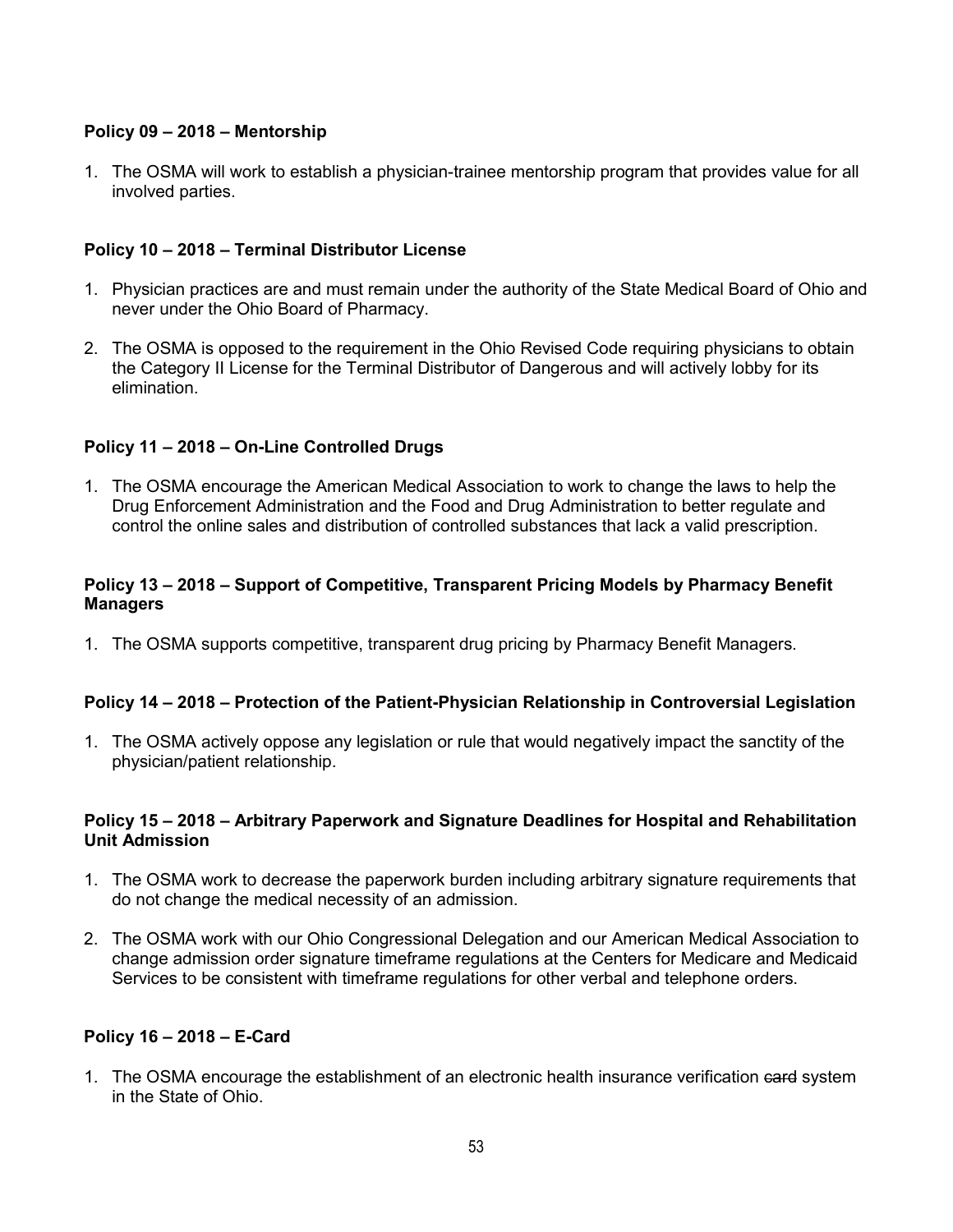### **Policy 17 – 2018 – OSMA to Seek Time Parity for Physician Claims Filing and Insurance Take Back**

1. The OSMA again make every effort to limit the allowed time for insurance companies "look back/take back" payments to be commensurate to the time frame allowed for physicians to file claims.

### **Policy 18 – 2018 – Modifier 25**

1. The OSMA supports that an Evaluation & Management code billed with a modifier 25 on the same day as a procedure should be paid in full, and not subject to any reduction.

## **Policy 19 – 2018 – Prior Authorization for Durable Medical Equipment (DME)**

- 1. Denials of prior authorization for durable medical equipment (DME) must be based on true medical necessity not arbitrary time limits or other paperwork issues.
- 2. The OSMA continue to work to improve the prior authorization process including working with our Ohio Congressional Delegation and our American Medical Association to improve the process for Medicare Managed Care plans.
- 3. The OSMA Delegation take this policy to the American Medical Association Annual Meeting.

### **Policy 20 – 2018 – Compensation for Pre-Authorization Requests**

- 1. The OSMA supports the ability for all Ohio physicians to be compensated for time dedicated to the pre-authorization process.
- 2. The OSMA requests that payors provide an explanation of their appeals review processes.
- 3. The OSMA-AMA representatives carry a resolution to the AMA asking the AMA to petition the Centers for Medicare and Medicaid services that CPT code 99080 be reimbursed by Medicare

### **Policy 21 – 2018 – Fairness in Commercial Health Insurance Network Panels**

1. The OSMA adopt a position that commercial health insurance companies should be transparent in all policies toward physicians.

### **Policy 23 – 2018 – Maintaining Medicaid Coverage for Group VIII Enrollees**

1. The OSMA supports the ongoing coverage of those individuals defined as Medicaid group VIII eligible individuals by any program deemed to continue their coverage in a manner comparable to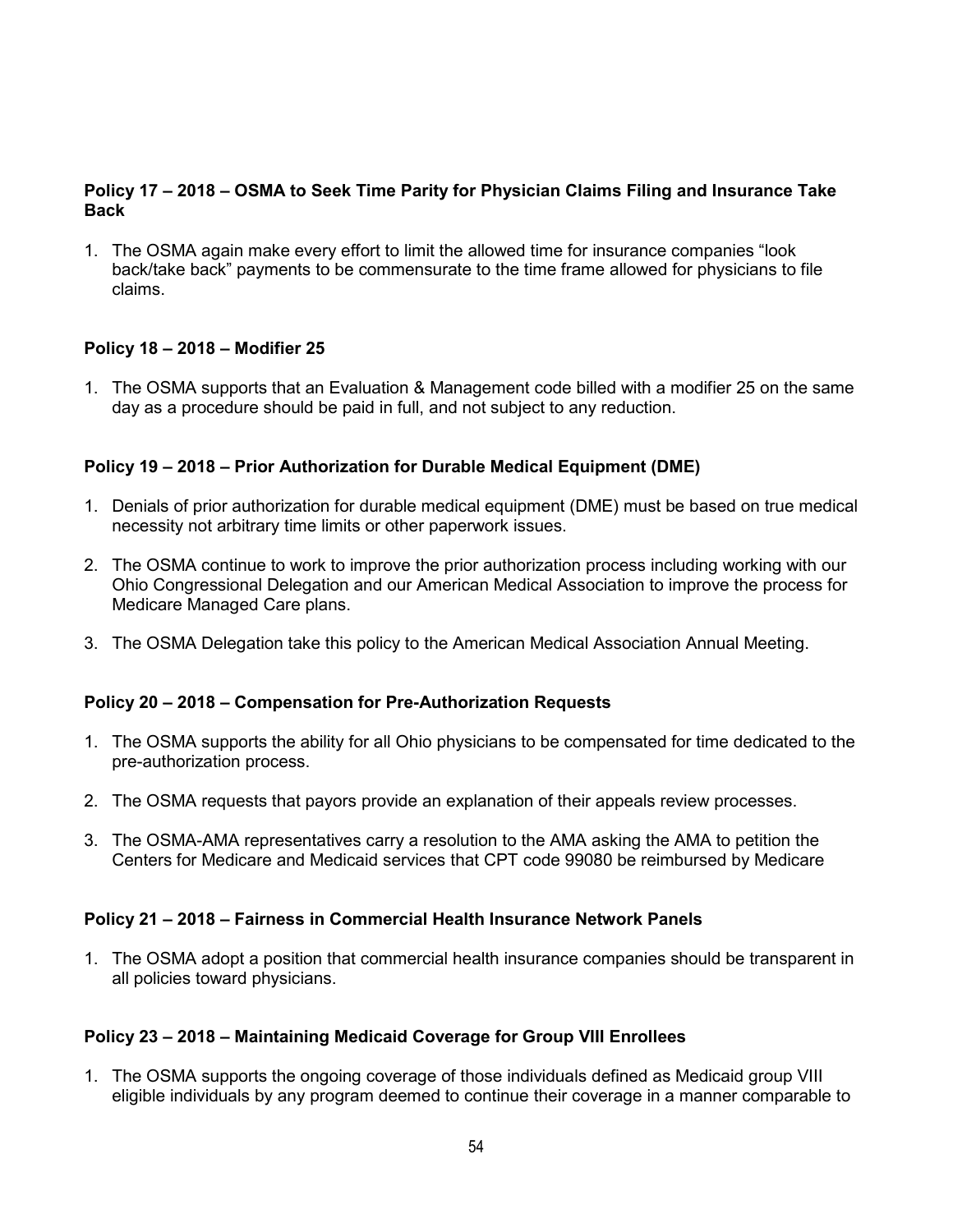coverage as allowed by the Affordable Care Act, and oppose programs which would not continue commensurate coverage.

## **Policy 24 – 2018 – Implementation of Integrated Behavioral Healthcare Management Services**

1. The OSMA support efforts to implement evidence-based, physician-led integrated behavioral health care management models.

## **Policy 25 – 2018 – Support of Acupuncture for Chronic Pain Management**

1. The OSMA supports acupuncture coverage by insurance companies as a strategy for chronic pain management. **Existing policy 13–2016 was reaffirmed by the House of Delegates.** 

#### **Emergency Policy No. 01 – 2018 – Firearms and Public Health**

- 1. The OSMA opposes gun violence and supports policy that enforces patient safety.
- 2. The OSMA lobby for physician immunity from civil and criminal liability, if physicians are required to report potential violent threats by patients.
- 3. The OSMA encourages firearm safety education.

**Emergency Policy 01 – 2018 was reaffirmed at the 2019 OSMA House of Delegates.**

#### **Policy 01 – 2019 – Membership Participation Rights**

1. The OSMA Constitution and Bylaws were updated to incorporate the changes adopted by the 2019 OSMA House of Delegates. The current OSMA Constitution and Bylaws are available on [www.osma.org.](http://www.osma.org/)

#### **Policy 02 – 2019 – OSMA Elections**

1. The OSMA Constitution and Bylaws were updated to incorporate the changes adopted by the 2019 OSMA House of Delegates. The current OSMA Constitution and Bylaws are available on [www.osma.org.](http://www.osma.org/)

#### **Policy 03 – 2019 – Increase Specialty Participation in the HOD**

1. The OSMA Constitution and Bylaws were updated to incorporate the changes adopted by the 2019 OSMA House of Delegates. The current OSMA Constitution and Bylaws are available on [www.osma.org.](http://www.osma.org/)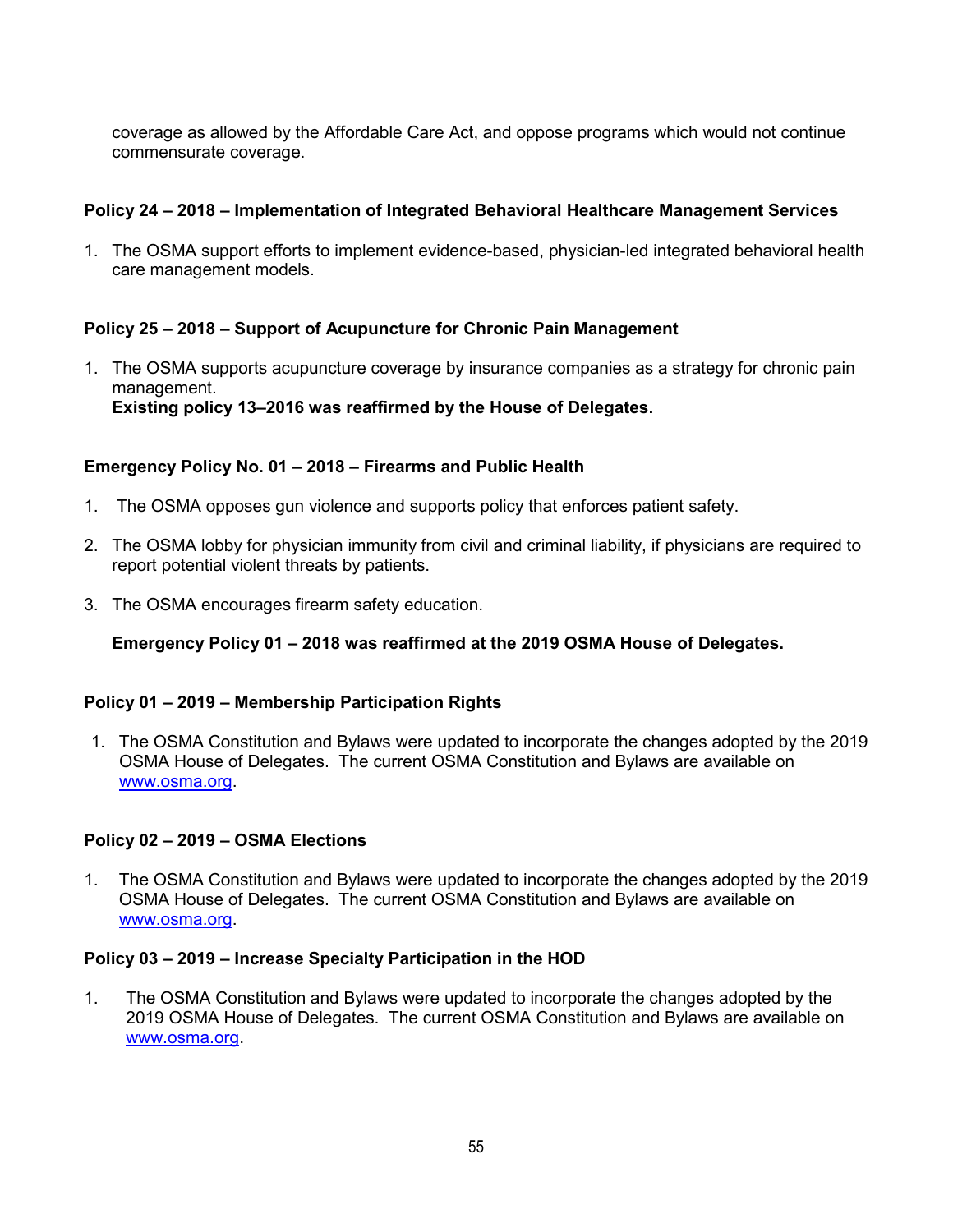# **Policy 04 – 2019 – Addressing the Pay Gap in Medicine**

- 1. The OSMA supports policies that promote data collection in physician compensation that is deidentified for personal and academic research use.
- 2. The OSMA supports pay based on objective, gender-neutral criteria.
- 3. The OSMA supports pay equality to ensure equal pay for equal work.

# **Policy 05 – 2019 – Advancing Gender Equity in Medicine**

- 1. The OSMA adopts the following, which is adapted from American Medical Association policy/directives:
	- 1) That the OSMA supports gender and pay equity in medicine consistent with the American Medical Association Principles for Advancing Gender Equity in Medicine (see below AMA Policy H-65.961 as adopted at the 2019 AMA Annual Meeting);
	- 2) That the OSMA:
		- (a) Promote institutional, departmental, and practice policies, consistent with federal and Ohio law, that offer transparent criteria for initial and subsequent physician compensation;
		- (b) Continue to advocate for pay structures based on objective, gender-neutral criteria;
		- (c) Encourages training to identify and mitigate implicit bias in compensation decision making for those in positions to determine physician salary and bonuses, with a focus on how subtle differences in the further evaluation of physicians of different genders may impede compensation and career advancement;
	- 3) That the OSMA recommends as immediate actions to reduce gender bias to:
		- (a) Inform physicians about their rights under the Lilly Ledbetter Fair Pay Act, which restores protection against pay discrimination;
		- (b) Promote educational programs to help empower physicians of all genders to negotiate equitable compensation; and
		- (c) Work with relevant stakeholders to advance women in medicine;
	- 4) That the OSMA collaborate with the American Medical Association initiatives to advance gender and pay equity;
	- 5) That the OSMA commit to the principles of pay equity across the organization and take steps aligned with this commitment.

### *Principles for Advancing Gender Equity in Medicine H-65.961:*

### *Our AMA:*

*1. declares it is opposed to any exploitation and discrimination in the workplace based on personal characteristics (i.e., gender);*

*2. affirms the concept of equal rights for all physicians and that the concept of equality of rights under the law shall not be denied or abridged by the U.S. Government or by any state on account of gender;* 

*3. endorses the principle of equal opportunity of employment and practice in the medical field;*

*4. affirms its commitment to the full involvement of women in leadership roles throughout the federation, and encourages all components of the federation to vigorously continue their efforts to*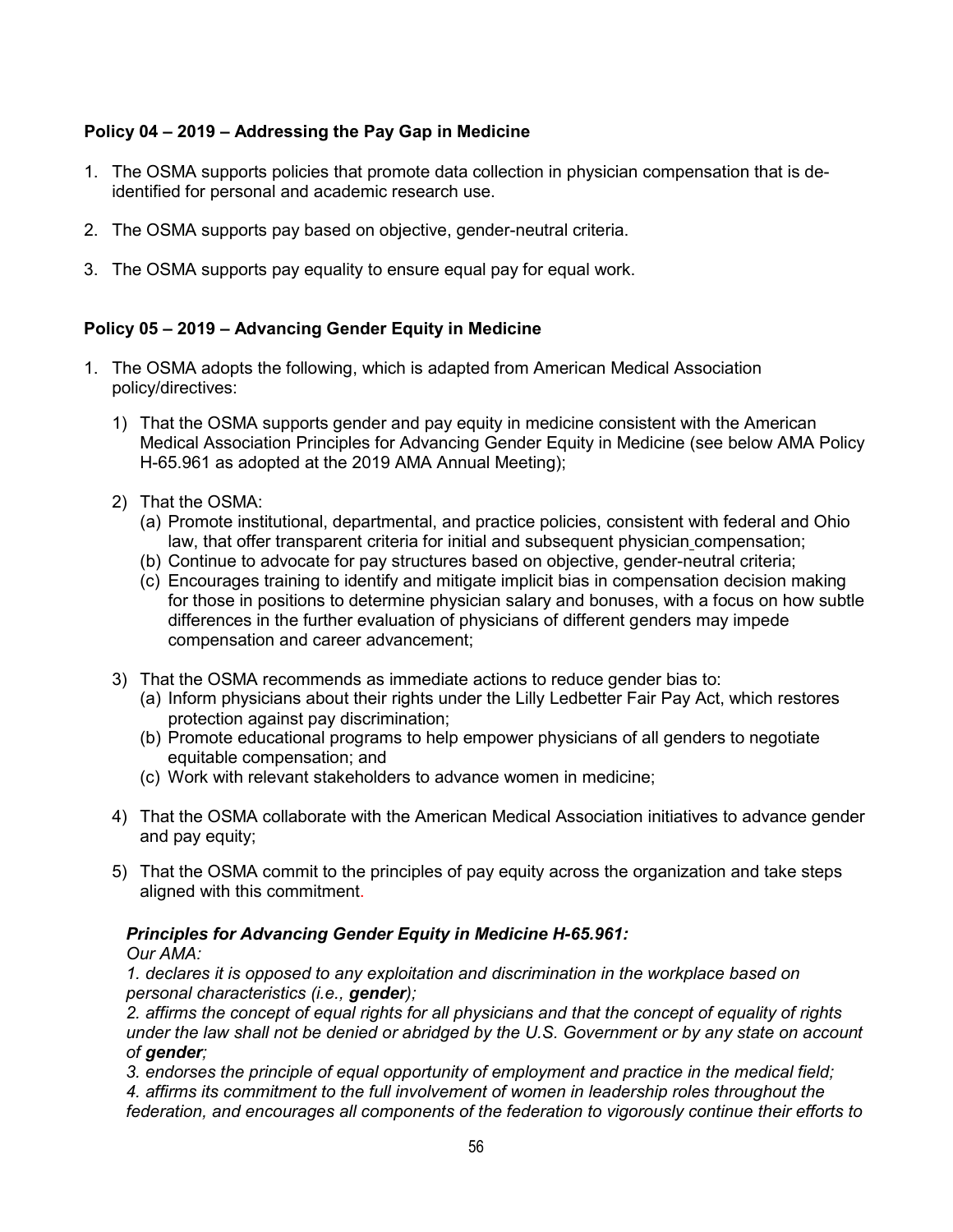*recruit women members into organized medicine;*

*5. acknowledges that mentorship and sponsorship are integral components of one's career advancement, and encourages physicians to engage in such activities;*

*6. declares that compensation should be equitable and based on demonstrated competencies/expertise and not based on personal characteristics;*

*7. recognizes the importance of part-time work options, job sharing, flexible scheduling, re-entry, and contract negotiations as options for physicians to support work-life balance;*

*8. affirms that transparency in pay scale and promotion criteria is necessary to* 

*promote gender equity, and as such academic medical centers, medical schools, hospitals, group practices and other physician employers should conduct periodic reviews of compensation and promotion rates by gender and evaluate protocols for advancement to determine whether the criteria are discriminatory; and*

*9. affirms that medical schools, institutions and professional associations should provide training on leadership development, contract and salary negotiations and career advancement strategies that include an analysis of the influence of gender in these skill areas.*

*Our AMA encourages: (1) state and specialty societies, academic medical centers, medical schools, hospitals, group practices and other physician employers to adopt the AMA Principles for Advancing Gender Equity in Medicine; and (2) academic medical centers, medical schools, hospitals, group practices and other physician employers to: (a) adopt policies that prohibit harassment, discrimination and retaliation; (b) provide anti-harassment training; and (c) prescribe disciplinary and/or corrective action should violation of such policies occur.*

*Policy Timeline*

*BOT Rep. 27, A-19* 

### **Policy 06 – 2019 – Increase Awareness of Disparities in Medical Access and Treatment in Ohio**

1. The OSMA shall work with appropriate stakeholders to increase awareness of Ohio physicians, residents, and medical students of disparities in medical access and treatment in Ohio based on disability, race, ethnicity, geography, and other social and demographic factors through the utilization of existing resources.

### **Policy 07 – 2019 – Female Genital Mutilation Ban**

- 1. The OSMA condemns the practice of female genital mutilation as defined by the World Health Organization and considers female genital mutilation a form of child abuse
- 2. The OSMA encourages physicians to engage in culturally competent counseling to individuals at risk of female genital mutilation.

### **Policy 08 – 2019 – HPV Immunization**

- 1. The OSMA supports increased access to the HPV vaccine.
- 2. The OSMA supports adding the HPV vaccine to the current schedule of required vaccines for attendance at public and private schools, subject to existing exemption policies.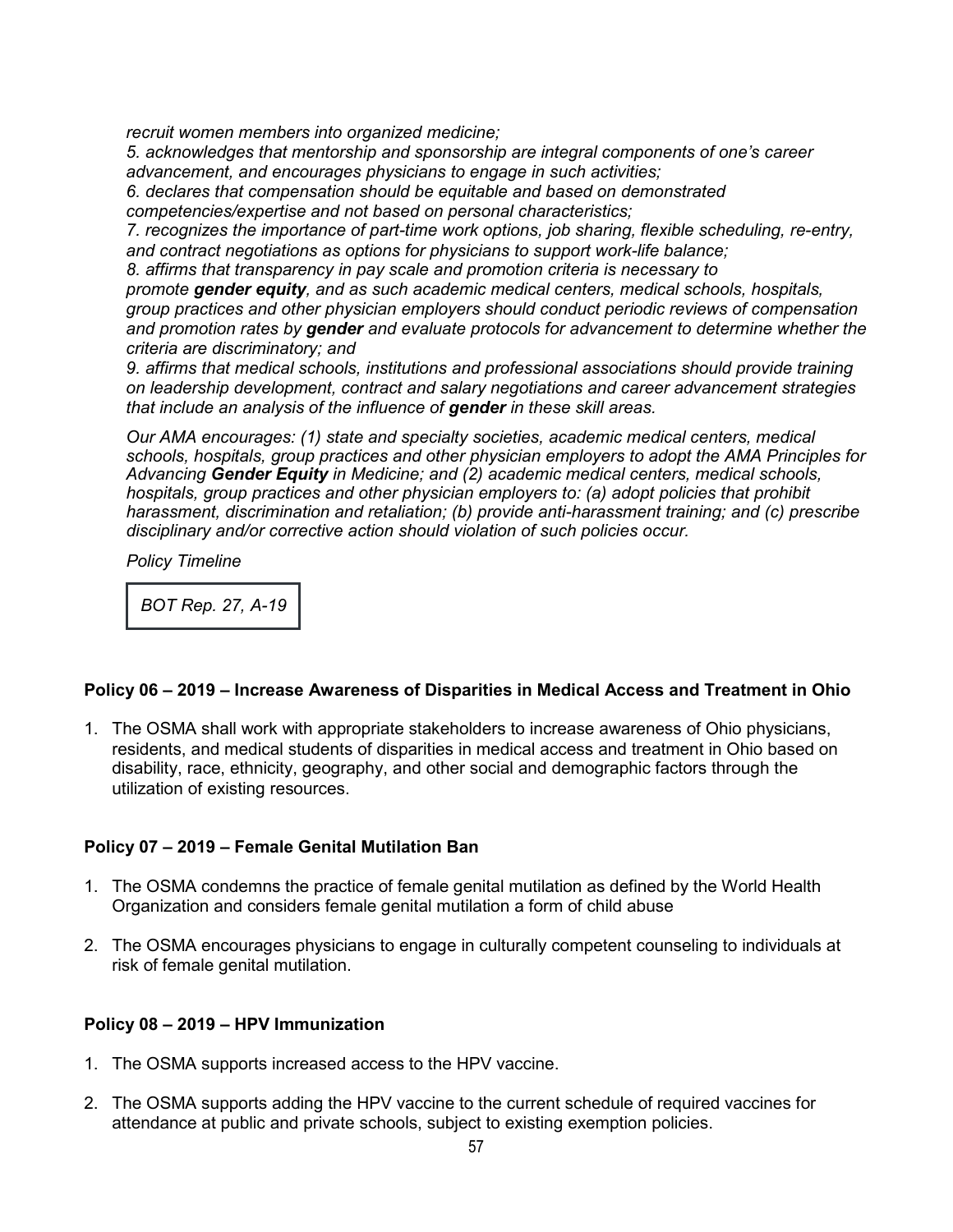## **Policy 09 – 2019 – Impact of Climate Change on Human Health**

1. That the Ohio State Medical Association supports efforts at the state level for expansion of renewable sources of energy.

## **Policy 13 – 2019 – Hospital Closures and Physician Credentialing Repository**

1. The OSMA shall take whatever legislative and/or administrative steps necessary to initiate action by the Ohio Department of Health to create and maintain a repository of credentialing files of those physicians affected by hospital closures, so that such records will be easily accessible for future needs.

### **Policy 14 – 2019 – Compensation for Prior Authorization Services**

- 1. The OSMA opposes pre-authorization as a requirement for patient care.
- 2. The OSMA shall seek legislation that provides for appropriate compensation to physician offices for expenses incurred in obtaining prior authorizations for patient care.

### **Policy 16 – 2019 – OSMA Support of Direct Primary Care**

1. The OSMA shall provide a written description of the Direct Primary Care model to physicians and medical students for the purpose of educating on alternative practice models.

### **Policy 17 – 2019 – Part A Medicare Payments to Physicians**

- 1. The OSMA works for enactment of legislation to direct cash payments from Part A Medicare to physicians in direct proportion to demonstrated savings that are made in Part A Medicare through the efforts of physicians.
- 2. This policy on Part A Medicare Payments to Physicians, be forwarded on to the AMA for consideration at the Annual AMA HOD Meeting in June 2019.

### **Policy 18 – 2019 – Practice Overhead Expense and the Site-of-Service Differential**

- 1. The OSMA will appeal to the Ohio congressional delegation for legislation to direct CMS to eliminate any site-of-service differential payments to hospitals for the same service that can safely be performed in a doctor's office.
- 2. The OSMA will appeal to the Ohio congressional delegation for legislation to direct CMS in regards to any savings to Part B Medicare, through elimination of the site-of-service differential payments to hospitals, (for the same service that can safely be performed in a doctor's office), be distributed to all physicians who participate in Part B Medicare, by means of improved payments for office-based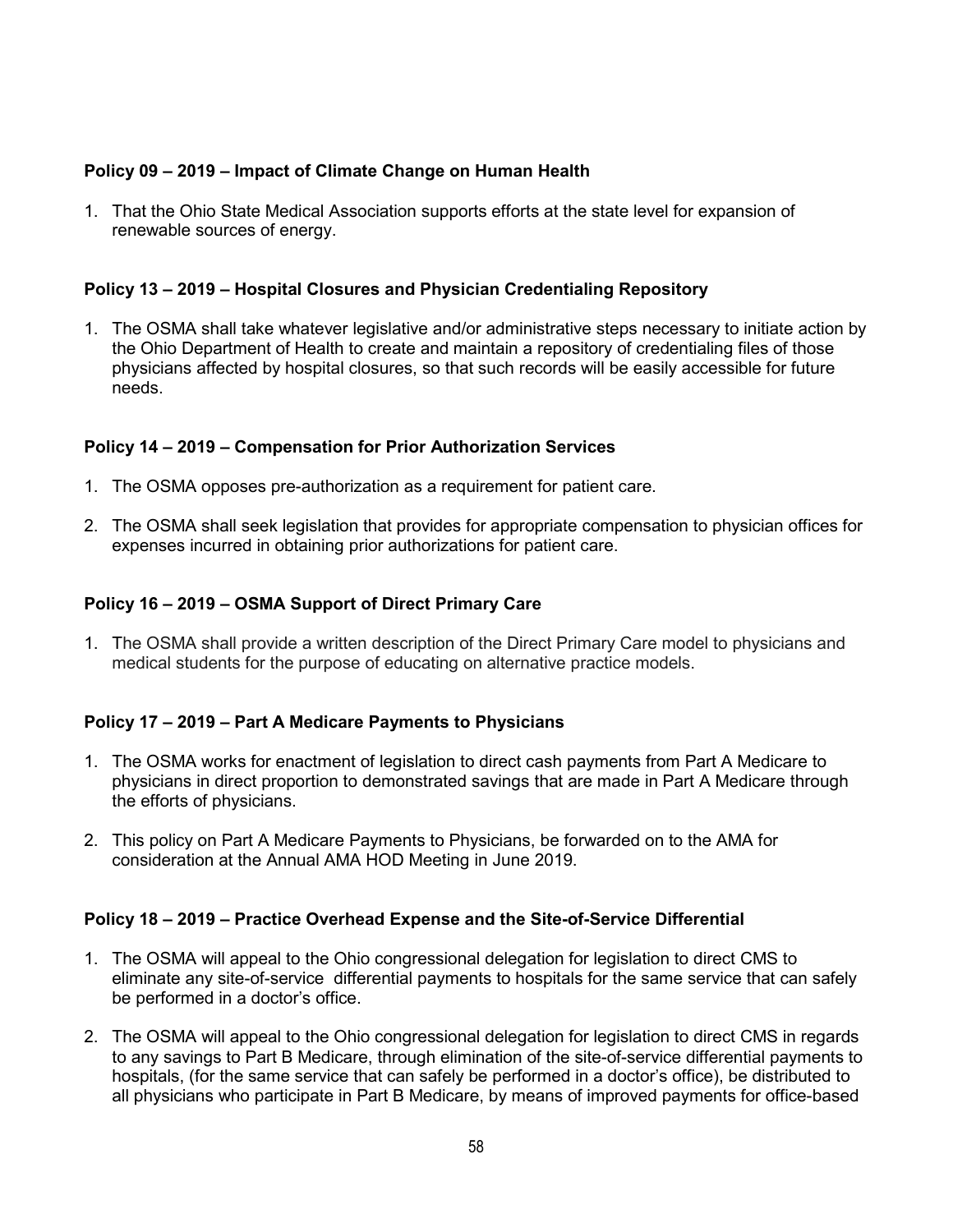Evaluation and Management Codes, so as to immediately redress underpayment to physicians in regards to overhead expense.

- 3. The OSMA will appeal to the Ohio congressional delegation for legislation to direct CMS to make Medicare payments for the same service routinely and safely provided in multiple outpatient settings (e.g., physician offices, HOPDs and ASCs) that are based on sufficient and accurate data regarding the actual costs of providing the service in each setting.
- 4. This policy on practice overhead expense and site-of-service differential be forwarded to our AMA for consideration at the Annual HOD Meeting in June 2019.

## **Policy 19 – 2019 – Investigate Medicare Part D - Insurance Company Upcharge**

1. The OSMA Delegation to the AMA asks the AMA to investigate Medicare Part D rules which allow insurance providers to keep up to 5% more than their actual cost of providing pharmacy prescription services while at the same time they are eligible to get paid by CMS reinsurance rules for certain losses.

## **Policy 20 – 2019 – Establishing Fair Medicare Payor Rates**

1. The OSMA Delegation to the AMA ask the AMA to pursue CMS intervention and direction to prevent commercial Medicare payors from compensating physicians at rates below Medicare's established rates.

### **Policy 21 – 2019 – 2019 Congressional Health Care Proposals**

- 1. The OSMA supports provisions in Federal and State legislation that:
	- 1) Do not limit the choices available for Americans for health care coverage.
	- 2) Support improving existing health plans.
	- 3) Make any new plan voluntary.
	- 4) Do not eliminate the private insurance market.
- 2. The OSMA reaffirms our basic principles for health care (Policy 63 1994 and Policy 01 2017).
- 3. The OSMA AMA Delegation take this policy to the AMA Annual meeting in Chicago for further discussion and action.

### **Policy 22 – 2019 – Opposition to Medicaid Eligibility Barriers**

- 1. The OSMA opposes drug testing as a requirement to determine eligibility for Medicaid and applicants.
- 2. The OSMA opposes employment criteria for Medicaid enrollees and applicants.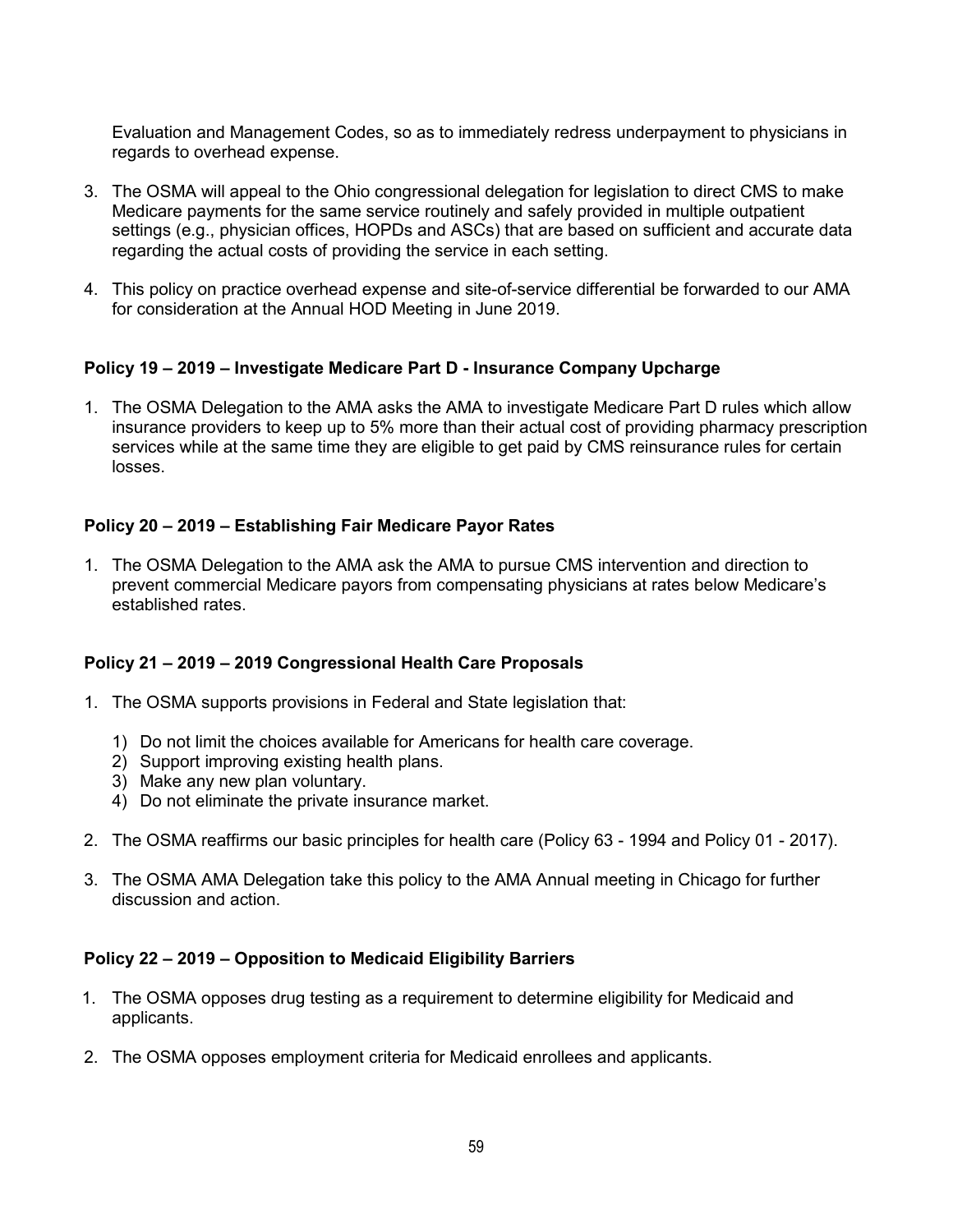## **Policy 01 – 2020 – OSMA Elections - Corrections**

1. The OSMA Constitution and Bylaws were updated to incorporate the changes adopted by the 2020 OSMA House of Delegates. The current OSMA Constitution and Bylaws are available on [www.osma.org.](http://www.osma.org/)

### **Policy 03 – 2020 – Meeting Code of Conduct**

- 1. It is the policy of the Ohio State Medical Association that all attendees of OSMA hosted meetings, events and other activities are expected to exhibit respectful, professional, and collegial behavior during such meetings, events and activities, including but not limited to dinners, receptions and social gatherings held in conjunction with such OSMA hosted meetings, events and other activities. Attendees should exercise consideration and respect in their speech and actions, including while making formal presentations to other attendees, and should be mindful of their surroundings and fellow participants.
- 2. The OSMA will further define inappropriate conduct and develop policy and procedures regarding this issue so that recommendations can be presented to the House of Delegates.

#### **Policy 04 – 2020 – Parity for International Medical Graduates with US Medical Graduates in Years of GME Requirement for Licensure**

1. The Ohio State Medical Association adopts a policy supporting parity in the number of years of training required in an ACGME accredited program for IMGs and USMGs to obtain state medical licensure.

### **Policy 05 – 2020 – Helping Retired Physicians Stay Involved**

- 1. The OSMA will develop a guide for retired physicians who wish to volunteer their services to low income clinics and other healthcare settings. Such material should include information about the varied implications of physician volunteering, and accurate information in regards to needed medical liability coverage.
- 2. The OSMA will develop a section of the OSMA website that would facilitate connecting retired physicians to clinics that are in need of physicians.

### **Policy 07 – 2020 – Legislative or Regulatory Interference in the Practice of Medicine in the State of Ohio**

- 1. The OSMA actively works to ensure that the sanctity of the physician-patient relationship is protected in all legislative and regulatory matters.
- 2. Current OSMA Policy 18 2012 (Criminalization of Medical Care) be amended to read as follows:

The OSMA opposes any portion of proposed legislation or rule that criminalizes clinical practice that is the standard of care.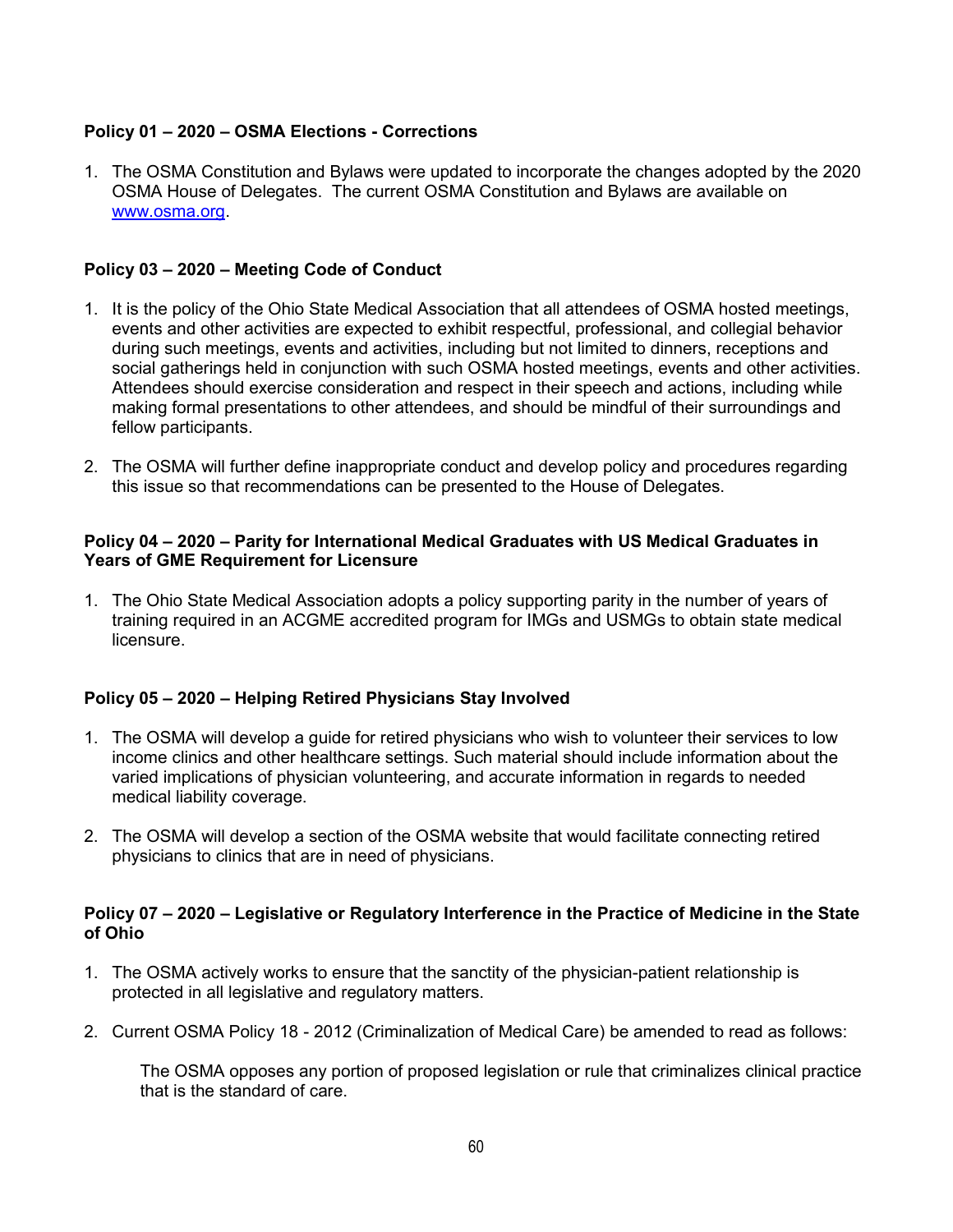- 1. That current OSMA Policy 10 1990 (Policy on Abortion) be amended as follows:
	- 1. It is the position of the OSMA that the issue of support of or opposition to abortion is a matter for members of the OSMA to decide individually, based on personal values or beliefs.
	- 2. The OSMA shall take no action which may be construed as an attempt to alter or influence the personal views of individual physicians regarding abortion procedures.
	- 3. Items 1 and 2 notwithstanding, the OSMA shall take a position of opposition to any proposed OSMA legislation or rule that would:
		- Require or compel Ohio physicians to perform treatment actions, investigative tests, or questioning of a patient which are not consistent with the medical standard of care; or,
		- Require or compel Ohio physicians to discuss treatment options that are not within the standard of care and/or omit discussion of treatment options that are within the standard of care.

# **Policy 08 – 2020 – Mental Health First Aid Training**

- 1. The OSMA encourages physicians, physician practices, allied healthcare professionals, and medical communities to support access to learning evidence based mental health programs for all interested members of the care team.
- 2. The OSMA supports the use of public funds to facilitate evidence based mental health programs for all interested members of medical care teams.

### **Policy 11 – 2020 – Palliative Care – Awareness and Education**

1. Current OSMA Policy 14 – 1994 – Hospice Care is amended to read as follows:

"The OSMA recognizes the benefits of hospice care and palliative care for patients and their families and encourages physicians to recommend hospice care and/or palliative care when appropriate".

- 2. The OSMA supports education and awareness for physicians, medical students, and patients on the benefits and appropriateness of palliative care and/or hospice care.
- 3. The OSMA supports increased exposure to palliative care and hospice care within residency programs.

### **Policy 12 – 2020 – Improving Preventive Medicine through the Decriminalization of HIV Status**

1. The OSMA reaffirms Policy 41 – 1996 (More Routine HIV Testing) which recommends more routine HIV testing.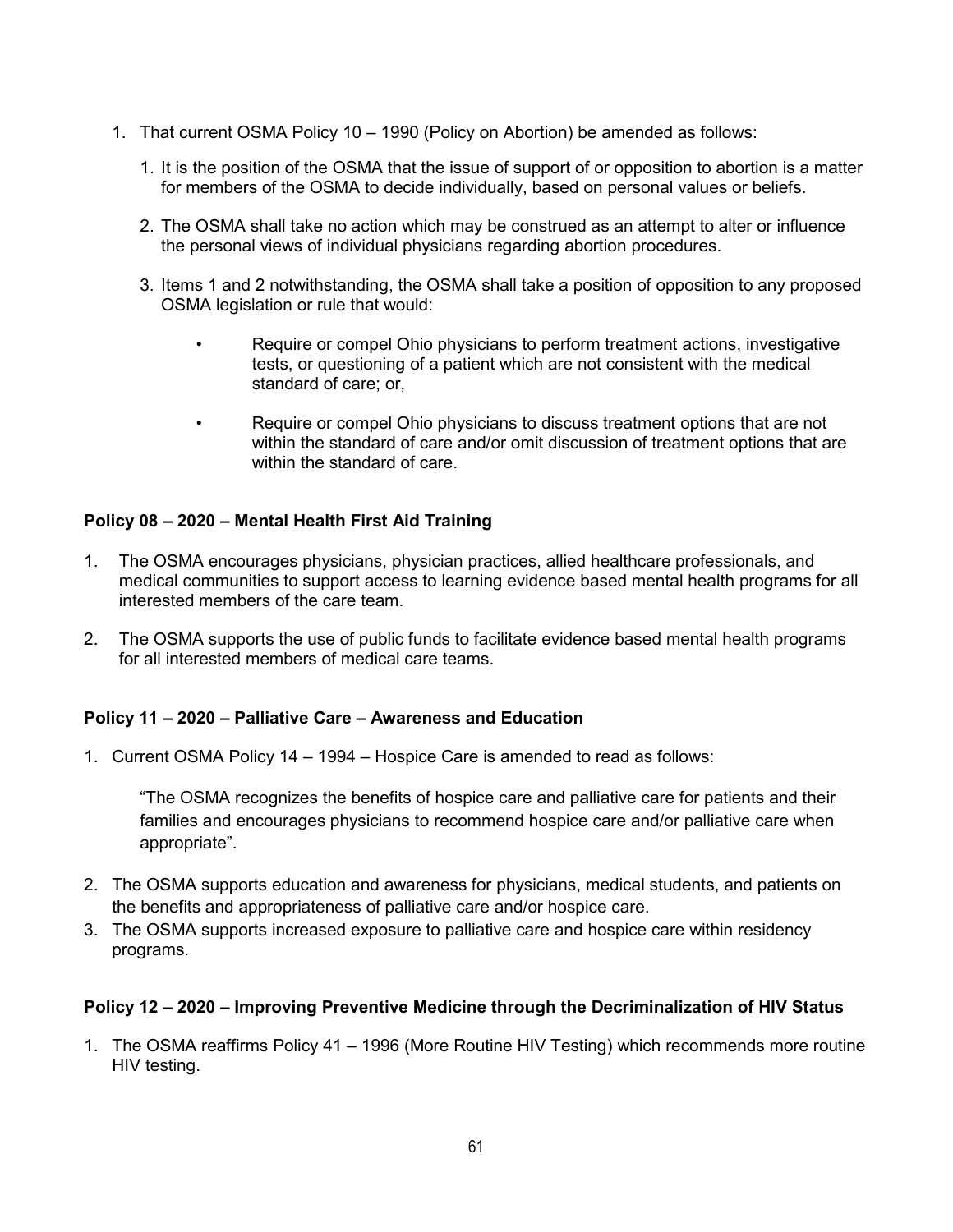- 2. The OSMA supports modernizing Ohio's laws regarding criminalization of non-disclosure of HIV status to better reflect advances in science and medicine and to remove stigmatization associated with diagnosis of HIV.
- 3. The OSMA opposes any Ohio state legislation that discriminates based on an individual's HIV status.

### **Policy 13A – 2020 – Combating the Vaping Epidemic and Vaping-Associated Lung Injuries**

1. The OSMA supports AMA policies H-495.972 and H-495.986.

## **Policy 13B – 2020 – Combating the Vaping Epidemic and Vaping-Associated Lung Injuries**

1. The OSMA supports stricter regulation of substances linked to vaping-associated lung injury.

# **Policy 13C – 2020 – Combating the Vaping Epidemic and Vaping-Associated Lung Injuries**

1. The OSMA supports restriction of sale of E-cigarette flavors that appeal particularly to minors.

## **Policy 13D – 2020 – Combating the Vaping Epidemic and Vaping-Associated Lung Injuries**

1. The OSMA supports educating the public regarding the health impacts of non-commercial cartridges and non-nicotine containing e-cigarettes.

### **Policy 15 – 2020 – Supporting Gender-Affirming Care for Transgender and Gender Minority Patients**

- 1. The OSMA reaffirms existing Policy 23-2016 Expanding Gender Identity Options on Physician Intake Forms.
- 2. The OSMA supports individualized, gender-affirming, evidence-based treatment and clinical practices in caring for transgender and gender minority patients.
- 3. The OSMA supports educational training to further educate healthcare providers on how to provide competent, respectful, evidence-based care to transgender and gender minority patients.

### **Policy 16 – 2020 – Strengthen Awareness of the Importance of Good-Faith Prescription Donations to the Ohio Drug Donation Repository and the Free Clinics It Serves**

1. The OSMA supports efforts to increase public and private sector awareness of the importance of good-faith prescription donation to the Ohio Drug Donation Repository Program, and the free clinics it serves.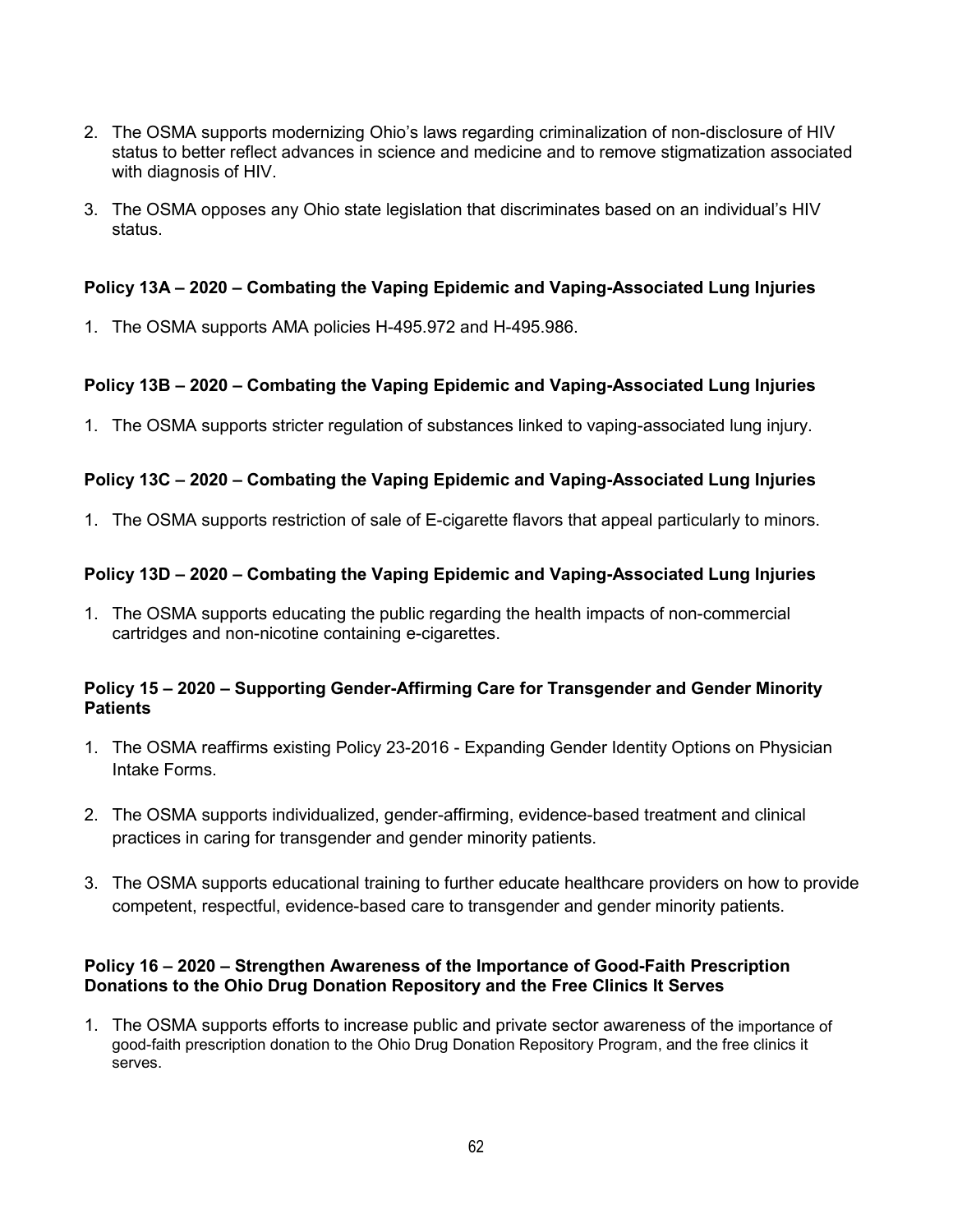## **Policy 18 – 2020 – Time Frames for Insurance Charge Submission**

- 1. The OSMA works to prevent insurance companies from changing the time allowed for physicians to submit charges for services (such as from 180 days to 90 days) in the middle of a contract period.
- 2. The OSMA works to require at least 180-day notice if the time to submit charges is decreased by an insurance company.
- 3. The OSMA works to limit the time that an insurance company has to take back paid fees to the same amount of time that physicians have to submit charges (i.e. no take back after 90 days, if charges must be submitted in 90 days).

## **Policy 19 – 2020 – Out-of-Network Billing**

- 1. The OSMA rescinds Policy 19 2010 (Lifting the Restrictions on Balance Billing):
- 2. The OSMA supports repeal of regulations currently in place that prohibit balance billing for physicians.
- 3. The OSMA adopts its own policy similar to AMA policy H-285.904, to read as follows:
	- 1. The OSMA adopts the following principles related to unanticipated out-of-network care:
		- A. Patients must not be financially penalized for receiving unanticipated care from an out-of-network provider.
		- B. Insurers must meet appropriate network adequacy standards that include adequate patient access to care, including access to hospital-based physician specialties. Ohio regulators should enforce such standards through active regulation of health insurance company plans.
		- C. Insurers must be transparent and proactive in informing enrollees about all deductibles, copayments and other out-of-pocket costs that enrollees may incur.
		- D. Prior to scheduled procedures, insurers must provide enrollees with reasonable and timely access to in-network physicians.
		- E. Patients who are seeking emergency care should be protected under the "prudent layperson" legal standard as established in state and federal law, without regard to prior authorization or retrospective denial for services after emergency care is rendered.
		- F. Out-of-network payments must not be based on a contrived percentage of the Medicare rate or rates determined by the insurance company.
		- G. Minimum coverage standards for unanticipated out-of-network services should be identified. Minimum coverage standards should pay out-of-network providers at the usual and customary out-of-network charges for services, with the definition of usual and customary based upon a percentile of all out-of-network charges for the particular health care service performed by a provider in the same or similar specialty and provided in the same geographical area as reported by a benchmarking database. Such a benchmarking database must be independently recognized and verifiable, completely transparent, independent of the control of either payers or providers and maintained by a non-profit organization. The non-profit organization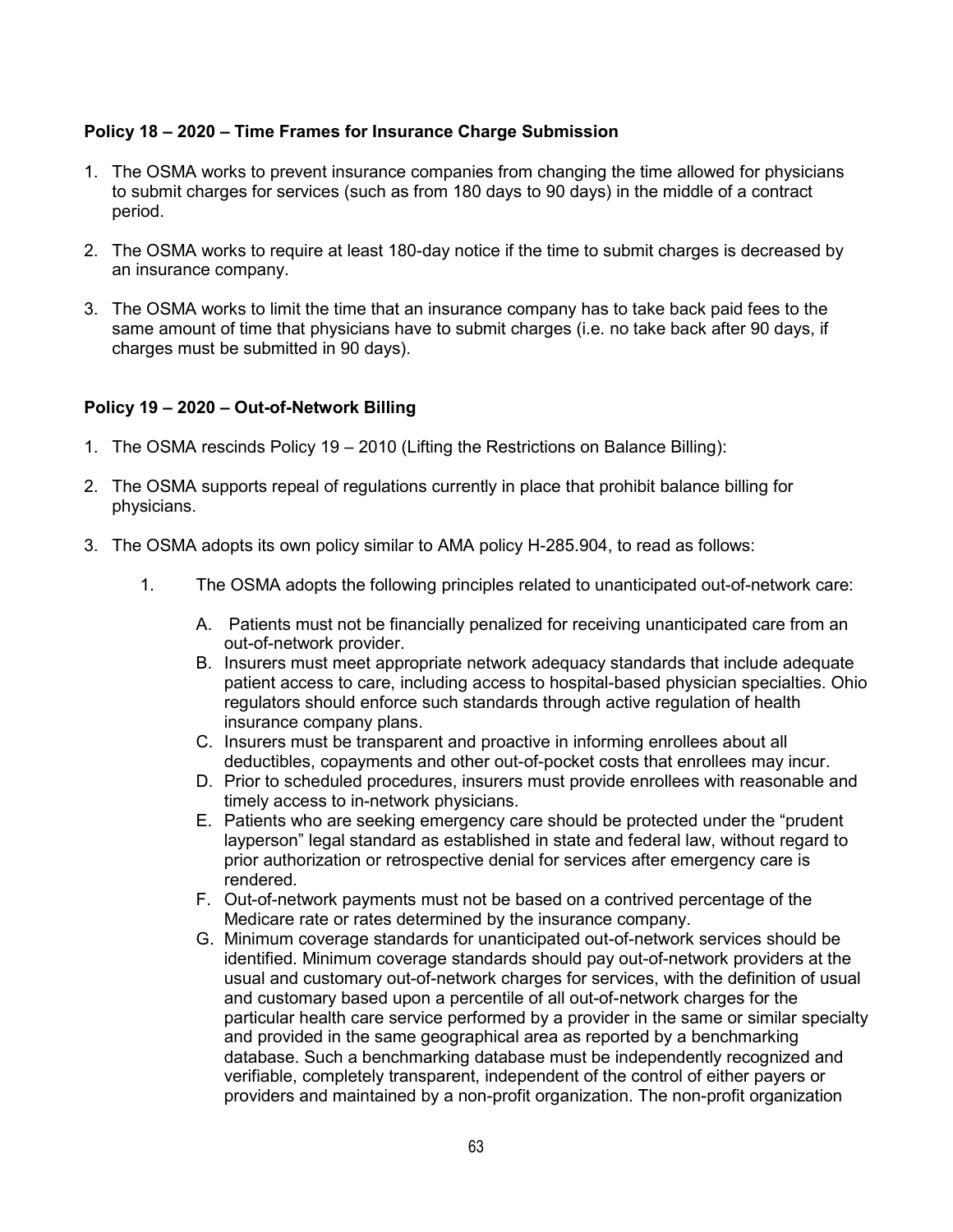shall not be affiliated with an insurer, a municipal cooperative health benefit plan or health management organization.

- H. Mediation and/or Independent Dispute Resolution (IDR) should be permitted in all circumstances as an option or alternative to come to payment resolution between insurers and providers.
- 2. The OSMA will advocate for the principles delineated in this policy for all health plans, including ERISA plans.
- 3. The OSMA will advocate that any legislation addressing surprise out of network medical bills use an independent, non-conflicted database of commercial charges.
- 4. The OSMA's delegation to the AMA submit a resolution at A-20 asking for this amendment to Item H in their policy.

#### **Policy 22 – 2020 – Improving the Veterans Health Administration Referrals for Veterans for Care outside the VA System**

- 1. The OSMA, by means of the OSMA website, as well as written letters to elected federal legislators and the U.S. President, support actively both reform for the VA to provide timely and complete payment for care provided to veterans outside the VA system and reform for the VA to provide accurate and efficient management of veterans' travel expenses for that care.
- 2. The Ohio State Medical Association delegation to the AMA asks the AMA to advocate for reform of the veterans' health administration to provide timely and complete payment for veterans' care received outside the VA system and accurate and efficient management of travel reimbursement for that care.

# **Policy 23 – 2020 – Government Pay for Government Mandates**

- 1. The OSMA advocates for policies that allow for physician judgment and documented medical decision-making to supersede government regulation – including the utilization of Augmented Intelligence – in instances of disputes in patient care.
- 2. The OSMA advocates for policies that require "proof of concept," in the form of independently demonstrated quality improvement, prior to the implementation of any government, insurance company or other third party mandate or regulation on patient care and the physician-patient relationship.
- 3. The OSMA advocates for policies requiring government, insurance company or other third party entities to fully fund any mandates or regulations imposed on patient care and the physician-patient relationship.
- 4. The OSMA delegation to our AMA will write a resolution for A-20 asking our AMA to advocate for similar policies.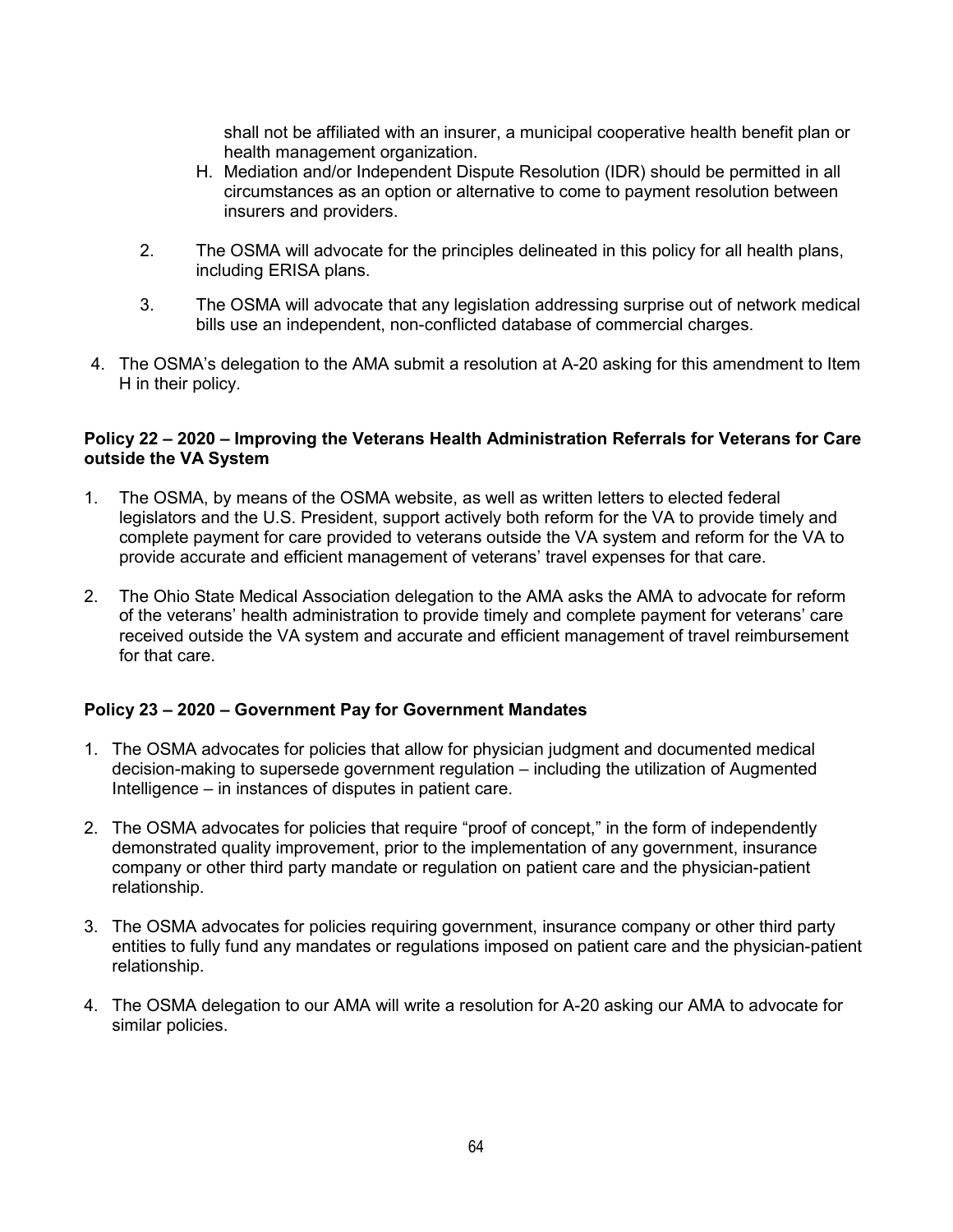## **Policy 25 – 2020 – Co-Pay Accumulators**

1. The OSMA takes legislative actions to mandate that the value of any vouchers provided to patients by pharmaceutical and durable medical equipment companies and submitted by patients, be counted towards patient's deductibles or out of pocket maximum (Co-Pay Accumulators).

### **Policy 26 – 2020 – Bundled Payments and Medically Necessary Care**

- 1. The OSMA will work with Ohio Medicaid to make sure that medically necessary care is done for all patients and that Episodes of Care be carefully reviewed to make sure that the system is reasonable and fair to all, including patients and physicians.
- 2. The AMA Delegation will take the issue of "Bundled Payments and Medically Necessary Care" to the AMA Annual Meeting for study and report back to the AMA HOD, to make sure that our health care system is reasonable and fair to all, allows for medically appropriate and necessary care for our patients, and allows for fair reimbursement for physicians.

### **Policy 01 – 2021 – Constitution and Bylaws – updates and corrections**

The OSMA Constitution and Bylaws were updated to incorporate the changes adopted by the 2021 OSMA House of Delegates. The current OSMA Constitution and Bylaws are available on [www.osma.org.](http://www.osma.org/)

### **Policy 02 – 2021 – House of Delegates Ratio of Representation**

The OSMA Constitution and Bylaws were updated to incorporate the changes adopted by the 2021 OSMA House of Delegates. The current OSMA Constitution and Bylaws are available on [www.osma.org.](http://www.osma.org/)

### **Policy 03 – 2021 – OSMA elections**

The OSMA Constitution and Bylaws were updated to incorporate the changes adopted by the 2021 OSMA House of Delegates. The current OSMA Constitution and Bylaws are available on [www.osma.org.](http://www.osma.org/)

### **Policy 04 – 2021 – Constitution and Bylaws changes – membership category updates**

The OSMA Constitution and Bylaws were updated to incorporate the changes adopted by the 2021 OSMA House of Delegates. The current OSMA Constitution and Bylaws are available on [www.osma.org.](http://www.osma.org/)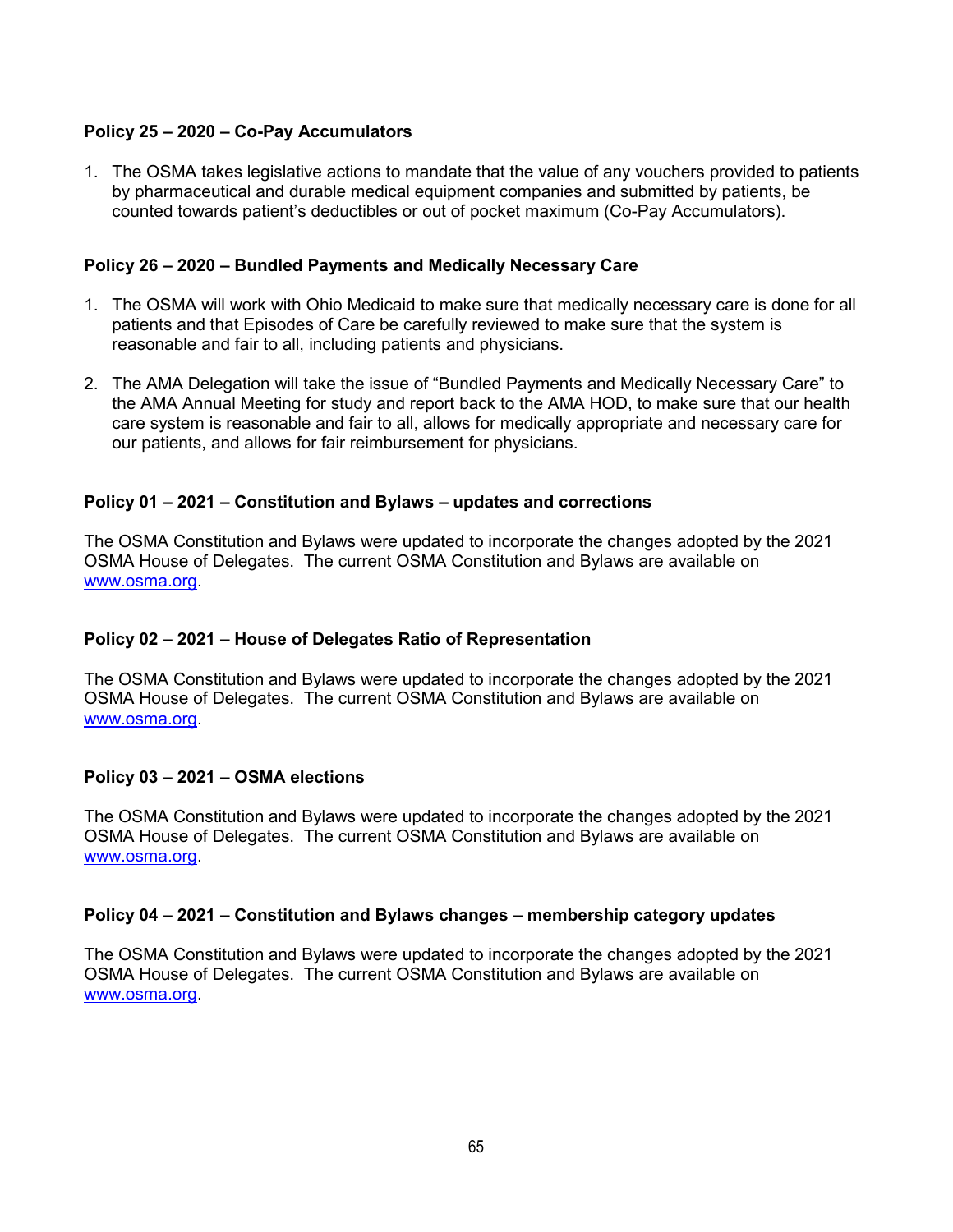# **Policy 05 – 2021 – Ohio Telehealth (video/audio or audio-only)**

- 1. The OSMA will continue to advocate for the widespread adoption of telehealth (video/audio or audio-only) services in the practice of medicine for physicians and physician-led teams post SARS-COV-2.
- 2. The OSMA will support equitable access to telehealth (video/audio or audio-only) services, especially for at-risk and under-resourced patient populations and communities, including but not limited to supporting increased funding and planning for telehealth infrastructure such as broadband and internet-connected devices for both physician practices and patients.
- 3. The OSMA will support telehealth parity laws that require public and private insurers to cover and reimburse telehealth-provided services (video/audio or audio-only) equivalent to that of in-person services, and not limit coverage only to services provided by select corporate telehealth providers.
- 4. The OSMA will encourage appropriate stakeholders to study the most effective methods for the instruction of medical students, residents, fellows and practicing physicians in the use of telehealth and its capabilities and limitations.
- 5. The OSMA will consider model legislation provided by the AMA's Advocacy Resource Center in its ongoing legislative advocacy efforts regarding Telehealth in Ohio.

## **Policy 06 – 2021 – Improving Patient Care through Better Communication of Availability of Physician Specialists at Hospitals**

- 1. Information about what physician specialists are available at each hospital in a community should be readily available through communication between hospital systems.
- 2. In patient care situations which require a specialist that is not available at the hospital where the patient is initially seen but is available at a another hospital in the same region, arrangements should be made for transfer to the closest and/or most appropriate specialist, per the treating physician's judgment, so that the patient receives timely care.
- 3. The OSMA will work with the Ohio Hospital Association, county medical societies and member physicians to improve communication among physicians and between hospitals, especially in communities with 2 or more hospital systems with employed physicians.

### **Policy 07-2021 – Protection of Informed Consent and Patient Autonomy with Administration of COVID-19 Vaccinations**

- 1. The OSMA strongly encourages healthcare workers and first responders to receive the COVID- 19 vaccine.
- 2. The OSMA supports the freedom of schools and public and private employers to require the COVID-19 vaccine, which is in the best interest of their employees, students and/or patrons, with reasonable religious and medical exemptions.
- 3. The OSMA strongly encourages protection of patient autonomy and informed consent with respect to COVID-19 vaccinations.
- 4. The OSMA AMA Delegation shall take this resolution to the AMA for consideration.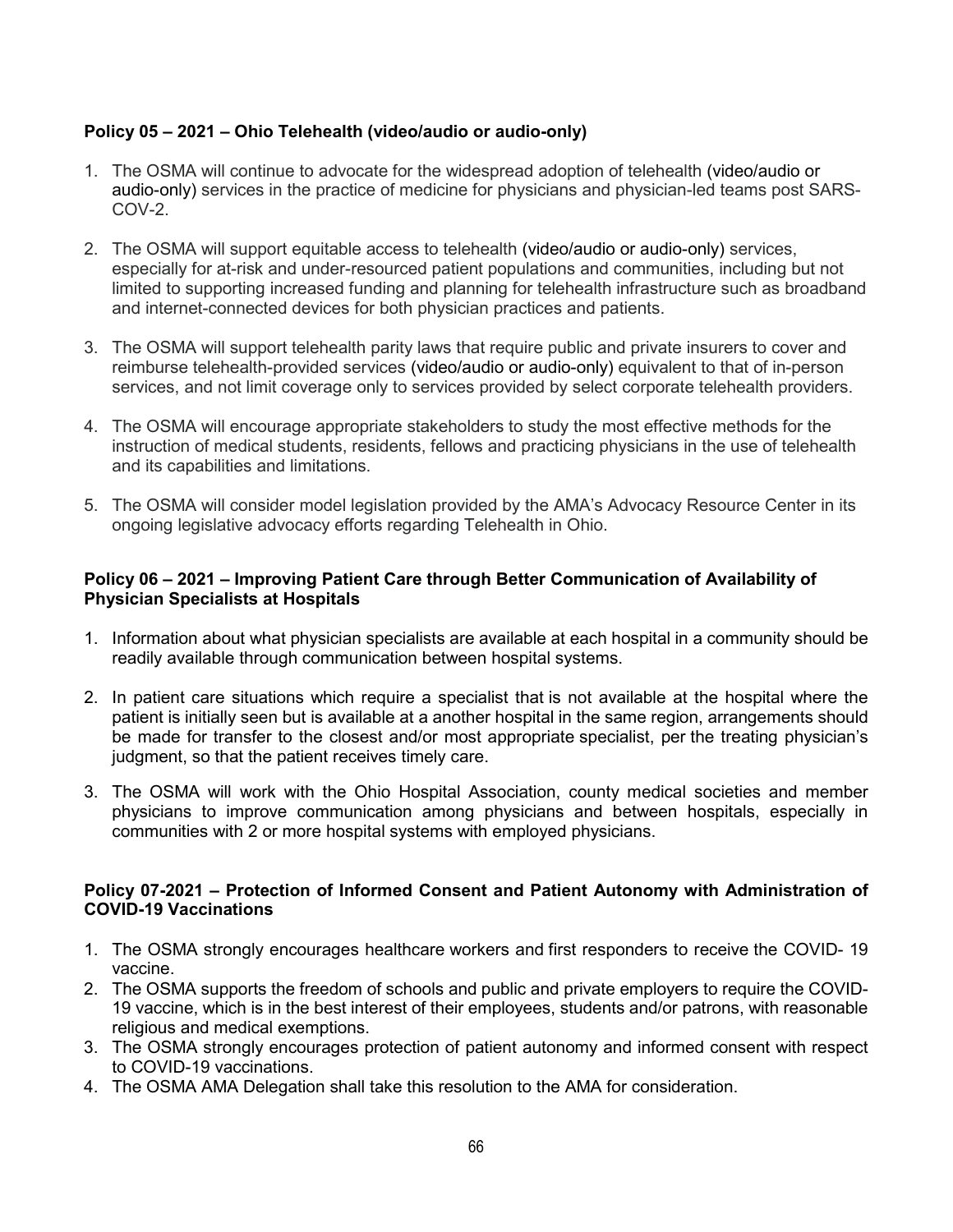# **Policy 09 – 2021 – Pandemic Preparedness**

1. The OSMA recommends that The State of Ohio establish a standing board to continuously review pandemic preparedness including, but not limited to, stockpiles of personal protective equipment, plans for isolation protocols, mobilization of testing, and immunization procedures, and ensure that physicians (MD/DO) are central to the administration of vaccinations to the citizens of Ohio. This board should include the Ohio State Medical Association, Ohio State Board of Pharmacy, the Ohio Hospital Association, and the Ohio Department of Health, and other interested parties.

## **Policy 10 – 2021 – Physician Communications in the Media**

1. The OSMA adopts the following AMA Code of Medical Ethics Opinion 8.1.2:

Physicians who participate in the media can offer effective and accessible medical perspectives leading to a healthier and better informed society. However, ethical challenges present themselves when the worlds of medicine, journalism, and entertainment intersect. In the context of the media marketplace, understanding the role as a physician being distinct from a journalist, commentator, or media personality is imperative.

Physicians involved in the media environment should be aware of their ethical obligations to patients, the public, and the medical profession; and that their conduct can affect their medical colleagues, other health care professionals, as well as institutions with which they are affiliated. They should also recognize that members of the audience might not understand the unidirectional nature of the relationship and might think of themselves as patients. Physicians should:

1. A) always remember that they are physicians first and foremost, and must uphold the values, norms, and integrity of the medical profession.

2. B) encourage audience members to seek out qualified physicians to address the unique questions and concerns they have about their respective care when providing general medical advice.

3. C) be aware of how their medical training, qualifications, experience, and advice are being used by media forums and how this information is being communicated to the viewing public.

D) understand that as physicians, they will be taken as authorities when they engage with the media and therefore should ensure that the medical information they provide is: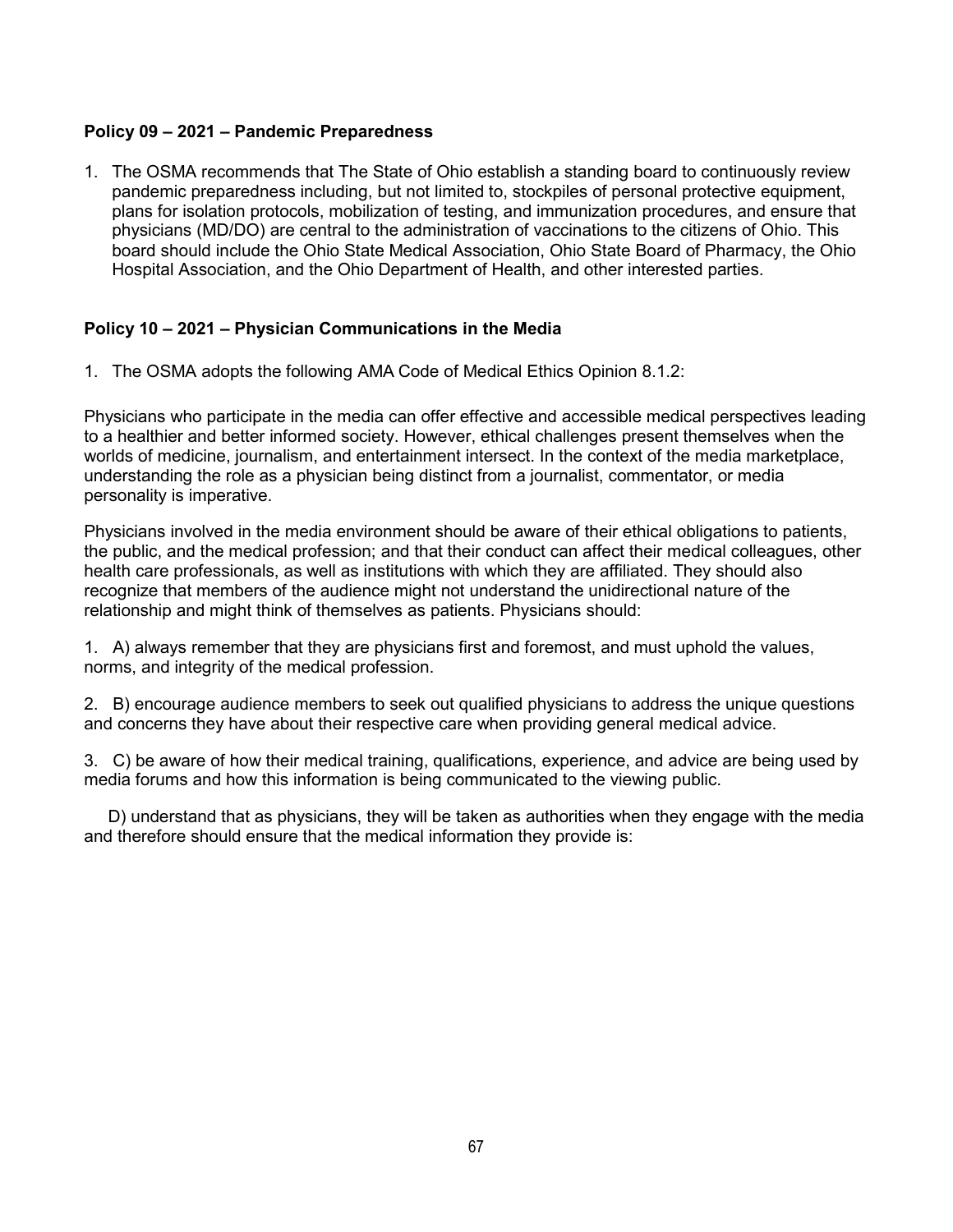- 1. I) accurate
- 2. Ii) inclusive of known risks and benefits
- 3. Iii) commensurate with their medical expertise
- 4. Iv) based on valid scientific evidence and insight gained from professional experience

5. E) confine their medical advice to their area(s) of expertise, and should clearly distinguish the limits of their medical knowledge where appropriate.

6. F) refrain from making clinical diagnoses about individuals (e.g., public officials, celebrities, persons in the news) they have not had the opportunity to personally examine.

7. G) protect patient privacy and confidentiality by refraining from the discussion of identifiable information, unless given specific permission by the patient to do so.

8. H) fully disclose any conflicts of interest and avoid situations that may lead to potential conflicts.

# **Policy 12 – 2021 – OSMA to Create an IMG (International Medical Graduate) Section**

1. The OSMA will create a separate International Medical Graduate (IMG) Section.

# **Policy 14 – 2021 – Network Adequacy**

- 1. The OSMA advocates for legislation to require health insurers to submit and make publicly available, at least quarterly, reports to state regulators that provide regional data on several measures of network adequacy, including the number and type of providers that have joined or left the network; the number and type of specialists and subspecialists that have left or joined the network; the number of physicians by specialty and subspecialty that are accepting new officebased patients, efforts made to provide an in-network panel of all specialists that reduce disparities of utilization, if present, among specialties providing out-of-network service; the number and types of providers who have filed an in network claim within the calendar year; total number of claims by provider type made on an out-of-network basis; data that indicate the provision of Essential Health Benefits; and consumer complaints received.
- 2. The OSMA advocates for legislation that develops a mechanism by which health insurance enrollees are able to file formal complaints about network adequacy with appropriate regulatory authorities.
- 3. The OSMA advocates for legislation that prohibits health insurers from falsely advertising that enrollees in their plans have access to physicians of their choosing if the health insurer's network is limited.
- 4. The OSMA advocates for legislation that requires health plans to document to regulators that they have met requisite standards of network adequacy including hospital-based physician specialties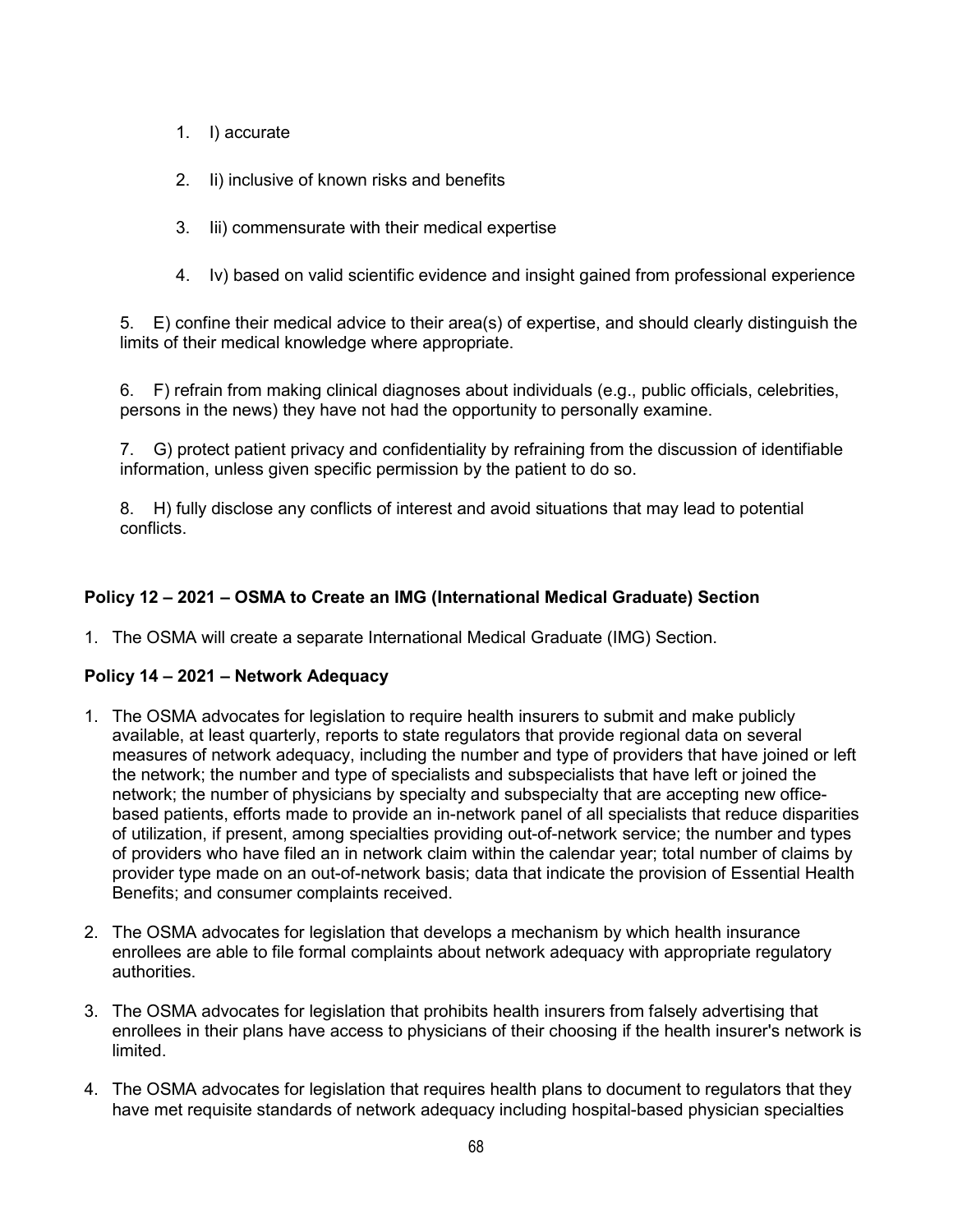(i.e. radiology, pathology, emergency medicine, anesthesiologists and hospitalists) at in-network facilities, and ensure in-network adequacy is both timely and geographically accessible.

5. The OSMA advocates for legislation requiring that health insurers that terminate in-network providers for reasons other than immediate loss of licensure: (a) notify providers of pending termination at least 90 days prior to removal from network; (b) give to providers, at least 60 days prior to distribution, a copy of the health insurer's letter notifying patients of the provider's change in network status; and (c) allow the provider 30 days to respond to and contest if necessary the letter prior to its distribution.

## **Policy 15 – 2021 – OSMA Lobbying for Revision on Payment for Out-of-Network Services**

- 1. The OSMA reaffirms policy 19-2020 out-of-network billing.
- 2. The OSMA will work through the regulatory bodies on both the state and federal levels on implementation of out-of-network policies, and when appropriate advocate to align the policies to the extent possible with OSMA Policy 19-2020.
- 3. The OSMA will actively monitor implementation of out-of-network policies by the Ohio Department of Insurance and other regulatory bodies for their impact, with particular focus on potential deleterious effects they may have on Ohio physicians, by creating a working group comprised of OSMA staff and physician members from appropriate specialties that will perform no less than semi-annual reviews and analysis of the effects of the outcomes of the Ohio out-of-network law and recommend to OSMA Council if any legislative advocacy needs to be undertaken. In addition, the working group will evaluate the text of existing federal and state laws and make recommendations for further legislative advocacy.

### **Policy 16 – 2021 – Amend Policy 05—2011: Universal Health Insurance Access**

1. The OSMA amends Policy 05—2011 to read:

POLICY 05-2011 – Universal Health Insurance access

1. The OSMA reaffirms support for universal health insurance access through market and public based initiatives to create incentives for the purchase of coverage.

2. OSMA will continue to support legislative and regulatory reform to achieve universal health insurance access.

### **Policy 17 – 2021 – Ban Enforcement of Restrictive Covenants When Physicians are not Rehired or are Terminated for Nonclinical or "No Cause" Reasons**

- 1. The OSMA reaffirms policy 27-2017 Ban Restrictive Covenants for Physicians Employed by Hospitals in Ohio. "The OSMA shall lobby for state legislation to ban restrictive covenants in contracts between hospitals or hospital systems and their employed physicians in Ohio."
- 2. Restrictive covenants should not be able to be enforced if a hospital or hospital system terminates a physician's contract or does not renew a physician's contract for "no cause."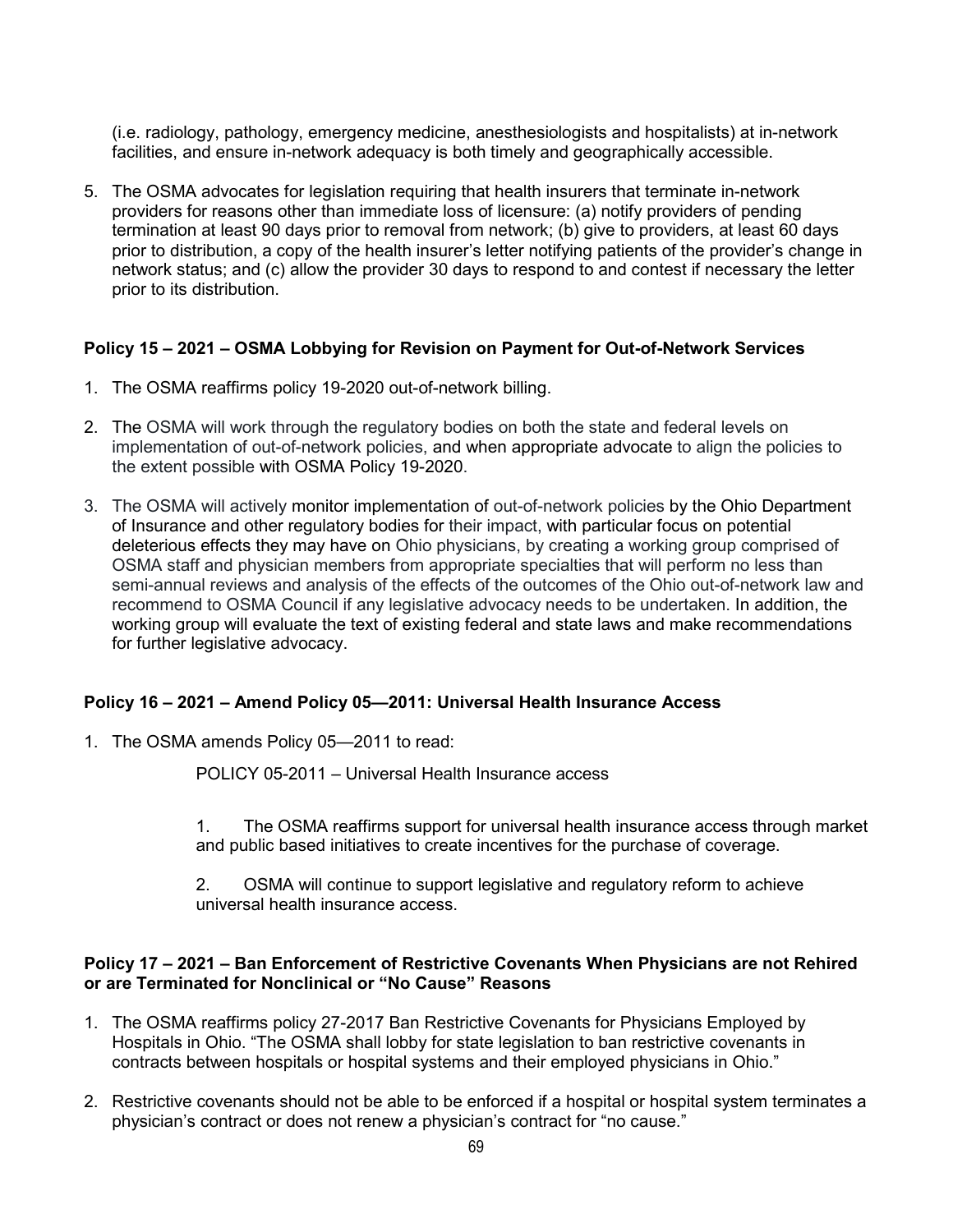3. The OSMA will work with the AMA to educate residents in training and physicians about review of proposed contracts for unfair language including restrictive covenants with unreasonable mileage and time restrictions and "no cause" clauses.

### **Policy 18 – 2021 – Differential Payment**

1. The OSMA reaffirms existing policies 18-2016, site of service charges, and 18-2019, practice overhead expense and the site-of-service differential.

### **Policy 19 – 2021 – Notification of Insurance Company Takeback Payments**

1. The OSMA advocates that insurance companies including Medicaid/Medicare products notify any provider, practice, or healthcare entity in writing prior to takeback payments, when the takeback will occur, reasons for the takeback, and options for appeal with contact information.

#### **Policy 21 – 2021 – System Wide Prior and Post-Authorization Delays and Effects on Patient Care Access**

- 1. The OSMA encourages and advocates that health care insurers and Medicare/Medicaid products ensure that the systems of communication for prior authorization include: live personnel access, simplification of website navigation, immediate response with confirmation number of submission and an expedient decision for authorizations.
- 2. The changes in item 1 be taken to the AMA to advocate on behalf of all physicians.

### **Policy 22-2021 – Prescription Drug Dispensing Policies**

- 1. The OSMA supports a physician's choice to write a prescription labeled DAW (dispense as written) that expressly indicates that a substitution is not permitted and the prescription shall not be filled beyond the number of doses written.
- 2. The OSMA shall educate physicians regarding current Ohio law, Ohio Administrative Code 4729:5- 5-15, regarding need to write DAW (DISPENSE AS WRITTEN) on prescriptions that they do not desire to be filled beyond the number doses written.
- 3. The OSMA shall work with Pharmacy Benefit Managers to eliminate financial incentives for patients to receive a supply of medication greater than prescribed.
- 4. The OSMA supports any component of legislation that would restrict dispensing medication quantities greater than prescribed.
- 5. The OSMA supports any legislation that would remove financial barriers favoring dispensing quantities of medication greater than prescribed.
- 6. The OSMA shall ask the AMA to support dispensing medications as prescribed including the quantity as written.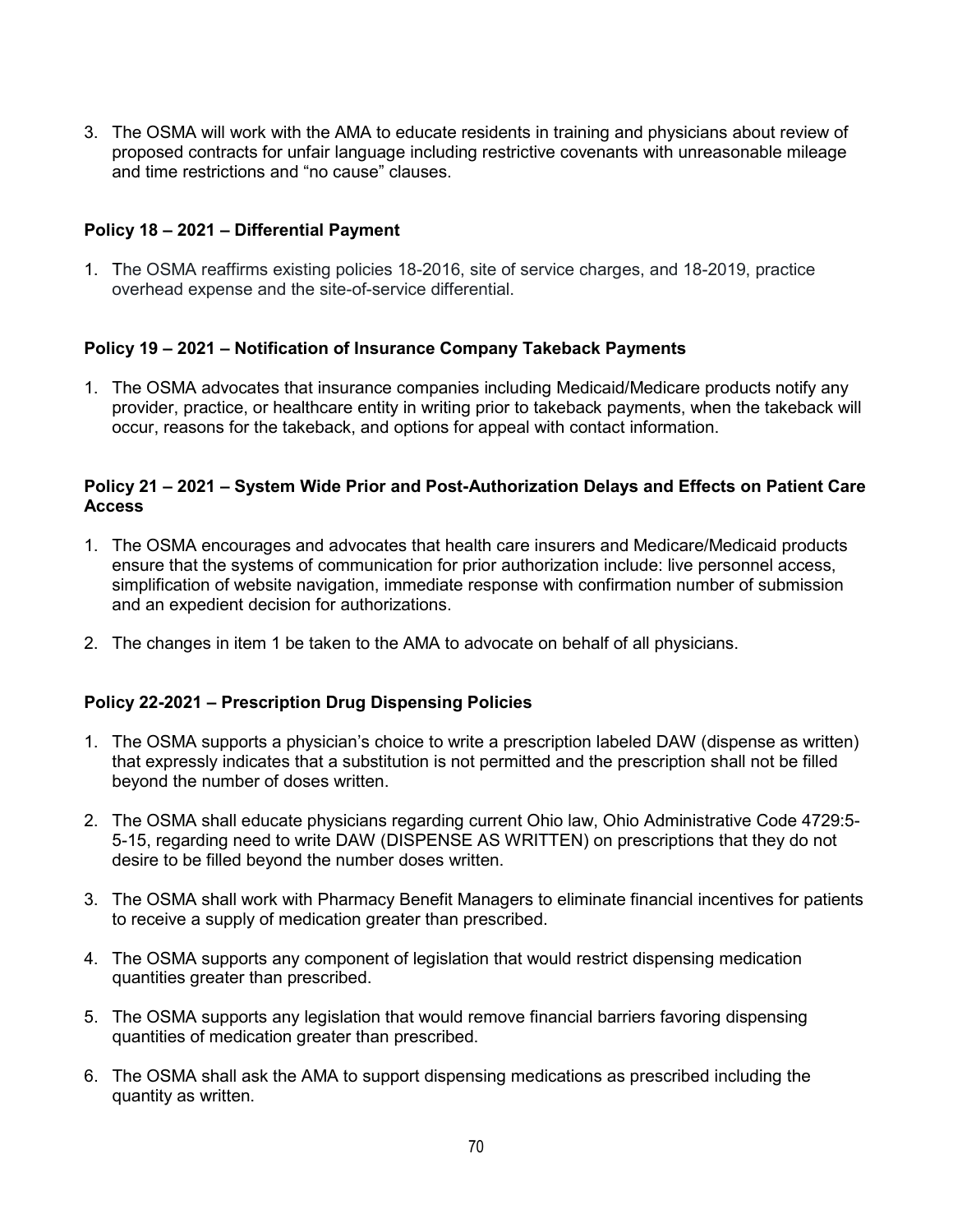# **Policy 23 – 2021 – OSMA Letter of Support for Full Resident Access to OARRS**

- 1. The OSMA is directed to write a letter of intent to the Ohio Board of Pharmacy recommending that MD/DO Physicians in Training be granted direct access to OARRS.
- 2. The OSMA recommends that, as a matter of public safety and in the name of waste reduction, any prescriber in Ohio, regardless of DEA-registration status, be eligible to register with OARRS.

## **Policy 24 – 2021 – Acknowledging Death in Custody in the State of Ohio as a Public Health Crisis**

1. The OSMA supports actions that enable accurate reporting and data acquisition to target efforts to address the issue of arrest- and custody-related deaths.

## **Policy 25 – 2021 – Recognizing Durable Mobility Equipment in Ohio State Medical Association (OSMA) Advocacy**

1. The OSMA formally recognizes durable mobility equipment (DMoE) as an essential part of patient care and includes DMoE in its existing policies including but not limited to those which pertain to medical necessity, cost reduction, increasing coverage and disability.

## **Policy 26 – 2021 – Support for the Interstate Medical Licensure Compact**

1. The OSMA advocates at the Ohio Legislature and the State Medical Board of Ohio that Ohio should become a participant in the Interstate Medical Licensure Compact (IMLC).

### **Policy 27 – 2021 – Recognition of Substance Use Disorder (SUD) as a Disease, Advocate for Expansion of Safe Treatment**

- 1. The OSMA recognizes Substance Use Disorder as a medical condition, and recognizes that those suffering from this disease should be treated like any other patient with a serious illness and should thus have appropriate access to treatment.
- 2. The OSMA supports affordable and accessible evidence-based prevention and treatment of Substance Use Disorder.

# **Policy 28 – 2021 - Acknowledging and Supporting Research Involving Schedule I Drugs**

1. The OSMA supports efforts enabling clinical research on schedule I drugs to help elicit possible medical benefit**.** 

# **Policy 29 – 2021 – Cash for Diabetic Test Strips**

1. The OSMA continues to support efforts banning the resale of diabetic testing supplies provided by Medicare and Medicaid.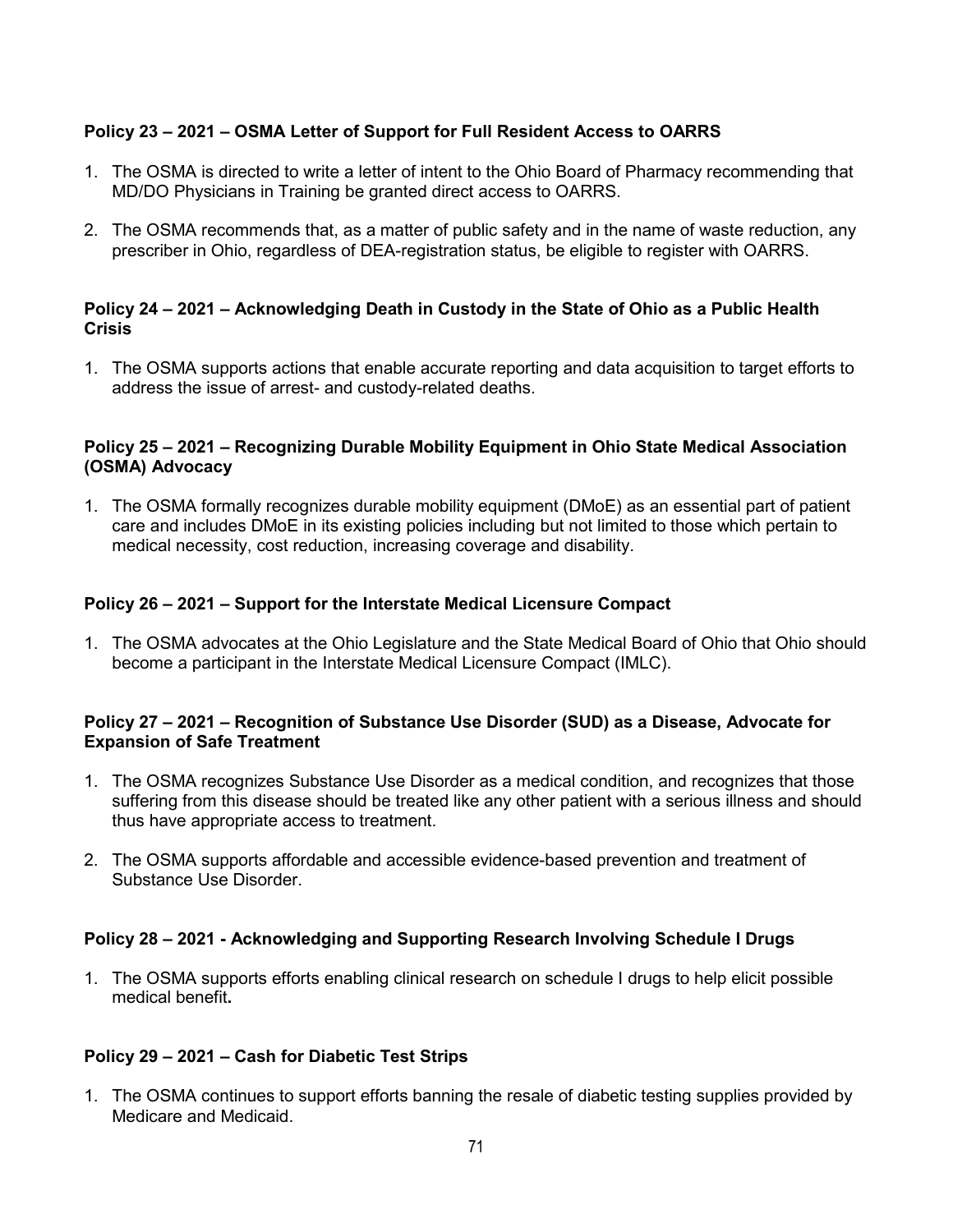2. The OSMA, in a continued effort to reduce healthcare costs, waste and overprescribing recommends complete banning of the resale of diabetic testing supplies from both government and private insurance plans.

### **Policy 30 – 2021 – Condemning Forced Sterilization**

- 1. The OSMA condemns and opposes the practice of forced sterilization as defined by the World Health Organization; or comparable practices such as the forced use of birth control.
- 2. The OSMA supports the education of physicians on the history and current practice of forced sterilization, particularly against marginalized communities, and the implications these practices have had on the persistent distrust of reproductive health services among marginalized patient populations.

## **Policy 31 – 2021 – Dietary Supplements and Herbal Remedies**

1. The OSMA rescinds policy 12-2018 Dietary Supplements.

2. The OSMA adopt new policy regarding dietary supplements and herbal remedies to read as follows:

(1) The OSMA supports AMA efforts to enhance U.S. Food and Drug Administration (FDA) resources, particularly to the Office of Dietary Supplement Programs, to appropriately oversee the growing dietary supplement sector and adequately increase inspections of dietary supplement manufacturing facilities.

(2) The OSMA supports the FDA having appropriate enforcement tools and policies related to dietary supplements, which may include mandatory recall and related authorities over products that are marketed as dietary supplements but contain drugs or drug analogues, the utilization of risk-based inspections for dietary supplement manufacturing facilities, and the strengthening of adverse event reporting systems.

(3) The OSMA supports continued research related to the efficacy, safety, and long-term effects of dietary supplement products.

(4) The OSMA encourages the AMA to work with the FDA to educate physicians and the public about FDA's Safety Reporting Portal (SRP) and to strongly encourage physicians and the public to report potential adverse events associated with dietary supplements and herbal remedies to help support FDA's efforts to create a database of adverse event information on these forms of alternative/complementary therapies.

(5) The OSMA strongly urges physicians to inquire about patients' use of dietary supplements and engage in risk-based conversations with them about dietary supplement product use.

(6) The OSMA encourages that the AMA continue to strongly urge Congress to modify and modernize the Dietary Supplement Health and Education Act to require that:

(a) dietary supplements and herbal remedies including the products already in the marketplace undergo FDA approval for evidence of safety and efficacy;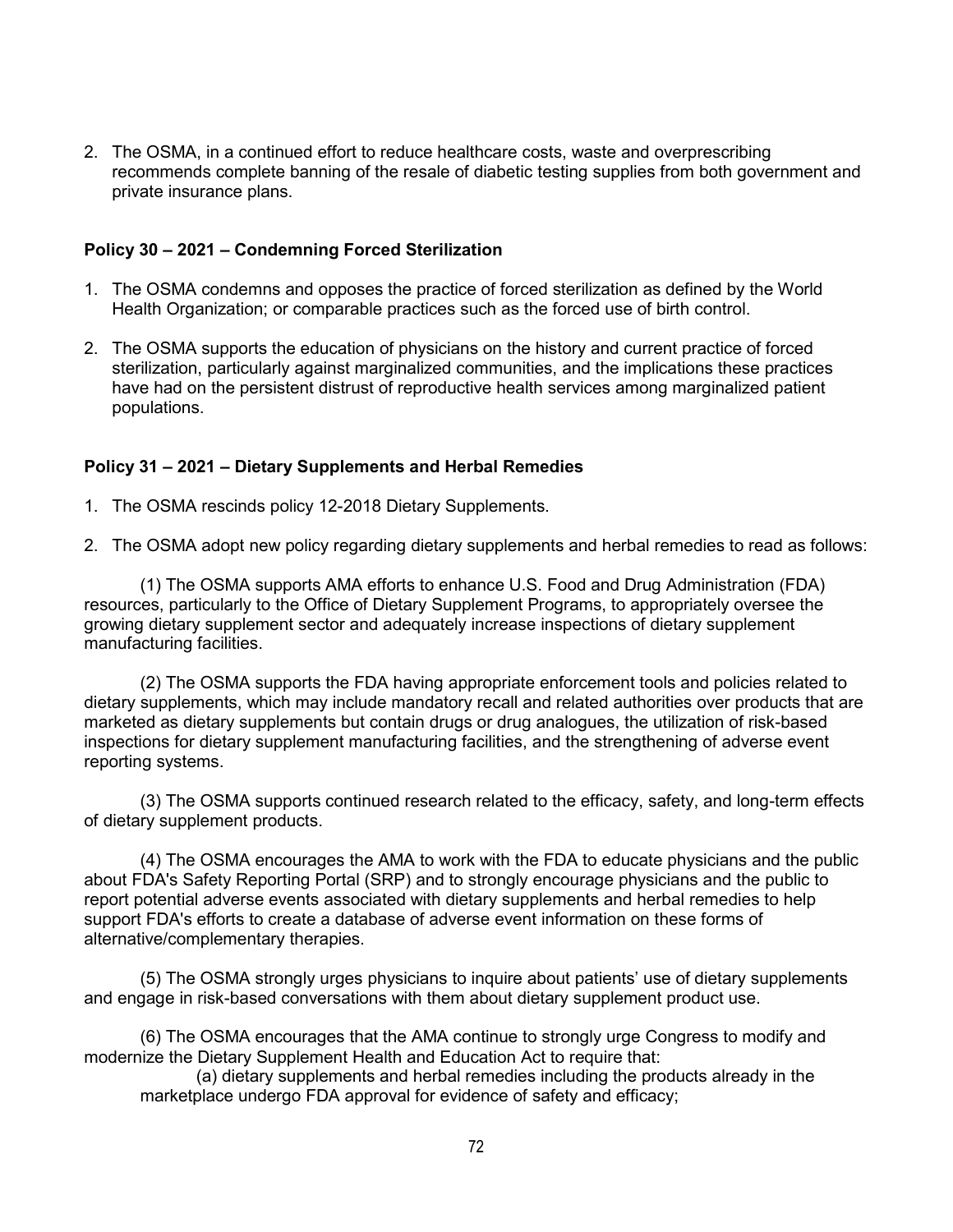(b) dietary supplements meet standards established by the United States Pharmacopeia for identity, strength, quality, purity, packaging, and labeling;

(c) FDA establish a mandatory product listing regime that includes a unique identifier for each product (such as a QR code), the ability to identify and track all products produced by manufacturers who have received warning letters from the FDA, and FDA authorities to decline to add labels to the database if the label lists a prohibited ingredient or new dietary ingredient for which no evidence of safety exists or for products which have reports of undisclosed ingredients; and

(d) regulations related to new dietary ingredients (NDI) are clarified to foster the timely submission of NDI notifications and compliance regarding NDIs by manufacturers; and

(7) The OSMA encourages the AMA to support FDA postmarketing requirements for manufacturers to report adverse events, including drug interactions; and legislation that declares metabolites and precursors of anabolic steroids to be drug substances that may not be used in a dietary supplement

(8) The OSMA encourages the AMA to work with the Federal Trade Commission (FTC) to support enforcement efforts based on the FTC Act and current FTC policy on expert endorsements and supports adequate funding and resources for FTC enforcement of violations of the FTC Act.

(9) The OSMA strongly urges that criteria for the rigor of scientific evidence needed to support a structure/function claim on a dietary supplement be established by the FDA and minimally include requirements for robust human studies supporting the claim.

(10) The OSMA encourages the AMA to strongly urge dietary supplement manufacturers and distributors to clearly label all products with truthful and not misleading information and for supports that the product labeling of dietary supplements and herbal remedies to: (a) not include structure/function claims that are not supported by evidence from robust human studies; (b) not contain prohibited disease claims.; (c) eliminate "proprietary blends" and list and accurately quantify all ingredients contained in the product; (d) require advisory statements regarding potential supplement-drug and supplement-laboratory interactions and risks associated with overuse and special populations; and (e) include accurate and useful disclosure of ingredient measurement.

(11) The OSMA encourages the AMA to support the FDA's regulation and enforcement of labeling violations and FTC's regulation and enforcement of advertisement violations of prohibited disease claims made on dietary supplements and herbal remedies.

(12) The OSMA urges that in order to protect the public, manufacturers be required to investigate and obtain data under conditions of normal use on adverse effects, contraindications, and possible drug interactions, and that such information be included on the label.

(13) The OSMA will continue its efforts to educate patients and physicians about the risks associated with the use of dietary supplements and herbal remedies and supports efforts to increase patient, healthcare practitioner, and retailer awareness of resources to help patients select quality supplements, including educational efforts to build label literacy.

#### **Policy 32 – 2021 – Implementing Free and Routine Infectious Disease Testing at Homeless Shelters Across Ohio**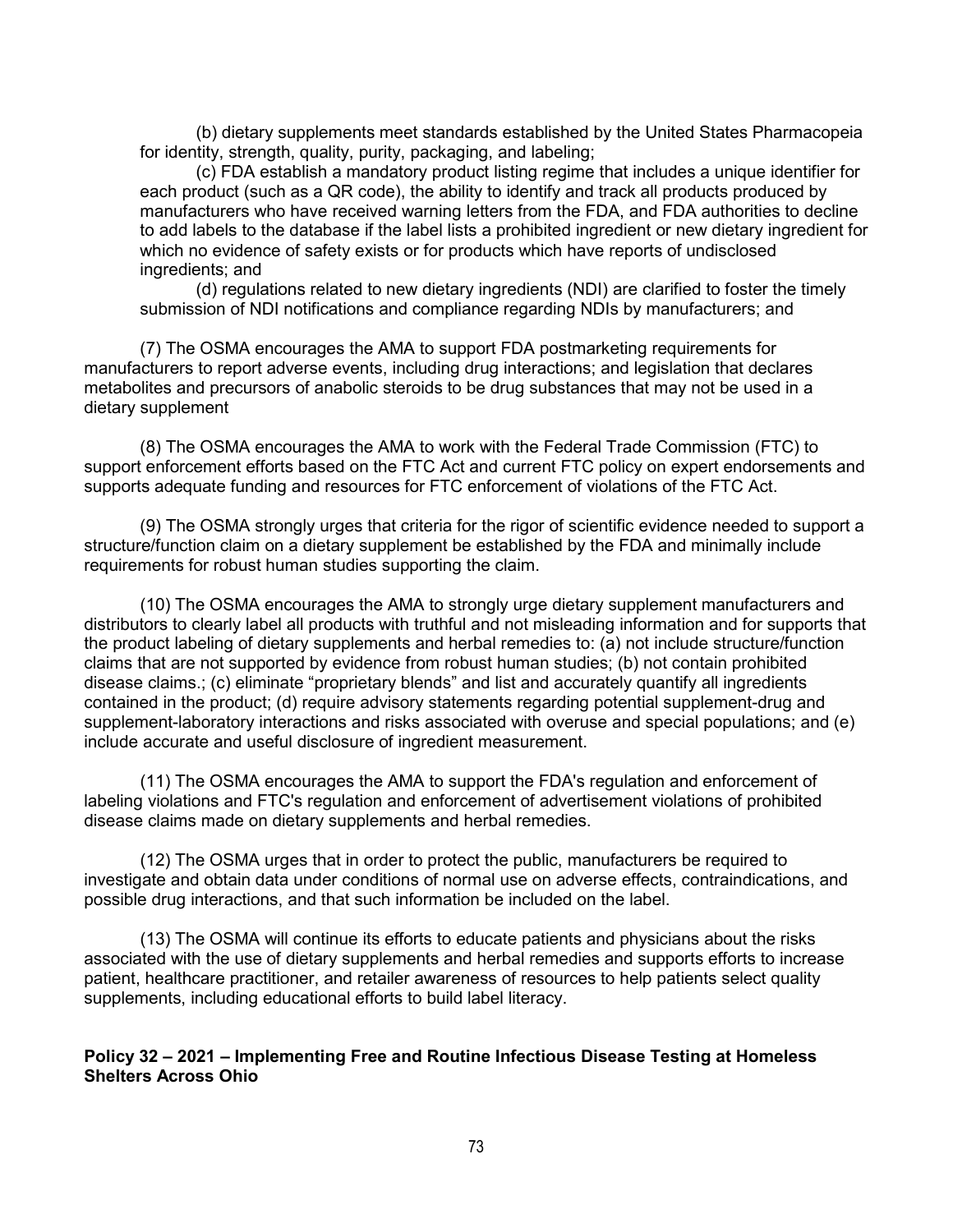1. The OSMA supports efforts for access to prevention, testing and treatment of infectious diseases to patients residing in homeless shelters.

# **Policy 33 – 2021 – Improving Supplemental Nutrition Programs for Ohio Patients**

- 1. The OSMA supports supplemental nutrition programs and initiatives to (a) incentivize healthful foods and (b) increase allowances available for the purchase of healthful foods.
- 2. The OSMA supports strategies and programs which would combat food insecurity and improve access to healthful foods.

# **Policy 34 – 2021 – Increasing Transparency of the Resident Physician Application Process**

- 1. The OSMA and interested stakeholders shall study options for improving transparency in the resident application process which works towards holistic review of residency applicants.
- 2. The Ohio Delegation to the AMA shall forward this resolution to the AMA.

## **Policy 35 – 2021 – Integrating Anti-Racism Training in Medical School and graduate medical education curricula and admissions**

- 1. The OSMA recognizes the benefit of anti-racism training in medical school and graduate medical education program curricula and admissions processes in increasing diversity of the medical field.
- 2. The OSMA recommends all Ohio medical schools and graduate medical education programs utilize credible resources to implement recurrent, interactive (in-person or virtual) anti-racism training for medical students and graduate medical trainees and for all admission/selection committee members.

# **Policy 36 – 2021 – LGBTQ Health and Medical Education in Ohio**

1. The OSMA recognizes the unique health care needs of our LGBTQ patients, and encourages LGBTQ-specific health education in both medical school and graduate medical education curricula.

# **Policy 37-2021 – Patients' Right to Know**

- 1. OSMA affirms that in the state of Ohio, a physician is an individual who is authorized to practice medicine and surgery, osteopathic medicine and surgery, or podiatric medicine and surgery in Ohio as defined in the Ohio Revised Code.
- 2. OSMA strongly recommends medical facilities to require medical personnel in direct contact with patients to wear or display notification to patients disclosing their specific professional qualifications, and when possible, to encourage verbal disclosure to patients of the same information before delivery of health care services.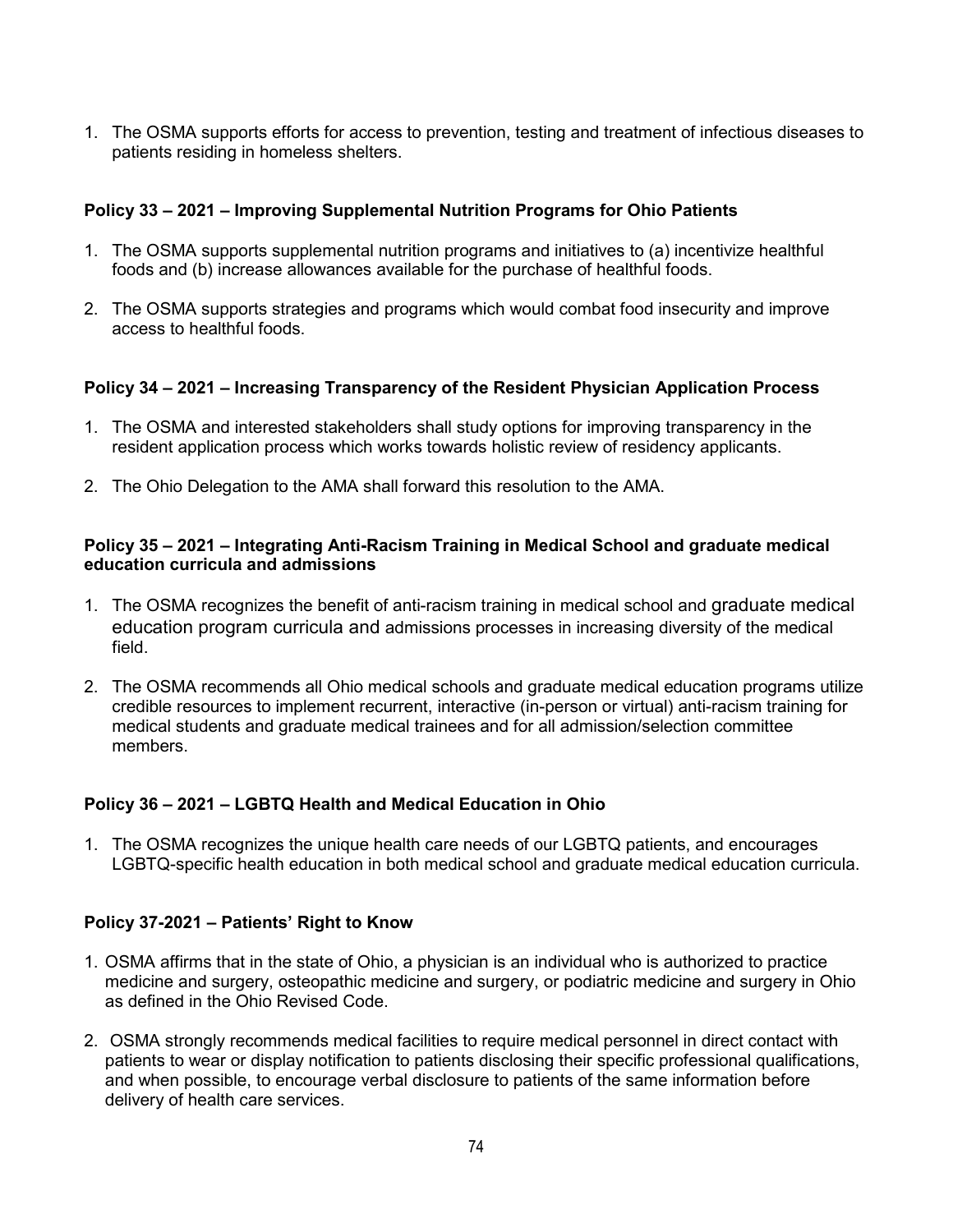- 3. OSMA will pursue legislation that will require medical facilities that employ personnel, whom are required by law to engage in a collaboration or supervisory agreement with a physician, to publicly display the name of the collaborating or supervising physician in a common area of the medical facility, such as a waiting room or lobby.
- 4. OSMA will pursue legislation that will require that, in the event that collaboration or supervision by a physician is no longer required by state law for specific medical personnel, the facility must inform patients that there is not a collaborating physician overseeing or otherwise involved in their care.

## **Policy 38 – 2021 – Advocating for the Adoption of Statewide Sexual Education Standards**

- 1. The OSMA supports age-appropriate, evidence based, comprehensive health education in schools beginning in early childhood.
- 2. The OSMA defines comprehensive sexual education as including, but not limited to, the following subjects: normal reproductive development, human sexuality (including intimate relationships), healthy sexual and nonsexual relationships, gender identity and sexual orientation, abstinence, contraception, prevention of sexually transmitted infections, communication, consent, decision making, recognizing and preventing sexual violence, and reproductive rights and responsibilities.
- 3. The OSMA will advocate for the adoption of required, state-wide sexual health education standards for K-12 schools that are in accordance with this resolution and the policies of the OSMA.

## **Policy 39 – 2021 – Strengthen the Minority Health Strike Force as the Groundwork for a Sustainable Entity**

1. The OSMA supports preserving and broadening the recommendations of the Ohio Minority Health Strike Force 2020 report.

## **Policy 00 - 2021 OSMA Policy Sunset Report**

The recommendations of OSMA Council published prior to the Annual Meeting as the 2021 OSMA Policy Sunset Report was adopted by the 2022 OSMA House of Delegates.

#### **Policy 01 – 2022 – Create Guidelines for Sections and Create an International Medical Graduate Section**

The OSMA Constitution and Bylaws were updated to incorporate the changes adopted by the 2022 OSMA House of Delegates. The current OSMA Constitution and Bylaws are available on [www.osma.org.](http://www.osma.org/)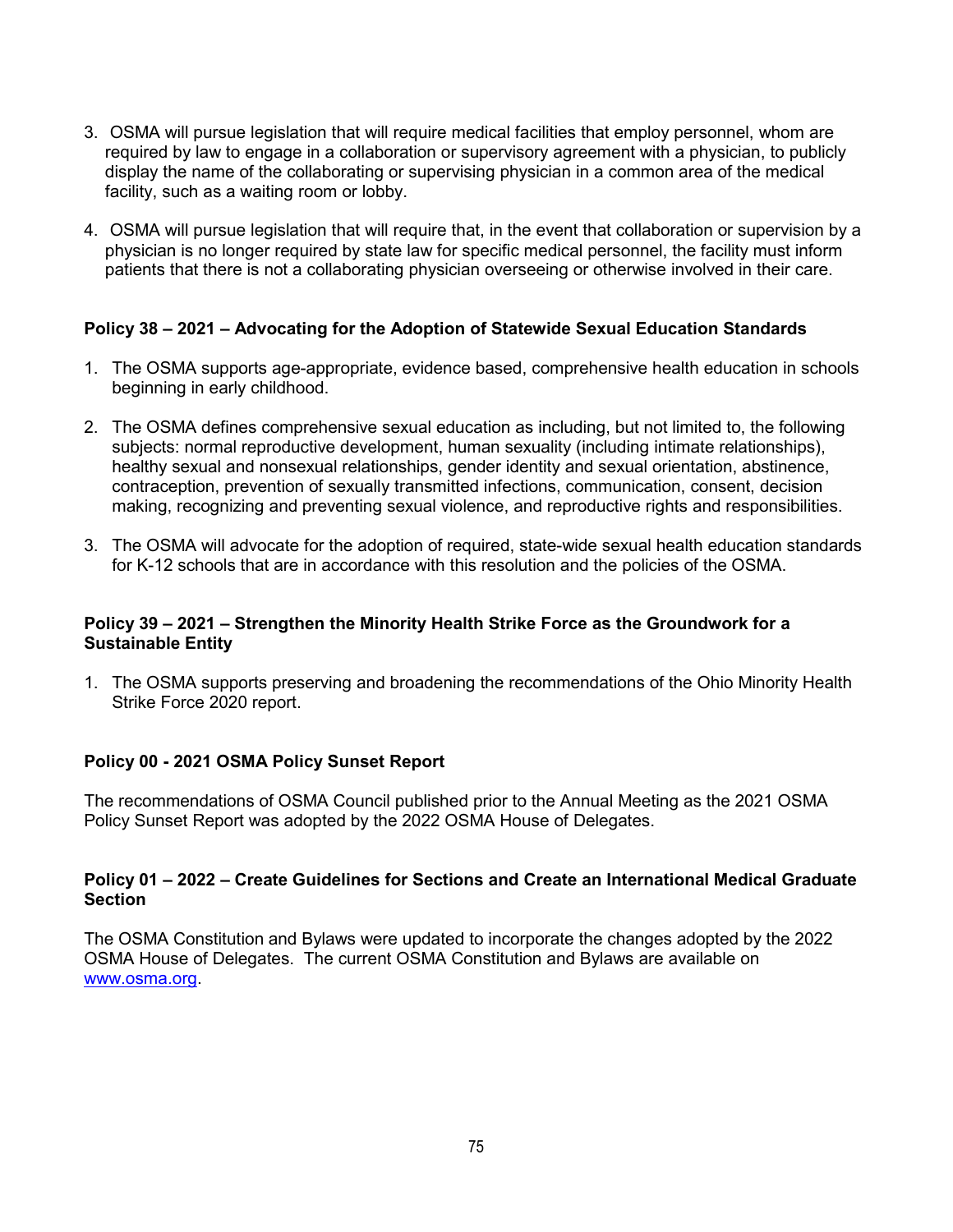#### **Policy 02-2022 – Change the Ratio of Representation for Medical Specialties in the House of Delegates**

The OSMA Constitution and Bylaws were updated to incorporate the changes adopted by the 2021 OSMA House of Delegates. The current OSMA Constitution and Bylaws are available on [www.osma.org.](http://www.osma.org/)

#### **Policy 03-2022 – Meeting Code of Conduct**

OSMA adopts the following Meeting Code of Conduct:

Policy 03-2020 of the Ohio State Medical Association (OSMA) directs all attendees of OSMA hosted or sponsored meetings, events and other activities to exhibit respectful, professional, and collegial behavior during such meetings, events and activities, including but not limited to dinners, receptions and social gatherings held in conjunction with such OSMA hosted or sponsored meetings, events and other activities. Attendees should exercise consideration and respect in their speech and actions, including while making formal presentations to other attendees, and should be mindful of their surroundings and fellow participants and should disclose any conflicts of interest related to an issue under consideration.

Any type of harassment of any attendee of an OSMA hosted sponsored meeting, event or other activity, including but not limited to dinners, receptions and social gatherings held in conjunction with an OSMA hosted meeting, event or activity, is prohibited conduct and is not tolerated. The OSMA is committed to a zero tolerance policy for harassing conduct at all locations where OSMA business is conducted. This zero tolerance policy also applies to meetings of all OSMA sections, committees, and task forces. The purpose of the policy is to protect participants from harm.

#### **Harassment**

Harassment consists of unwelcome conduct whether verbal, written, physical or visual that denigrates or shows hostility or aversion toward an individual because of his/her race, color, religion, sex, sexual orientation, gender identity, national origin, age, disability, marital status, citizenship or otherwise, and that: (1) has the purpose or effect of creating an intimidating, hostile or offensive environment; (2) has the purpose or effect of interfering with an individual's participation in meetings or proceedings of the HOD or any OSMA hosted or sponsored event; or (3) otherwise adversely affects an individual's participation in such meetings or proceedings.

Harassing conduct includes, but is not limited to: epithets, slurs or negative stereotyping; threatening, intimidating or hostile acts; denigrating jokes; and written, electronic, or graphic material that denigrates or shows hostility or aversion toward an individual or group and that is placed at the site of any OSMA meeting or circulated in connection with any OSMA meeting.

#### **Sexual Harassment**

Sexual harassment also constitutes discrimination, and is unlawful and is absolutely prohibited. For the purposes of this policy, sexual harassment includes: 1. making unwelcome sexual advances or requests for sexual favors or other verbal, written, physical, or visual conduct of a sexual nature; and 2. creating an intimidating, hostile or offensive environment or otherwise interfering with an individual's participation in meetings or proceedings of the HOD or any OSMA hosted or sponsored meeting.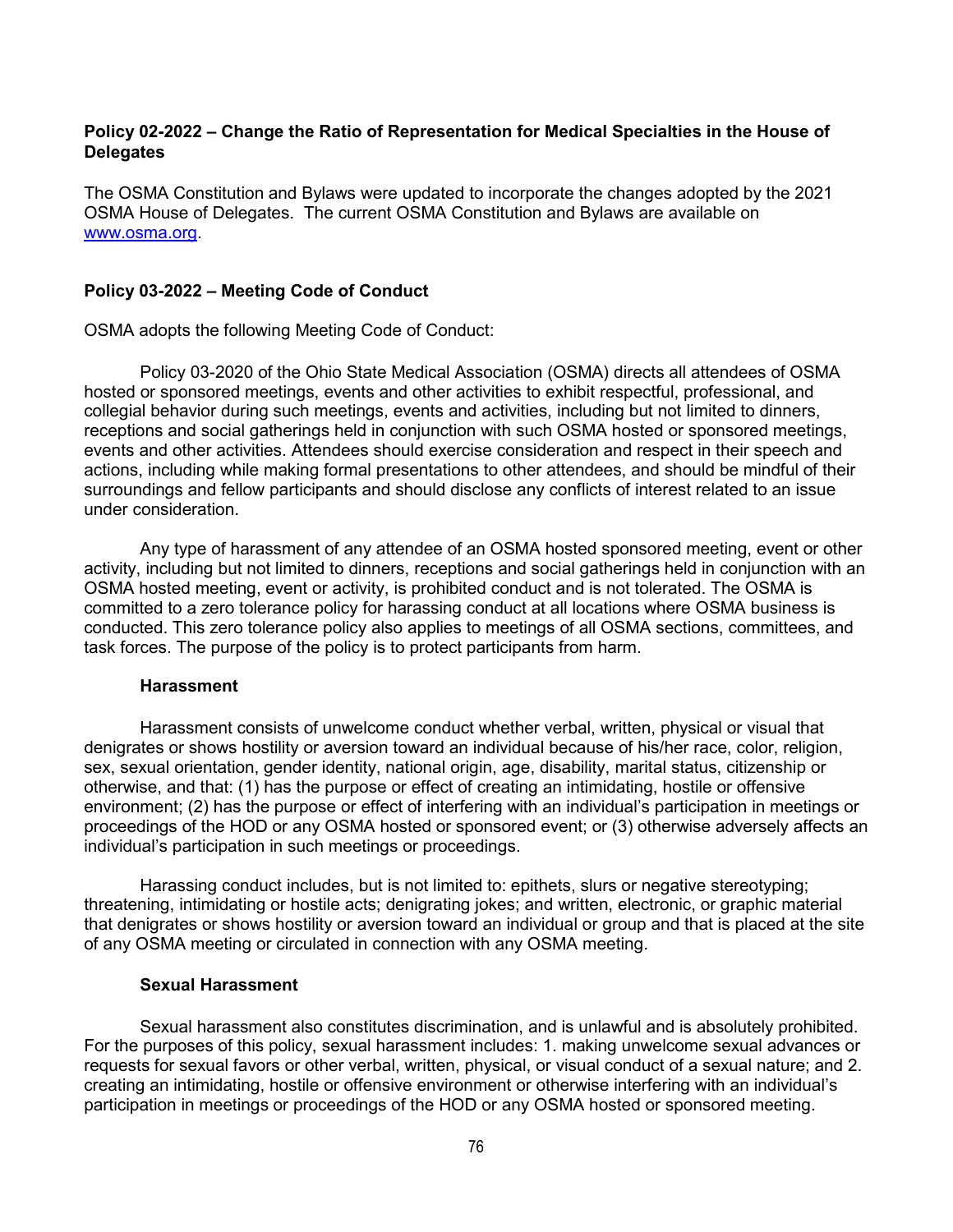Sexual harassment may include, but is not limited to, such conduct as explicit sexual propositions, sexual innuendo, suggestive comments or gestures, descriptive comments about an individual's physical appearance, electronic stalking or lewd messages, displays of foul or obscene printed or visual material, and any unwelcome physical contact.

#### **Complaint process**

Any attendee or participant in an OSMA hosted or sponsored event who believes they have experienced or witnessed a violation of this policy may file a complaint with the OSMA Council, the OSMA President, President-Elect, or Past President or the OSMA Chief Executive Officer who shall inform the Council. All complaints brought under this policy will be promptly and thoroughly investigated. To the fullest extent possible, the OSMA will keep complaints and the terms of their resolution confidential.

The Council may investigate, conduct a hearing and decide the matter, or refer the matter to an internal committee appointed by the President or to an external entity qualified to investigate and recommend to the OSMA Council a resolution of the matter. If the complaint implicates a member of the OSMA Council, the complaint shall be referred to a committee of Past Presidents assigned by the OSMA President on an ad hoc basis or to an external entity qualified to investigate and recommend to the Council a resolution of the matter.

Retaliation against anyone who has reported harassment, submits a complaint, reports an incident witnessed, or participates in any way in the investigation of a harassment claim is forbidden and shall be investigated in the same manner as outlined for complaints.

## **Related documents:**

OSMA Council Conflict of Interest Policy (requires annual signed disclosure statements) OSMA AMA Delegation Conflicts of Interest Policy OSMA's Human Resources Policies: Conflict of Interest Policy (requires annual signed disclosure statements) Harassment Prevention Policy Social Media Policy.

## **Policy 04-2022 – Establish an Ohio State Medical Association Women Physicians Section**

- 1. The OSMA will form a section of the OSMA known as the OSMA Women Physicians Section.
- 2. That appropriate Bylaws changes be accomplished to establish the OSMA Women Physicians **Section**

## **Policy 05-2022 - Establish an Ohio State Medical Association Senior Physician Section**

- 1. The OSMA will form a Section of the OSMA known as the OSMA Senior Physicians Section, to include all members age 65 and above, either active or retired.
- 2. That appropriate Bylaws changes to establish the Senior Physicians Section be accomplished.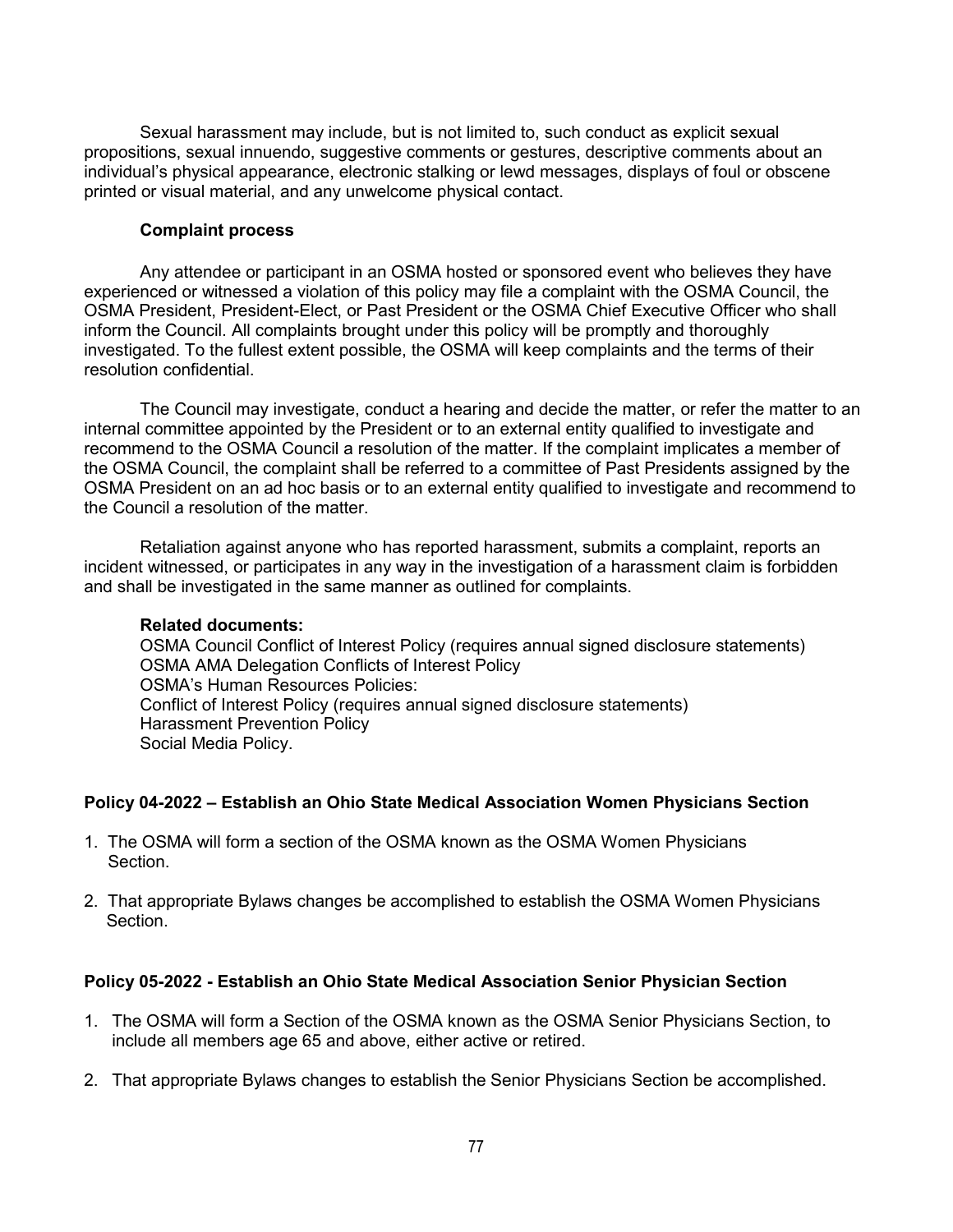## **Policy 06-2022 - OSMA Focused Task Force on Pandemic Preparedness and Response**

- 1. The OSMA will create the Focused Task Force (FTF) on Pandemic Preparedness and Response to ensure that the organization is prepared to collaborate with other public and private bodies on the preparedness for and response to potential future pandemics.
- 2. The Focused Task Force (FTF) on Pandemic Preparedness and Response shall, be appointed by the OSMA President to include OSMA members from a variety of specialties and geographic areas of the state, but with a majority of the FTF members being those with special expertise in immunology/infectious diseases, public health, emergency medicine, critical care, primary care, those caring for vulnerable populations (as defined by federal regulations), emergency preparedness, public policy and other areas of emphasis critical to the assessment and implementation of pandemic preparedness and response initiatives.
- 3. The Focused Task Force (FTF) on Pandemic Preparedness and Response may invite non-OSMA member physicians and non-physicians with special expertise in pandemic preparedness and response to attend as non-voting participants in FTF meetings at the discretion of the FTF Chair.
- 4. The Focused Task Force (FTF) on Pandemic Preparedness and Response may provide recommendations to the OSMA Council and the OSMA House of Delegates regarding the following issues.
	- 1. Changes to local, state and federal public health measures to effectively prevent or reduce the impact of potential future pandemics.
	- 2. Changes to state or federal laws, regulations, administrative rules, and accreditation/certification standards to improve local, state or federal preparedness for and response to potential future pandemics.
	- 3. Changes to state or federal laws, regulations, administrative rules, and accreditation/certification standards to improve the ability of physicians, hospitals, and other healthcare entities to prepare for and maintain safe, high-quality, patient-centered, accessible, and equitable clinical practice/clinical operations during potential future pandemics.
	- 4. Local, regional and statewide efforts to improve the collaboration and coordination of clinical care in ambulatory, outpatient, inpatient, post-acute and other congregate care settings with regard to hospital capacity, nursing facility capacity, vaccination, prevention, and treatment of pandemic-related illnesses.
	- 5. Local, regional and statewide efforts to coordinate public and private entities to maintain the effective and equitable distribution of medical supplies, medications, and other scarce medical resources during potential future pandemics.
	- 6. Creation of effective networks and systems for the dissemination of accurate, evidence-based information related to preparedness for and response to potential future pandemics for physician practices, medical staffs, hospitals, nursing facilities, medical schools and GME training programs as well as the general public.
	- 7. Enhancements to CME programs related to pandemic preparedness and response.
	- 8. Programs to effectively provide professional and behavioral health support for physicians and other frontline healthcare personnel during potential future pandemics.
	- 9. Changes in the OSMA constitution, bylaws, policies and procedures to effectively maintain the operations of the organization during potential future pandemics.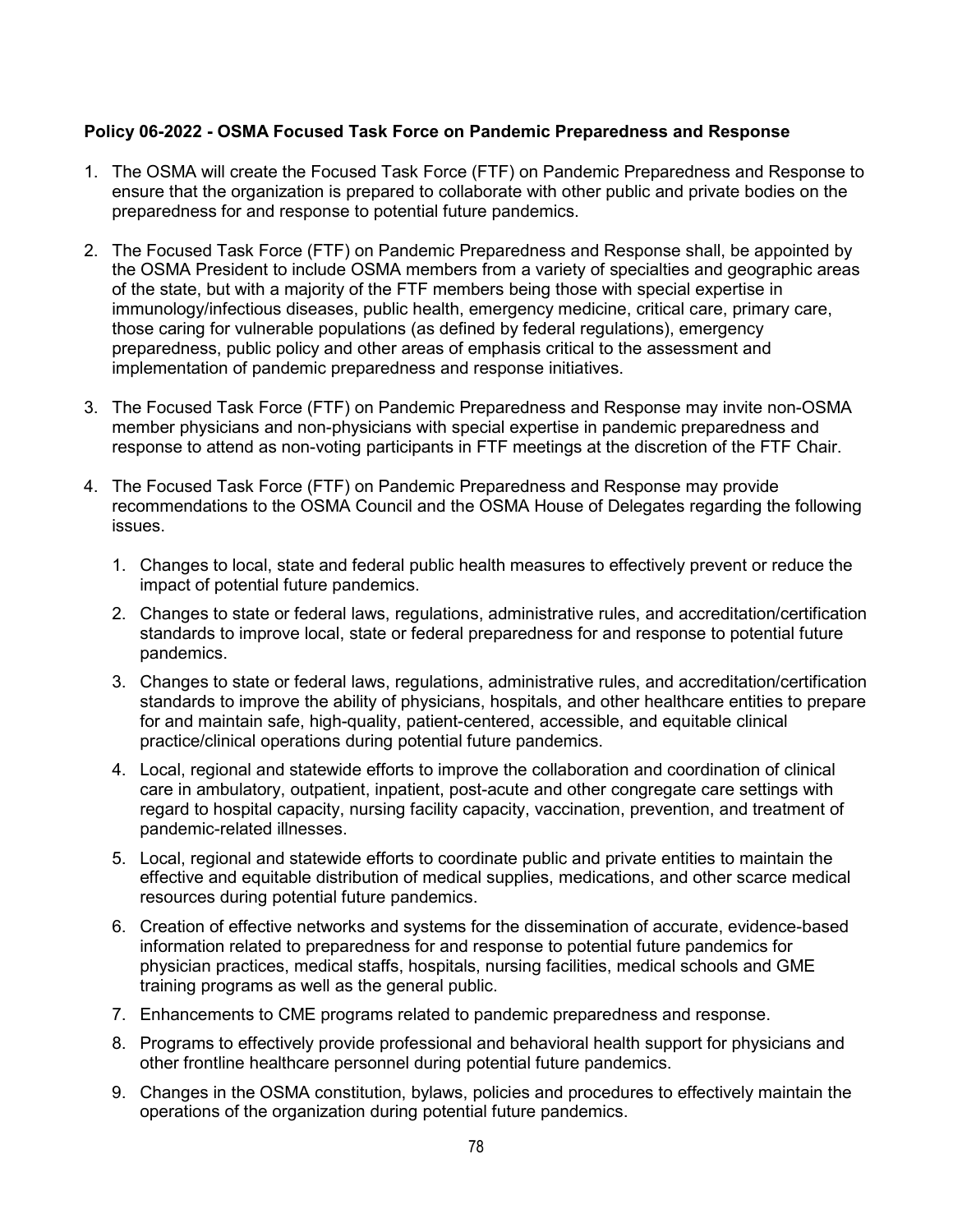## **Policy 07-2022- Addressing the Roles of licensed Health Professionals in Preventing Public Health Misinformation**

- 1. The OSMA opposes legislation that mandates licensed healthcare professionals provide nonevidence-based healthcare information to patients.
- 2. The OSMA: 1) Will continue to support the dissemination of accurate medical and public health information by public health organizations and health policy experts; and 2) will work with public health agencies and professional societies in an effort to establish relationships with journalists and news agencies to enhance the public reach in disseminating accurate medical and public health information and address misinformation that undermines public health initiatives.

## **Policy 08-2022 - Supporting Research into the Neurological and Psychological Effects of SARS-CoV-2 and the Covid-19 Pandemic**

1. The Ohio State Medical Association supports efforts to address the need for research into the neurological and psychological effects of SARS-CoV-2 infection and the Covid-19 pandemic overall.

## **Policy 09-2022 – Access to Standard Care for Nonviable Pregnancy**

- 1. The Ohio State Medical Association (OSMA) supports patients' timely access to standard treatment of nonviable pregnancy, including but not limited to miscarriage, molar pregnancy, and ectopic pregnancy, in both emergent and non-emergent circumstances.
- 2. The OSMA opposes any hospital directive, policy, or legislation that may hinder patients' timely access to the accepted standard of care in both emergent and non-emergent cases of nonviable pregnancy.

## **Policy 10-2022 – Enhancing Education and eliminating Inequitable Time Constraints for Contraceptive Sterilization Procedures**

- 1. The OSMA supports the sufficient education of physicians involved in prenatal care, obstetrics, and family planning on current Medicaid policy.
- 2. The OSMA encourages physicians to spend sufficient time educating and counseling patients on the Consent to Sterilization form, necessary steps for its completion, and the implications of contraceptive sterilization procedures.
- 3. The OSMA supports the elimination of inequitable time constraints for consent for contraceptive sterilization procedures.

## **Policy 11-2022 - Addressing Weight Stigma Among Healthcare Workers**

1. The Ohio State Medical Association (OSMA) supports health promotion techniques that center around healthy behavior and lifestyle modifications rather than weight reduction alone.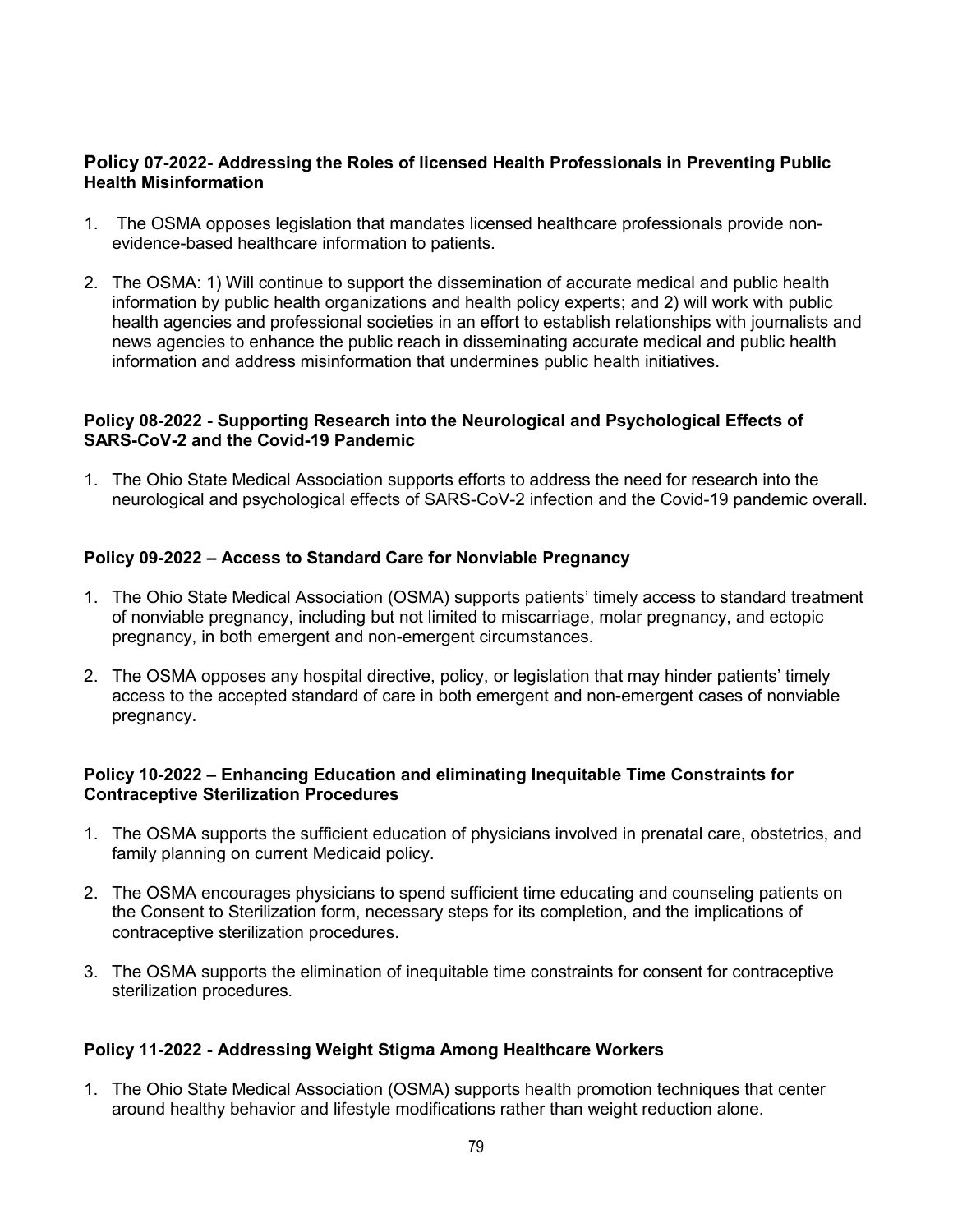2. The OSMA supports educational training to further educate healthcare practitioners and trainees about the multifactorial nature of body weight, the impact of weight stigma, and strategies to reduce the detrimental health effects of weight stigma on Ohioans.

#### **Policy 13-2022 - Curbing Opioid-Related Deaths in Ohio Through Medication-Assisted Treatment and Harm Reduction Services**

- 1. The Ohio State Medical Association (OSMA) advocates for the use of medication-assisted treatment, including but not limited to methadone or buprenorphine, and harm reduction methods without penalty when clinically appropriate.
- 2. The OSMA supports public awareness campaigns to increase education of evidence-based services for opioid addiction, including but not limited to medication-assisted treatment, harm reduction, and recovery services.
- 3. The OSMA supports existing and pilot programs for the distribution of fentanyl test strips in at-risk communities in Ohio.

## **Policy 14 – 2022 – Eliminating Parking Costs for Patients**

1. The Ohio State Medical Association will work with relevant stakeholders to recognize parking fees as a burden of care for patients and to implement mechanisms for eliminating parking costs.

## **Resolution 15 – 2022 – Opposing the Criminalization of Self-Managed Medication Abortion**

1. The OSMA amends Policy 07-2020, Legislative or Regulatory Interference in the Practice of Medicine in the State of Ohio, by addition as follows:

#### **Legislative or Regulatory Interference in the Practice of Medicine in the State of Ohio, OSMA Policy 07 – 2020**

- 1. The OSMA actively works to ensure that the sanctity of the physician-patient relationship is protected in all legislative and regulatory matters.
- 2. Current OSMA Policy 18 2012 (Criminalization of Medical Care) is amended to read as follows:

The OSMA opposes any portion of proposed legislation or rule that criminalizes clinical practice that is the standard of care.

1. That current OSMA Policy 10 – 1990 (Policy on Abortion) be amended as follows:

1. It is the position of the OSMA that the issue of support of or opposition to abortion is a matter for members of the OSMA to decide individually, based on personal values or beliefs.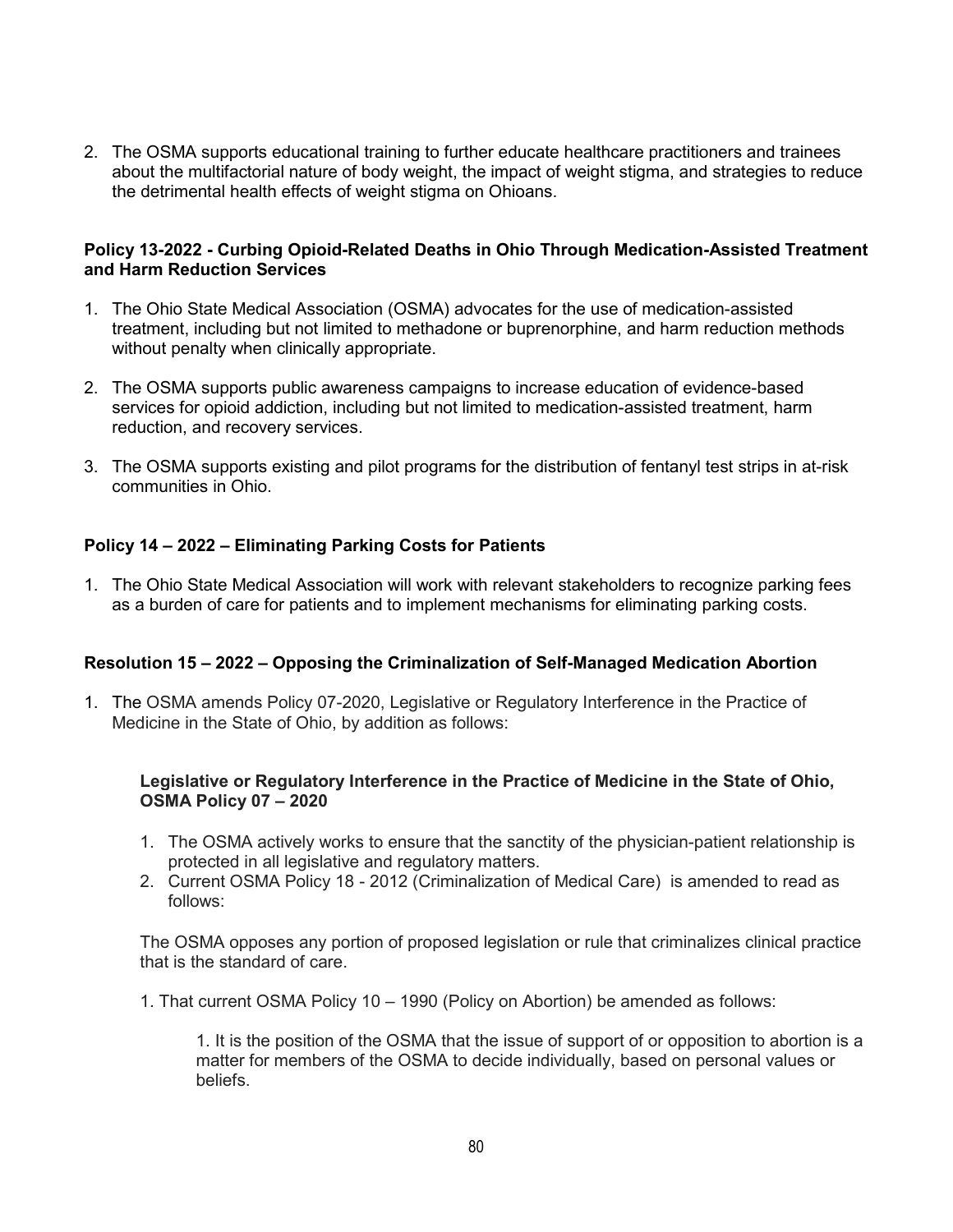2. The OSMA shall take no action which may be construed as an attempt to alter or influence the personal views of individual physicians regarding abortion procedures.

3. Items 1 and 2 notwithstanding, the OSMA shall take a position of opposition to any proposed Ohio legislation or rule that would:

• Require or compel Ohio physicians to perform treatment actions, investigative tests, or questioning of a patient which are not consistent with the medical standard of care; or,

• Require or compel Ohio physicians to discuss treatment options that are not within the standard of care and/or omit discussion of treatment options that are within the standard of care.

## **Policy 16-2022 – Allowing Mature Minors to Consent for Vaccination**

1. The OSMA supports allowing the mature minor, as defined in Ohio statute or legal precedent, the ability to self-consent for vaccination.

#### **Policy 17 – 2022 – Supporting Vaccination in Ohio**

1. The OSMA supports the right of public and private entities in Ohio to require vaccines for employees, staff, and students for highly communicable diseases while allowing for medical exemptions.

#### **Policy 18 – 2022 – Establish Collaborations with the American Medical Association, Liaison Committee on Medical Education, and Ohio Medical Schools, to Create Formal Training in Telemedicine**

1. The Ohio State Medical Association encourages Ohio medical schools to integrate telemedical education into medical school curricula.

#### **Policy 20 – 2022 – Appropriate Physician Reimbursement to Cover Rising Expenses of Office Practice**

- 1. The Ohio State Medical Association (OSMA) advocates that physician reimbursement for all activities be increased to cover the expenses of running an office practice.
- 2. The OSMA will work with our Ohio State Legislature and Ohio Congressional delegation to improve physician reimbursement.
- 3. The OSMA Delegation to the American Medical Association (AMA) shall take this resolution regarding improved physician reimbursement to the AMA House of Delegates for action.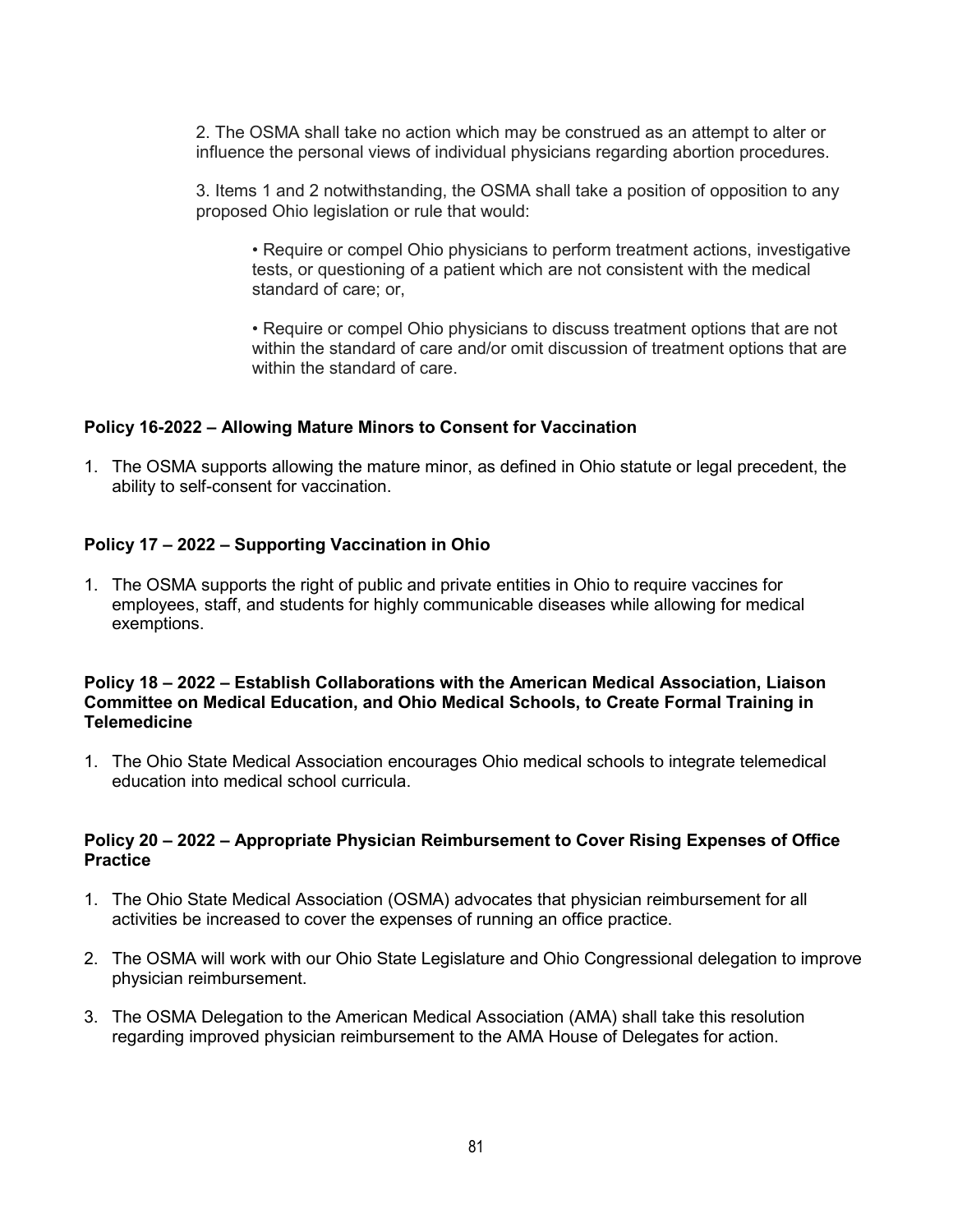## **Policy 22 – 2022 – Medicare and Medicaid Reimbursement**

- 1. The Ohio State Medical Association will seek to introduce legislation which will bring Ohio Medicaid reimbursement up to parity with Medicare reimbursements.
- 2. The Ohio delegation to our American Medical Association shall carry a resolution which calls for education of beneficiaries particularly in regard to the scope of benefit coverage within Medicare Advantage Plans.
- 3. The Ohio Delegation will bring to the AMA a resolution seeking an increase in Medicare reimbursement.

## **Policy 23 – 2022 – Prohibit Reversal of Prior Authorization**

- 1. The Ohio State Medical Association (OSMA) supports legislation to prohibit retroactive denial of a previously approved medication, procedure, or test unless the patient is no longer insured by that company at the time of service.
- 2. The OSMA delegation to the AMA will take this topic regarding reversal of prior authorization to the AMA House of Delegates to advocate for this change as a part of their greater effort to eliminate prior authorization all together.

## **Policy 24 – 2022 – Review of Health Insurance Companies and Their Subsidiaries' Business Practices**

1. The Ohio State Medical Association requests that our AMA delegation carry a request for AMA review of health insurance companies' business practices for potential fraudulent and unfair activities.

## **Policy 25 – 2022 –Support for Expansion of Anti-discrimination Definition to Include Sexual Orientation and Gender Identity or Expression**

- 1. The OSMA supports legislative actions to extend the definition of discrimination on the basis of sex to include sexual orientation and gender identity or expression.
- 2. The OSMA reaffirms OSMA Policy 10-2016.

## **Policy 27 – 2022 – Recognition of Climate Change as a Threat to Ohio's Health**

- 1. The OSMA encourages the development of policy to combat climate change and its health effects in Ohio and to mitigate the undesirable environmental conditions that damage Ohioans' health.
- 2. The OSMA encourages education of the broader Ohio medical community to the serious adverse health effects of climate change and local conditions of climate variation.